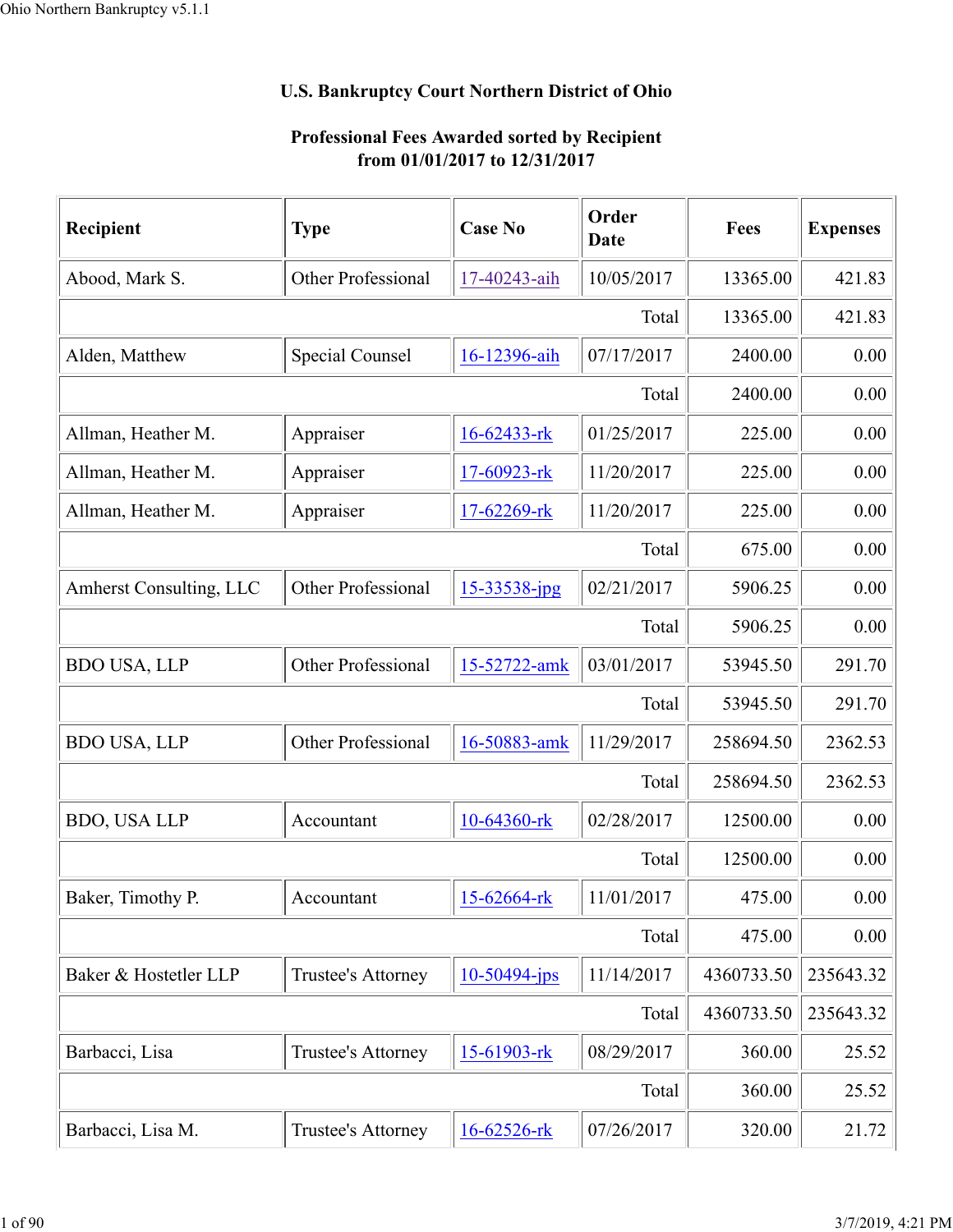| Barbacci, Lisa M.        | Trustee's Attorney | 17-60015-rk       | 10/27/2017 | 440.00   | 17.88  |
|--------------------------|--------------------|-------------------|------------|----------|--------|
|                          |                    |                   | Total      | 760.00   | 39.60  |
| Barbacci, Trustee - Cant | Trustee Chapter 7  | $10-61935$ -rk    | 08/25/2017 | 5718.66  | 0.00   |
| Barbacci, Trustee - Cant | Trustee Chapter 7  | $12 - 62213 - rk$ | 11/30/2017 | 1750.00  | 17.70  |
| Barbacci, Trustee - Cant | Trustee Chapter 7  | 13-60368-rk       | 08/15/2017 | 2550.00  | 2.34   |
| Barbacci, Trustee - Cant | Trustee Chapter 7  | $13 - 62232 - rk$ | 08/15/2017 | 4062.18  | 17.74  |
| Barbacci, Trustee - Cant | Trustee Chapter 7  | 13-63116-rk       | 08/02/2017 | 1329.62  | 23.46  |
| Barbacci, Trustee - Cant | Trustee Chapter 7  | 14-61198-rk       | 02/28/2017 | 685.97   | 2.76   |
| Barbacci, Trustee - Cant | Trustee Chapter 7  | 14-62116-rk       | 04/05/2017 | 939.05   | 14.75  |
| Barbacci, Trustee - Cant | Trustee Chapter 7  | 15-60879-rk       | 03/01/2017 | 550.00   | 0.00   |
| Barbacci, Trustee - Cant | Trustee Chapter 7  | 15-61903-rk       | 08/29/2017 | 5730.07  | 0.00   |
| Barbacci, Trustee - Cant | Trustee Chapter 7  | 15-62510-rk       | 03/06/2017 | 737.85   | 0.00   |
| Barbacci, Trustee - Cant | Trustee Chapter 7  | $16 - 60145$ -rk  | 04/20/2017 | 1475.00  | 19.00  |
| Barbacci, Trustee - Cant | Trustee Chapter 7  | $16 - 60183 - rk$ | 10/27/2017 | 1275.00  | 0.00   |
| Barbacci, Trustee - Cant | Trustee Chapter 7  | $16 - 60333 - rk$ | 11/03/2017 | 1310.66  | 10.84  |
| Barbacci, Trustee - Cant | Trustee Chapter 7  | $16 - 60509$ -rk  | 06/22/2017 | 1760.00  | 23.14  |
| Barbacci, Trustee - Cant | Trustee Chapter 7  | $16 - 60547 - rk$ | 12/01/2017 | 1496.14  | 14.56  |
| Barbacci, Trustee - Cant | Trustee Chapter 7  | $16 - 61007 -$ rk | 10/26/2017 | 1250.00  | 45.36  |
| Barbacci, Trustee - Cant | Trustee Chapter 7  | 16-61170-rk       | 11/14/2017 | 288.28   | 7.92   |
| Barbacci, Trustee - Cant | Trustee Chapter 7  | 16-61375-rk       | 04/28/2017 | 5200.00  | 0.00   |
| Barbacci, Trustee - Cant | Trustee Chapter 7  | 16-62526-rk       | 07/26/2017 | 1330.00  | 0.00   |
| Barbacci, Trustee - Cant | Trustee Chapter 7  | 17-60015-rk       | 10/27/2017 | 4150.00  | 4.83   |
| Barbacci, Trustee - Cant | Trustee Chapter 7  | 17-60168-rk       | 10/11/2017 | 875.00   | 30.75  |
|                          |                    |                   | Total      | 44463.48 | 235.15 |
| Barr, Robert D.          | Trustee's Attorney | 11-51733-amk      | 04/17/2017 | 3802.50  | 156.01 |
| Barr, Robert D.          | Trustee's Attorney | 14-13033-aih      | 10/13/2017 | 2267.50  | 92.78  |
| Barr, Robert D.          | Trustee's Attorney | $15 - 15915$ -jps | 03/07/2017 | 2730.00  | 36.05  |
| Barr, Robert D.          | Trustee's Attorney | 16-10549-aih      | 08/01/2017 | 1952.50  | 0.91   |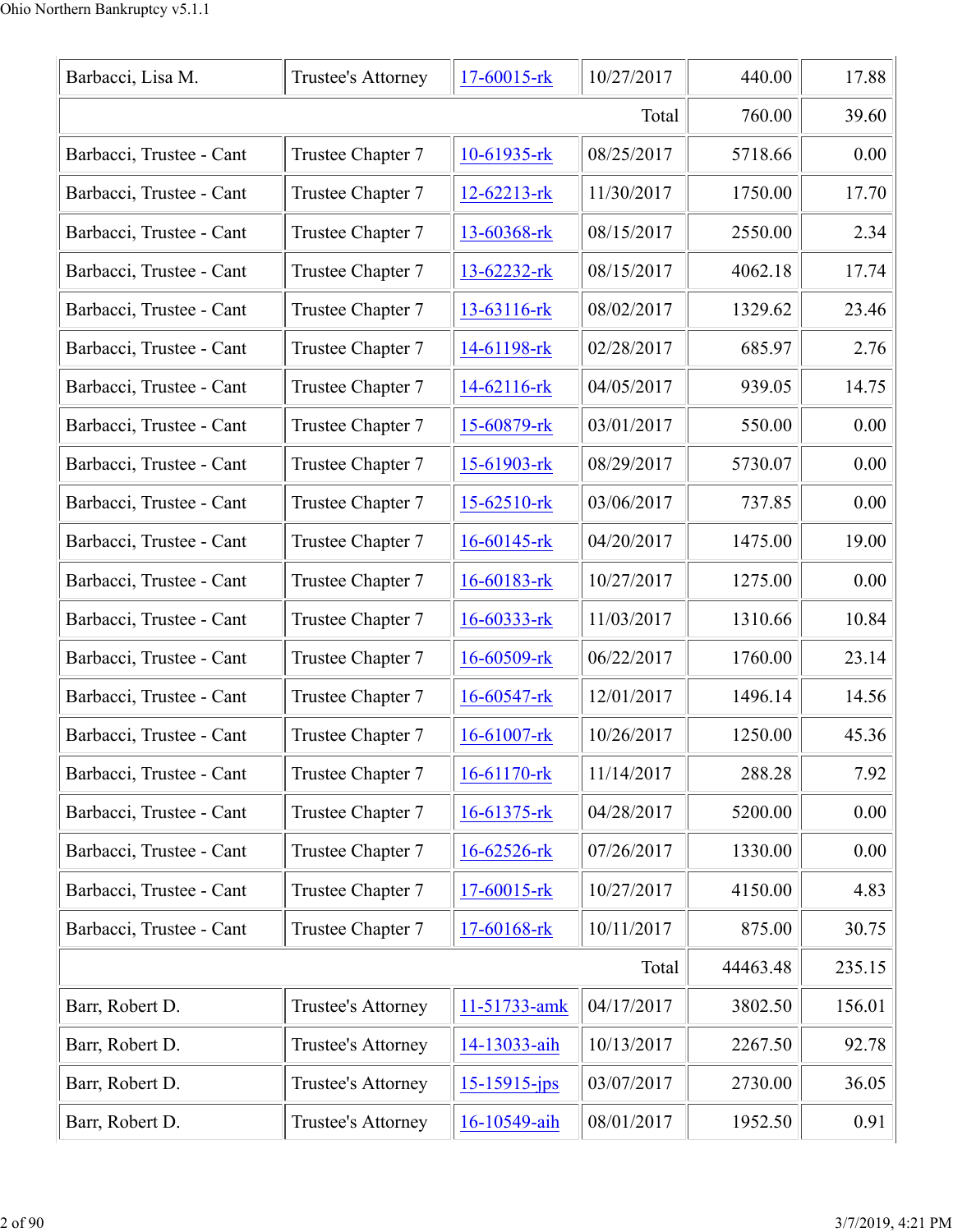| Barr, Robert D.        | Trustee's Attorney | $16 - 14130 - ips$ | 12/13/2017 | 6537.50  | 114.80 |
|------------------------|--------------------|--------------------|------------|----------|--------|
| Barr, Robert D.        | Trustee's Attorney | 16-15203-aih       | 09/15/2017 | 1272.50  | 113.06 |
| Barr, Robert D.        | Trustee's Attorney | 16-51542-amk       | 05/05/2017 | 7022.50  | 24.79  |
| Barr, Robert D.        | Trustee's Attorney | 16-52132-amk       | 10/27/2017 | 1000.00  | 79.82  |
| Barr, Robert D.        | Trustee's Attorney | 17-50366-amk       | 12/16/2017 | 1500.00  | 73.81  |
|                        |                    |                    | Total      | 28085.00 | 692.03 |
| Baumberger, Stanley    | Appraiser          | 16-61077-rk        | 02/10/2017 | 225.00   | 0.00   |
| Baumberger, Stanley    | Appraiser          | 16-62332-rk        | 01/05/2017 | 225.00   | 0.00   |
| Baumberger, Stanley    | Appraiser          | 17-60046-rk        | 03/03/2017 | 225.00   | 0.00   |
|                        |                    |                    | Total      | 675.00   | 0.00   |
| Baumberger, Stanley L. | Appraiser          | $16 - 62311 - rk$  | 01/05/2017 | 225.00   | 0.00   |
|                        |                    |                    | Total      | 225.00   | 0.00   |
| Baumberger Appraisal   | Appraiser          | 17-61140-rk        | 09/12/2017 | 225.00   | 0.00   |
| Baumberger Appraisal   | Appraiser          | 17-61509-rk        | 07/28/2017 | 225.00   | 0.00   |
|                        |                    |                    | Total      | 450.00   | 0.00   |
| Baumgart, Richard A.   | Trustee Chapter 7  | $11 - 18474 - jps$ | 01/26/2017 | 3058.70  | 18.01  |
| Baumgart, Richard A.   | Trustee Chapter 7  | $11 - 18812 - ips$ | 02/22/2017 | 659.78   | 0.00   |
| Baumgart, Richard A.   | Trustee Chapter 7  | 11-18885-aih       | 06/06/2017 | 625.00   | 0.00   |
| Baumgart, Richard A.   | Trustee Chapter 7  | 12-14813-aih       | 06/06/2017 | 4152.50  | 0.00   |
| Baumgart, Richard A.   | Trustee Chapter 7  | 12-16363-aih       | 06/06/2017 | 2250.00  | 3.43   |
| Baumgart, Richard A.   | Trustee Chapter 7  | 12-17161-aih       | 09/06/2017 | 2688.15  | 4.41   |
| Baumgart, Richard A.   | Trustee Chapter 7  | 13-18792-aih       | 05/16/2017 | 4178.04  | 0.00   |
| Baumgart, Richard A.   | Trustee Chapter 7  | $14 - 10918$ -jps  | 01/26/2017 | 3881.93  | 0.00   |
| Baumgart, Richard A.   | Trustee Chapter 7  | 15-12923-aih       | 06/06/2017 | 1350.00  | 3.62   |
| Baumgart, Richard A.   | Trustee Chapter 7  | $15 - 15083 - ips$ | 04/25/2017 | 1550.40  | 0.00   |
| Baumgart, Richard A.   | Trustee Chapter 7  | 15-15660-pmc       | 01/17/2017 | 448.54   | 2.82   |
| Baumgart, Richard A.   | Trustee Chapter 7  | 15-15971-aih       | 04/18/2017 | 594.91   | 2.82   |
| Baumgart, Richard A.   | Trustee Chapter 7  | 15-16011-aih       | 09/25/2017 | 1076.19  | 3.43   |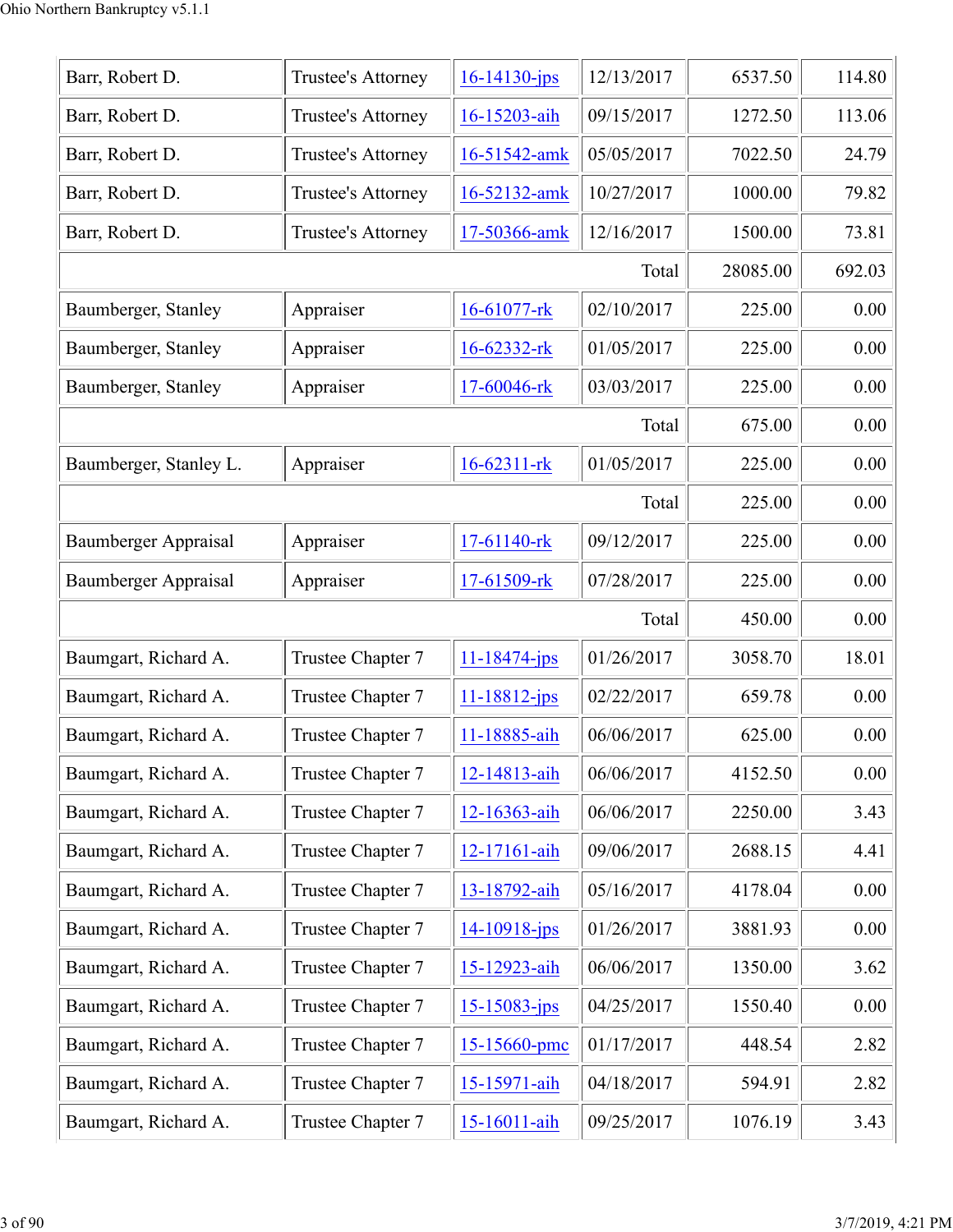| Baumgart, Richard A. | Trustee Chapter 7  | $15 - 16493 - ips$ | 02/08/2017 | 2070.00 | 1.88  |
|----------------------|--------------------|--------------------|------------|---------|-------|
| Baumgart, Richard A. | Trustee Chapter 7  | 15-17001-aih       | 05/30/2017 | 280.34  | 0.00  |
| Baumgart, Richard A. | Trustee Chapter 7  | $15 - 17021 - ips$ | 04/27/2017 | 336.88  | 4.41  |
| Baumgart, Richard A. | Trustee Chapter 7  | 15-17255-aih       | 09/06/2017 | 3750.00 | 3.92  |
| Baumgart, Richard A. | Trustee Chapter 7  | 16-10104-aih       | 09/06/2017 | 447.57  | 0.00  |
| Baumgart, Richard A. | Trustee Chapter 7  | $16 - 10579$ -pmc  | 01/17/2017 | 1582.50 | 24.25 |
| Baumgart, Richard A. | Trustee Chapter 7  | 16-10770-pmc       | 01/17/2017 | 544.54  | 21.34 |
| Baumgart, Richard A. | Trustee Chapter 7  | $16 - 10804$ -jps  | 03/07/2017 | 876.05  | 2.35  |
| Baumgart, Richard A. | Trustee Chapter 7  | $16 - 10880 - ips$ | 04/11/2017 | 1927.21 | 3.29  |
| Baumgart, Richard A. | Trustee Chapter 7  | 16-11072-aih       | 02/14/2017 | 527.54  | 1.24  |
| Baumgart, Richard A. | Trustee Chapter 7  | 16-11086-aih       | 05/11/2017 | 371.25  | 3.43  |
| Baumgart, Richard A. | Trustee Chapter 7  | 16-11456-aih       | 01/24/2017 | 700.00  | 0.00  |
| Baumgart, Richard A. | Trustee Chapter 7  | 16-11505-aih       | 11/29/2017 | 1333.99 | 1.47  |
| Baumgart, Richard A. | Trustee Chapter 7  | $16 - 11852$ -jps  | 05/15/2017 | 481.25  | 3.29  |
| Baumgart, Richard A. | Trustee's Attorney | $16 - 12028$ -pmc  | 02/17/2017 | 156.00  | 0.00  |
| Baumgart, Richard A. | Trustee Chapter 7  | 16-12402-aih       | 11/20/2017 | 1851.14 | 1.96  |
| Baumgart, Richard A. | Trustee Chapter 7  | 16-12479-aih       | 05/02/2017 | 3537.50 | 67.66 |
| Baumgart, Richard A. | Trustee Chapter 7  | 16-12578-aih       | 02/14/2017 | 1307.95 | 19.09 |
| Baumgart, Richard A. | Trustee's Attorney | $16 - 12608$ -jps  | 02/17/2017 | 491.00  | 0.00  |
| Baumgart, Richard A. | Trustee Chapter 7  | $16 - 12650$ -jps  | 02/24/2017 | 500.00  | 0.00  |
| Baumgart, Richard A. | Trustee Chapter 7  | $16 - 12656$ -jps  | 01/26/2017 | 579.69  | 2.35  |
| Baumgart, Richard A. | Trustee Chapter 7  | 16-13825-aih       | 02/09/2017 | 374.61  | 0.00  |
| Baumgart, Richard A. | Trustee Chapter 7  | $16 - 13934 - jps$ | 06/14/2017 | 925.00  | 2.94  |
| Baumgart, Richard A. | Trustee Chapter 7  | $16 - 14103 - ips$ | 04/27/2017 | 287.50  | 33.81 |
| Baumgart, Richard A. | Trustee Chapter 7  | 16-14261-aih       | 05/16/2017 | 700.00  | 2.35  |
| Baumgart, Richard A. | Trustee Chapter 7  | 16-14267-pmc       | 03/03/2017 | 323.81  | 0.00  |
| Baumgart, Richard A. | Trustee Chapter 7  | $16 - 14940 - ips$ | 04/26/2017 | 250.00  | 2.35  |
| Baumgart, Richard A. | Trustee Chapter 7  | $16 - 14996$ -jps  | 05/15/2017 | 353.90  | 2.82  |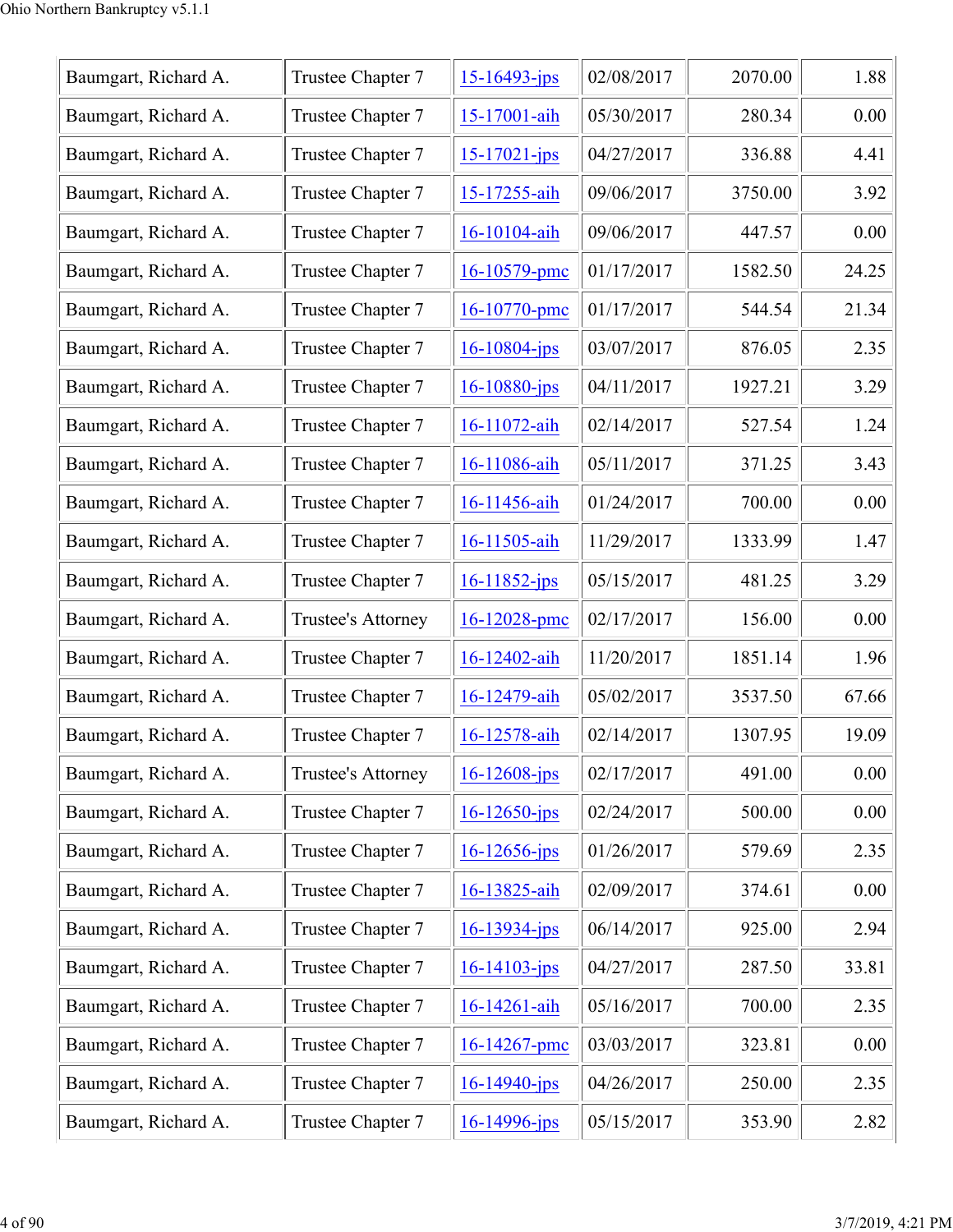| Baumgart, Richard A. | Trustee Chapter 7 | 16-15017-aih       | 05/08/2017 | 208.61   | 3.43   |
|----------------------|-------------------|--------------------|------------|----------|--------|
| Baumgart, Richard A. | Trustee Chapter 7 | $16 - 15066$ -jps  | 06/27/2017 | 809.51   | 5.32   |
| Baumgart, Richard A. | Trustee Chapter 7 | 16-15094-jps       | 06/27/2017 | 1315.00  | 27.88  |
| Baumgart, Richard A. | Trustee Chapter 7 | $16 - 15331 - ips$ | 08/17/2017 | 823.50   | 4.41   |
| Baumgart, Richard A. | Trustee Chapter 7 | 16-15716-aih       | 08/04/2017 | 369.41   | 3.92   |
| Baumgart, Richard A. | Trustee Chapter 7 | $16 - 15950 - ips$ | 06/27/2017 | 462.63   | 2.45   |
| Baumgart, Richard A. | Trustee Chapter 7 | 16-15993-aih       | 07/11/2017 | 445.86   | 4.90   |
| Baumgart, Richard A. | Trustee Chapter 7 | $16 - 16648$ -jps  | 11/06/2017 | 465.22   | 0.00   |
| Baumgart, Richard A. | Trustee Chapter 7 | $16 - 16754 - ips$ | 11/06/2017 | 900.00   | 3.43   |
| Baumgart, Richard A. | Trustee Chapter 7 | 16-16790-aih       | 11/29/2017 | 825.64   | 2.45   |
| Baumgart, Richard A. | Trustee Chapter 7 | 16-16996-aih       | 12/21/2017 | 425.00   | 6.31   |
| Baumgart, Richard A. | Trustee Chapter 7 | $16 - 17086$ -jps  | 08/17/2017 | 959.31   | 0.00   |
| Baumgart, Richard A. | Trustee Chapter 7 | 16-17099-aih       | 08/08/2017 | 331.64   | 2.45   |
| Baumgart, Richard A. | Trustee Chapter 7 | 17-10073-aih       | 09/06/2017 | 745.00   | 3.43   |
| Baumgart, Richard A. | Trustee Chapter 7 | $17 - 10386 - ips$ | 09/13/2017 | 379.50   | 2.94   |
| Baumgart, Richard A. | Trustee Chapter 7 | 17-10551-aih       | 09/08/2017 | 261.25   | 1.96   |
| Baumgart, Richard A. | Trustee Chapter 7 | $17 - 10562$ -jps  | 12/19/2017 | 281.54   | 2.87   |
| Baumgart, Richard A. | Trustee Chapter 7 | $17 - 10593 - ips$ | 10/25/2017 | 799.29   | 1.96   |
| Baumgart, Richard A. | Trustee Chapter 7 | $17 - 10695$ -jps  | 09/18/2017 | 370.00   | 22.14  |
| Baumgart, Richard A. | Trustee Chapter 7 | 17-10751-aih       | 10/13/2017 | 622.15   | 3.92   |
| Baumgart, Richard A. | Trustee Chapter 7 | $17 - 10832 - ips$ | 10/25/2017 | 417.00   | 1.96   |
| Baumgart, Richard A. | Trustee Chapter 7 | $17 - 10862$ -jps  | 12/19/2017 | 250.25   | 3.43   |
| Baumgart, Richard A. | Trustee Chapter 7 | $17 - 10895$ -jps  | 10/25/2017 | 423.11   | 1.96   |
| Baumgart, Richard A. | Trustee Chapter 7 | $17 - 11007 - ips$ | 11/06/2017 | 993.38   | 3.43   |
| Baumgart, Richard A. | Trustee Chapter 7 | 17-11315-aih       | 12/21/2017 | 321.25   | 1.47   |
|                      |                   |                    | Total      | 67586.41 | 363.16 |
| Baumgart, Richard A. | Trustee Chapter 7 | 14-16626-pmc       | 02/17/2017 | 966.15   | 2.35   |
| Baumgart, Richard A. | Special Counsel   | 14-40478-aih       | 03/23/2017 | 9399.00  | 33.29  |
|                      |                   |                    |            |          |        |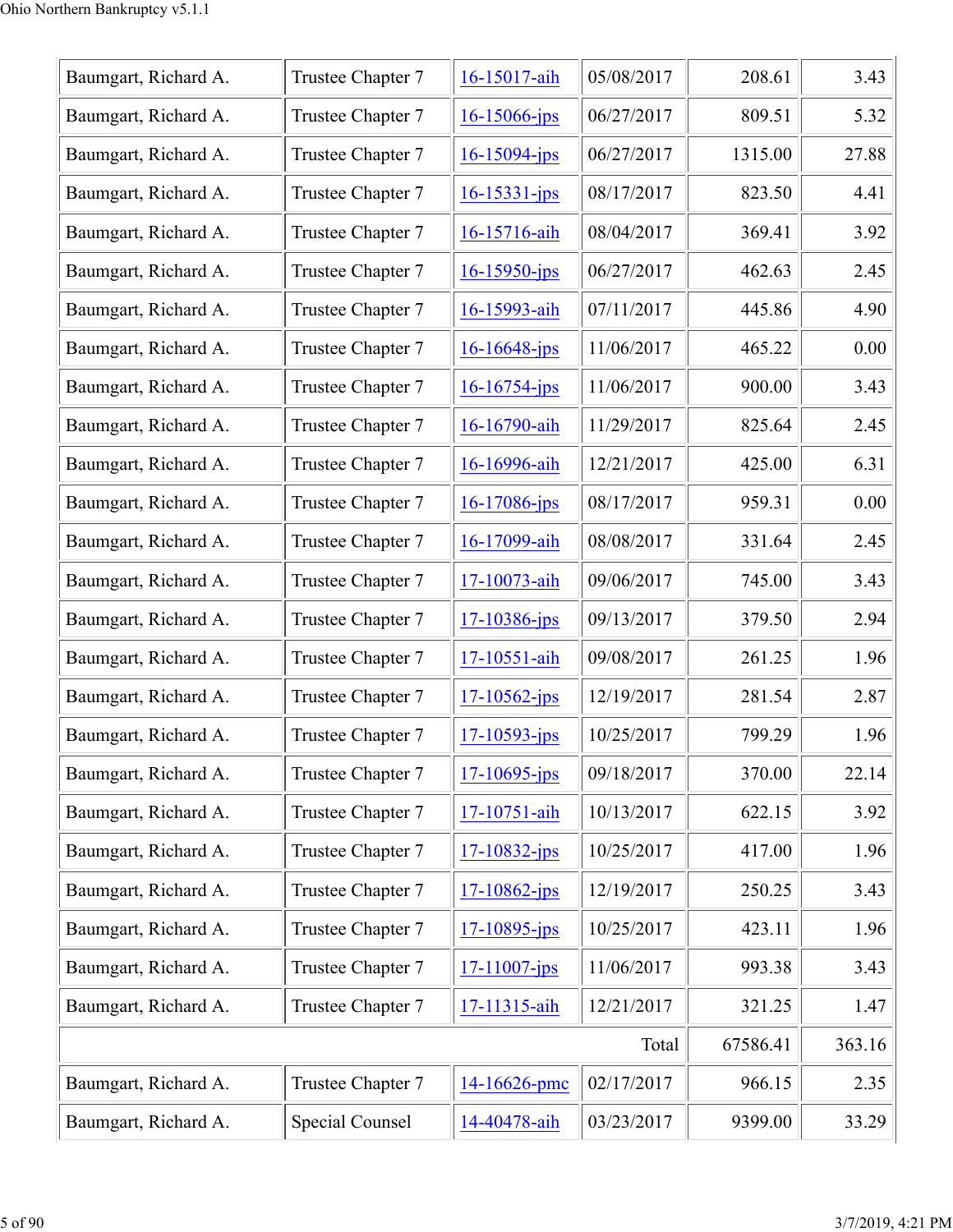| Baumgart, Richard A.     | Trustee Chapter 7  | 16-12028-pmc          | 02/17/2017 | 337.50   | 2.35   |
|--------------------------|--------------------|-----------------------|------------|----------|--------|
| Baumgart, Richard A.     | Trustee Chapter 7  | $16 - 12608 - ips$    | 02/17/2017 | 1733.32  | 20.63  |
| Baumgart, Richard A.     | Trustee Chapter 7  | $16 - 13392 - ips$    | 08/07/2017 | 1015.50  | 0.00   |
| Baumgart, Richard A.     | Trustee Chapter 7  | 16-13979-aih          | 03/10/2017 | 500.00   | 2.82   |
|                          |                    |                       | Total      | 13951.47 | 61.44  |
| Baumgart, Richard A.     | Trustee's Attorney | 14-16626-pmc          | 02/17/2017 | 1556.00  | 13.23  |
|                          |                    |                       | Total      | 1556.00  | 13.23  |
| Baumgartner-Novak, Patti | Trustee Chapter 7  | 12-32347-<br>maw      | 05/15/2017 | 2020.00  | 0.00   |
| Baumgartner-Novak, Patti | Trustee Chapter 7  | 14-32275-<br>maw      | 10/12/2017 | 8629.22  | 82.24  |
| Baumgartner-Novak, Patti | Trustee Chapter 7  | 15-30102-<br>maw      | 02/28/2017 | 1009.29  | 18.88  |
| Baumgartner-Novak, Patti | Trustee's Attorney | 15-30120-<br>maw      | 04/25/2017 | 937.50   | 0.00   |
| Baumgartner-Novak, Patti | Trustee Chapter 7  | 15-30120-<br>maw      | 10/10/2017 | 1237.50  | 6.74   |
| Baumgartner-Novak, Patti | Trustee Chapter 7  | $15 - 33055$ -jpg     | 02/27/2017 | 1313.00  | 15.18  |
| Baumgartner-Novak, Patti | Trustee Chapter 7  | 15-33240-<br>maw      | 03/13/2017 | 330.00   | 17.86  |
| Baumgartner-Novak, Patti | Trustee Chapter 7  | 15-33577-jpg          | 02/06/2017 | 2250.19  | 21.41  |
| Baumgartner-Novak, Patti | Trustee Chapter 7  | $15 - 33613$ -jpg     | 04/24/2017 | 1474.04  | 112.34 |
| Baumgartner-Novak, Patti | Trustee Chapter 7  | 15-33831-<br>maw      | 02/21/2017 | 874.70   | 28.63  |
| Baumgartner-Novak, Patti | Trustee Chapter 7  | 15-34085-jpg          | 01/17/2017 | 431.88   | 14.72  |
| Baumgartner-Novak, Patti | Trustee Chapter 7  | $16 - 30251 -$<br>maw | 04/17/2017 | 1111.37  | 14.15  |
| Baumgartner-Novak, Patti | Trustee Chapter 7  | $16 - 30412$ -jpg     | 08/29/2017 | 431.21   | 17.35  |
| Baumgartner-Novak, Patti | Trustee Chapter 7  | $16 - 30570$ -jpg     | 05/16/2017 | 756.48   | 14.91  |
| Baumgartner-Novak, Patti | Trustee Chapter 7  | $16 - 30649$ -jpg     | 04/10/2017 | 1012.50  | 11.88  |
| Baumgartner-Novak, Patti | Trustee Chapter 7  | 16-30679-<br>maw      | 07/25/2017 | 392.50   | 13.90  |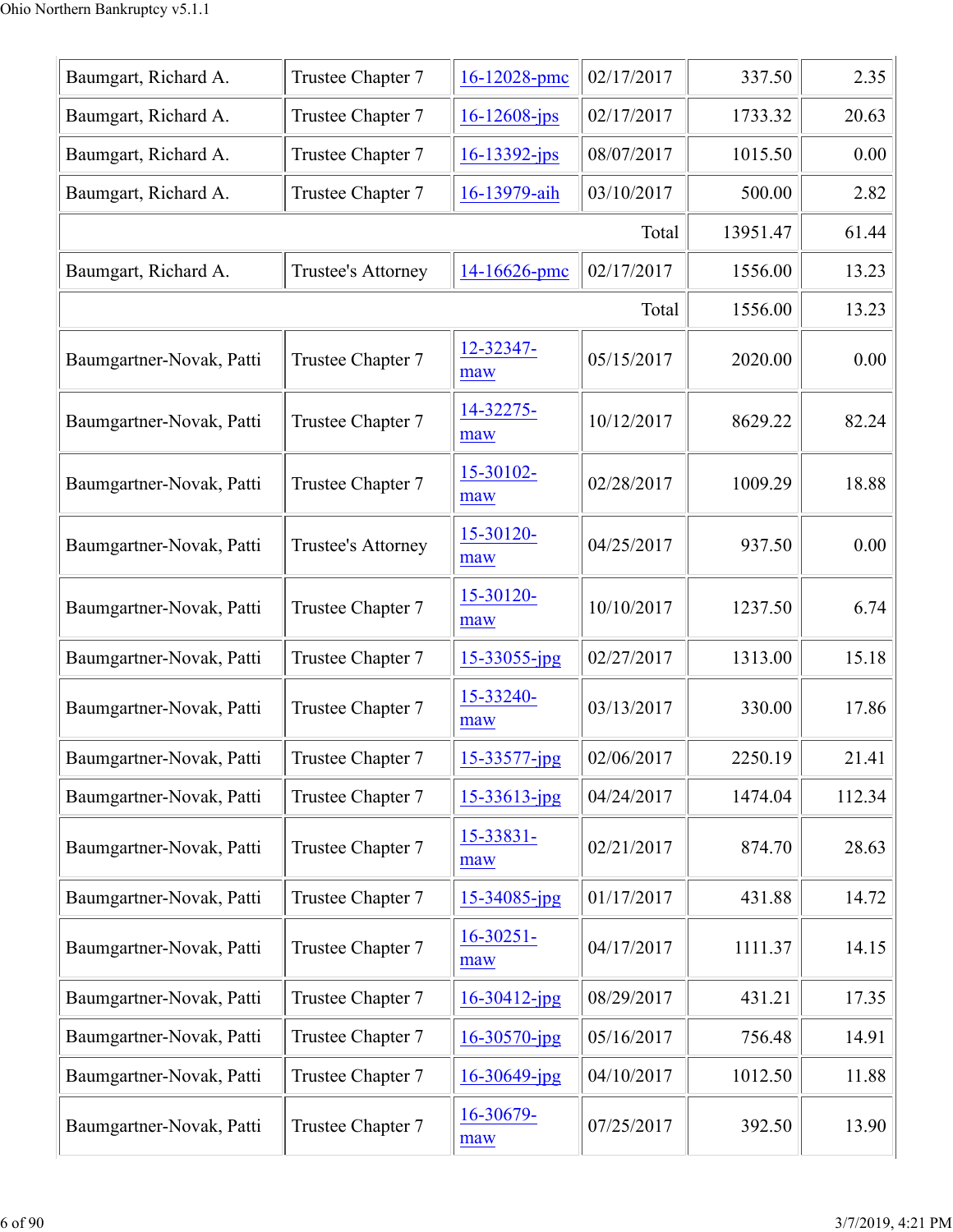| Baumgartner-Novak, Patti | Trustee Chapter 7 | $16 - 30716$ -jpg     | 03/13/2017 | 1954.90 | 57.63 |
|--------------------------|-------------------|-----------------------|------------|---------|-------|
| Baumgartner-Novak, Patti | Trustee Chapter 7 | 16-30802-<br>maw      | 05/15/2017 | 893.45  | 14.15 |
| Baumgartner-Novak, Patti | Trustee Chapter 7 | 16-30906-<br>maw      | 11/13/2017 | 552.50  | 18.26 |
| Baumgartner-Novak, Patti | Trustee Chapter 7 | $16 - 30944$ -jpg     | 01/18/2017 | 277.43  | 13.85 |
| Baumgartner-Novak, Patti | Trustee Chapter 7 | 16-31156-<br>maw      | 05/12/2017 | 1258.00 | 13.66 |
| Baumgartner-Novak, Patti | Trustee Chapter 7 | 16-31164-<br>maw      | 07/14/2017 | 687.77  | 28.08 |
| Baumgartner-Novak, Patti | Trustee Chapter 7 | $16 - 31420$ -jpg     | 02/06/2017 | 1000.00 | 20.62 |
| Baumgartner-Novak, Patti | Trustee Chapter 7 | 16-31771-<br>maw      | 05/30/2017 | 950.00  | 17.18 |
| Baumgartner-Novak, Patti | Trustee Chapter 7 | 16-31939-<br>maw      | 02/28/2017 | 362.50  | 15.68 |
| Baumgartner-Novak, Patti | Trustee Chapter 7 | $16 - 31945$ -jpg     | 05/10/2017 | 515.00  | 16.27 |
| Baumgartner-Novak, Patti | Trustee Chapter 7 | $16 - 31958$ -jpg     | 08/01/2017 | 1256.48 | 16.30 |
| Baumgartner-Novak, Patti | Trustee Chapter 7 | 16-32122-<br>maw      | 02/09/2017 | 1330.00 | 19.32 |
| Baumgartner-Novak, Patti | Trustee Chapter 7 | 16-32236-<br>maw      | 04/14/2017 | 562.50  | 11.88 |
| Baumgartner-Novak, Patti | Trustee Chapter 7 | $16 - 32318$ -jpg     | 04/17/2017 | 513.83  | 14.33 |
| Baumgartner-Novak, Patti | Trustee Chapter 7 | $16 - 32325$ -jpg     | 04/14/2017 | 522.00  | 14.15 |
| Baumgartner-Novak, Patti | Trustee Chapter 7 | 16-32332-<br>maw      | 04/17/2017 | 959.28  | 15.22 |
| Baumgartner-Novak, Patti | Trustee Chapter 7 | $16 - 32354$ -jpg     | 05/01/2017 | 514.46  | 16.29 |
| Baumgartner-Novak, Patti | Trustee Chapter 7 | 16-32369-<br>maw      | 02/28/2017 | 688.95  | 17.14 |
| Baumgartner-Novak, Patti | Trustee Chapter 7 | $16 - 32435$ -jpg     | 09/11/2017 | 750.00  | 22.30 |
| Baumgartner-Novak, Patti | Trustee Chapter 7 | $16 - 32501 -$<br>maw | 08/23/2017 | 500.46  | 18.26 |
| Baumgartner-Novak, Patti | Trustee Chapter 7 | 16-32625-<br>maw      | 06/20/2017 | 572.93  | 14.96 |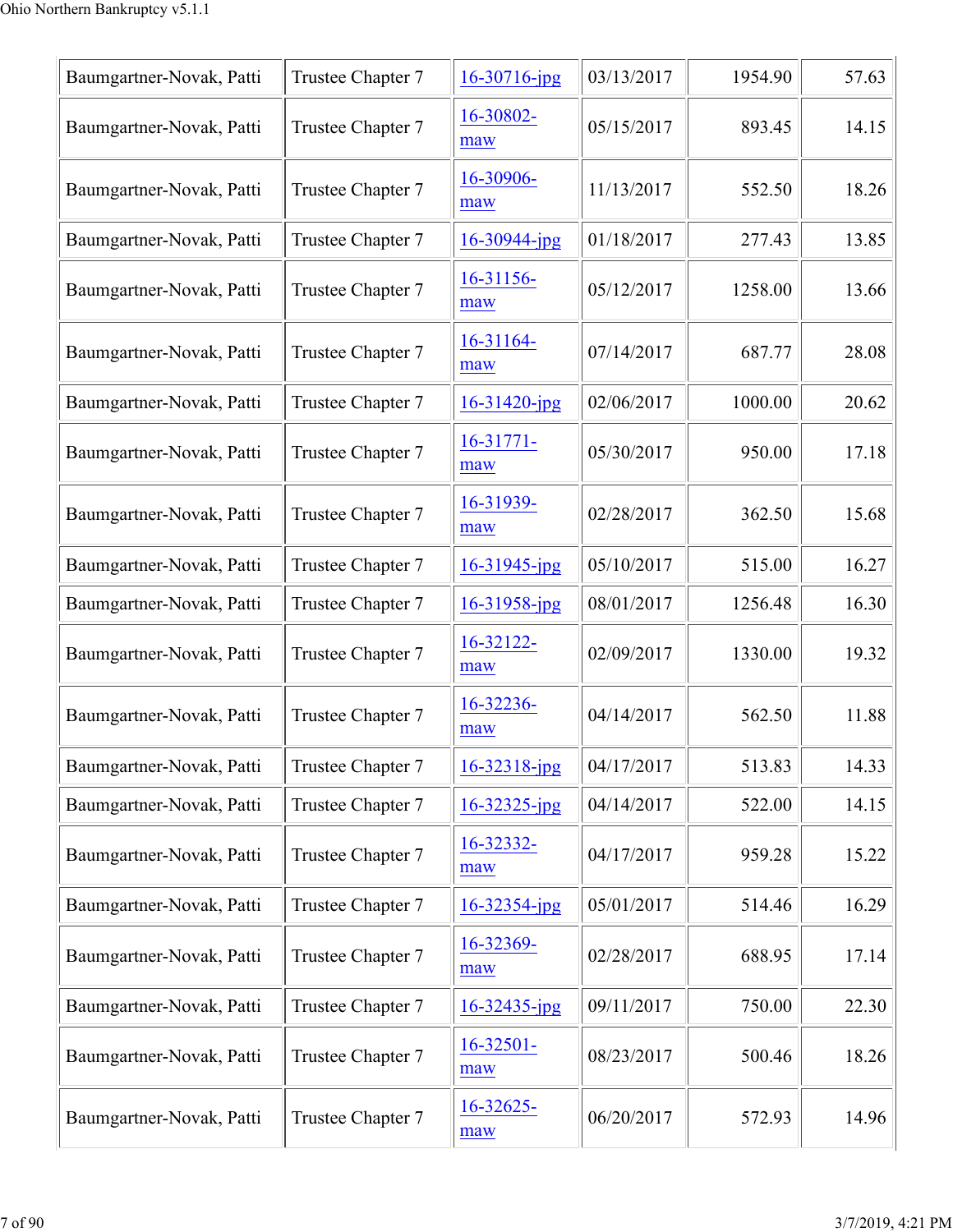| Baumgartner-Novak, Patti | Trustee Chapter 7 | 16-32639-<br>maw   | 03/31/2017 | 350.97  | 14.22 |
|--------------------------|-------------------|--------------------|------------|---------|-------|
| Baumgartner-Novak, Patti | Trustee Chapter 7 | 16-32668-<br>maw   | 05/08/2017 | 541.82  | 20.12 |
| Baumgartner-Novak, Patti | Trustee Chapter 7 | 16-32712-<br>maw   | 05/30/2017 | 1193.75 | 57.97 |
| Baumgartner-Novak, Patti | Trustee Chapter 7 | 16-32764-<br>maw   | 05/30/2017 | 271.88  | 16.60 |
| Baumgartner-Novak, Patti | Trustee Chapter 7 | 16-32783-<br>maw   | 05/30/2017 | 320.99  | 12.78 |
| Baumgartner-Novak, Patti | Trustee Chapter 7 | $16 - 32791 - jpg$ | 05/30/2017 | 889.24  | 18.26 |
| Baumgartner-Novak, Patti | Trustee Chapter 7 | 16-32960-<br>maw   | 05/12/2017 | 296.60  | 10.88 |
| Baumgartner-Novak, Patti | Trustee Chapter 7 | $16 - 33029$ -jpg  | 06/12/2017 | 403.00  | 17.48 |
| Baumgartner-Novak, Patti | Trustee Chapter 7 | 16-33091-jpg       | 06/27/2017 | 1309.87 | 15.70 |
| Baumgartner-Novak, Patti | Trustee Chapter 7 | 16-33099-<br>maw   | 05/30/2017 | 1214.72 | 18.76 |
| Baumgartner-Novak, Patti | Trustee Chapter 7 | $16 - 33116$ -jpg  | 05/17/2017 | 1274.97 | 16.11 |
| Baumgartner-Novak, Patti | Trustee Chapter 7 | $16 - 33140$ -jpg  | 06/02/2017 | 674.71  | 19.78 |
| Baumgartner-Novak, Patti | Trustee Chapter 7 | 16-33216-<br>maw   | 06/23/2017 | 539.64  | 17.40 |
| Baumgartner-Novak, Patti | Trustee Chapter 7 | 16-33236-<br>maw   | 05/25/2017 | 1000.00 | 11.86 |
| Baumgartner-Novak, Patti | Trustee Chapter 7 | $16 - 33244 - jpg$ | 07/11/2017 | 362.47  | 19.78 |
| Baumgartner-Novak, Patti | Trustee Chapter 7 | $16 - 33312$ -jpg  | 06/26/2017 | 565.72  | 15.22 |
| Baumgartner-Novak, Patti | Trustee Chapter 7 | 16-33385-<br>maw   | 06/20/2017 | 370.94  | 17.86 |
| Baumgartner-Novak, Patti | Trustee Chapter 7 | $16 - 33439$ -jpg  | 06/06/2017 | 341.34  | 13.76 |
| Baumgartner-Novak, Patti | Trustee Chapter 7 | 16-33449-<br>maw   | 06/27/2017 | 1002.23 | 18.92 |
| Baumgartner-Novak, Patti | Trustee Chapter 7 | $16 - 33533 - ipg$ | 07/17/2017 | 803.26  | 14.00 |
| Baumgartner-Novak, Patti | Trustee Chapter 7 | $16 - 33540$ -jpg  | 06/26/2017 | 517.49  | 19.06 |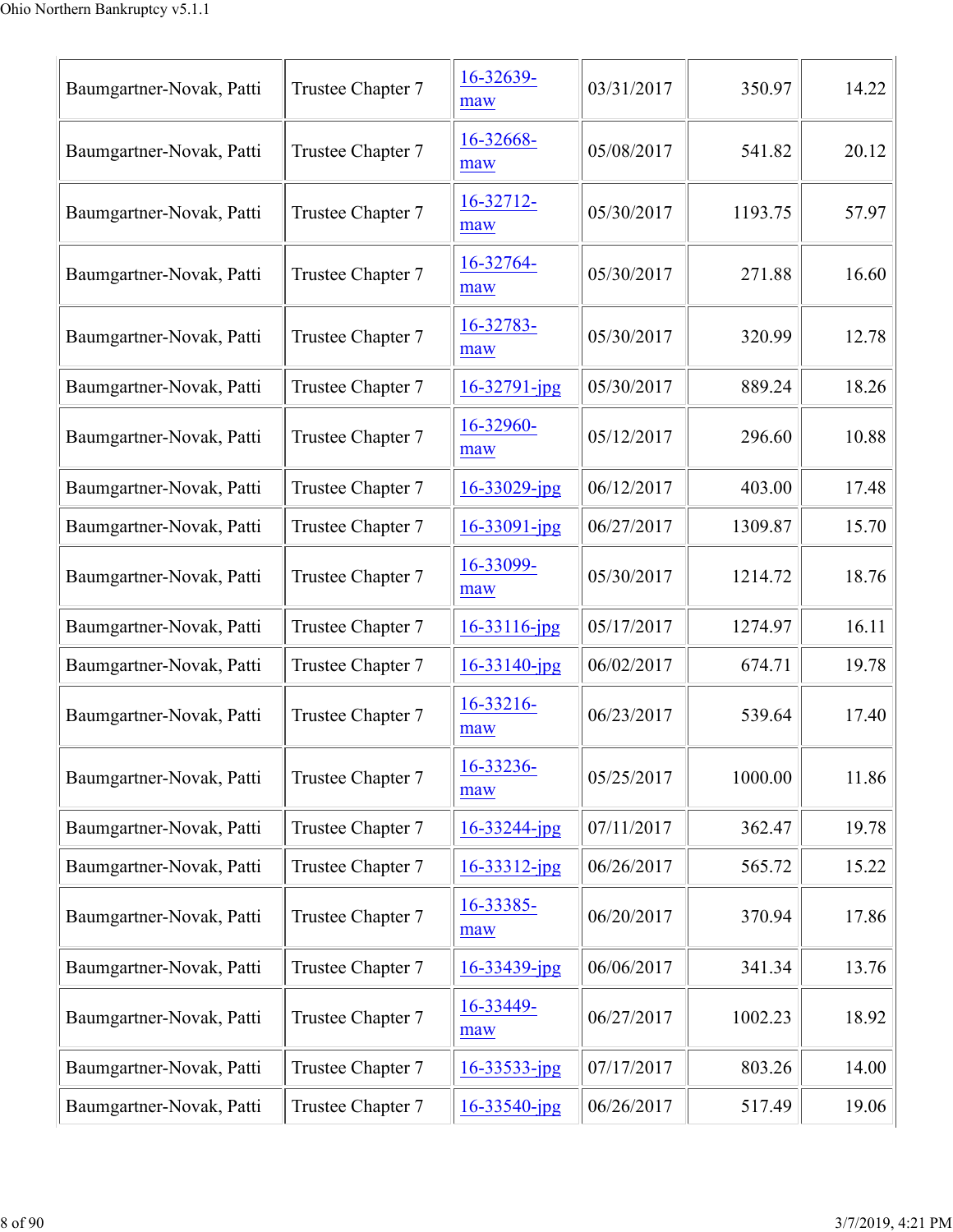| Baumgartner-Novak, Patti | Trustee Chapter 7  | 16-33564-<br>maw  | 09/20/2017 | 712.50  | 18.68 |
|--------------------------|--------------------|-------------------|------------|---------|-------|
| Baumgartner-Novak, Patti | Trustee Chapter 7  | $16 - 33641$ -jpg | 06/30/2017 | 1014.89 | 15.68 |
| Baumgartner-Novak, Patti | Trustee Chapter 7  | 16-33664-<br>maw  | 07/10/2017 | 496.22  | 17.30 |
| Baumgartner-Novak, Patti | Trustee Chapter 7  | $16 - 33675$ -jpg | 07/24/2017 | 261.44  | 13.50 |
| Baumgartner-Novak, Patti | Trustee Chapter 7  | 16-33681-jpg      | 07/12/2017 | 704.84  | 17.68 |
| Baumgartner-Novak, Patti | Trustee Chapter 7  | 16-33740-<br>maw  | 07/26/2017 | 480.11  | 15.50 |
| Baumgartner-Novak, Patti | Trustee Chapter 7  | 16-33785-jpg      | 07/25/2017 | 1234.71 | 20.44 |
| Baumgartner-Novak, Patti | Trustee Chapter 7  | 16-33811-<br>maw  | 11/07/2017 | 1647.54 | 19.98 |
| Baumgartner-Novak, Patti | Trustee Chapter 7  | 16-33831-jpg      | 08/22/2017 | 322.91  | 10.37 |
| Baumgartner-Novak, Patti | Trustee Chapter 7  | 16-33865-<br>maw  | 09/12/2017 | 402.84  | 13.84 |
| Baumgartner-Novak, Patti | Trustee Chapter 7  | 16-33868-jpg      | 08/01/2017 | 551.05  | 15.22 |
| Baumgartner-Novak, Patti | Trustee Chapter 7  | 16-33895-jpg      | 10/11/2017 | 289.07  | 13.58 |
| Baumgartner-Novak, Patti | Trustee Chapter 7  | 16-33896-jpg      | 07/31/2017 | 337.63  | 12.58 |
| Baumgartner-Novak, Patti | Trustee Chapter 7  | 16-33939-jpg      | 08/14/2017 | 889.01  | 13.55 |
| Baumgartner-Novak, Patti | Trustee Chapter 7  | $17 - 30050$ -jpg | 08/21/2017 | 293.24  | 12.32 |
| Baumgartner-Novak, Patti | Trustee Chapter 7  | 17-30088-<br>maw  | 12/22/2017 | 344.31  | 13.18 |
| Baumgartner-Novak, Patti | Trustee Chapter 7  | 17-30166-jpg      | 08/29/2017 | 715.52  | 13.73 |
| Baumgartner-Novak, Patti | Trustee Chapter 7  | 17-30258-jpg      | 09/11/2017 | 1374.37 | 15.62 |
| Baumgartner-Novak, Patti | Trustee Chapter 7  | 17-30260-<br>maw  | 09/11/2017 | 1372.21 | 14.24 |
| Baumgartner-Novak, Patti | Trustee Chapter 7  | $17 - 30339$ -jpg | 09/22/2017 | 1181.00 | 11.99 |
| Baumgartner-Novak, Patti | Trustee's Attorney | 17-30567-jpg      | 10/30/2017 | 200.00  | 0.00  |
| Baumgartner-Novak, Patti | Trustee Chapter 7  | 17-30567-jpg      | 12/20/2017 | 637.99  | 22.55 |
| Baumgartner-Novak, Patti | Trustee Chapter 7  | 17-30619-<br>maw  | 11/07/2017 | 472.29  | 17.26 |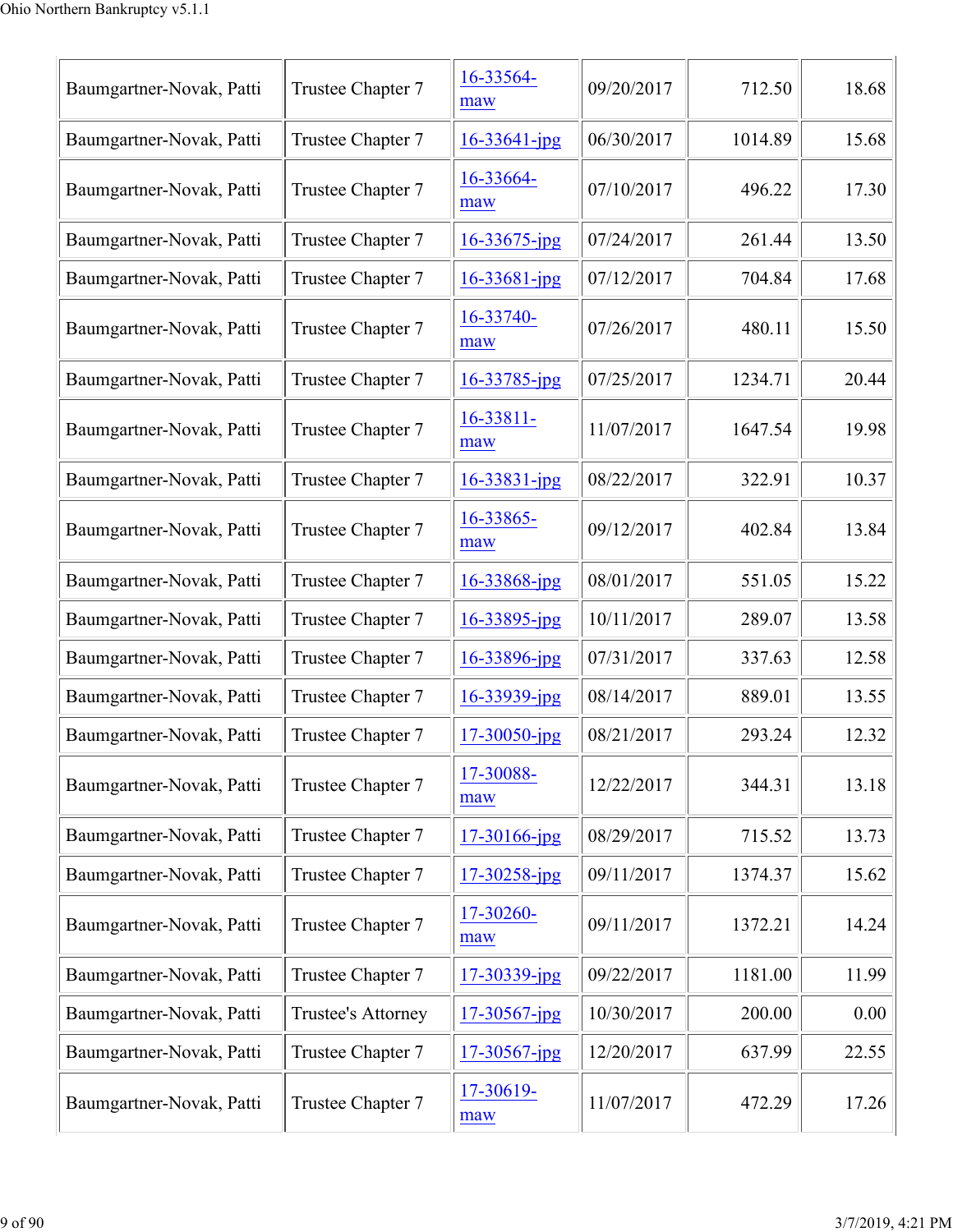| Baumgartner-Novak, Patti | Trustee Chapter 7  | 17-30911-<br>maw | 11/07/2017 | 375.00   | 13.70   |
|--------------------------|--------------------|------------------|------------|----------|---------|
| Baumgartner-Novak, Patti | Trustee Chapter 7  | 17-31020-<br>maw | 12/15/2017 | 824.80   | 19.18   |
|                          |                    |                  | Total      | 72214.92 | 1543.91 |
| Beatrice, Mark A.        | Trustee Chapter 7  | 13-42400-aih     | 11/02/2017 | 30400.00 | 1903.89 |
|                          |                    |                  | Total      | 30400.00 | 1903.89 |
| Belfance, Kathryn A.     | Trustee's Attorney | 14-52218-amk     | 02/17/2017 | 7200.00  | 0.00    |
| Belfance, Kathryn A.     | Trustee Chapter 7  | 14-52218-amk     | 04/27/2017 | 2600.33  | 49.02   |
| Belfance, Kathryn A.     | Trustee's Attorney | 15-51012-amk     | 06/11/2017 | 1249.00  | 0.00    |
|                          |                    |                  | Total      | 11049.33 | 49.02   |
| Belfance, Kathryn A.     | Trustee's Attorney | 11-53461-amk     | 07/03/2017 | 2500.00  | 0.00    |
| Belfance, Kathryn A.     | Trustee Chapter 7  | 16-52748-amk     | 12/04/2017 | 339.00   | 6.00    |
|                          |                    |                  | Total      | 2839.00  | 6.00    |
| Belfance Trustee, Kathry | Trustee Chapter 7  | 11-53461-amk     | 09/17/2017 | 1470.00  | 61.44   |
| Belfance Trustee, Kathry | Trustee Chapter 7  | 11-54001-amk     | 01/27/2017 | 1300.60  | 6.00    |
| Belfance Trustee, Kathry | Trustee Chapter 7  | 11-54089-amk     | 06/02/2017 | 4628.99  | 42.98   |
| Belfance Trustee, Kathry | Trustee Chapter 7  | 12-50211-amk     | 04/27/2017 | 750.00   | 57.60   |
| Belfance Trustee, Kathry | Trustee Chapter 7  | 12-50553-amk     | 01/27/2017 | 4150.00  | 106.14  |
| Belfance Trustee, Kathry | Trustee Chapter 7  | 13-51819-amk     | 03/15/2017 | 1485.40  | 6.00    |
| Belfance Trustee, Kathry | Trustee Chapter 7  | 13-53671-amk     | 02/07/2017 | 312.50   | 6.00    |
| Belfance Trustee, Kathry | Trustee Chapter 7  | 14-50325-amk     | 10/26/2017 | 267.73   | 6.00    |
| Belfance Trustee, Kathry | Trustee Chapter 7  | 14-51855-amk     | 02/02/2017 | 943.75   | 12.16   |
| Belfance Trustee, Kathry | Trustee Chapter 7  | 14-52426-amk     | 02/28/2017 | 679.00   | 25.36   |
| Belfance Trustee, Kathry | Trustee Chapter 7  | 15-51012-amk     | 07/11/2017 | 1750.00  | 51.70   |
| Belfance Trustee, Kathry | Trustee Chapter 7  | 15-51491-amk     | 12/04/2017 | 1328.06  | 210.10  |
| Belfance Trustee, Kathry | Trustee Chapter 7  | 15-51625-amk     | 04/18/2017 | 117.25   | 6.00    |
| Belfance Trustee, Kathry | Trustee Chapter 7  | 15-51644-amk     | 05/25/2017 | 688.24   | 6.00    |
| Belfance Trustee, Kathry | Trustee Chapter 7  | 15-51761-amk     | 02/23/2017 | 998.07   | 6.00    |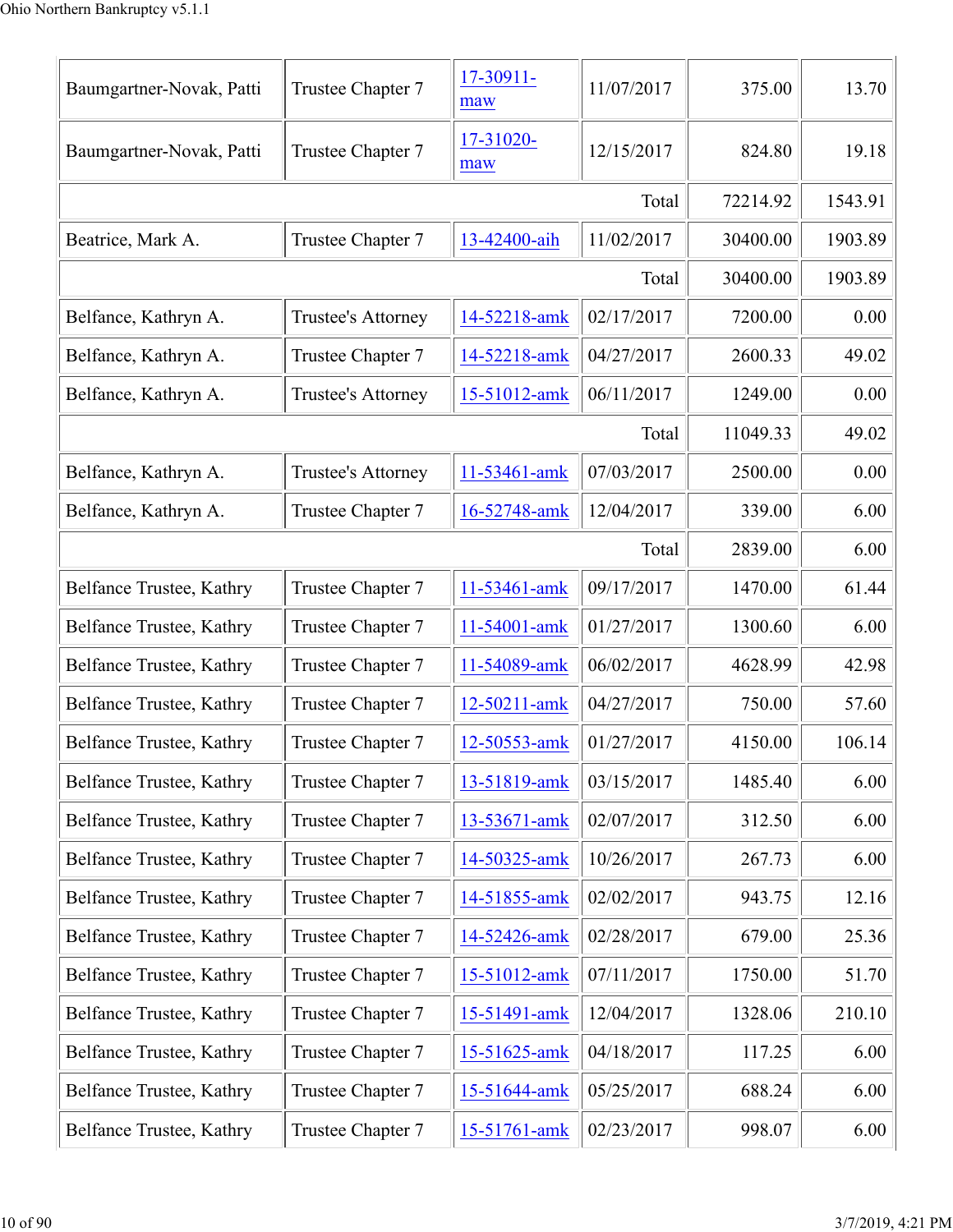| Belfance Trustee, Kathry | Trustee Chapter 7 | 15-51898-amk       | 01/03/2017 | 368.14  | 6.00  |
|--------------------------|-------------------|--------------------|------------|---------|-------|
| Belfance Trustee, Kathry | Trustee Chapter 7 | 15-52441-amk       | 12/22/2017 | 617.24  | 6.00  |
| Belfance Trustee, Kathry | Trustee Chapter 7 | 15-52542-amk       | 04/27/2017 | 1143.75 | 34.38 |
| Belfance Trustee, Kathry | Trustee Chapter 7 | 15-52707-amk       | 12/04/2017 | 1267.50 | 41.31 |
| Belfance Trustee, Kathry | Trustee Chapter 7 | 15-52856-amk       | 07/31/2017 | 548.91  | 6.00  |
| Belfance Trustee, Kathry | Trustee Chapter 7 | 15-52974-amk       | 02/07/2017 | 241.47  | 6.00  |
| Belfance Trustee, Kathry | Trustee Chapter 7 | 15-53035-amk       | 07/06/2017 | 374.46  | 6.00  |
| Belfance Trustee, Kathry | Trustee Chapter 7 | 16-50052-amk       | 06/01/2017 | 447.34  | 6.00  |
| Belfance Trustee, Kathry | Trustee Chapter 7 | 16-50117-amk       | 03/15/2017 | 1078.68 | 6.00  |
| Belfance Trustee, Kathry | Trustee Chapter 7 | 16-50157-amk       | 04/18/2017 | 288.08  | 6.00  |
| Belfance Trustee, Kathry | Trustee Chapter 7 | $16 - 50247$ -amk  | 04/18/2017 | 327.55  | 6.00  |
| Belfance Trustee, Kathry | Trustee Chapter 7 | 16-50391-amk       | 06/12/2017 | 619.56  | 6.00  |
| Belfance Trustee, Kathry | Trustee Chapter 7 | 16-50551-amk       | 08/15/2017 | 1193.75 | 6.00  |
| Belfance Trustee, Kathry | Trustee Chapter 7 | 16-50655-amk       | 02/01/2017 | 276.20  | 6.00  |
| Belfance Trustee, Kathry | Trustee Chapter 7 | 16-50786-amk       | 02/27/2017 | 516.32  | 6.00  |
| Belfance Trustee, Kathry | Trustee Chapter 7 | 16-51252-amk       | 04/27/2017 | 1455.00 | 25.78 |
| Belfance Trustee, Kathry | Trustee Chapter 7 | 16-51267-amk       | 03/15/2017 | 1300.00 | 19.76 |
| Belfance Trustee, Kathry | Trustee Chapter 7 | 16-51325-amk       | 02/22/2017 | 463.98  | 6.00  |
| Belfance Trustee, Kathry | Trustee Chapter 7 | 16-51377-amk       | 12/04/2017 | 1038.34 | 6.00  |
| Belfance Trustee, Kathry | Trustee Chapter 7 | 16-51455-amk       | 10/26/2017 | 225.00  | 28.36 |
| Belfance Trustee, Kathry | Trustee Chapter 7 | 16-51541-amk       | 12/04/2017 | 183.86  | 6.00  |
| Belfance Trustee, Kathry | Trustee Chapter 7 | 16-51685-amk       | 03/15/2017 | 453.73  | 6.00  |
| Belfance Trustee, Kathry | Trustee Chapter 7 | 16-51780-amk       | 08/11/2017 | 875.00  | 44.70 |
| Belfance Trustee, Kathry | Trustee Chapter 7 | 16-51941-amk       | 05/11/2017 | 539.03  | 6.00  |
| Belfance Trustee, Kathry | Trustee Chapter 7 | 16-51959-amk       | 10/26/2017 | 457.67  | 6.00  |
| Belfance Trustee, Kathry | Trustee Chapter 7 | 16-51989-amk       | 08/11/2017 | 890.46  | 24.90 |
| Belfance Trustee, Kathry | Trustee Chapter 7 | 16-52151-amk       | 07/31/2017 | 500.00  | 17.18 |
| Belfance Trustee, Kathry | Trustee Chapter 7 | $16 - 52171 - ank$ | 08/11/2017 | 752.31  | 21.48 |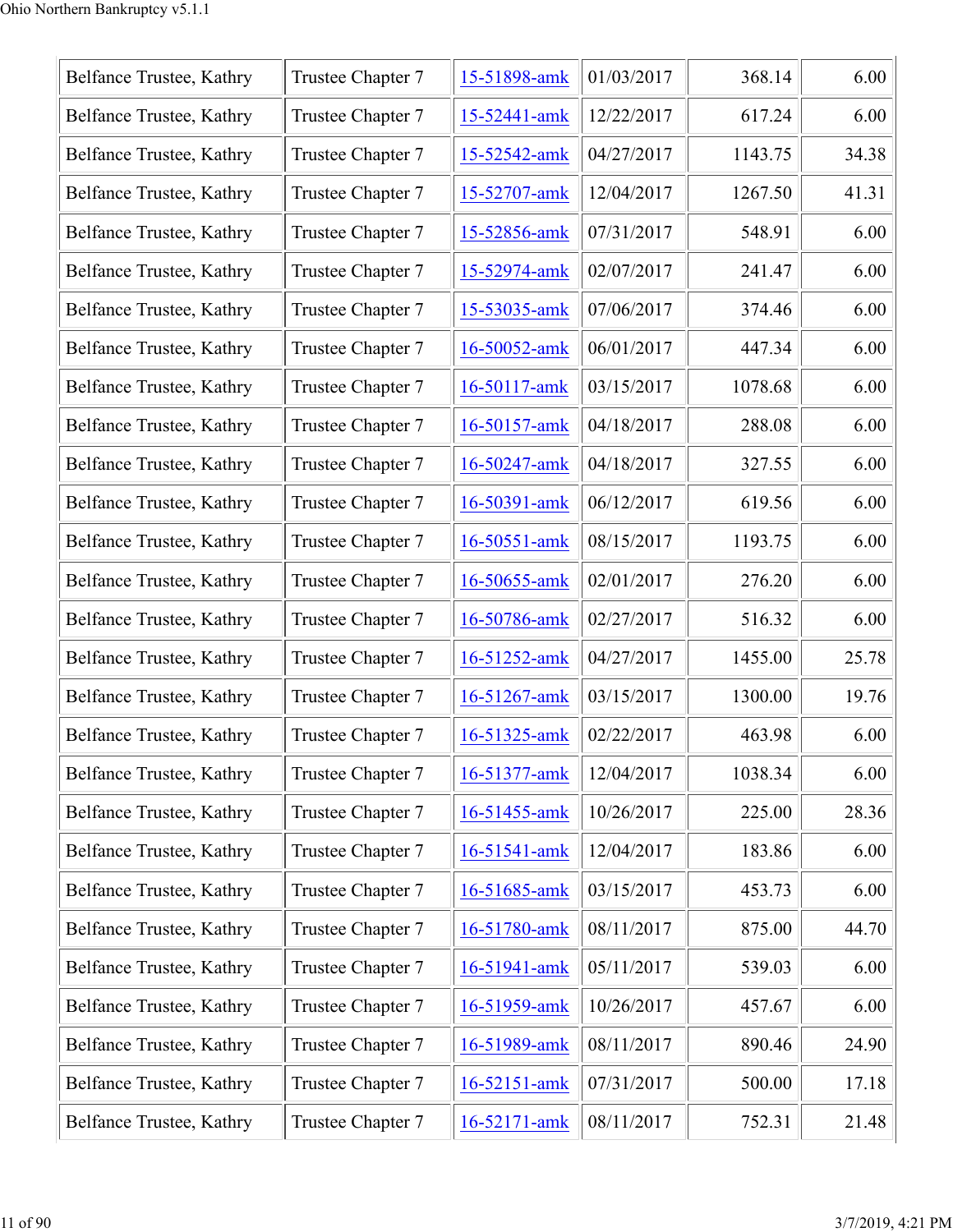| Belfance Trustee, Kathry | Trustee Chapter 7 | 16-52198-amk       | 07/24/2017 | 973.11  | 6.00  |
|--------------------------|-------------------|--------------------|------------|---------|-------|
| Belfance Trustee, Kathry | Trustee Chapter 7 | 16-52226-amk       | 11/20/2017 | 389.85  | 6.00  |
| Belfance Trustee, Kathry | Trustee Chapter 7 | 16-52293-amk       | 06/15/2017 | 368.10  | 6.00  |
| Belfance Trustee, Kathry | Trustee Chapter 7 | 16-52379-amk       | 12/04/2017 | 643.02  | 6.00  |
| Belfance Trustee, Kathry | Trustee Chapter 7 | 16-52468-amk       | 10/26/2017 | 318.00  | 6.00  |
| Belfance Trustee, Kathry | Trustee Chapter 7 | 16-52493-amk       | 06/15/2017 | 186.25  | 6.00  |
| Belfance Trustee, Kathry | Trustee Chapter 7 | 16-52570-amk       | 12/04/2017 | 625.00  | 24.06 |
| Belfance Trustee, Kathry | Trustee Chapter 7 | 16-52688-amk       | 12/04/2017 | 539.48  | 6.00  |
| Belfance Trustee, Kathry | Trustee Chapter 7 | 16-52700-amk       | 10/26/2017 | 250.64  | 6.00  |
| Belfance Trustee, Kathry | Trustee Chapter 7 | $16 - 52701 -$ amk | 09/17/2017 | 345.80  | 6.00  |
| Belfance Trustee, Kathry | Trustee Chapter 7 | 16-52734-amk       | 12/12/2017 | 250.00  | 6.00  |
| Belfance Trustee, Kathry | Trustee Chapter 7 | 16-52762-amk       | 10/26/2017 | 499.95  | 6.00  |
| Belfance Trustee, Kathry | Trustee Chapter 7 | 16-52775-amk       | 12/04/2017 | 1032.42 | 6.00  |
| Belfance Trustee, Kathry | Trustee Chapter 7 | 16-52858-amk       | 10/26/2017 | 370.03  | 6.00  |
| Belfance Trustee, Kathry | Trustee Chapter 7 | 16-52863-amk       | 10/26/2017 | 438.97  | 6.00  |
| Belfance Trustee, Kathry | Trustee Chapter 7 | 16-52873-amk       | 10/26/2017 | 359.26  | 6.00  |
| Belfance Trustee, Kathry | Trustee Chapter 7 | 16-52899-amk       | 10/26/2017 | 317.25  | 6.00  |
| Belfance Trustee, Kathry | Trustee Chapter 7 | 16-53002-amk       | 12/01/2017 | 741.90  | 6.00  |
| Belfance Trustee, Kathry | Trustee Chapter 7 | 17-50116-amk       | 09/17/2017 | 335.74  | 6.00  |
| Belfance Trustee, Kathry | Trustee Chapter 7 | 17-50124-amk       | 11/20/2017 | 52.76   | 6.00  |
| Belfance Trustee, Kathry | Trustee Chapter 7 | 17-50159-amk       | 10/26/2017 | 865.61  | 6.00  |
| Belfance Trustee, Kathry | Trustee Chapter 7 | 17-50161-amk       | 10/26/2017 | 705.01  | 6.00  |
| Belfance Trustee, Kathry | Trustee Chapter 7 | 17-50175-amk       | 12/04/2017 | 469.47  | 6.00  |
| Belfance Trustee, Kathry | Trustee Chapter 7 | 17-50237-amk       | 09/17/2017 | 352.28  | 6.00  |
| Belfance Trustee, Kathry | Trustee Chapter 7 | 17-50274-amk       | 12/04/2017 | 658.63  | 6.00  |
| Belfance Trustee, Kathry | Trustee Chapter 7 | 17-50323-amk       | 12/01/2017 | 525.00  | 6.00  |
| Belfance Trustee, Kathry | Trustee Chapter 7 | 17-50378-amk       | 12/12/2017 | 256.75  | 6.00  |
| Belfance Trustee, Kathry | Trustee Chapter 7 | 17-50718-amk       | 12/04/2017 | 380.50  | 6.00  |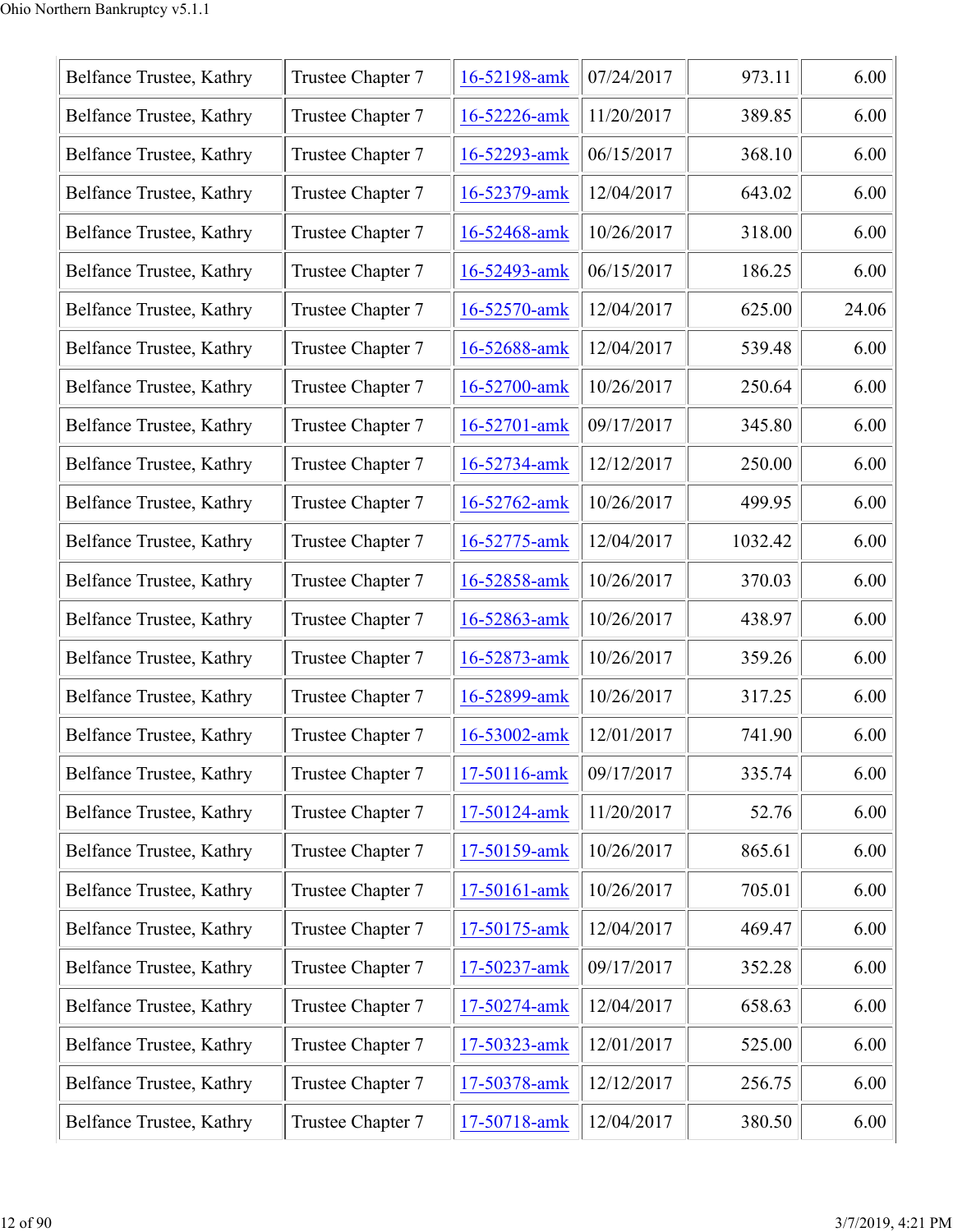|                                    | Total                     | 52563.70          | 1167.39    |          |         |
|------------------------------------|---------------------------|-------------------|------------|----------|---------|
| Bell, Harry F.                     | Special Counsel           | 08-63392-rk       | 06/20/2017 | 16000.00 | 0.00    |
|                                    |                           |                   | Total      | 16000.00 | 0.00    |
| Black, McCuskey, Souers            | Trustee's Attorney        | $11-61426$ -rk    | 11/02/2017 | 48105.00 | 353.57  |
|                                    |                           |                   | Total      | 48105.00 | 353.57  |
| <b>Bober Markey</b><br>Fedorovich& | Other Professional        | 08-50421-kw       | 05/24/2017 | 11259.10 | 0.00    |
|                                    | 11259.10                  | 0.00              |            |          |         |
| <b>Bodine Perry LLC</b>            | Accountant                | 16-40546-aih      | 11/02/2017 | 1025.00  | 0.00    |
|                                    |                           |                   | Total      | 1025.00  | 0.00    |
| Bodine Perry, LLC                  | Accountant                | 14-40273-kw       | 04/20/2017 | 895.00   | 0.00    |
|                                    |                           |                   | Total      | 895.00   | 0.00    |
| Bolotin, Samuel G.                 | Special Counsel           | 14-32275-<br>maw  | 08/21/2017 | 58333.33 | 5152.21 |
|                                    |                           |                   | Total      | 58333.33 | 5152.21 |
| Booher, Debra E.                   | Creditor's Attorney       | 16-51746-amk      | 12/04/2017 | 350.00   | 0.00    |
|                                    |                           |                   | Total      | 350.00   | 0.00    |
| Boone, Alexandra                   | Trustee's Attorney        | 10-54302-amk      | 06/14/2017 | 3420.00  | 595.78  |
|                                    |                           |                   | Total      | 3420.00  | 595.78  |
| Bradley, Kate M.                   | <b>Creditor Committee</b> | 16-50058-amk      | 01/12/2017 | 7161.00  | 0.00    |
| Bradley, Kate M.                   | Creditor Comm.<br>Aty     | 16-50058-amk      | 04/25/2017 | 4046.00  | 21.99   |
| Bradley, Kate M.                   | Creditor Comm.<br>Aty     | 16-50058-amk      | 07/20/2017 | 1911.00  | 0.00    |
|                                    |                           |                   | Total      | 13118.00 | 21.99   |
| Brenneman, Karen                   | Accountant                | 10-62459-rk       | 04/19/2017 | 730.61   | 0.00    |
| Brenneman, Karen                   | Accountant                | $13 - 60451 -$ rk | 08/29/2017 | 717.00   | 0.00    |
| Brenneman, Karen                   | Accountant                | 14-62703-rk       | 10/12/2017 | 643.35   | 0.00    |
|                                    |                           |                   | Total      | 2090.96  | 0.00    |
| Brockman, Coats, Gedelia           | Accountant                | 11-61426-rk       | 11/02/2017 | 5292.00  | 658.00  |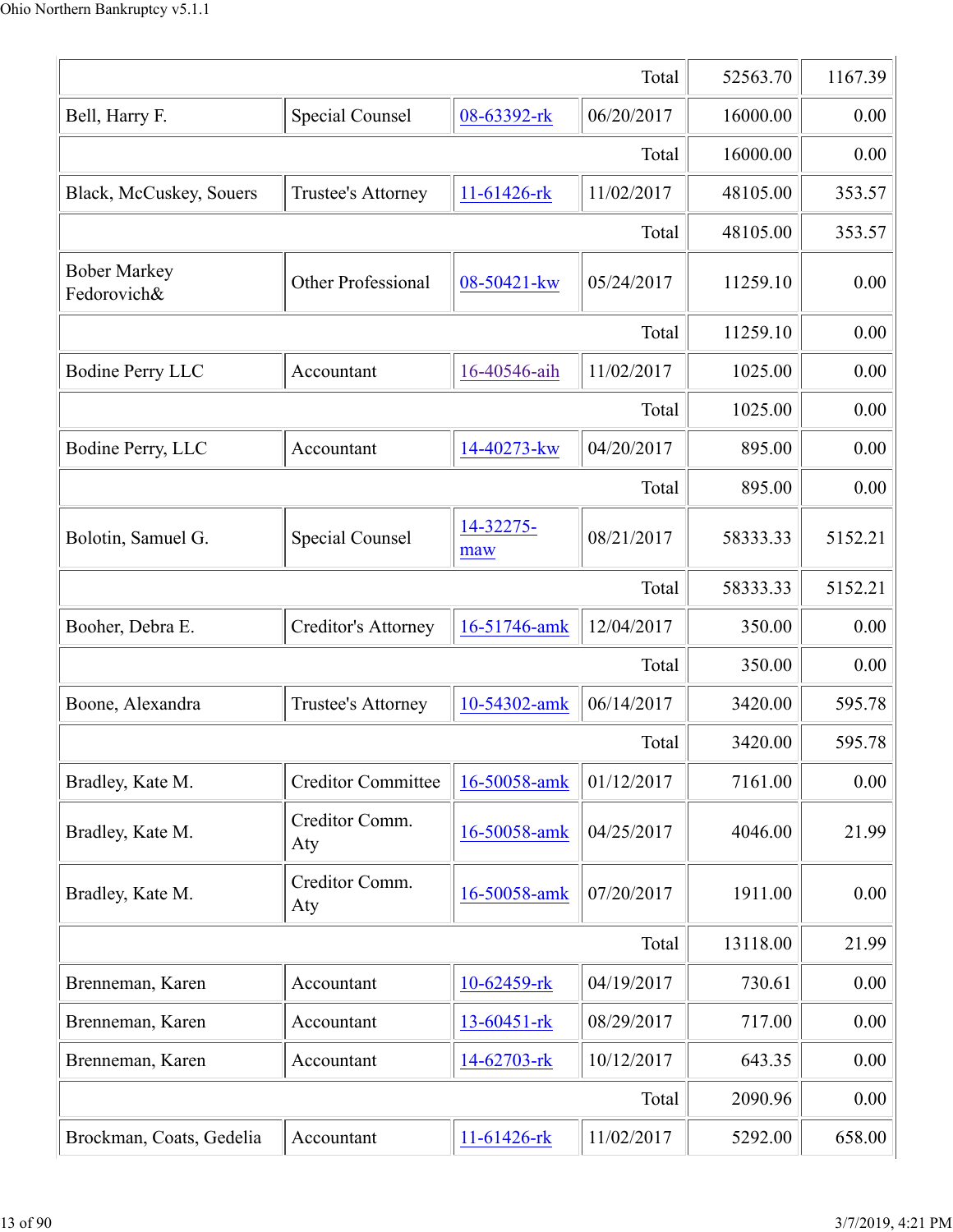|                      | Total              | 5292.00            | 658.00     |           |         |
|----------------------|--------------------|--------------------|------------|-----------|---------|
| Brouse McDowell, LPA | Trustee's Attorney | 08-50421-kw        | 05/24/2017 | 82505.00  | 1522.87 |
| Brouse McDowell, LPA | Trustee's Attorney | 17-40243-aih       | 12/29/2017 | 376942.84 | 7881.20 |
|                      |                    |                    | Total      | 459447.84 | 9404.07 |
| Brown, Joanne        | Trustee's Attorney | $15 - 12257 - ips$ | 02/22/2017 | 300.00    | 0.00    |
|                      |                    |                    | Total      | 300.00    | 0.00    |
| Brown, Virgil        | Trustee Chapter 7  | 15-15922-aih       | 06/29/2017 | 174.00    | 0.00    |
| Brown, Virgil        | Trustee's Attorney | 16-10067-aih       | 05/02/2017 | 285.00    | 0.00    |
|                      |                    |                    | Total      | 459.00    | 0.00    |
| Brown, Virgil E.     | Trustee Chapter 7  | $14 - 10134 - ips$ | 03/03/2017 | 100.00    | 23.56   |
| Brown, Virgil E.     | Trustee Chapter 7  | 14-15889-jps       | 12/07/2017 | 1473.93   | 237.45  |
| Brown, Virgil E.     | Trustee Chapter 7  | $14 - 16367 - ips$ | 11/06/2017 | 1475.60   | 38.77   |
| Brown, Virgil E.     | Trustee Chapter 7  | 15-10051-aih       | 07/05/2017 | 443.75    | 22.69   |
| Brown, Virgil E.     | Trustee Chapter 7  | $15 - 10510$ -jps  | 03/07/2017 | 1500.00   | 0.00    |
| Brown, Virgil E.     | Trustee Chapter 7  | $15 - 12257 - ips$ | 02/22/2017 | 482.62    | 45.62   |
| Brown, Virgil E.     | Trustee Chapter 7  | 15-14692-pmc       | 01/17/2017 | 1000.00   | 19.58   |
| Brown, Virgil E.     | Trustee Chapter 7  | 15-15068-aih       | 01/20/2017 | 350.00    | 32.35   |
| Brown, Virgil E.     | Trustee Chapter 7  | 15-15188-aih       | 06/09/2017 | 168.83    | 11.47   |
| Brown, Virgil E.     | Trustee Chapter 7  | 15-15922-aih       | 06/29/2017 | 250.00    | 10.01   |
| Brown, Virgil E.     | Trustee Chapter 7  | 15-16251-aih       | 02/06/2017 | 375.00    | 21.61   |
| Brown, Virgil E.     | Trustee Chapter 7  | $15 - 16782 - ips$ | 03/30/2017 | 1219.69   | 10.08   |
| Brown, Virgil E.     | Trustee Chapter 7  | 15-17259-aih       | 07/05/2017 | 570.50    | 23.55   |
| Brown, Virgil E.     | Trustee Chapter 7  | 15-17269-aih       | 01/10/2017 | 768.18    | 31.05   |
| Brown, Virgil E.     | Trustee Chapter 7  | $16 - 10061 - ips$ | 12/28/2017 | 150.00    | 71.92   |
| Brown, Virgil E.     | Trustee Chapter 7  | 16-10067-aih       | 05/02/2017 | 630.19    | 19.76   |
| Brown, Virgil E.     | Trustee Chapter 7  | 16-10418-jps       | 03/10/2017 | 510.95    | 24.20   |
| Brown, Virgil E.     | Trustee Chapter 7  | $16 - 10576$ -jps  | 04/14/2017 | 3000.00   | 0.00    |
| Brown, Virgil E.     | Trustee Chapter 7  | 16-11109-pmc       | 02/17/2017 | 422.84    | 12.67   |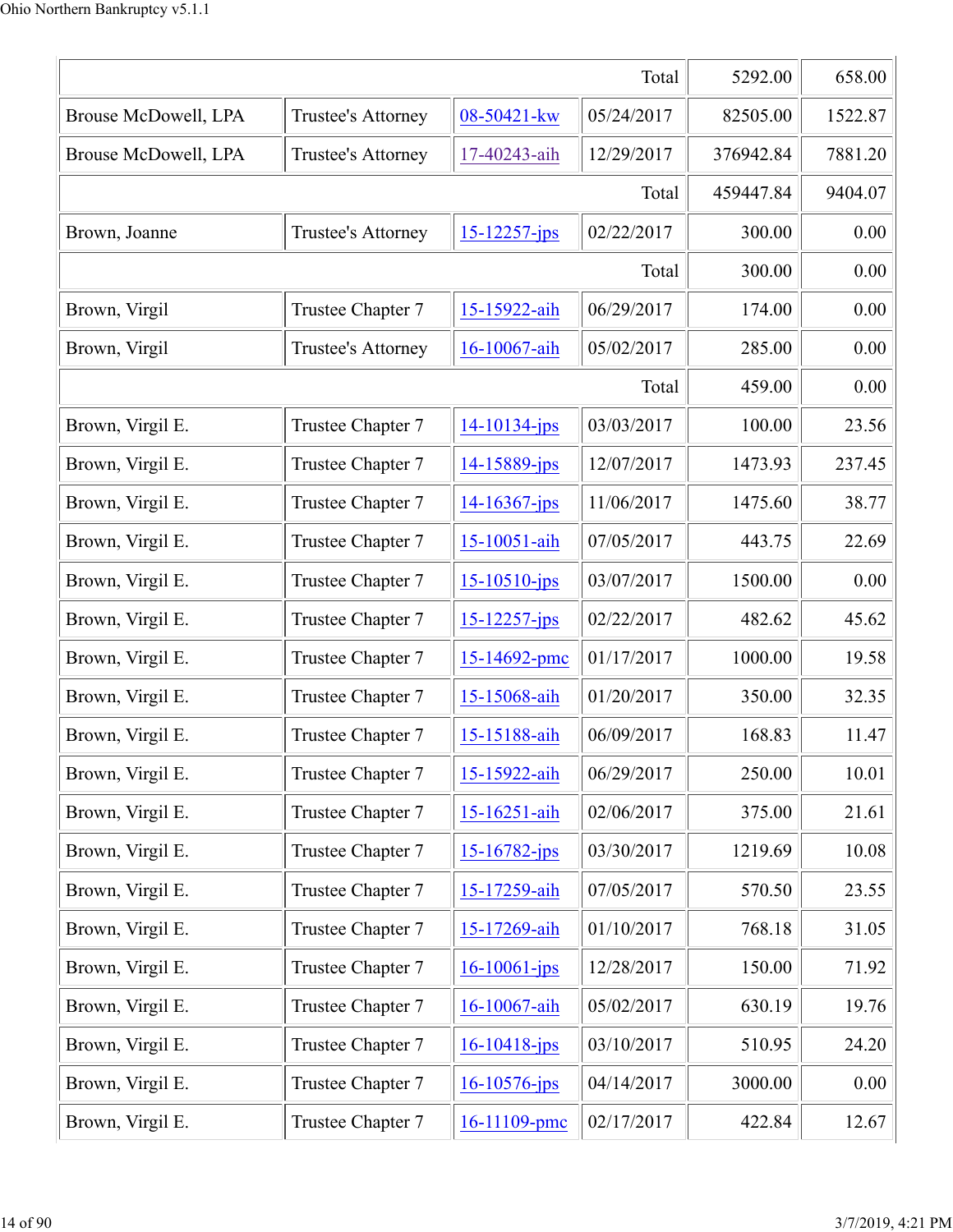| Brown, Virgil E. | Trustee Chapter 7 | $16 - 11158 - ips$ | 06/09/2017 | 329.46  | 20.30 |
|------------------|-------------------|--------------------|------------|---------|-------|
| Brown, Virgil E. | Trustee Chapter 7 | 16-11268-aih       | 03/21/2017 | 1250.00 | 15.82 |
| Brown, Virgil E. | Trustee Chapter 7 | 16-11390-pmc       | 01/17/2017 | 455.25  | 19.30 |
| Brown, Virgil E. | Trustee Chapter 7 | $16 - 11538 - ips$ | 02/17/2017 | 339.11  | 16.21 |
| Brown, Virgil E. | Trustee Chapter 7 | 16-11788-pmc       | 01/17/2017 | 250.00  | 11.50 |
| Brown, Virgil E. | Trustee Chapter 7 | $16 - 12134 - ips$ | 04/11/2017 | 890.50  | 22.04 |
| Brown, Virgil E. | Trustee Chapter 7 | 16-12149-aih       | 10/13/2017 | 2635.08 | 67.86 |
| Brown, Virgil E. | Trustee Chapter 7 | 16-12424-pmc       | 01/17/2017 | 200.00  | 10.68 |
| Brown, Virgil E. | Trustee Chapter 7 | 16-12497-pmc       | 01/17/2017 | 1138.02 | 13.09 |
| Brown, Virgil E. | Trustee Chapter 7 | 16-12522-pmc       | 01/17/2017 | 373.83  | 9.94  |
| Brown, Virgil E. | Trustee Chapter 7 | $16 - 12686$ -jps  | 09/13/2017 | 331.42  | 85.99 |
| Brown, Virgil E. | Trustee Chapter 7 | 16-12925-aih       | 08/24/2017 | 5196.85 | 20.98 |
| Brown, Virgil E. | Trustee Chapter 7 | 16-13218-aih       | 03/06/2017 | 173.86  | 9.14  |
| Brown, Virgil E. | Trustee Chapter 7 | 16-13355-aih       | 03/03/2017 | 323.28  | 7.67  |
| Brown, Virgil E. | Trustee Chapter 7 | 16-13369-aih       | 06/20/2017 | 993.75  | 18.62 |
| Brown, Virgil E. | Trustee Chapter 7 | $16 - 13408$ -jps  | 03/10/2017 | 593.75  | 11.28 |
| Brown, Virgil E. | Trustee Chapter 7 | 16-13478-aih       | 03/21/2017 | 943.75  | 40.58 |
| Brown, Virgil E. | Trustee Chapter 7 | $16 - 13497 - ips$ | 01/26/2017 | 256.81  | 14.57 |
| Brown, Virgil E. | Trustee Chapter 7 | $16 - 13530 - ips$ | 01/26/2017 | 220.00  | 16.43 |
| Brown, Virgil E. | Trustee Chapter 7 | $16 - 13702 - jps$ | 03/29/2017 | 372.37  | 17.57 |
| Brown, Virgil E. | Trustee Chapter 7 | $16 - 13732 - ips$ | 03/10/2017 | 607.25  | 12.08 |
| Brown, Virgil E. | Trustee Chapter 7 | 16-13745-aih       | 06/20/2017 | 750.00  | 13.40 |
| Brown, Virgil E. | Trustee Chapter 7 | 16-13827-aih       | 06/20/2017 | 2198.92 | 21.50 |
| Brown, Virgil E. | Trustee Chapter 7 | $16 - 13931 - ips$ | 05/24/2017 | 372.95  | 11.15 |
| Brown, Virgil E. | Trustee Chapter 7 | 16-14121-pmc       | 02/17/2017 | 306.02  | 15.84 |
| Brown, Virgil E. | Trustee Chapter 7 | $16 - 14260$ -jps  | 09/18/2017 | 172.50  | 3.07  |
| Brown, Virgil E. | Trustee Chapter 7 | 16-14265-aih       | 08/01/2017 | 993.75  | 97.43 |
| Brown, Virgil E. | Trustee Chapter 7 | 16-14554-aih       | 05/25/2017 | 214.54  | 7.87  |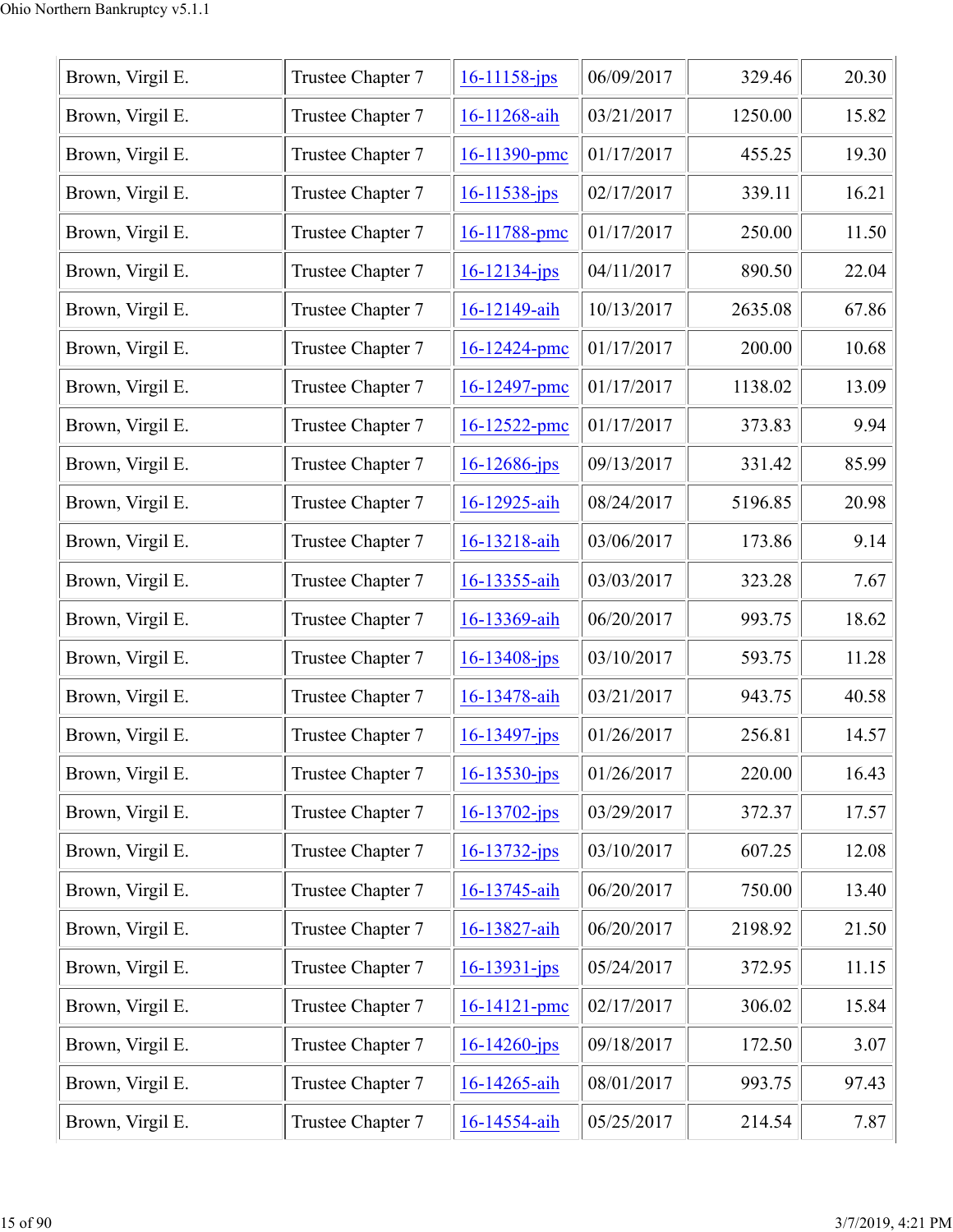| Brown, Virgil E. | Trustee Chapter 7 | $16 - 14556$ -jps  | 06/13/2017 | 530.42  | 4.80  |
|------------------|-------------------|--------------------|------------|---------|-------|
| Brown, Virgil E. | Trustee Chapter 7 | 16-14569-aih       | 06/09/2017 | 208.10  | 12.35 |
| Brown, Virgil E. | Trustee Chapter 7 | $16 - 14640 - ips$ | 12/11/2017 | 765.50  | 13.02 |
| Brown, Virgil E. | Trustee Chapter 7 | 16-14659-aih       | 06/06/2017 | 1400.34 | 21.76 |
| Brown, Virgil E. | Trustee Chapter 7 | $16 - 14845$ -jps  | 05/26/2017 | 325.00  | 9.54  |
| Brown, Virgil E. | Trustee Chapter 7 | 16-14864-aih       | 06/06/2017 | 801.60  | 16.15 |
| Brown, Virgil E. | Trustee Chapter 7 | 16-15034-aih       | 11/20/2017 | 284.52  | 19.36 |
| Brown, Virgil E. | Trustee Chapter 7 | 16-15037-aih       | 08/24/2017 | 1310.60 | 14.92 |
| Brown, Virgil E. | Trustee Chapter 7 | 16-15133-jps       | 12/11/2017 | 750.00  | 17.03 |
| Brown, Virgil E. | Trustee Chapter 7 | $16 - 15136$ -jps  | 04/27/2017 | 141.27  | 9.47  |
| Brown, Virgil E. | Trustee Chapter 7 | 16-15381-aih       | 09/25/2017 | 836.50  | 15.70 |
| Brown, Virgil E. | Trustee Chapter 7 | $16 - 15383 - ips$ | 09/26/2017 | 293.25  | 9.27  |
| Brown, Virgil E. | Trustee Chapter 7 | 16-15459-aih       | 08/24/2017 | 250.00  | 21.25 |
| Brown, Virgil E. | Trustee Chapter 7 | 16-15470-aih       | 08/24/2017 | 354.24  | 16.77 |
| Brown, Virgil E. | Trustee Chapter 7 | $16 - 15644 - ips$ | 07/24/2017 | 558.33  | 12.42 |
| Brown, Virgil E. | Trustee Chapter 7 | $16 - 15650$ -jps  | 06/27/2017 | 525.75  | 12.22 |
| Brown, Virgil E. | Trustee Chapter 7 | 16-15787-aih       | 08/24/2017 | 575.90  | 12.03 |
| Brown, Virgil E. | Trustee Chapter 7 | 16-15915-aih       | 05/22/2017 | 327.50  | 17.18 |
| Brown, Virgil E. | Trustee Chapter 7 | 16-16363-aih       | 09/25/2017 | 444.08  | 13.82 |
| Brown, Virgil E. | Trustee Chapter 7 | 16-16394-aih       | 08/04/2017 | 501.27  | 13.43 |
| Brown, Virgil E. | Trustee Chapter 7 | $16 - 16503 - ips$ | 06/12/2017 | 165.13  | 11.88 |
| Brown, Virgil E. | Trustee Chapter 7 | $16 - 16670$ -jps  | 07/05/2017 | 286.99  | 15.88 |
| Brown, Virgil E. | Trustee Chapter 7 | $16 - 16698$ -jps  | 12/11/2017 | 968.50  | 21.42 |
| Brown, Virgil E. | Trustee Chapter 7 | 16-16702-aih       | 07/17/2017 | 354.10  | 14.72 |
| Brown, Virgil E. | Trustee Chapter 7 | $16 - 16722 - ips$ | 08/08/2017 | 287.50  | 11.50 |
| Brown, Virgil E. | Trustee Chapter 7 | 16-16730-aih       | 07/17/2017 | 293.95  | 13.00 |
| Brown, Virgil E. | Trustee Chapter 7 | 16-16786-aih       | 12/15/2017 | 240.00  | 21.35 |
| Brown, Virgil E. | Trustee Chapter 7 | 16-16864-jps       | 07/05/2017 | 260.89  | 16.11 |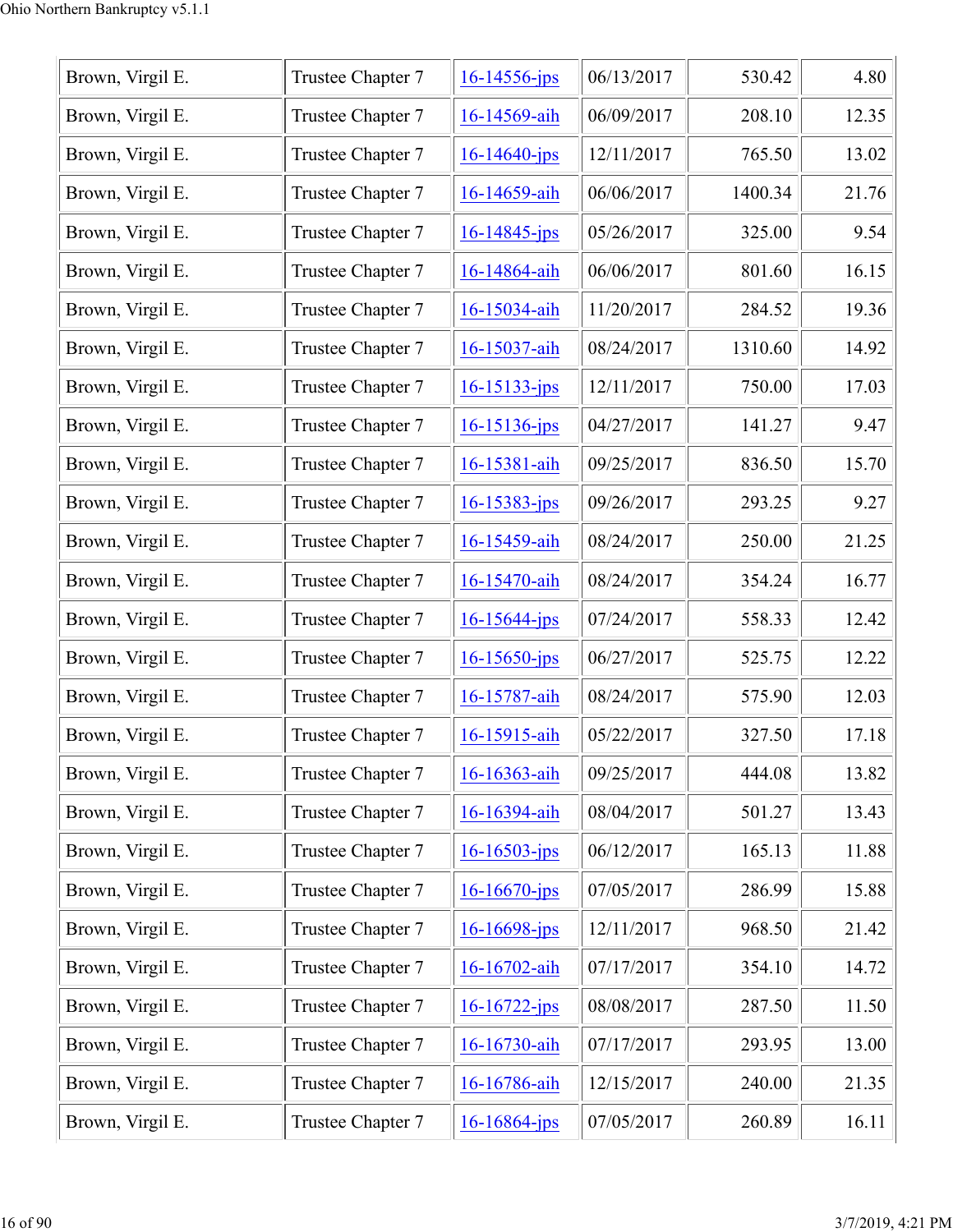| Brown, Virgil E. | Trustee Chapter 7  | 16-16965-aih       | 07/05/2017 | 195.75   | 14.59   |
|------------------|--------------------|--------------------|------------|----------|---------|
| Brown, Virgil E. | Trustee Chapter 7  | $16 - 16967$ -jps  | 10/18/2017 | 350.11   | 10.98   |
| Brown, Virgil E. | Trustee Chapter 7  | $16 - 17102 - ips$ | 09/26/2017 | 1103.16  | 11.74   |
| Brown, Virgil E. | Trustee Chapter 7  | 17-10033-aih       | 08/24/2017 | 221.75   | 15.50   |
| Brown, Virgil E. | Trustee Chapter 7  | $17 - 10125$ -jps  | 09/26/2017 | 361.13   | 12.83   |
| Brown, Virgil E. | Trustee Chapter 7  | $17 - 10291 - ips$ | 12/21/2017 | 336.56   | 16.92   |
| Brown, Virgil E. | Trustee Chapter 7  | $17 - 10303 - ips$ | 09/13/2017 | 186.50   | 13.63   |
| Brown, Virgil E. | Trustee Chapter 7  | $17 - 10370$ -jps  | 10/03/2017 | 159.98   | 12.72   |
| Brown, Virgil E. | Trustee Chapter 7  | 17-10387-aih       | 09/25/2017 | 925.42   | 12.29   |
| Brown, Virgil E. | Trustee Chapter 7  | 17-10569-aih       | 10/13/2017 | 1902.70  | 29.71   |
| Brown, Virgil E. | Trustee Chapter 7  | 17-10599-aih       | 10/30/2017 | 254.49   | 15.21   |
| Brown, Virgil E. | Trustee Chapter 7  | $17 - 10697$ -jps  | 09/26/2017 | 295.14   | 13.14   |
| Brown, Virgil E. | Trustee Chapter 7  | 17-10989-aih       | 10/30/2017 | 207.44   | 20.24   |
| Brown, Virgil E. | Trustee Chapter 7  | 17-11034-aih       | 11/20/2017 | 238.03   | 12.74   |
| Brown, Virgil E. | Trustee Chapter 7  | 17-11106-aih       | 11/29/2017 | 653.48   | 10.65   |
| Brown, Virgil E. | Trustee Chapter 7  | $17 - 11363$ -jps  | 11/08/2017 | 368.75   | 14.21   |
| Brown, Virgil E. | Trustee Chapter 7  | 17-11733-aih       | 12/05/2017 | 533.75   | 16.59   |
| Brown, Virgil E. | Trustee Chapter 7  | $17 - 12096$ -jps  | 12/05/2017 | 243.13   | 12.29   |
| Brown, Virgil E. | Trustee Chapter 7  | 17-12457-aih       | 12/21/2017 | 253.49   | 10.27   |
| Brown, Virgil E. | Trustee Chapter 7  | 17-12771-aih       | 12/21/2017 | 368.72   | 30.86   |
| Brown, Virgil E. | Trustee Chapter 7  | 17-13365-aih       | 12/15/2017 | 312.50   | 9.07    |
|                  |                    |                    | Total      | 61288.31 | 2012.78 |
| Brown, Virgil E. | Trustee's Attorney | 15-16251-aih       | 02/06/2017 | 225.00   | 0.00    |
| Brown, Virgil E. | Trustee's Attorney | 15-17259-aih       | 07/05/2017 | 360.00   | 0.00    |
| Brown, Virgil E. | Trustee's Attorney | 15-17269-aih       | 01/10/2017 | 159.00   | 0.00    |
| Brown, Virgil E. | Trustee's Attorney | $16 - 10418$ -jps  | 03/10/2017 | 270.00   | 0.00    |
| Brown, Virgil E. | Trustee's Attorney | 16-11109-pmc       | 02/17/2017 | 198.00   | 0.00    |
| Brown, Virgil E. | Trustee's Attorney | $16 - 12134 - ips$ | 04/11/2017 | 210.00   | 0.00    |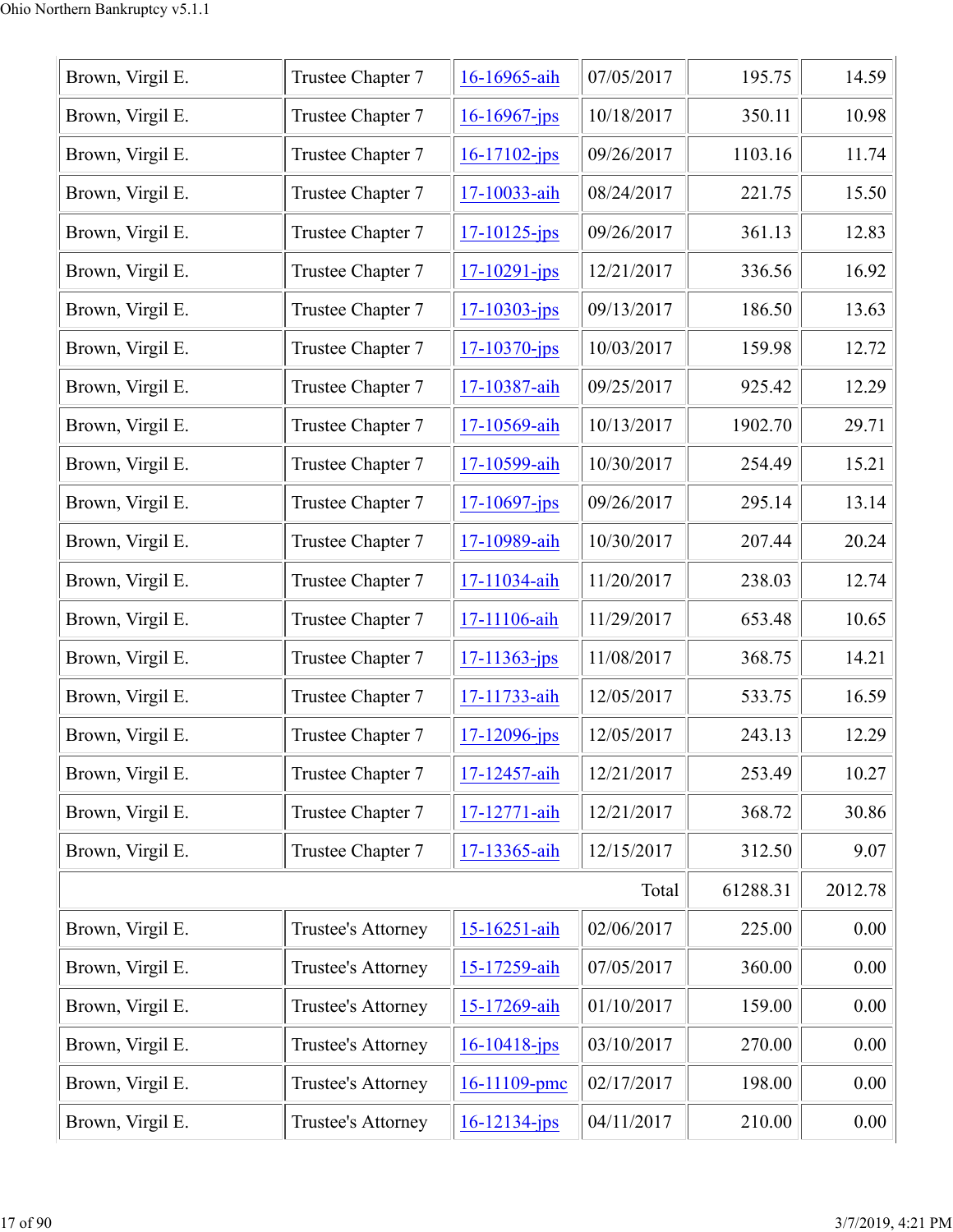| Brown, Virgil E.       | Trustee's Attorney | 16-13478-aih      | 03/21/2017 | 255.00  | 0.00    |
|------------------------|--------------------|-------------------|------------|---------|---------|
| Brown, Virgil E.       | Trustee's Attorney | 16-13745-aih      | 06/20/2017 | 324.00  | 0.00    |
| Brown, Virgil E.       | Trustee's Attorney | 16-14659-aih      | 06/06/2017 | 249.00  | 0.00    |
| Brown, Virgil E.       | Trustee's Attorney | $16 - 14845$ -jps | 05/26/2017 | 315.00  | 0.00    |
|                        |                    |                   | Total      | 2565.00 | 0.00    |
| Brown, Virgil E.       | Trustee's Attorney | 15-15068-aih      | 01/20/2017 | 174.00  | 0.00    |
| Brown, Virgil E.       | Trustee's Attorney | 16-15459-aih      | 08/24/2017 | 324.00  | 0.00    |
|                        |                    |                   | Total      | 498.00  | 0.00    |
| Brown, Jr, Virgil E.   | Trustee's Attorney | 16-12149-aih      | 10/13/2017 | 1014.00 | 0.00    |
| Brown, Jr, Virgil E.   | Trustee's Attorney | 16-14265-aih      | 08/01/2017 | 204.00  | 0.00    |
|                        |                    |                   | Total      | 1218.00 | 0.00    |
| Brutton, Subrina       | Attorney           | 17-10402-aih      | 06/06/2017 | 3000.00 | 0.00    |
|                        |                    |                   | Total      | 3000.00 | 0.00    |
| Buzulencia, Michael D. | Trustee Chapter 7  | 12-42740-kw       | 03/15/2017 | 3263.90 | 1908.90 |
| Buzulencia, Michael D. | Trustee Chapter 7  | 14-40100-aih      | 12/13/2017 | 1403.34 | 149.15  |
| Buzulencia, Michael D. | Trustee Chapter 7  | 14-40273-kw       | 11/15/2017 | 2250.00 | 61.07   |
| Buzulencia, Michael D. | Trustee's Attorney | 14-41190-kw       | 11/30/2017 | 1612.50 | 0.00    |
| Buzulencia, Michael D. | Trustee Chapter 7  | 14-41576-kw       | 03/15/2017 | 6233.26 | 52.10   |
| Buzulencia, Michael D. | Trustee Chapter 7  | 14-42594-kw       | 04/12/2017 | 1500.00 | 47.78   |
| Buzulencia, Michael D. | Trustee Chapter 7  | 15-40030-kw       | 09/13/2017 | 2750.00 | 378.15  |
| Buzulencia, Michael D. | Trustee Chapter 7  | 15-40807-kw       | 01/11/2017 | 2350.00 | 76.18   |
| Buzulencia, Michael D. | Trustee Chapter 7  | 15-41234-kw       | 10/18/2017 | 724.66  | 31.90   |
| Buzulencia, Michael D. | Trustee Chapter 7  | 15-41302-kw       | 09/13/2017 | 6434.00 | 22.78   |
| Buzulencia, Michael D. | Trustee Chapter 7  | 16-40362-kw       | 12/13/2017 | 625.00  | 27.83   |
| Buzulencia, Michael D. | Trustee Chapter 7  | 16-40719-kw       | 06/14/2017 | 356.68  | 1.40    |
| Buzulencia, Michael D. | Trustee Chapter 7  | 16-40738-kw       | 01/11/2017 | 875.00  | 22.44   |
| Buzulencia, Michael D. | Trustee Chapter 7  | 16-40835-kw       | 06/14/2017 | 2567.21 | 344.10  |
| Buzulencia, Michael D. | Trustee Chapter 7  | 16-40902-kw       | 01/11/2017 | 486.25  | 7.01    |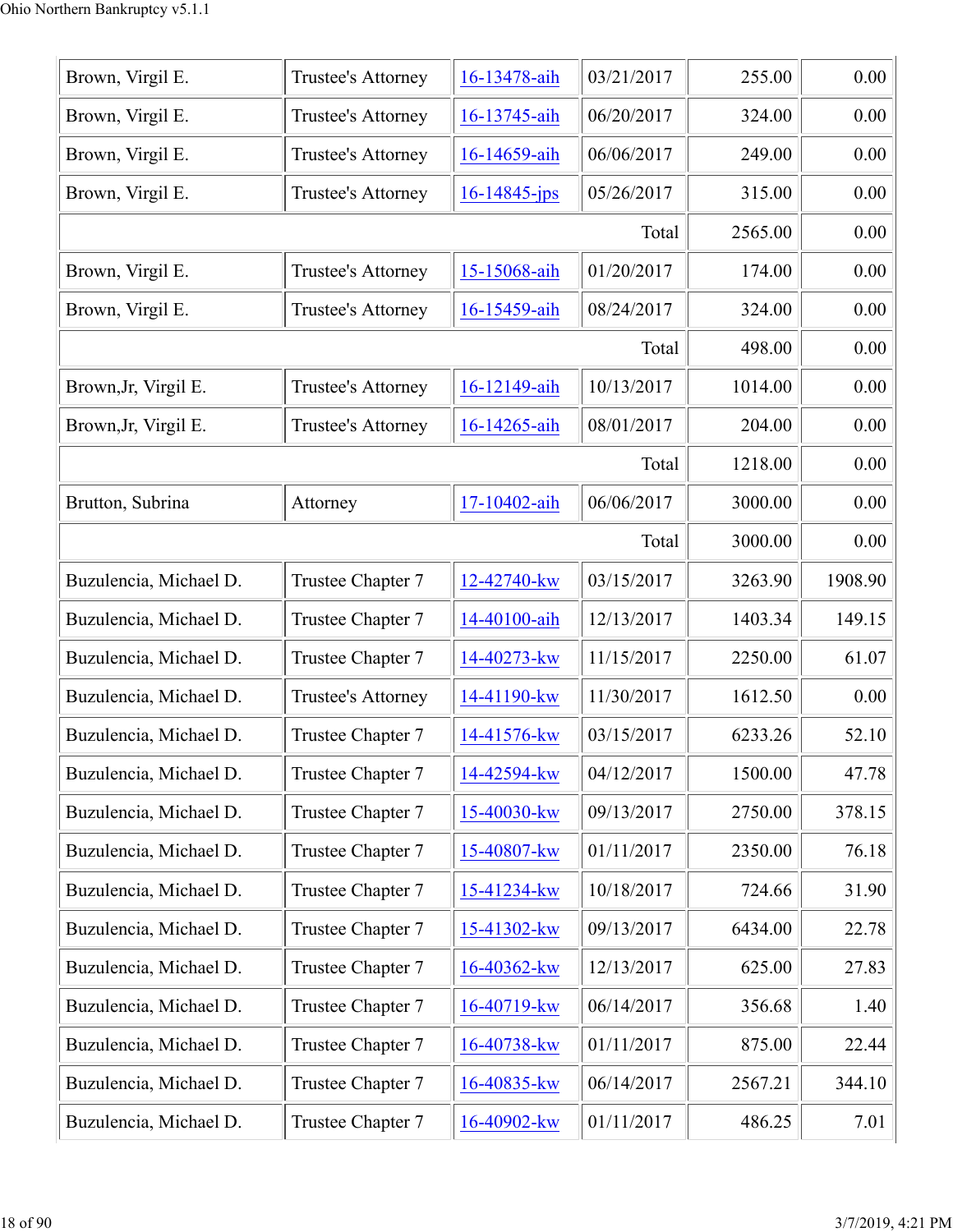| Buzulencia, Michael D. | Trustee Chapter 7     | 16-40904-kw      | 01/11/2017 | 1200.00   | 148.46  |
|------------------------|-----------------------|------------------|------------|-----------|---------|
| Buzulencia, Michael D. | Trustee Chapter 7     | 16-41289-kw      | 05/10/2017 | 1434.87   | 3.32    |
| Buzulencia, Michael D. | Trustee Chapter 7     | 16-41482-kw      | 10/18/2017 | 537.90    | 11.62   |
| Buzulencia, Michael D. | Trustee Chapter 7     | 16-41588-kw      | 05/10/2017 | 305.17    | 4.06    |
| Buzulencia, Michael D. | Trustee Chapter 7     | 16-41791-kw      | 07/12/2017 | 763.47    | 5.92    |
| Buzulencia, Michael D. | Trustee Chapter 7     | 16-41834-kw      | 08/09/2017 | 992.00    | 5.58    |
| Buzulencia, Michael D. | Trustee Chapter 7     | 16-41991-kw      | 07/12/2017 | 1250.00   | 40.64   |
| Buzulencia, Michael D. | Trustee Chapter 7     | $16 - 42159$ -kw | 09/13/2017 | 522.84    | 4.12    |
| Buzulencia, Michael D. | Trustee Chapter 7     | 17-40143-kw      | 12/13/2017 | 772.87    | 1.66    |
| Buzulencia, Michael D. | Trustee Chapter 7     | 17-40174-kw      | 10/18/2017 | 750.00    | 106.24  |
| Buzulencia, Michael D. | Trustee Chapter 7     | 17-40243-aih     | 12/29/2017 | 53275.18  | 370.54  |
|                        |                       |                  | Total      | 95236.10  | 3832.95 |
| Buzulencia, Michael D. | Trustee's Attorney    | 14-40100-aih     | 06/05/2017 | 990.00    | 0.00    |
|                        |                       |                  | Total      | 990.00    | 0.00    |
| Byce, Jeff             | Auctioneer            | 16-40573-aih     | 03/02/2017 | 0.00      | 8333.64 |
|                        |                       |                  | Total      | 0.00      | 8333.64 |
| Caplin & Drysdale      | Creditor Comm.<br>Aty | 16-50058-amk     | 01/12/2017 | 71020.00  | 62.39   |
| Caplin & Drysdale      | Creditor Comm.<br>Aty | 16-50058-amk     | 04/25/2017 | 135986.50 | 6092.33 |
| Caplin & Drysdale      | Creditor Comm.<br>Aty | 16-50058-amk     | 07/20/2017 | 115300.50 | 284.96  |
|                        |                       |                  | Total      | 322307.00 | 6439.68 |
| Centrus Group Inc      | Other Professional    | 14-34156-<br>maw | 05/12/2017 | 37500.00  | 0.00    |
|                        |                       |                  | Total      | 37500.00  | 0.00    |
| Cerny, Robert J.       | Appraiser             | 11-60657-rk      | 08/22/2017 | 2400.00   | 0.00    |
|                        |                       |                  |            |           |         |
|                        |                       |                  | Total      | 2400.00   | 0.00    |
| Charles G. Snyder Co.  | Appraiser             | 17-61868-rk      | 11/06/2017 | 225.00    | 0.00    |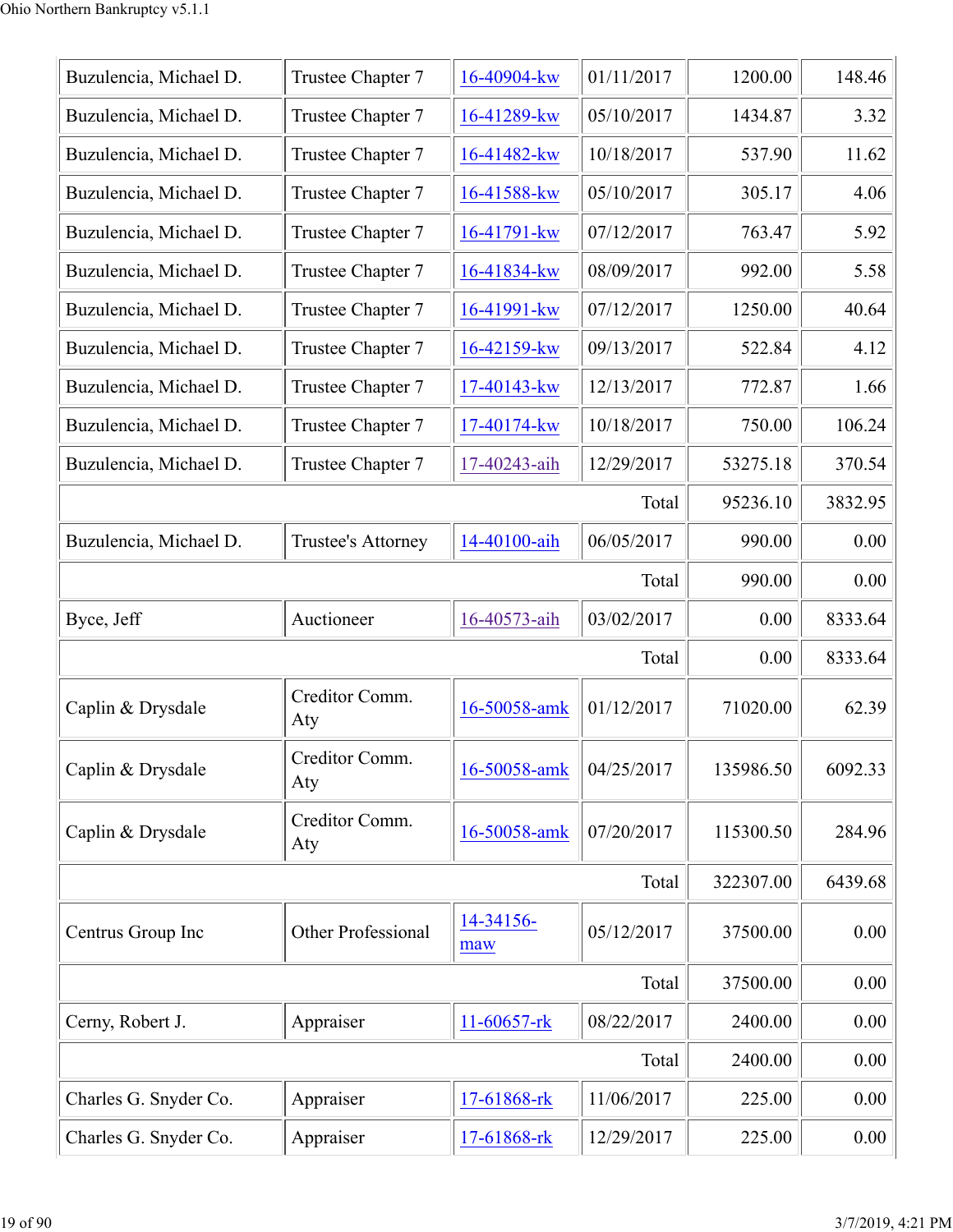|                       |                    |                   | Total      | 450.00   | 0.00    |
|-----------------------|--------------------|-------------------|------------|----------|---------|
| Colagiovanni & Green  | Accountant         | $16 - 11572$ -jps | 06/27/2017 | 822.50   | 0.00    |
|                       | 822.50             | 0.00              |            |          |         |
| Colagiovanni & Greene | Accountant         | 13-11445-aih      | 09/06/2017 | 822.50   | 0.00    |
|                       |                    |                   | Total      | 822.50   | 0.00    |
| Colagiovanni & Greene | Accountant         | 15-11910-aih      | 04/04/2017 | 2240.00  | 0.00    |
| Colagiovanni & Greene | Accountant         | 17-10471-aih      | 11/29/2017 | 918.75   | 0.00    |
|                       |                    |                   | Total      | 3158.75  | 0.00    |
| Collier, Steven P.    | Trustee's Attorney | 12-32890-jpg      | 03/14/2017 | 33333.33 | 1862.84 |
|                       |                    |                   | Total      | 33333.33 | 1862.84 |
| Compton, Randy L.     | Auctioneer         | 16-52101-amk      | 05/09/2017 | 1500.00  | 915.25  |
|                       |                    |                   | Total      | 1500.00  | 915.25  |
| Cooper, Jack B.       | Attorney           | 05-64330-rk       | 01/12/2017 | 1621.50  | 0.00    |
| Cooper, Jack B.       | Trustee's Attorney | 10-61935-rk       | 08/25/2017 | 8757.00  | 4.00    |
| Cooper, Jack B.       | Attorney           | 15-61604-rk       | 03/30/2017 | 2862.00  | 390.60  |
|                       |                    |                   | Total      | 13240.50 | 394.60  |
| Corzin, Christine K.  | Trustee's Attorney | 15-52902-amk      | 04/27/2017 | 775.00   | 0.00    |
| Corzin, Christine K.  | Trustee's Attorney | 16-50474-amk      | 01/15/2017 | 790.00   | 0.00    |
| Corzin, Christine K.  | Trustee's Attorney | 16-50516-amk      | 06/14/2017 | 3817.50  | 126.53  |
| Corzin, Christine K.  | Trustee's Attorney | 16-51333-amk      | 02/21/2017 | 600.00   | 0.00    |
| Corzin, Christine K.  | Trustee's Attorney | 16-51804-amk      | 10/09/2017 | 1962.50  | 0.00    |
| Corzin, Christine K.  | Trustee's Attorney | 16-51817-amk      | 07/07/2017 | 4612.50  | 24.20   |
| Corzin, Christine K.  | Trustee's Attorney | 16-52285-amk      | 04/27/2017 | 725.00   | 0.00    |
| Corzin, Christine K.  | Trustee's Attorney | 16-53007-amk      | 10/08/2017 | 1250.00  | 0.00    |
|                       |                    |                   | Total      | 14532.50 | 150.73  |
| Corzin, Harold        | Other Professional | 16-40675-jpg      | 08/10/2017 | 23777.25 | 368.44  |
|                       |                    |                   | Total      | 23777.25 | 368.44  |
| Corzin, Harold A.     | Trustee Chapter 7  | 08-53601-amk      | 09/17/2017 | 1717.39  | 86.06   |
|                       |                    |                   |            |          |         |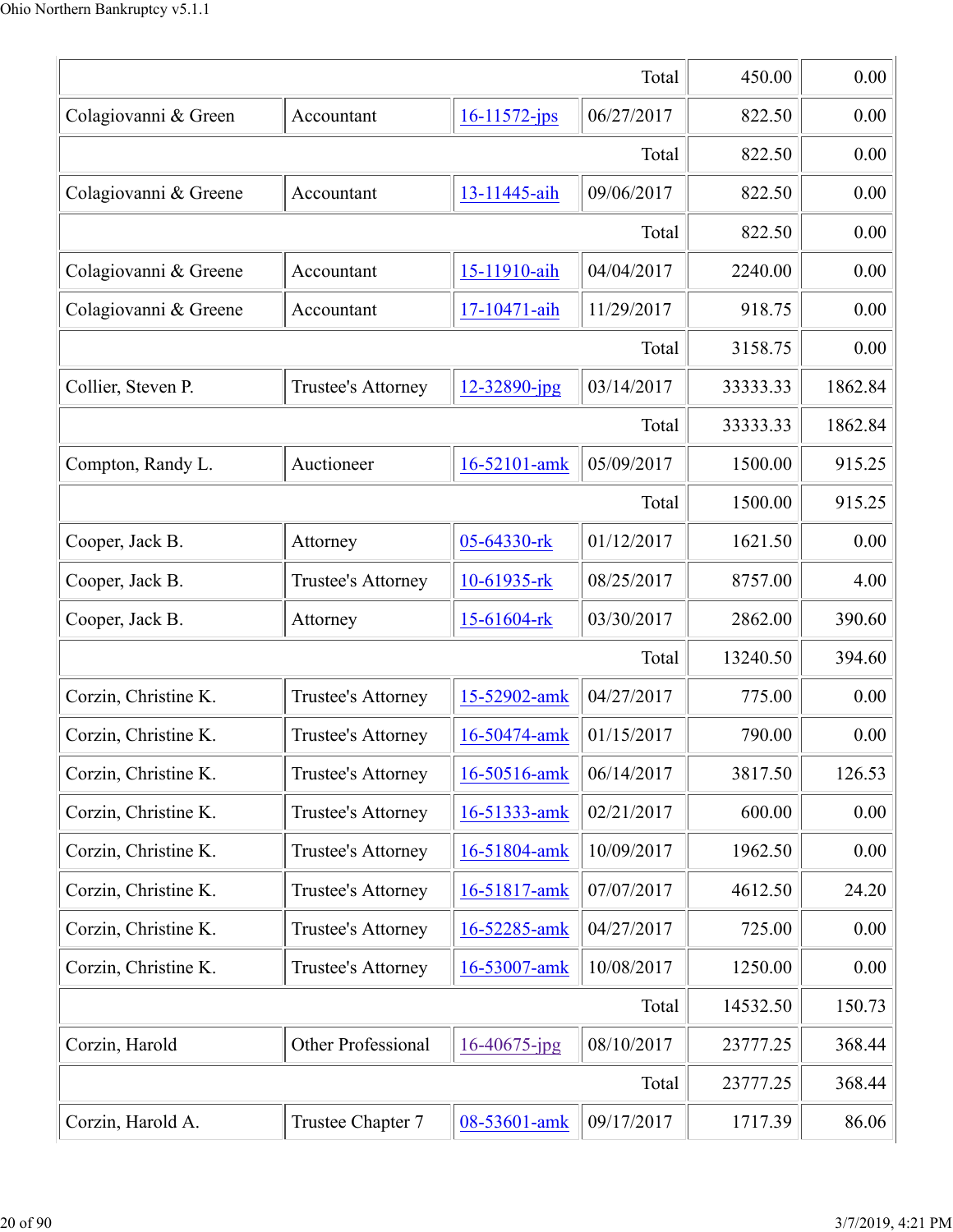| Corzin, Harold A. | Trustee Chapter 7  | 10-54302-amk | 09/17/2017 | 339.13  | 126.74 |
|-------------------|--------------------|--------------|------------|---------|--------|
| Corzin, Harold A. | Trustee Chapter 7  | 12-52141-amk | 02/27/2017 | 400.00  | 46.19  |
| Corzin, Harold A. | Trustee Chapter 7  | 13-52612-amk | 11/20/2017 | 2150.00 | 130.46 |
| Corzin, Harold A. | Trustee Chapter 7  | 13-53048-amk | 10/25/2017 | 2874.66 | 246.80 |
| Corzin, Harold A. | Trustee Chapter 7  | 14-51946-amk | 06/01/2017 | 925.00  | 34.77  |
| Corzin, Harold A. | Trustee Chapter 7  | 14-52106-amk | 01/27/2017 | 1500.00 | 93.55  |
| Corzin, Harold A. | Trustee Chapter 7  | 14-53128-amk | 01/15/2017 | 125.00  | 12.73  |
| Corzin, Harold A. | Trustee's Attorney | 14-53160-amk | 08/15/2017 | 1350.00 | 62.92  |
| Corzin, Harold A. | Trustee Chapter 7  | 15-50203-amk | 10/26/2017 | 265.75  | 138.50 |
| Corzin, Harold A. | Trustee Chapter 7  | 15-50271-amk | 11/20/2017 | 405.12  | 123.16 |
| Corzin, Harold A. | Trustee Chapter 7  | 15-50618-amk | 08/15/2017 | 1150.00 | 119.35 |
| Corzin, Harold A. | Trustee Chapter 7  | 15-50958-amk | 01/27/2017 | 5660.00 | 109.36 |
| Corzin, Harold A. | Trustee Chapter 7  | 15-51079-amk | 03/17/2017 | 300.00  | 69.16  |
| Corzin, Harold A. | Trustee Chapter 7  | 15-51168-amk | 06/13/2017 | 1865.55 | 95.18  |
| Corzin, Harold A. | Trustee Chapter 7  | 15-51440-amk | 08/15/2017 | 1420.62 | 94.04  |
| Corzin, Harold A. | Trustee Chapter 7  | 15-51495-amk | 02/28/2017 | 1257.62 | 97.90  |
| Corzin, Harold A. | Trustee Chapter 7  | 15-51560-amk | 01/03/2017 | 2250.00 | 71.79  |
| Corzin, Harold A. | Trustee Chapter 7  | 15-51849-amk | 08/11/2017 | 825.00  | 62.35  |
| Corzin, Harold A. | Trustee Chapter 7  | 15-51961-amk | 04/27/2017 | 5218.67 | 274.45 |
| Corzin, Harold A. | Trustee Chapter 7  | 15-52142-amk | 02/27/2017 | 2145.92 | 140.45 |
| Corzin, Harold A. | Trustee Chapter 7  | 15-52401-amk | 02/08/2017 | 785.18  | 30.29  |
| Corzin, Harold A. | Trustee Chapter 7  | 15-52433-amk | 08/15/2017 | 1394.53 | 146.86 |
| Corzin, Harold A. | Trustee Chapter 7  | 15-52454-amk | 02/07/2017 | 296.95  | 75.77  |
| Corzin, Harold A. | Trustee Chapter 7  | 15-52653-amk | 03/15/2017 | 500.00  | 51.15  |
| Corzin, Harold A. | Trustee Chapter 7  | 15-52756-amk | 06/02/2017 | 94.75   | 48.99  |
| Corzin, Harold A. | Trustee Chapter 7  | 15-52849-amk | 01/23/2017 | 505.04  | 79.38  |
| Corzin, Harold A. | Trustee Chapter 7  | 15-52902-amk | 06/02/2017 | 1309.07 | 114.93 |
| Corzin, Harold A. | Trustee Chapter 7  | 15-53006-amk | 02/20/2017 | 395.12  | 73.05  |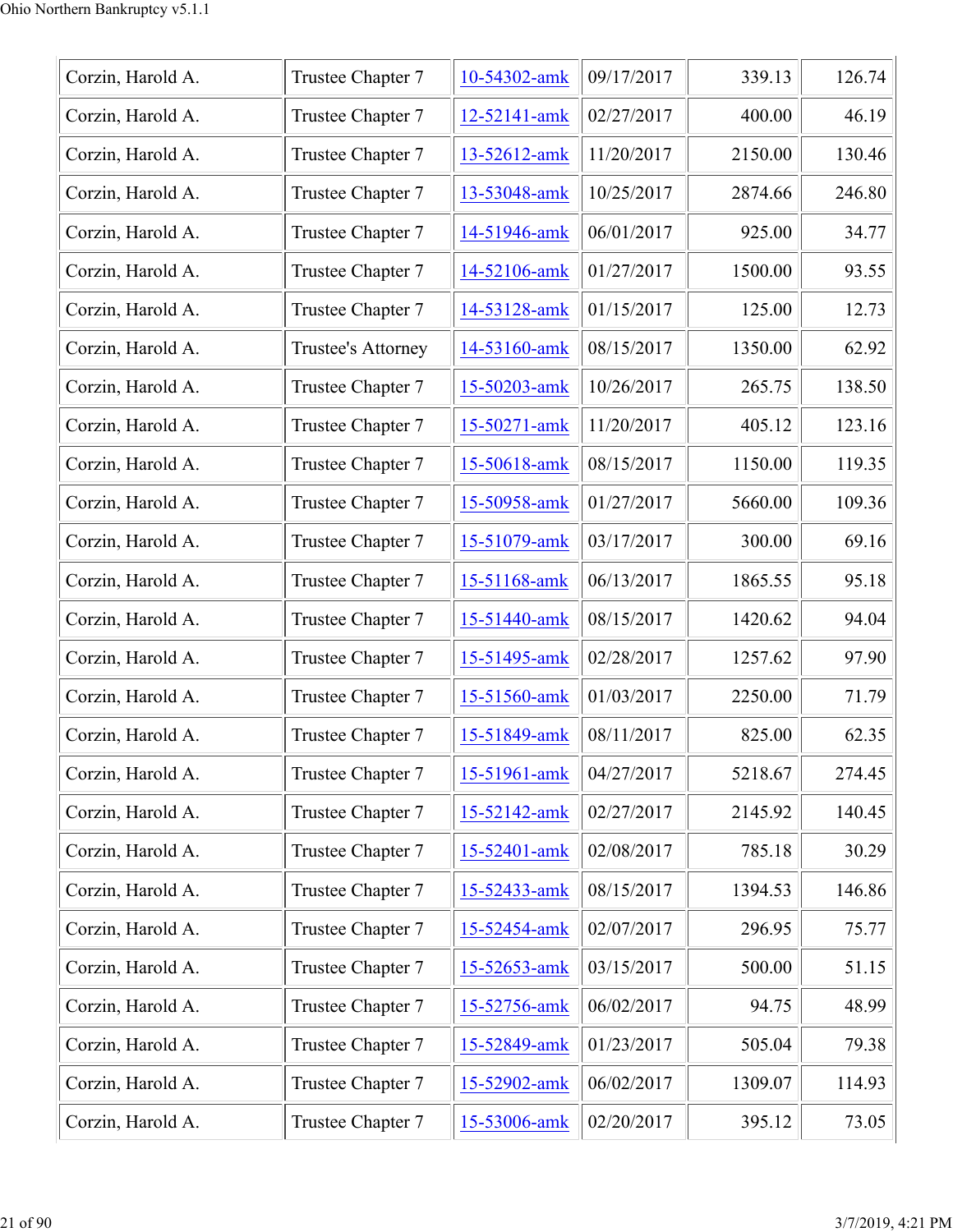| Corzin, Harold A. | Trustee Chapter 7 | 16-50011-amk | 06/23/2017 | 661.46  | 63.43  |
|-------------------|-------------------|--------------|------------|---------|--------|
| Corzin, Harold A. | Trustee Chapter 7 | 16-50107-amk | 04/27/2017 | 1174.53 | 81.96  |
| Corzin, Harold A. | Trustee Chapter 7 | 16-50124-amk | 01/14/2017 | 200.00  | 42.34  |
| Corzin, Harold A. | Trustee Chapter 7 | 16-50163-amk | 02/26/2017 | 360.00  | 65.70  |
| Corzin, Harold A. | Trustee Chapter 7 | 16-50204-amk | 02/28/2017 | 600.00  | 75.49  |
| Corzin, Harold A. | Trustee Chapter 7 | 16-50208-amk | 11/20/2017 | 181.00  | 61.47  |
| Corzin, Harold A. | Trustee Chapter 7 | 16-50254-amk | 02/01/2017 | 228.00  | 26.06  |
| Corzin, Harold A. | Trustee Chapter 7 | 16-50346-amk | 06/12/2017 | 329.72  | 74.31  |
| Corzin, Harold A. | Trustee Chapter 7 | 16-50366-amk | 06/23/2017 | 713.27  | 32.08  |
| Corzin, Harold A. | Trustee Chapter 7 | 16-50370-amk | 05/11/2017 | 1006.54 | 203.76 |
| Corzin, Harold A. | Trustee Chapter 7 | 16-50440-amk | 06/12/2017 | 741.12  | 60.40  |
| Corzin, Harold A. | Trustee Chapter 7 | 16-50457-amk | 07/24/2017 | 260.75  | 102.66 |
| Corzin, Harold A. | Trustee Chapter 7 | 16-50474-amk | 02/20/2017 | 5500.00 | 117.26 |
| Corzin, Harold A. | Trustee Chapter 7 | 16-50516-amk | 08/15/2017 | 2564.10 | 194.03 |
| Corzin, Harold A. | Trustee Chapter 7 | 16-50605-amk | 06/15/2017 | 457.52  | 62.32  |
| Corzin, Harold A. | Trustee Chapter 7 | 16-50680-amk | 11/20/2017 | 1075.00 | 74.64  |
| Corzin, Harold A. | Trustee Chapter 7 | 16-50723-amk | 06/13/2017 | 1290.00 | 59.40  |
| Corzin, Harold A. | Trustee Chapter 7 | 16-50811-amk | 09/17/2017 | 5181.10 | 74.26  |
| Corzin, Harold A. | Trustee Chapter 7 | 16-50833-amk | 06/02/2017 | 1321.25 | 123.68 |
| Corzin, Harold A. | Trustee Chapter 7 | 16-50838-amk | 06/13/2017 | 1371.21 | 107.24 |
| Corzin, Harold A. | Trustee Chapter 7 | 16-50891-amk | 06/02/2017 | 1064.35 | 76.93  |
| Corzin, Harold A. | Trustee Chapter 7 | 16-50960-amk | 07/10/2017 | 758.10  | 95.70  |
| Corzin, Harold A. | Trustee Chapter 7 | 16-51017-amk | 12/22/2017 | 1033.97 | 85.68  |
| Corzin, Harold A. | Trustee Chapter 7 | 16-51065-amk | 11/20/2017 | 750.00  | 45.08  |
| Corzin, Harold A. | Trustee Chapter 7 | 16-51102-amk | 04/27/2017 | 2380.00 | 76.76  |
| Corzin, Harold A. | Trustee Chapter 7 | 16-51137-amk | 11/20/2017 | 1520.00 | 97.98  |
| Corzin, Harold A. | Trustee Chapter 7 | 16-51220-amk | 02/20/2017 | 500.00  | 83.33  |
| Corzin, Harold A. | Trustee Chapter 7 | 16-51237-amk | 05/25/2017 | 136.42  | 43.76  |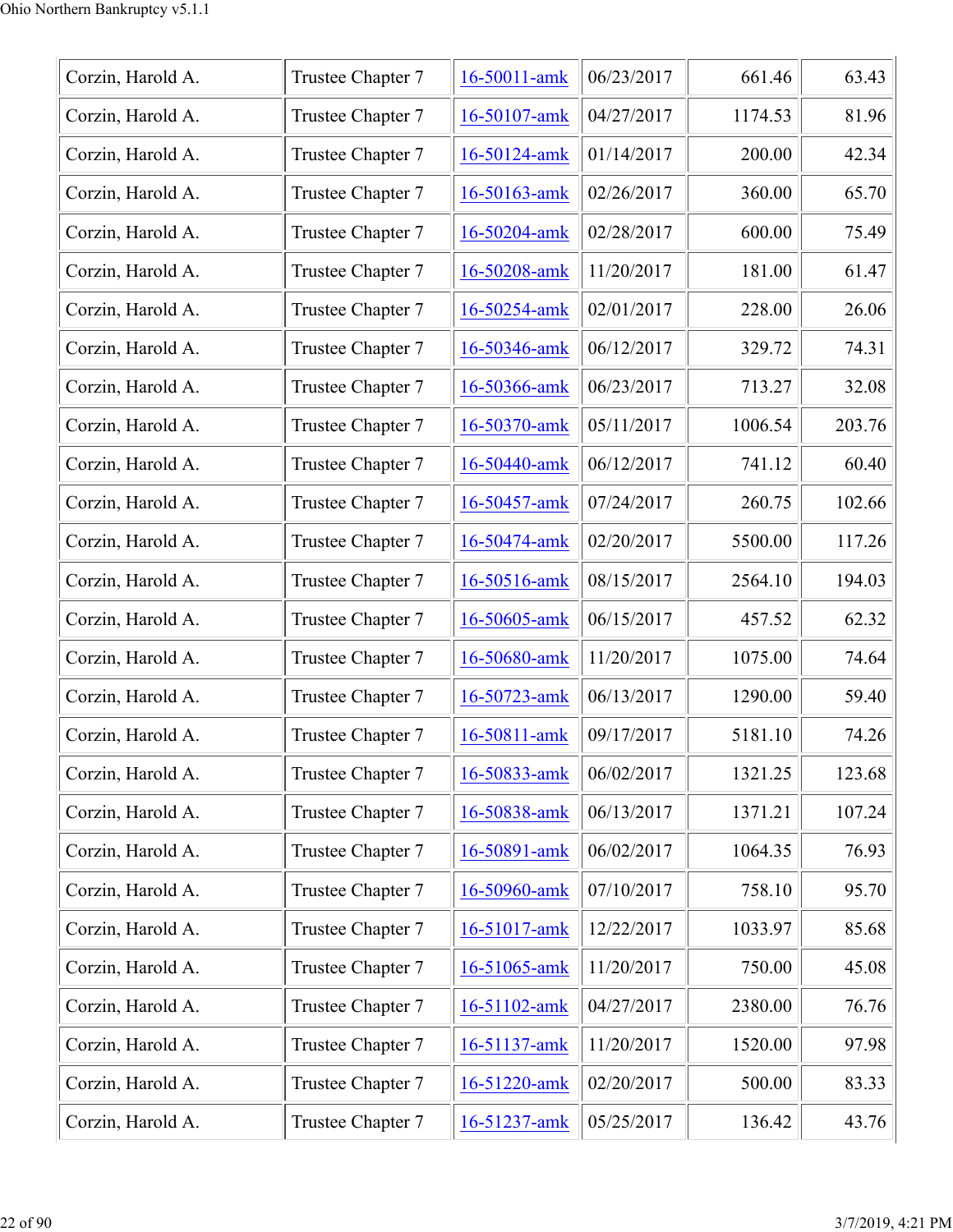| Corzin, Harold A. | Trustee Chapter 7 | 16-51279-amk | 10/26/2017 | 186.16  | 37.32  |
|-------------------|-------------------|--------------|------------|---------|--------|
| Corzin, Harold A. | Trustee Chapter 7 | 16-51311-amk | 06/02/2017 | 493.11  | 73.70  |
| Corzin, Harold A. | Trustee Chapter 7 | 16-51314-amk | 04/27/2017 | 1250.00 | 77.21  |
| Corzin, Harold A. | Trustee Chapter 7 | 16-51317-amk | 11/20/2017 | 1627.60 | 70.48  |
| Corzin, Harold A. | Trustee Chapter 7 | 16-51333-amk | 09/17/2017 | 3436.91 | 385.98 |
| Corzin, Harold A. | Trustee Chapter 7 | 16-51364-amk | 06/15/2017 | 489.79  | 43.62  |
| Corzin, Harold A. | Trustee Chapter 7 | 16-51383-amk | 04/27/2017 | 381.94  | 50.59  |
| Corzin, Harold A. | Trustee Chapter 7 | 16-51407-amk | 10/26/2017 | 425.00  | 138.30 |
| Corzin, Harold A. | Trustee Chapter 7 | 16-51423-amk | 12/04/2017 | 210.43  | 82.61  |
| Corzin, Harold A. | Trustee Chapter 7 | 16-51431-amk | 06/01/2017 | 1027.52 | 80.56  |
| Corzin, Harold A. | Trustee Chapter 7 | 16-51445-amk | 07/25/2017 | 1195.42 | 45.98  |
| Corzin, Harold A. | Trustee Chapter 7 | 16-51462-amk | 10/26/2017 | 300.00  | 50.64  |
| Corzin, Harold A. | Trustee Chapter 7 | 16-51463-amk | 04/18/2017 | 467.39  | 22.06  |
| Corzin, Harold A. | Trustee Chapter 7 | 16-51505-amk | 07/24/2017 | 895.69  | 42.16  |
| Corzin, Harold A. | Trustee Chapter 7 | 16-51517-amk | 11/20/2017 | 850.00  | 51.82  |
| Corzin, Harold A. | Trustee Chapter 7 | 16-51581-amk | 11/20/2017 | 570.99  | 84.16  |
| Corzin, Harold A. | Trustee Chapter 7 | 16-51642-amk | 06/12/2017 | 619.98  | 136.78 |
| Corzin, Harold A. | Trustee Chapter 7 | 16-51644-amk | 09/17/2017 | 1650.00 | 74.86  |
| Corzin, Harold A. | Trustee Chapter 7 | 16-51645-amk | 12/04/2017 | 1314.93 | 46.29  |
| Corzin, Harold A. | Trustee Chapter 7 | 16-51664-amk | 05/25/2017 | 377.68  | 49.62  |
| Corzin, Harold A. | Trustee Chapter 7 | 16-51687-amk | 07/31/2017 | 336.81  | 32.58  |
| Corzin, Harold A. | Trustee Chapter 7 | 16-51688-amk | 07/07/2017 | 1305.19 | 100.56 |
| Corzin, Harold A. | Trustee Chapter 7 | 16-51702-amk | 02/28/2017 | 1847.50 | 53.31  |
| Corzin, Harold A. | Trustee Chapter 7 | 16-51763-amk | 02/10/2017 | 225.00  | 50.90  |
| Corzin, Harold A. | Trustee Chapter 7 | 16-51773-amk | 02/20/2017 | 287.23  | 34.99  |
| Corzin, Harold A. | Trustee Chapter 7 | 16-51804-amk | 12/04/2017 | 3071.66 | 74.50  |
| Corzin, Harold A. | Trustee Chapter 7 | 16-51817-amk | 09/17/2017 | 5629.39 | 132.84 |
| Corzin, Harold A. | Trustee Chapter 7 | 16-51858-amk | 02/10/2017 | 179.86  | 31.50  |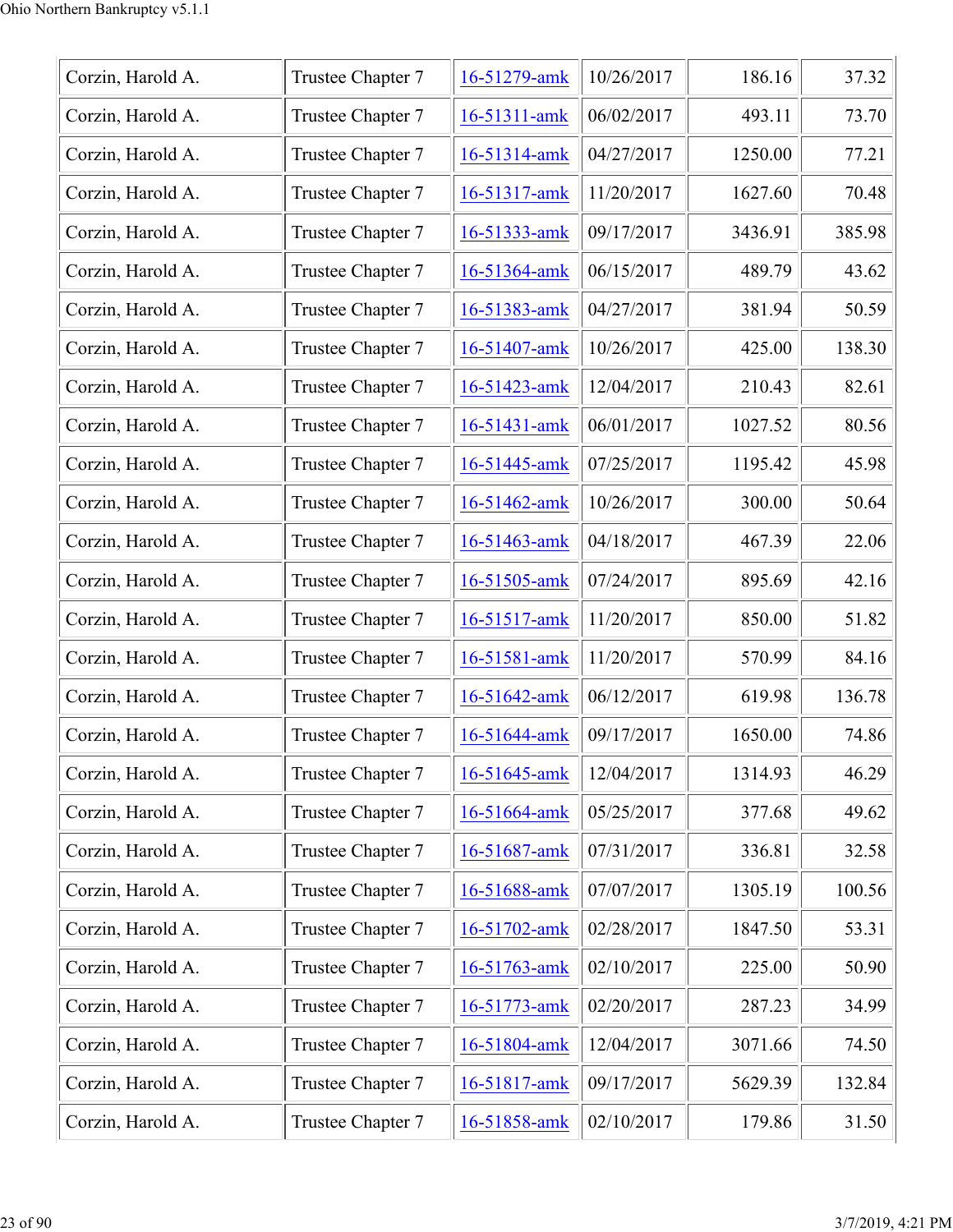| Corzin, Harold A. | Trustee Chapter 7 | 16-51879-amk | 06/15/2017 | 124.94  | 48.32  |
|-------------------|-------------------|--------------|------------|---------|--------|
| Corzin, Harold A. | Trustee Chapter 7 | 16-51894-amk | 09/17/2017 | 720.70  | 32.56  |
| Corzin, Harold A. | Trustee Chapter 7 | 16-51908-amk | 08/11/2017 | 272.50  | 87.32  |
| Corzin, Harold A. | Trustee Chapter 7 | 16-51922-amk | 04/18/2017 | 145.23  | 35.29  |
| Corzin, Harold A. | Trustee Chapter 7 | 16-51926-amk | 07/07/2017 | 1400.00 | 65.70  |
| Corzin, Harold A. | Trustee Chapter 7 | 16-51936-amk | 06/01/2017 | 512.98  | 68.06  |
| Corzin, Harold A. | Trustee Chapter 7 | 16-51937-amk | 11/20/2017 | 1798.42 | 297.78 |
| Corzin, Harold A. | Trustee Chapter 7 | 16-51999-amk | 06/13/2017 | 960.00  | 49.18  |
| Corzin, Harold A. | Trustee Chapter 7 | 16-52004-amk | 04/27/2017 | 288.23  | 51.48  |
| Corzin, Harold A. | Trustee Chapter 7 | 16-52017-amk | 06/01/2017 | 548.56  | 32.96  |
| Corzin, Harold A. | Trustee Chapter 7 | 16-52020-amk | 06/15/2017 | 689.93  | 30.22  |
| Corzin, Harold A. | Trustee Chapter 7 | 16-52054-amk | 04/28/2017 | 222.95  | 36.03  |
| Corzin, Harold A. | Trustee Chapter 7 | 16-52058-amk | 06/12/2017 | 441.03  | 46.54  |
| Corzin, Harold A. | Trustee Chapter 7 | 16-52099-amk | 12/04/2017 | 534.86  | 29.64  |
| Corzin, Harold A. | Trustee Chapter 7 | 16-52101-amk | 10/02/2017 | 304.52  | 289.44 |
| Corzin, Harold A. | Trustee Chapter 7 | 16-52127-amk | 06/01/2017 | 637.04  | 26.50  |
| Corzin, Harold A. | Trustee Chapter 7 | 16-52161-amk | 06/23/2017 | 1000.00 | 82.34  |
| Corzin, Harold A. | Trustee Chapter 7 | 16-52174-amk | 03/17/2017 | 300.00  | 31.92  |
| Corzin, Harold A. | Trustee Chapter 7 | 16-52176-amk | 08/11/2017 | 155.34  | 42.46  |
| Corzin, Harold A. | Trustee Chapter 7 | 16-52203-amk | 04/27/2017 | 113.89  | 34.25  |
| Corzin, Harold A. | Trustee Chapter 7 | 16-52205-amk | 09/17/2017 | 260.59  | 35.30  |
| Corzin, Harold A. | Trustee Chapter 7 | 16-52218-amk | 07/24/2017 | 250.00  | 100.70 |
| Corzin, Harold A. | Trustee Chapter 7 | 16-52255-amk | 04/27/2017 | 369.87  | 23.19  |
| Corzin, Harold A. | Trustee Chapter 7 | 16-52285-amk | 06/01/2017 | 925.35  | 65.25  |
| Corzin, Harold A. | Trustee Chapter 7 | 16-52295-amk | 06/02/2017 | 1278.11 | 52.20  |
| Corzin, Harold A. | Trustee Chapter 7 | 16-52316-amk | 09/17/2017 | 359.50  | 36.22  |
| Corzin, Harold A. | Trustee Chapter 7 | 16-52333-amk | 06/15/2017 | 352.45  | 35.72  |
| Corzin, Harold A. | Trustee Chapter 7 | 16-52350-amk | 09/17/2017 | 750.00  | 43.76  |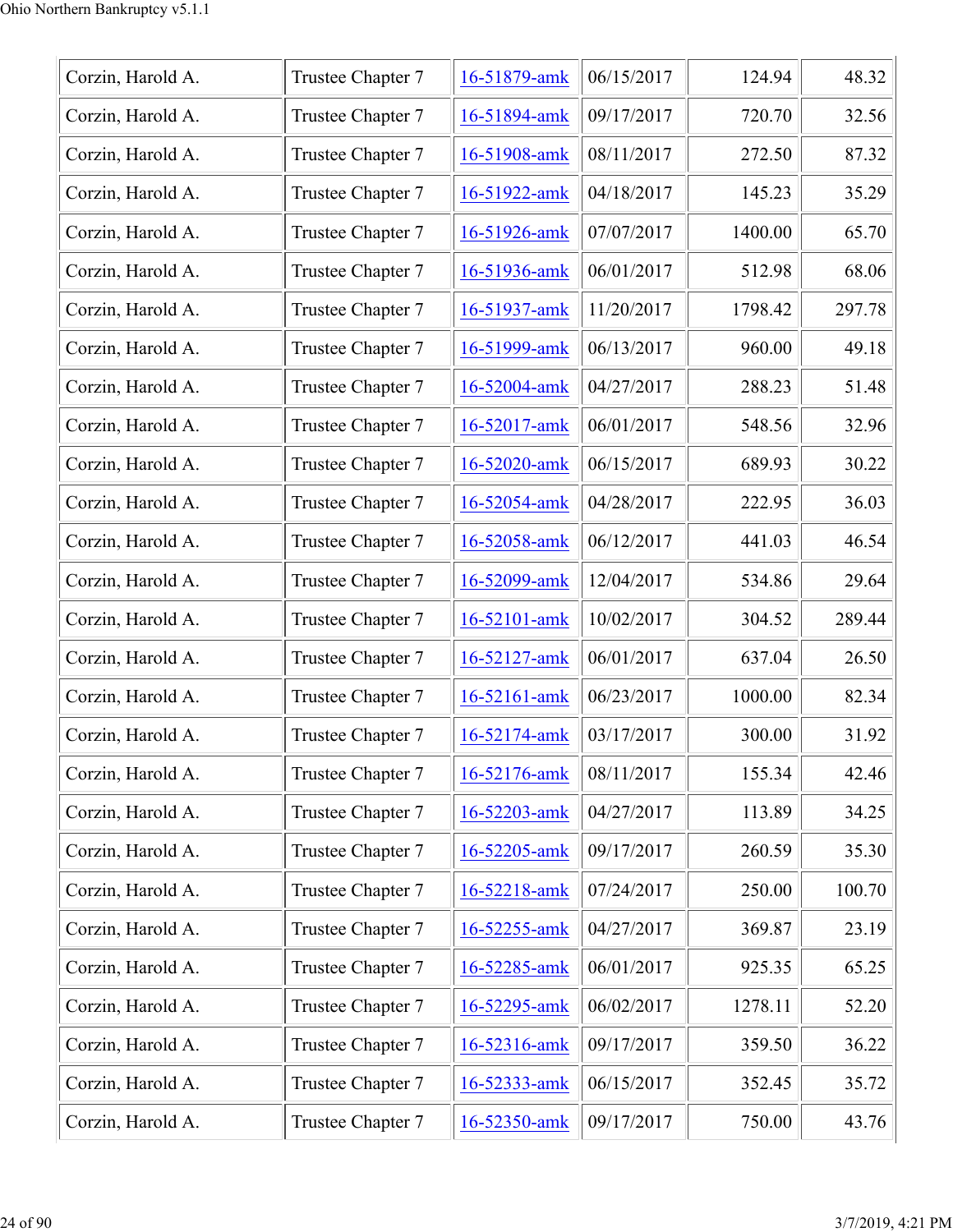| Corzin, Harold A. | Trustee Chapter 7 | 16-52354-amk | 09/17/2017 | 783.29  | 70.16  |
|-------------------|-------------------|--------------|------------|---------|--------|
| Corzin, Harold A. | Trustee Chapter 7 | 16-52370-amk | 08/11/2017 | 649.79  | 41.60  |
| Corzin, Harold A. | Trustee Chapter 7 | 16-52398-amk | 07/24/2017 | 800.00  | 104.34 |
| Corzin, Harold A. | Trustee Chapter 7 | 16-52399-amk | 12/04/2017 | 4489.32 | 151.09 |
| Corzin, Harold A. | Trustee Chapter 7 | 16-52422-amk | 07/06/2017 | 257.41  | 34.56  |
| Corzin, Harold A. | Trustee Chapter 7 | 16-52461-amk | 12/12/2017 | 706.50  | 57.43  |
| Corzin, Harold A. | Trustee Chapter 7 | 16-52464-amk | 09/17/2017 | 830.58  | 71.70  |
| Corzin, Harold A. | Trustee Chapter 7 | 16-52476-amk | 11/20/2017 | 498.03  | 42.16  |
| Corzin, Harold A. | Trustee Chapter 7 | 16-52490-amk | 06/02/2017 | 324.95  | 25.58  |
| Corzin, Harold A. | Trustee Chapter 7 | 16-52519-amk | 04/27/2017 | 68.64   | 53.70  |
| Corzin, Harold A. | Trustee Chapter 7 | 16-52535-amk | 04/27/2017 | 212.79  | 44.14  |
| Corzin, Harold A. | Trustee Chapter 7 | 16-52552-amk | 08/15/2017 | 1269.52 | 130.68 |
| Corzin, Harold A. | Trustee Chapter 7 | 16-52574-amk | 07/24/2017 | 648.15  | 42.94  |
| Corzin, Harold A. | Trustee Chapter 7 | 16-52606-amk | 06/12/2017 | 489.14  | 43.26  |
| Corzin, Harold A. | Trustee Chapter 7 | 16-52625-amk | 05/05/2017 | 300.00  | 35.34  |
| Corzin, Harold A. | Trustee Chapter 7 | 16-52654-amk | 12/04/2017 | 79.70   | 42.02  |
| Corzin, Harold A. | Trustee Chapter 7 | 16-52683-amk | 12/22/2017 | 1040.10 | 39.68  |
| Corzin, Harold A. | Trustee Chapter 7 | 16-52713-amk | 09/17/2017 | 1750.71 | 97.43  |
| Corzin, Harold A. | Trustee Chapter 7 | 16-52737-amk | 06/23/2017 | 650.59  | 39.28  |
| Corzin, Harold A. | Trustee Chapter 7 | 16-52755-amk | 07/06/2017 | 857.24  | 35.14  |
| Corzin, Harold A. | Trustee Chapter 7 | 16-52799-amk | 08/06/2017 | 1153.00 | 0.00   |
| Corzin, Harold A. | Trustee Chapter 7 | 16-52840-amk | 10/26/2017 | 400.00  | 96.08  |
| Corzin, Harold A. | Trustee Chapter 7 | 16-52862-amk | 10/26/2017 | 672.22  | 43.52  |
| Corzin, Harold A. | Trustee Chapter 7 | 16-52865-amk | 11/20/2017 | 901.25  | 70.70  |
| Corzin, Harold A. | Trustee Chapter 7 | 16-52950-amk | 12/22/2017 | 733.92  | 45.99  |
| Corzin, Harold A. | Trustee Chapter 7 | 16-52965-amk | 12/04/2017 | 468.23  | 34.00  |
| Corzin, Harold A. | Trustee Chapter 7 | 16-52966-amk | 12/04/2017 | 1362.62 | 44.92  |
| Corzin, Harold A. | Trustee Chapter 7 | 16-52978-amk | 12/04/2017 | 439.13  | 108.30 |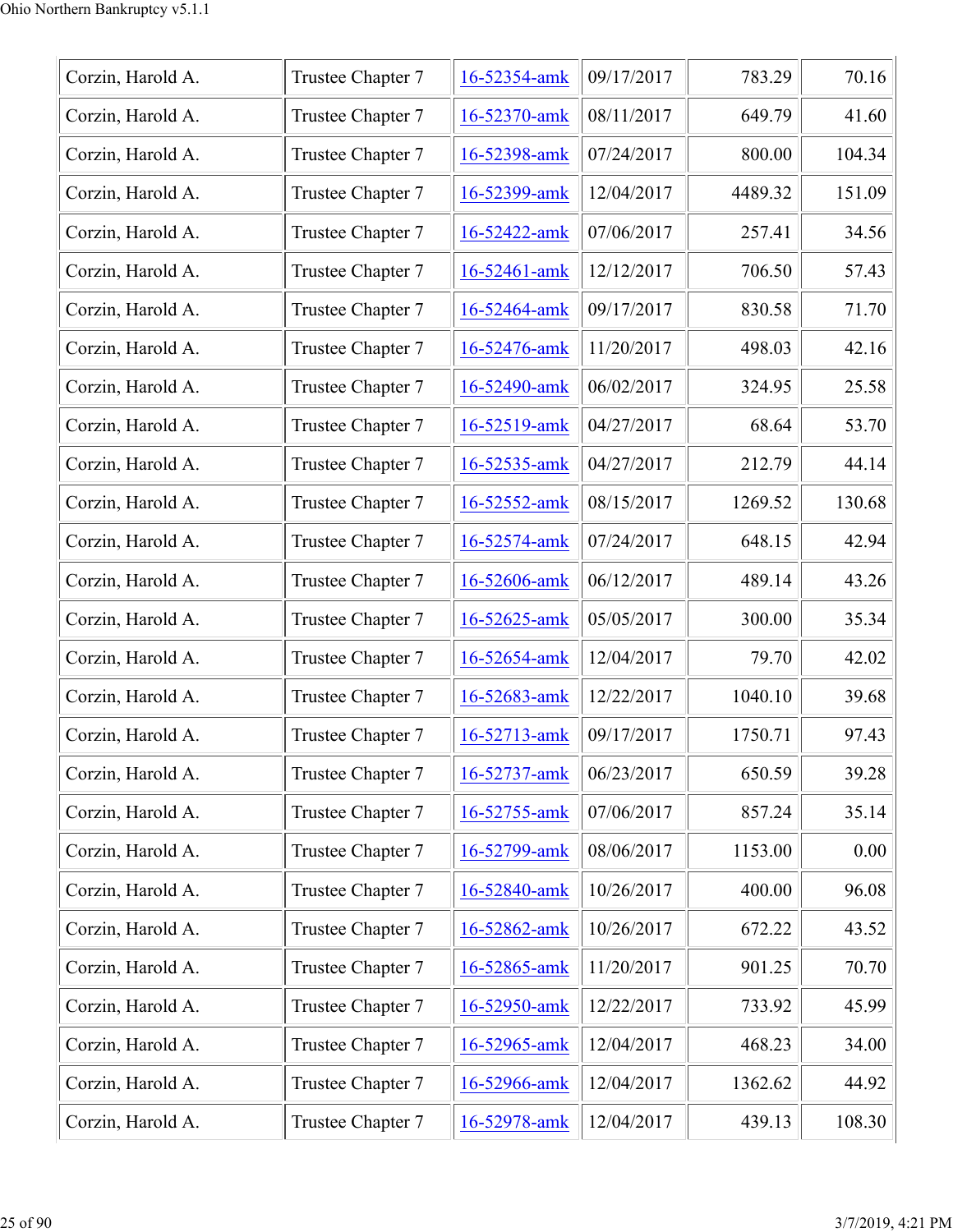| Corzin, Harold A. | Trustee Chapter 7  | 16-52981-amk | 12/11/2017 | 295.07    | 46.10    |
|-------------------|--------------------|--------------|------------|-----------|----------|
| Corzin, Harold A. | Trustee Chapter 7  | 17-50021-amk | 12/22/2017 | 480.06    | 44.39    |
| Corzin, Harold A. | Trustee Chapter 7  | 17-50022-amk | 09/17/2017 | 305.42    | 27.10    |
| Corzin, Harold A. | Trustee Chapter 7  | 17-50029-amk | 10/26/2017 | 138.24    | 42.18    |
| Corzin, Harold A. | Trustee Chapter 7  | 17-50077-amk | 10/26/2017 | 252.74    | 44.78    |
| Corzin, Harold A. | Trustee Chapter 7  | 17-50120-amk | 12/04/2017 | 263.92    | 85.91    |
| Corzin, Harold A. | Trustee Chapter 7  | 17-50147-amk | 10/26/2017 | 1000.00   | 49.28    |
| Corzin, Harold A. | Trustee Chapter 7  | 17-50157-amk | 11/20/2017 | 405.59    | 55.86    |
| Corzin, Harold A. | Trustee Chapter 7  | 17-50214-amk | 07/07/2017 | 390.00    | 24.72    |
| Corzin, Harold A. | Trustee Chapter 7  | 17-50240-amk | 10/26/2017 | 400.00    | 34.62    |
| Corzin, Harold A. | Trustee Chapter 7  | 17-50261-amk | 09/17/2017 | 174.02    | 29.56    |
| Corzin, Harold A. | Trustee Chapter 7  | 17-50343-amk | 10/26/2017 | 485.00    | 27.10    |
| Corzin, Harold A. | Trustee Chapter 7  | 17-50345-amk | 10/26/2017 | 866.91    | 23.38    |
| Corzin, Harold A. | Trustee Chapter 7  | 17-50415-amk | 09/17/2017 | 226.41    | 23.36    |
| Corzin, Harold A. | Trustee Chapter 7  | 17-50525-amk | 12/04/2017 | 369.30    | 24.64    |
| Corzin, Harold A. | Trustee Chapter 7  | 17-50538-amk | 10/26/2017 | 168.26    | 29.11    |
| Corzin, Harold A. | Trustee Chapter 7  | 17-50568-amk | 12/04/2017 | 418.65    | 36.82    |
| Corzin, Harold A. | Trustee Chapter 7  | 17-50611-amk | 12/04/2017 | 733.32    | 31.01    |
| Corzin, Harold A. | Trustee Chapter 7  | 17-50624-amk | 12/04/2017 | 1313.18   | 129.51   |
| Corzin, Harold A. | Trustee Chapter 7  | 17-50712-amk | 10/26/2017 | 338.41    | 24.13    |
| Corzin, Harold A. | Trustee Chapter 7  | 17-50743-amk | 12/04/2017 | 394.70    | 25.85    |
| Corzin, Harold A. | Trustee Chapter 7  | 17-50784-amk | 10/26/2017 | 329.51    | 71.01    |
| Corzin, Harold A. | Trustee Chapter 7  | 17-50785-amk | 12/12/2017 | 270.04    | 23.55    |
| Corzin, Harold A. | Trustee Chapter 7  | 17-50851-amk | 12/04/2017 | 242.02    | 18.41    |
| Corzin, Harold A. | Trustee Chapter 7  | 17-50931-amk | 12/04/2017 | 157.22    | 23.23    |
| Corzin, Harold A. | Trustee Chapter 7  | 17-51427-amk | 12/22/2017 | 235.37    | 19.71    |
|                   |                    |              | Total      | 152645.83 | 11791.35 |
| Costanzo, Sherri  | Other Professional | 15-50598-amk | 04/25/2017 | 3250.00   | 0.00     |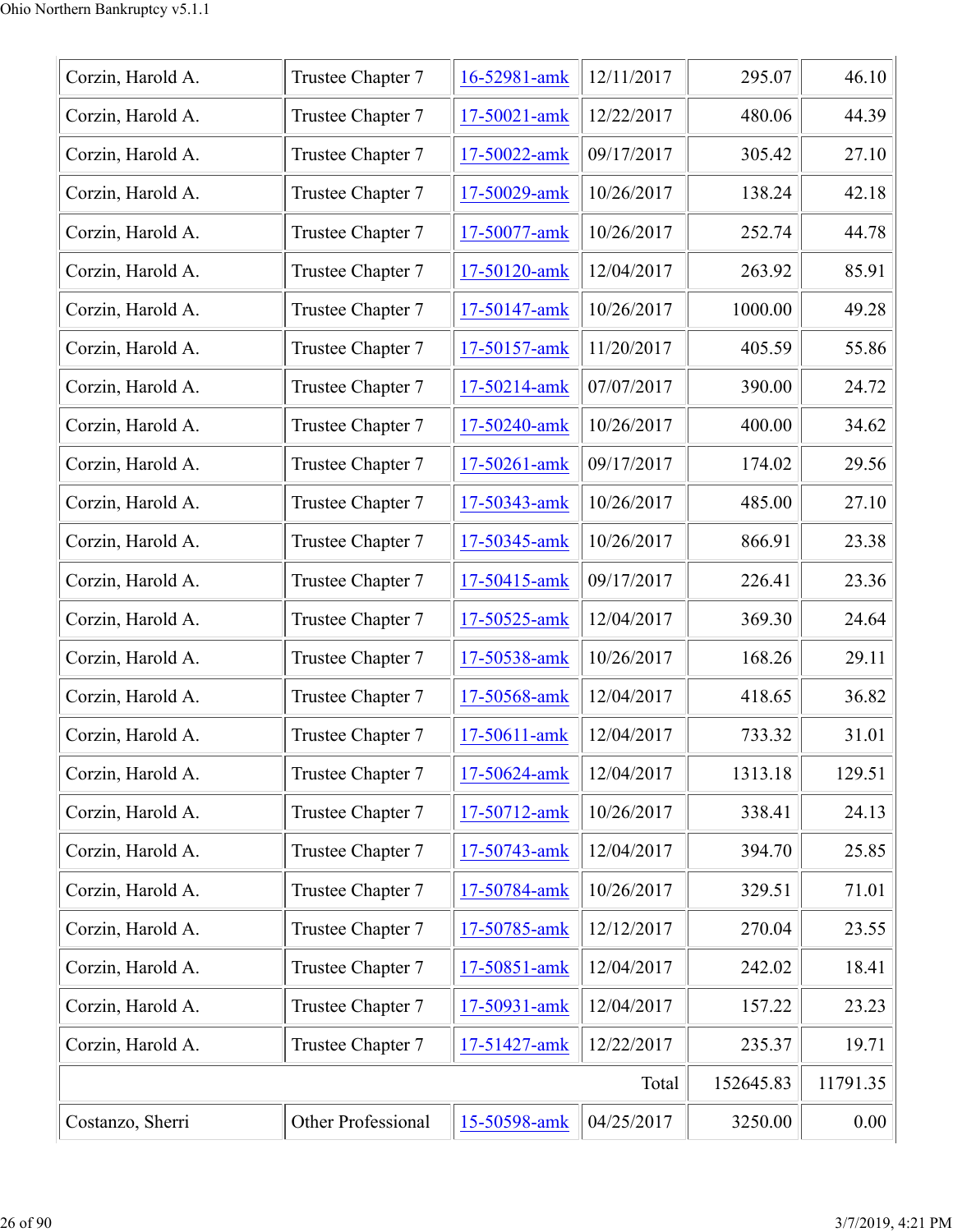| Costanzo, Sherri         | Appraiser          | 15-52942-amk      | 12/04/2017 | 150.00   | 0.00   |
|--------------------------|--------------------|-------------------|------------|----------|--------|
|                          | 3400.00            | 0.00              |            |          |        |
| Courtney, Lawrence J.    | Trustee's Attorney | 16-51876-amk      | 12/04/2017 | 3381.76  | 62.72  |
|                          |                    |                   | Total      | 3381.76  | 62.72  |
| Dann Law Firm Co, LPA    | Special Counsel    | $15-61951$ -rk    | 04/12/2017 | 22680.42 | 0.00   |
|                          |                    |                   | Total      | 22680.42 | 0.00   |
| Dannemiller Appraisal Se | Appraiser          | 17-62378-rk       | 12/06/2017 | 225.00   | 0.00   |
|                          |                    |                   | Total      | 225.00   | 0.00   |
| Dannemiller-Allman Appra | Appraiser          | 16-61752-rk       | 06/08/2017 | 225.00   | 0.00   |
| Dannemiller-Allman Appra | Appraiser          | 17-60007-rk       | 02/27/2017 | 225.00   | 0.00   |
| Dannemiller-Allman Appra | Appraiser          | 17-60208-rk       | 07/27/2017 | 225.00   | 0.00   |
| Dannemiller-Allman Appra | Appraiser          | 17-60766-rk       | 06/07/2017 | 225.00   | 0.00   |
| Dannemiller-Allman Appra | Appraiser          | 17-61010-rk       | 08/02/2017 | 225.00   | 0.00   |
| Dannemiller-Allman Appra | Appraiser          | 17-61592-rk       | 08/17/2017 | 225.00   | 0.00   |
| Dannemiller-Allman Appra | Appraiser          | 17-61760-rk       | 09/08/2017 | 225.00   | 0.00   |
| Dannemiller-Allman Appra | Appraiser          | 17-61882-rk       | 10/05/2017 | 225.00   | 0.00   |
| Dannemiller-Allman Appra | Appraiser          | 17-62056-rk       | 12/18/2017 | 225.00   | 0.00   |
| Dannemiller-Allman Appra | Appraiser          | 17-62106-rk       | 10/06/2017 | 225.00   | 0.00   |
|                          |                    |                   | Total      | 2250.00  | 0.00   |
| Davis, Glenn E.          | Accountant         | 16-40546-aih      | 11/02/2017 | 2482.00  | 71.92  |
|                          |                    |                   | Total      | 2482.00  | 71.92  |
| Davis, Steven S.         | Trustee's Attorney | 10-12318-aih      | 01/10/2017 | 3905.00  | 32.85  |
| Davis, Steven S.         | Trustee's Attorney | 15-11298-aih      | 03/21/2017 | 2160.00  | 12.43  |
| Davis, Steven S.         | Trustee's Attorney | $15 - 11968$ -jps | 05/24/2017 | 1560.00  | 202.24 |
|                          |                    |                   | Total      | 7625.00  | 247.52 |
| Davis, Steven S.         | Trustee's Attorney | 16-11346-pmc      | 02/17/2017 | 210.00   | 1.07   |
|                          |                    |                   | Total      | 210.00   | 1.07   |
| DeGirolamo, Anthony J.   | Trustee's Attorney | 16-62439-rk       | 03/28/2017 | 7571.00  | 331.65 |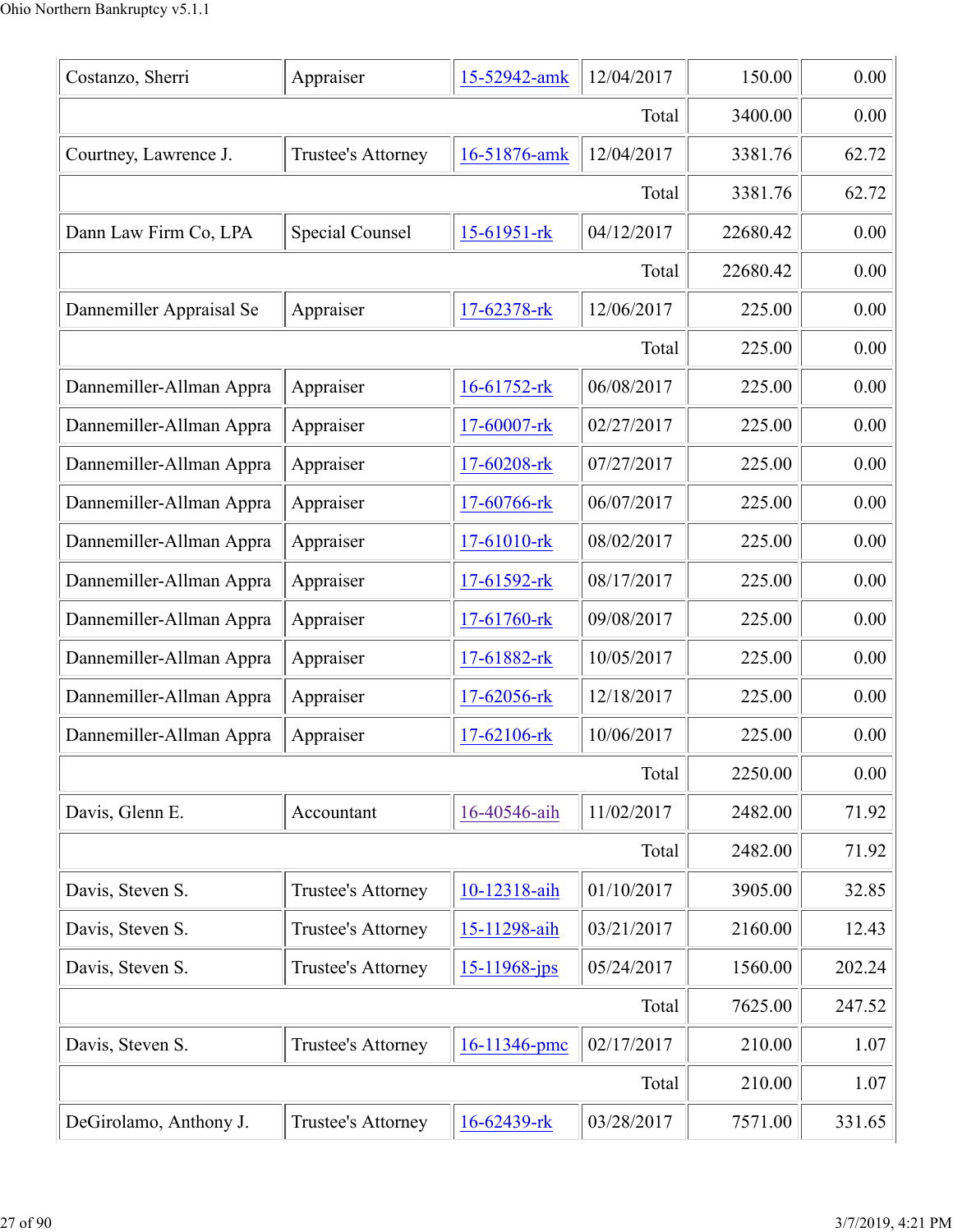|                          |                       |                   | Total      | 7571.00   | 331.65  |
|--------------------------|-----------------------|-------------------|------------|-----------|---------|
| DeGirolamo, Trustee - Ca | Trustee Chapter 7     | 05-64330-rk       | 05/18/2017 | 116415.37 | 727.45  |
| DeGirolamo, Trustee - Ca | Trustee Chapter 7     | 06-60123-rk       | 04/20/2017 | 3250.00   | 80.68   |
| DeGirolamo, Trustee - Ca | Trustee Chapter 7     | $07 - 62952 - rk$ | 05/22/2017 | 774.76    | 89.93   |
| DeGirolamo, Trustee - Ca | Trustee Chapter 7     | $07 - 62952 - rk$ | 05/24/2017 | 774.76    | 89.63   |
| DeGirolamo, Trustee - Ca | Trustee Chapter 7     | $13-61157$ -rk    | 07/28/2017 | 3479.29   | 61.38   |
| DeGirolamo, Trustee - Ca | Trustee Chapter 7     | $14-60477$ -rk    | 12/15/2017 | 1296.12   | 1.46    |
| DeGirolamo, Trustee - Ca | Trustee Chapter 7     | $14 - 62323 - rk$ | 01/17/2017 | 1250.00   | 48.49   |
| DeGirolamo, Trustee - Ca | Trustee Chapter 7     | 14-62584-rk       | 09/14/2017 | 1629.18   | 49.76   |
| DeGirolamo, Trustee - Ca | Trustee Chapter 7     | 15-62155-rk       | 01/17/2017 | 1250.00   | 48.28   |
| DeGirolamo, Trustee - Ca | Trustee Chapter 7     | 16-61786-rk       | 12/15/2017 | 881.25    | 24.24   |
| DeGirolamo, Trustee - Ca | Trustee Chapter 7     | $16 - 62633 - rk$ | 08/25/2017 | 838.82    | 0.00    |
| DeGirolamo, Trustee - Ca | Trustee Chapter 7     | $16 - 62653 - rk$ | 12/20/2017 | 3350.00   | 0.00    |
| DeGirolamo, Trustee - Ca | Trustee Chapter 7     | 17-60102-rk       | 10/04/2017 | 652.50    | 0.00    |
| DeGirolamo, Trustee - Ca | Trustee Chapter 7     | 17-60136-rk       | 10/03/2017 | 740.26    | 0.00    |
| DeGirolamo, Trustee - Ca | Trustee Chapter 7     | 17-60207-rk       | 12/15/2017 | 2318.31   | 0.00    |
|                          |                       |                   | Total      | 138900.62 | 1221.30 |
| DeGirolamo, Trustee - Ma | Trustee Chapter 7     | 14-62163-rk       | 01/17/2017 | 2073.79   | 6.42    |
| DeGirolamo, Trustee - Ma | Trustee Chapter 7     | 15-61604-rk       | 06/02/2017 | 1750.00   | 0.00    |
| DeGirolamo, Trustee - Ma | Trustee Chapter 7     | $16 - 61467$ -rk  | 05/10/2017 | 2799.68   | 0.00    |
| DeGirolamo, Trustee - Ma | Trustee Chapter 7     | 16-62460-rk       | 12/14/2017 | 992.91    | 0.00    |
| DeGirolamo, Trustee - Ma | Trustee Chapter 7     | $17-60177$ -rk    | 10/03/2017 | 651.50    | 0.00    |
| DeGirolamo, Trustee - Ma | Trustee Chapter 7     | 17-60252-rk       | 10/12/2017 | 453.13    | 0.00    |
|                          |                       |                   | Total      | 8721.01   | 6.42    |
| Debitetto, Rocco I.      | Creditor Comm.<br>Aty | 16-51552-amk      | 04/26/2017 | 42542.50  | 215.95  |
| Debitetto, Rocco I.      | Creditor Comm.<br>Aty | 16-51552-amk      | 09/20/2017 | 35842.50  | 865.47  |
|                          |                       |                   | Total      | 78385.00  | 1081.42 |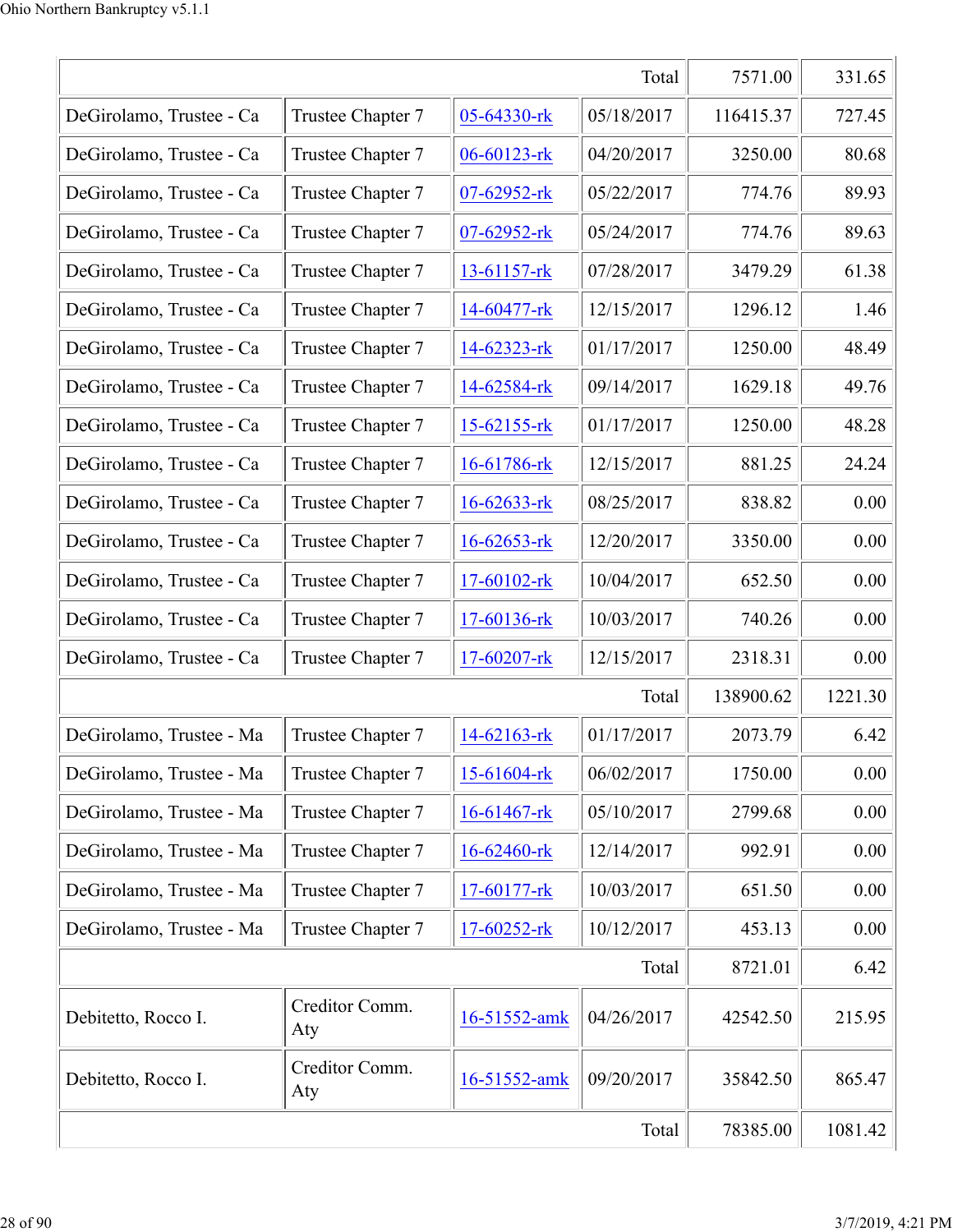| Dettelbach Sicherman & B | Trustee's Attorney | $11 - 18812 - ips$ | 02/22/2017 | 1371.67  | 259.30 |
|--------------------------|--------------------|--------------------|------------|----------|--------|
| Dettelbach Sicherman & B | Trustee's Attorney | 16-10579-pmc       | 01/17/2017 | 1300.00  | 0.00   |
| Dettelbach Sicherman & B | Trustee's Attorney | $16 - 10880 - ips$ | 04/11/2017 | 2307.00  | 0.00   |
| Dettelbach Sicherman & B | Trustee's Attorney | $16 - 13392 - ips$ | 08/07/2017 | 1544.73  | 0.00   |
| Dettelbach Sicherman & B | Trustee's Attorney | $16 - 13934 - ips$ | 06/14/2017 | 884.00   | 0.00   |
|                          |                    |                    | Total      | 7407.40  | 259.30 |
| Dettelbach Sicherman&Bau | Trustee's Attorney | 16-13825-aih       | 02/09/2017 | 234.00   | 0.00   |
|                          |                    |                    | Total      | 234.00   | 0.00   |
| Dettelbach, Sicherman &  | Trustee's Attorney | $11 - 18474 - jps$ | 01/26/2017 | 4252.50  | 43.94  |
| Dettelbach, Sicherman &  | Trustee's Attorney | $15 - 10280 - ips$ | 10/25/2017 | 4387.00  | 18.24  |
| Dettelbach, Sicherman &  | Trustee's Attorney | $15 - 15083 - jps$ | 04/25/2017 | 2018.00  | 0.00   |
| Dettelbach, Sicherman &  | Trustee's Attorney | $15 - 16493 - ips$ | 02/08/2017 | 9360.50  | 16.66  |
| Dettelbach, Sicherman &  | Trustee's Attorney | 16-11675-aih       | 05/11/2017 | 377.80   | 0.00   |
| Dettelbach, Sicherman &  | Trustee's Attorney | 16-13979-aih       | 03/10/2017 | 234.00   | 21.20  |
|                          |                    |                    | Total      | 20629.80 | 100.04 |
| Dettelbach, Sicherman &  | Trustee's Attorney | $15 - 16242 - ips$ | 05/15/2017 | 7095.00  | 36.15  |
| Dettelbach, Sicherman &  | Trustee's Attorney | $16 - 10804$ -jps  | 03/07/2017 | 1200.00  | 0.00   |
| Dettelbach, Sicherman &  | Trustee's Attorney | 16-11072-aih       | 02/14/2017 | 846.00   | 28.91  |
| Dettelbach, Sicherman &  | Trustee's Attorney | $16 - 12650 - ips$ | 02/24/2017 | 910.00   | 0.00   |
|                          |                    |                    | Total      | 10051.00 | 65.06  |
| Dettelbach, Sicherman &  | Trustee's Attorney | 15-17255-aih       | 09/06/2017 | 2549.00  | 6.15   |
|                          |                    |                    | Total      | 2549.00  | 6.15   |
| Dettelbach, Sicherman &  | Trustee's Attorney | 12-17161-aih       | 09/06/2017 | 3131.00  | 0.00   |
|                          |                    |                    | Total      | 3131.00  | 0.00   |
| Dettelbach, Sicherman &  | Trustee's Attorney | 14-15948-aih       | 08/04/2017 | 6191.00  | 42.50  |
| Dettelbach, Sicherman &  | Trustee's Attorney | 16-11242-aih       | 04/04/2017 | 2835.48  | 0.00   |
| Dettelbach, Sicherman &  | Trustee's Attorney | 16-11456-aih       | 01/24/2017 | 1087.68  | 12.32  |
|                          |                    |                    | Total      | 10114.16 | 54.82  |
|                          |                    |                    |            |          |        |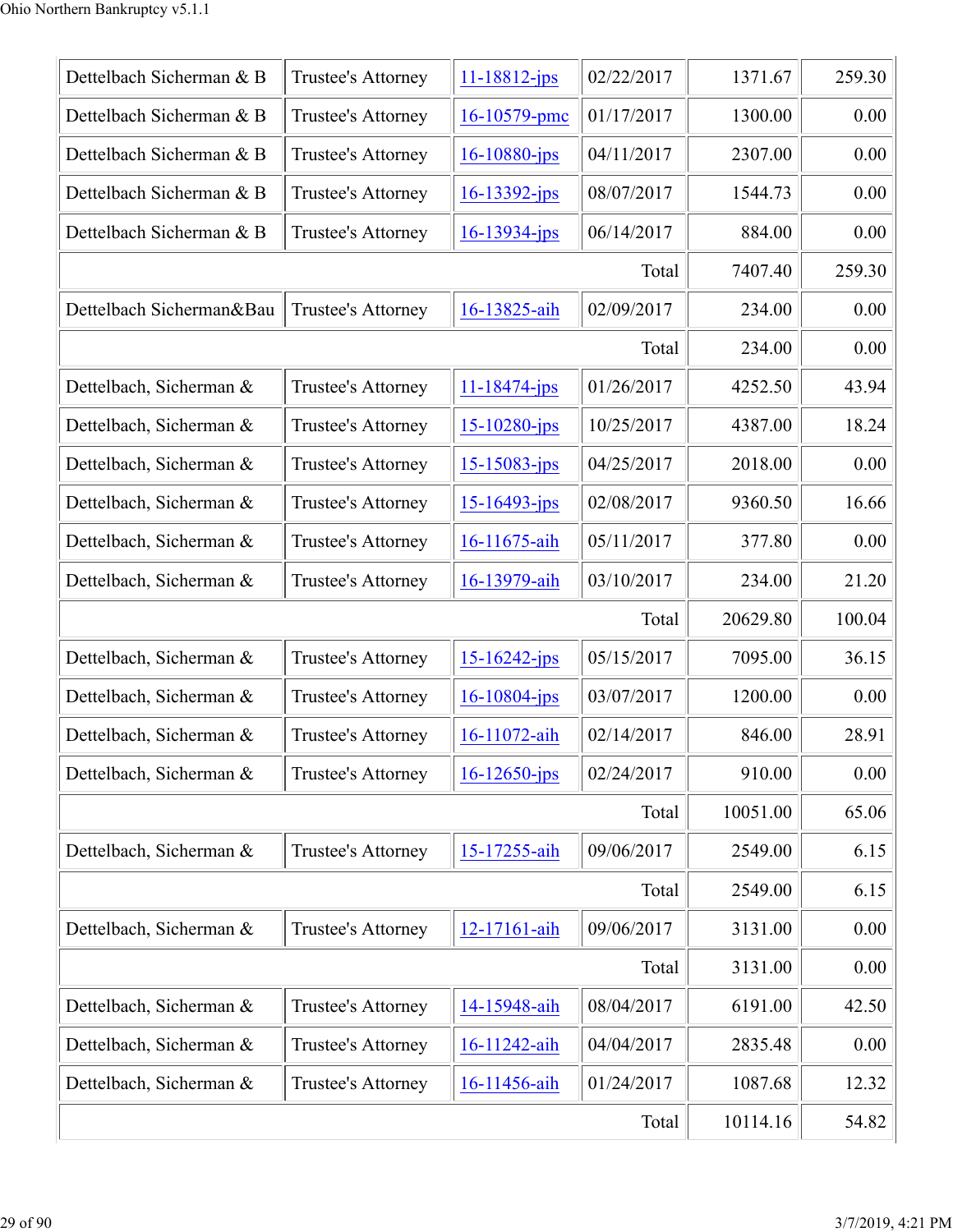| Dettelbach, Sicherman &  | Trustee's Attorney | $13 - 17716$ -jps  | 08/07/2017 | 1606.50  | 0.00    |
|--------------------------|--------------------|--------------------|------------|----------|---------|
| Dettelbach, Sicherman &  | Trustee's Attorney | $15 - 16406$ -jps  | 01/23/2017 | 12512.50 | 185.66  |
| Dettelbach, Sicherman &  | Trustee's Attorney | 16-10104-aih       | 09/06/2017 | 487.00   | 0.00    |
|                          |                    |                    | Total      | 14606.00 | 185.66  |
| Dettelbach, Sicherman an | Trustee's Attorney | 15-16011-aih       | 09/25/2017 | 1699.00  | 0.00    |
| Dettelbach, Sicherman an | Trustee's Attorney | 16-11505-aih       | 11/29/2017 | 650.00   | 0.00    |
| Dettelbach, Sicherman an | Trustee's Attorney | 16-12402-aih       | 11/20/2017 | 2228.00  | 0.00    |
|                          |                    |                    | Total      | 4577.00  | 0.00    |
| Dettelbach, Sicherman, & | Trustee's Attorney | 12-14813-aih       | 06/06/2017 | 14140.00 | 10.65   |
|                          |                    |                    | Total      | 14140.00 | 10.65   |
| Dettlebach, Sicherman &  | Trustee's Attorney | 11-18885-aih       | 06/06/2017 | 823.63   | 8.37    |
| Dettlebach, Sicherman &  | Trustee's Attorney | 12-16363-aih       | 06/06/2017 | 5804.50  | 22.75   |
| Dettlebach, Sicherman &  | Trustee's Attorney | 15-15971-aih       | 04/18/2017 | 624.00   | 0.00    |
|                          |                    |                    | Total      | 7252.13  | 31.12   |
| Diller, Steven L.        | Attorney           | 14-34156-<br>maw   | 03/06/2017 | 43905.00 | 1496.32 |
|                          |                    |                    | Total      | 43905.00 | 1496.32 |
| Dymarkowski, Douglas A.  | Trustee's Attorney | 11-31351-<br>maw   | 04/11/2017 | 550.00   | 0.00    |
| Dymarkowski, Douglas A.  | Trustee Chapter 7  | $11-31351-$<br>maw | 05/03/2017 | 3394.90  | 89.80   |
| Dymarkowski, Douglas A.  | Trustee Chapter 7  | $12 - 31614$ -jpg  | 09/11/2017 | 5131.06  | 107.67  |
| Dymarkowski, Douglas A.  | Trustee Chapter 7  | $12 - 33850$ -jpg  | 11/20/2017 | 2750.00  | 104.98  |
| Dymarkowski, Douglas A.  | Trustee's Attorney | $13 - 34350$ -jpg  | 04/25/2017 | 600.00   | 0.00    |
| Dymarkowski, Douglas A.  | Trustee Chapter 7  | 13-34350-jpg       | 05/01/2017 | 1222.13  | 48.90   |
| Dymarkowski, Douglas A.  | Trustee Chapter 7  | $13 - 34687$ -jpg  | 08/25/2017 | 125.00   | 47.73   |
| Dymarkowski, Douglas A.  | Trustee Chapter 7  | 14-30578-jpg       | 11/17/2017 | 1362.50  | 43.41   |
| Dymarkowski, Douglas A.  | Trustee Chapter 7  | 14-31928-<br>maw   | 04/24/2017 | 5925.00  | 114.81  |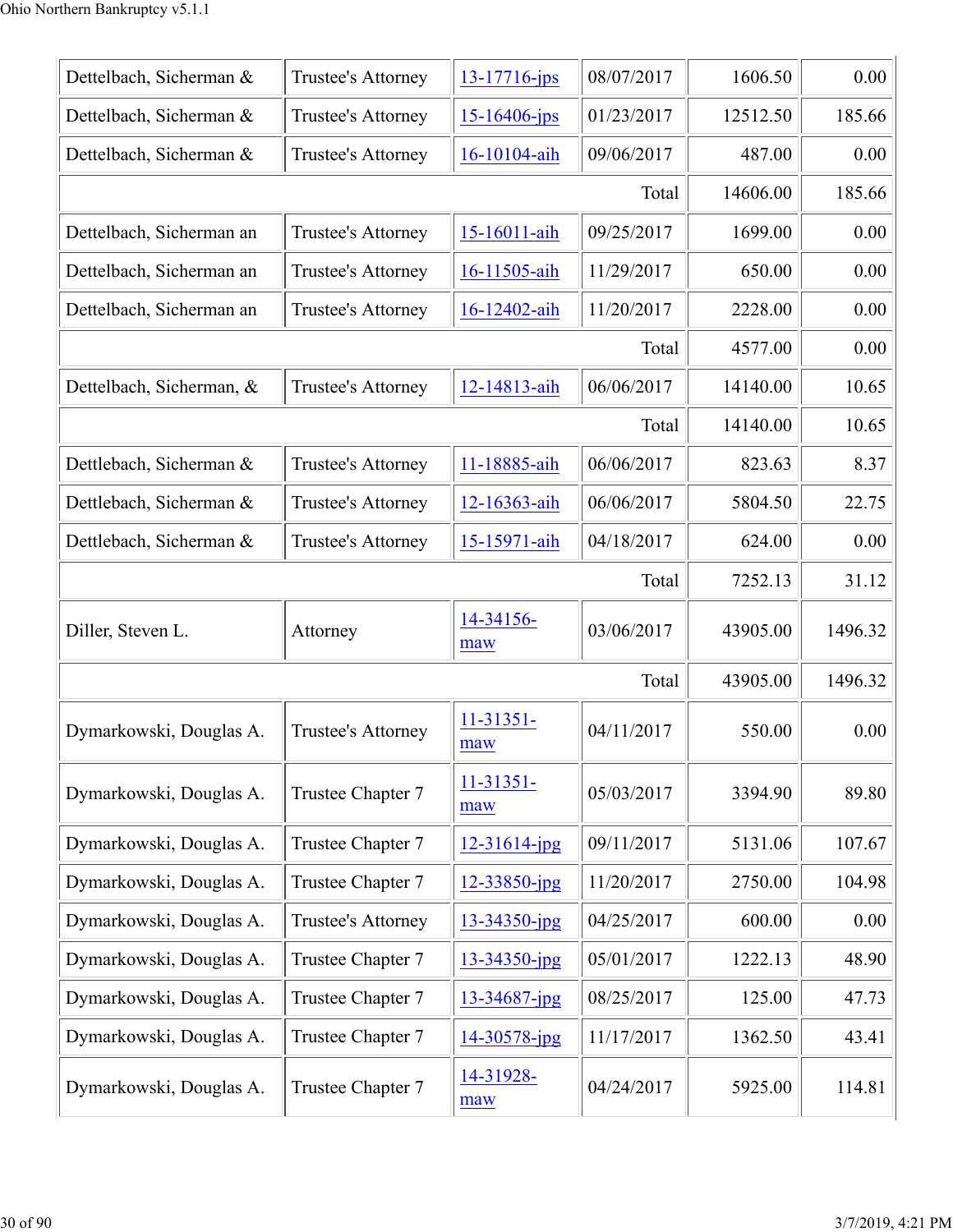| Dymarkowski, Douglas A. | Trustee's Attorney | 14-32326-<br>maw   | 01/30/2017 | 1000.00 | 0.00   |
|-------------------------|--------------------|--------------------|------------|---------|--------|
| Dymarkowski, Douglas A. | Trustee's Attorney | 14-32940-jpg       | 06/15/2017 | 400.00  | 0.00   |
| Dymarkowski, Douglas A. | Trustee Chapter 7  | 14-32940-jpg       | 06/29/2017 | 802.44  | 33.43  |
| Dymarkowski, Douglas A. | Trustee's Attorney | 14-33542-<br>maw   | 04/10/2017 | 550.00  | 0.00   |
| Dymarkowski, Douglas A. | Trustee Chapter 7  | 14-33542-<br>maw   | 04/25/2017 | 750.00  | 61.47  |
| Dymarkowski, Douglas A. | Trustee's Attorney | $14 - 33572 - jpg$ | 06/19/2017 | 650.00  | 0.00   |
| Dymarkowski, Douglas A. | Trustee Chapter 7  | 14-33572-jpg       | 07/31/2017 | 350.66  | 57.28  |
| Dymarkowski, Douglas A. | Trustee Chapter 7  | 14-33911-<br>maw   | 04/24/2017 | 641.11  | 48.91  |
| Dymarkowski, Douglas A. | Trustee Chapter 7  | 14-33930-jpg       | 06/29/2017 | 375.00  | 40.88  |
| Dymarkowski, Douglas A. | Trustee Chapter 7  | 14-34099-jpg       | 08/29/2017 | 998.64  | 43.83  |
| Dymarkowski, Douglas A. | Trustee Chapter 7  | 14-34464-<br>maw   | 11/13/2017 | 192.50  | 30.91  |
| Dymarkowski, Douglas A. | Trustee Chapter 7  | 14-34480-<br>maw   | 11/15/2017 | 2250.00 | 158.06 |
| Dymarkowski, Douglas A. | Trustee Chapter 7  | 15-30291-<br>maw   | 08/29/2017 | 349.57  | 42.05  |
| Dymarkowski, Douglas A. | Trustee Chapter 7  | 15-30439-jpg       | 01/24/2017 | 699.50  | 52.52  |
| Dymarkowski, Douglas A. | Trustee Chapter 7  | 15-30498-jpg       | 04/25/2017 | 951.28  | 44.95  |
| Dymarkowski, Douglas A. | Trustee's Attorney | $15 - 30505$ -jpg  | 04/25/2017 | 500.00  | 0.00   |
| Dymarkowski, Douglas A. | Trustee Chapter 7  | $15 - 30505$ -jpg  | 06/06/2017 | 1820.00 | 66.31  |
| Dymarkowski, Douglas A. | Trustee Chapter 7  | $15 - 31004$ -jpg  | 01/03/2017 | 962.25  | 54.28  |
| Dymarkowski, Douglas A. | Trustee Chapter 7  | 15-31038-jpg       | 04/24/2017 | 788.45  | 44.52  |
| Dymarkowski, Douglas A. | Trustee Chapter 7  | $15 - 31777 - ipg$ | 11/03/2017 | 452.50  | 29.74  |
| Dymarkowski, Douglas A. | Trustee Chapter 7  | $15 - 32030$ -jpg  | 09/12/2017 | 2400.00 | 89.15  |
| Dymarkowski, Douglas A. | Trustee Chapter 7  | 15-32145-<br>maw   | 02/14/2017 | 825.41  | 33.56  |
| Dymarkowski, Douglas A. | Trustee Chapter 7  | 15-32410-<br>maw   | 04/25/2017 | 800.00  | 37.32  |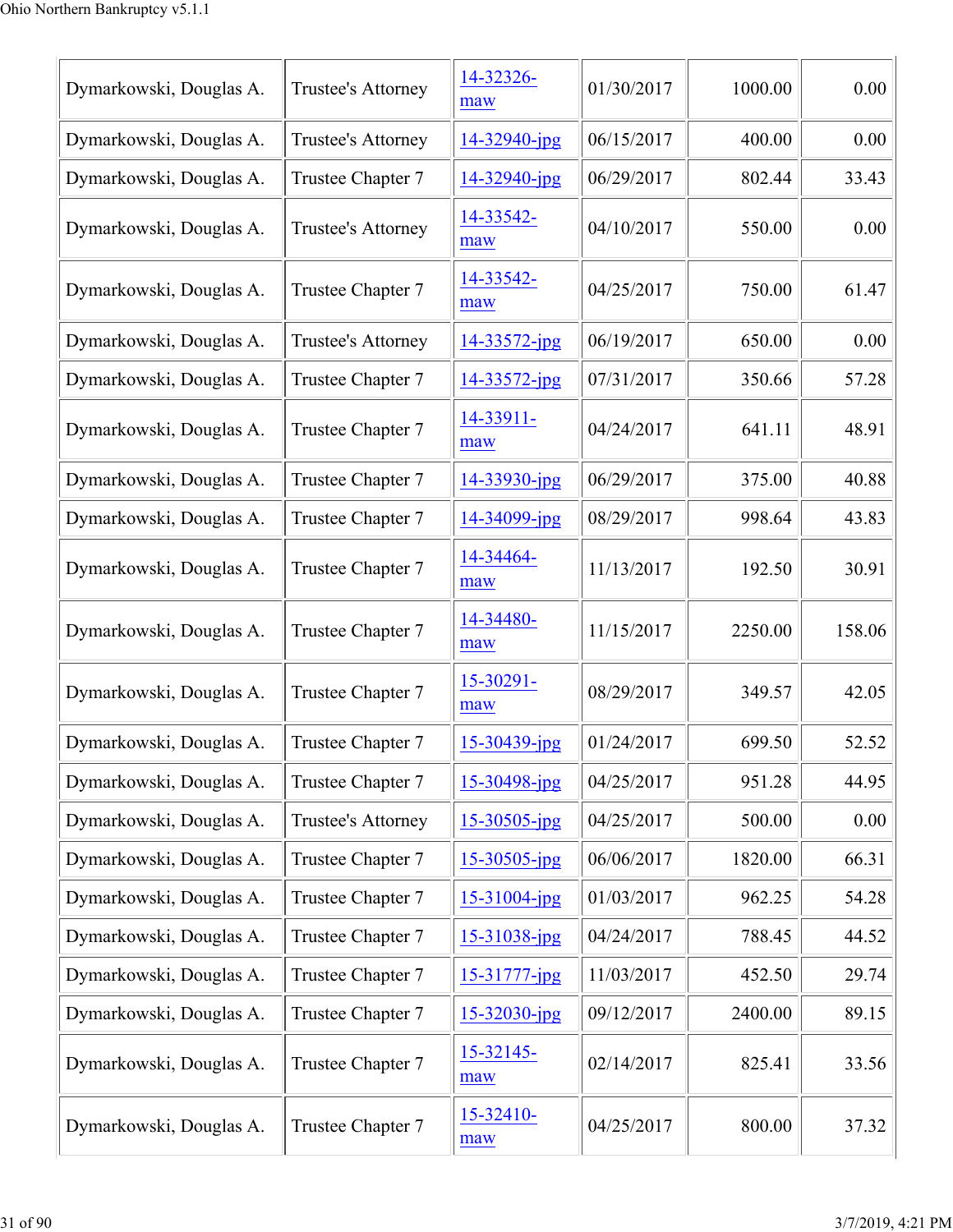| Dymarkowski, Douglas A. | Trustee Chapter 7  | 15-32444-<br>maw   | 04/28/2017 | 496.54  | 33.98 |
|-------------------------|--------------------|--------------------|------------|---------|-------|
| Dymarkowski, Douglas A. | Trustee Chapter 7  | $15 - 32497$ -jpg  | 04/24/2017 | 791.97  | 31.52 |
| Dymarkowski, Douglas A. | Trustee Chapter 7  | $15 - 32522 - ipg$ | 06/27/2017 | 604.27  | 49.12 |
| Dymarkowski, Douglas A. | Trustee's Attorney | $15 - 32663$ -jpg  | 06/19/2017 | 600.00  | 0.00  |
| Dymarkowski, Douglas A. | Trustee Chapter 7  | $15 - 32663$ -jpg  | 07/31/2017 | 338.29  | 65.00 |
| Dymarkowski, Douglas A. | Trustee Chapter 7  | 15-33018-<br>maw   | 11/13/2017 | 568.63  | 45.08 |
| Dymarkowski, Douglas A. | Trustee Chapter 7  | 15-33162-<br>maw   | 04/24/2017 | 880.04  | 45.56 |
| Dymarkowski, Douglas A. | Trustee Chapter 7  | $15 - 33193 - ipg$ | 02/01/2017 | 561.17  | 44.98 |
| Dymarkowski, Douglas A. | Trustee Chapter 7  | 15-33288-<br>maw   | 01/25/2017 | 1142.21 | 67.39 |
| Dymarkowski, Douglas A. | Trustee Chapter 7  | $15 - 33432$ -jpg  | 01/23/2017 | 1201.20 | 59.60 |
| Dymarkowski, Douglas A. | Trustee Chapter 7  | $15 - 33549$ -jpg  | 08/29/2017 | 530.01  | 35.99 |
| Dymarkowski, Douglas A. | Trustee Chapter 7  | 15-33637-<br>maw   | 01/23/2017 | 579.36  | 71.67 |
| Dymarkowski, Douglas A. | Trustee Chapter 7  | $15 - 33748$ -jpg  | 11/21/2017 | 2870.85 | 45.97 |
| Dymarkowski, Douglas A. | Trustee Chapter 7  | 15-33802-<br>maw   | 01/23/2017 | 958.52  | 42.22 |
| Dymarkowski, Douglas A. | Trustee Chapter 7  | 15-33868-<br>maw   | 08/01/2017 | 642.47  | 45.06 |
| Dymarkowski, Douglas A. | Trustee Chapter 7  | 15-33874-jpg       | 05/08/2017 | 516.25  | 32.39 |
| Dymarkowski, Douglas A. | Trustee Chapter 7  | 15-33903-jpg       | 12/05/2017 | 994.17  | 32.03 |
| Dymarkowski, Douglas A. | Trustee Chapter 7  | 15-34056-<br>maw   | 05/11/2017 | 382.69  | 45.59 |
| Dymarkowski, Douglas A. | Trustee Chapter 7  | 15-34076-jpg       | 11/03/2017 | 270.00  | 33.52 |
| Dymarkowski, Douglas A. | Trustee Chapter 7  | $16 - 30074$ -jpg  | 06/07/2017 | 2100.00 | 38.57 |
| Dymarkowski, Douglas A. | Trustee Chapter 7  | 16-30113-<br>maw   | 05/08/2017 | 1085.31 | 31.36 |
| Dymarkowski, Douglas A. | Trustee Chapter 7  | 16-30242-<br>maw   | 01/03/2017 | 391.45  | 41.63 |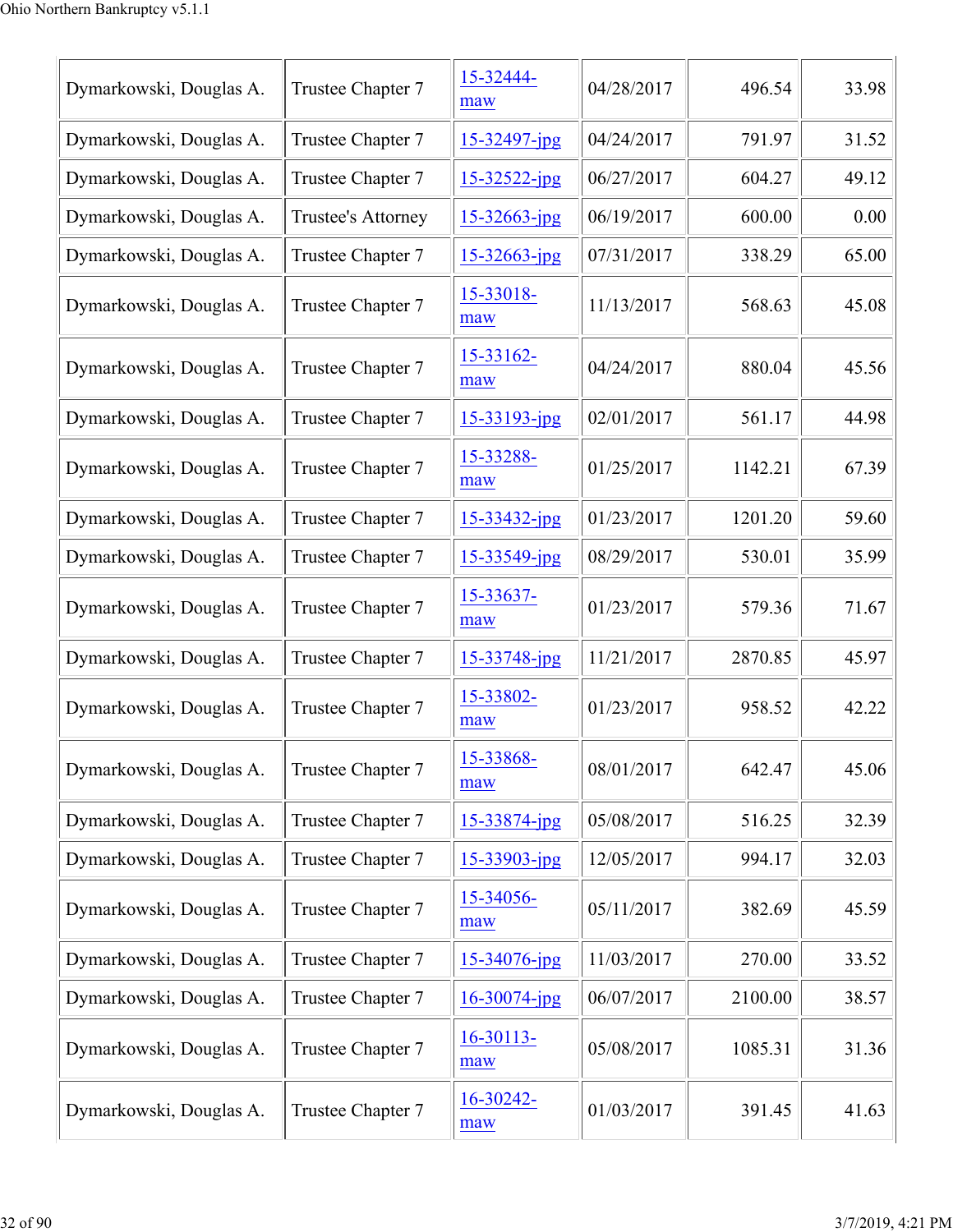| Dymarkowski, Douglas A. | Trustee Chapter 7  | 16-30307-jpg       | 01/23/2017 | 399.82  | 45.12 |
|-------------------------|--------------------|--------------------|------------|---------|-------|
| Dymarkowski, Douglas A. | Trustee Chapter 7  | 16-30359-jpg       | 06/06/2017 | 832.33  | 39.93 |
| Dymarkowski, Douglas A. | Trustee Chapter 7  | $16 - 30360$ -jpg  | 01/23/2017 | 724.25  | 27.78 |
| Dymarkowski, Douglas A. | Trustee Chapter 7  | 16-30388-<br>maw   | 04/25/2017 | 581.66  | 29.38 |
| Dymarkowski, Douglas A. | Trustee Chapter 7  | 16-30469-<br>maw   | 04/25/2017 | 740.71  | 27.29 |
| Dymarkowski, Douglas A. | Trustee Chapter 7  | 16-30585-<br>maw   | 01/03/2017 | 300.00  | 35.41 |
| Dymarkowski, Douglas A. | Trustee Chapter 7  | $16 - 30593$ -jpg  | 07/03/2017 | 727.75  | 44.81 |
| Dymarkowski, Douglas A. | Trustee Chapter 7  | $16 - 30675$ -jpg  | 01/03/2017 | 584.71  | 40.29 |
| Dymarkowski, Douglas A. | Trustee Chapter 7  | 16-30910-<br>maw   | 12/18/2017 | 686.02  | 34.63 |
| Dymarkowski, Douglas A. | Trustee Chapter 7  | $16 - 31044$ -jpg  | 01/03/2017 | 404.81  | 41.65 |
| Dymarkowski, Douglas A. | Trustee Chapter 7  | 16-31165-jpg       | 11/20/2017 | 359.23  | 36.90 |
| Dymarkowski, Douglas A. | Trustee Chapter 7  | 16-31204-<br>maw   | 01/04/2017 | 429.13  | 39.34 |
| Dymarkowski, Douglas A. | Trustee Chapter 7  | 16-31315-<br>maw   | 01/24/2017 | 696.80  | 40.44 |
| Dymarkowski, Douglas A. | Trustee Chapter 7  | 16-31330-<br>maw   | 01/23/2017 | 375.00  | 34.92 |
| Dymarkowski, Douglas A. | Trustee Chapter 7  | $16 - 31577$ -jpg  | 05/11/2017 | 250.00  | 34.63 |
| Dymarkowski, Douglas A. | Trustee Chapter 7  | $16 - 31591 - ipg$ | 06/29/2017 | 398.58  | 33.76 |
| Dymarkowski, Douglas A. | Trustee Chapter 7  | $16 - 31597$ -jpg  | 08/04/2017 | 1312.29 | 36.01 |
| Dymarkowski, Douglas A. | Trustee's Attorney | 16-31705-<br>maw   | 04/07/2017 | 450.00  | 0.00  |
| Dymarkowski, Douglas A. | Trustee Chapter 7  | 16-31705-<br>maw   | 04/25/2017 | 1298.16 | 37.74 |
| Dymarkowski, Douglas A. | Trustee Chapter 7  | $16 - 31806$ -jpg  | 06/26/2017 | 452.59  | 31.43 |
| Dymarkowski, Douglas A. | Trustee Chapter 7  | $16 - 32028$ -jpg  | 07/05/2017 | 692.77  | 33.47 |
| Dymarkowski, Douglas A. | Trustee Chapter 7  | $16 - 32041$ -jpg  | 08/09/2017 | 393.75  | 30.25 |
| Dymarkowski, Douglas A. | Trustee Chapter 7  | $16 - 32048$ -jpg  | 08/29/2017 | 927.88  | 31.36 |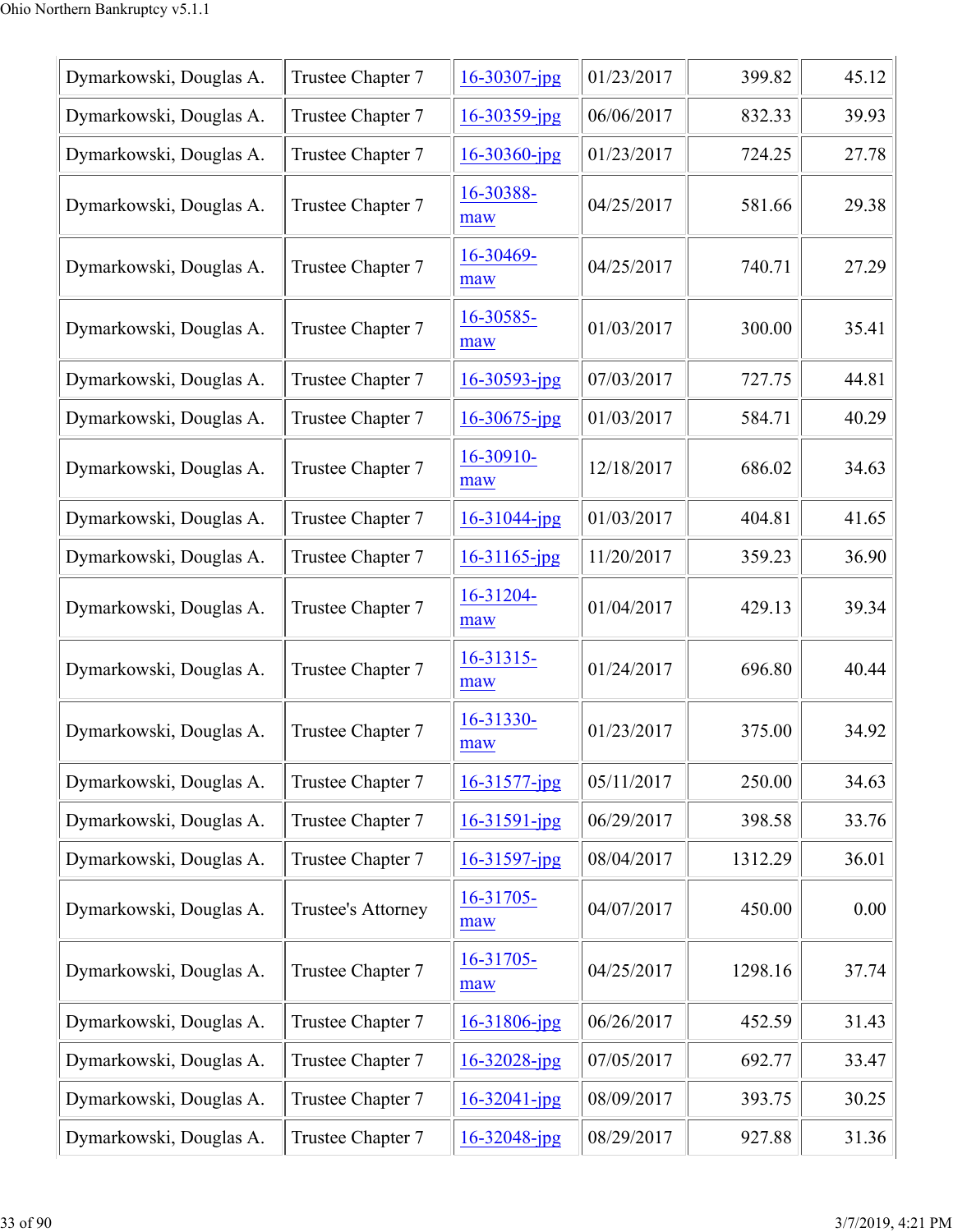| Dymarkowski, Douglas A. | Trustee Chapter 7 | $16 - 32125 -$<br>maw | 07/05/2017 | 1450.00 | 42.14 |
|-------------------------|-------------------|-----------------------|------------|---------|-------|
| Dymarkowski, Douglas A. | Trustee Chapter 7 | 16-32276-<br>maw      | 08/28/2017 | 1250.00 | 34.61 |
| Dymarkowski, Douglas A. | Trustee Chapter 7 | 16-32388-jpg          | 08/04/2017 | 1324.66 | 36.76 |
| Dymarkowski, Douglas A. | Trustee Chapter 7 | 16-32536-<br>maw      | 11/03/2017 | 385.92  | 31.96 |
| Dymarkowski, Douglas A. | Trustee Chapter 7 | 16-32606-<br>maw      | 12/18/2017 | 411.61  | 41.90 |
| Dymarkowski, Douglas A. | Trustee Chapter 7 | $16 - 32814$ -jpg     | 08/03/2017 | 1657.58 | 37.46 |
| Dymarkowski, Douglas A. | Trustee Chapter 7 | $16 - 32863$ -jpg     | 11/13/2017 | 894.69  | 39.94 |
| Dymarkowski, Douglas A. | Trustee Chapter 7 | $16 - 32934 - ipg$    | 07/11/2017 | 1392.88 | 37.06 |
| Dymarkowski, Douglas A. | Trustee Chapter 7 | 16-33013-<br>maw      | 09/12/2017 | 521.63  | 37.66 |
| Dymarkowski, Douglas A. | Trustee Chapter 7 | $16 - 33079$ -jpg     | 08/09/2017 | 696.37  | 38.59 |
| Dymarkowski, Douglas A. | Trustee Chapter 7 | 16-33129-<br>maw      | 11/07/2017 | 452.93  | 34.74 |
| Dymarkowski, Douglas A. | Trustee Chapter 7 | $16 - 33192$ -jpg     | 09/11/2017 | 758.45  | 35.90 |
| Dymarkowski, Douglas A. | Trustee Chapter 7 | $16 - 33199$ -jpg     | 08/29/2017 | 626.00  | 33.45 |
| Dymarkowski, Douglas A. | Trustee Chapter 7 | 16-33203-<br>maw      | 08/01/2017 | 545.84  | 33.94 |
| Dymarkowski, Douglas A. | Trustee Chapter 7 | $16 - 33351 -$<br>maw | 11/07/2017 | 251.09  | 33.23 |
| Dymarkowski, Douglas A. | Trustee Chapter 7 | 16-33358-<br>maw      | 08/04/2017 | 331.54  | 33.54 |
| Dymarkowski, Douglas A. | Trustee Chapter 7 | $16 - 33372 - ipg$    | 08/04/2017 | 482.27  | 33.47 |
| Dymarkowski, Douglas A. | Trustee Chapter 7 | 16-33442-<br>maw      | 08/04/2017 | 281.73  | 33.45 |
| Dymarkowski, Douglas A. | Trustee Chapter 7 | $16 - 33452$ -jpg     | 08/01/2017 | 579.21  | 33.96 |
| Dymarkowski, Douglas A. | Trustee Chapter 7 | 16-33453-<br>maw      | 08/01/2017 | 626.37  | 36.21 |
| Dymarkowski, Douglas A. | Trustee Chapter 7 | 16-33459-<br>maw      | 08/08/2017 | 691.55  | 36.30 |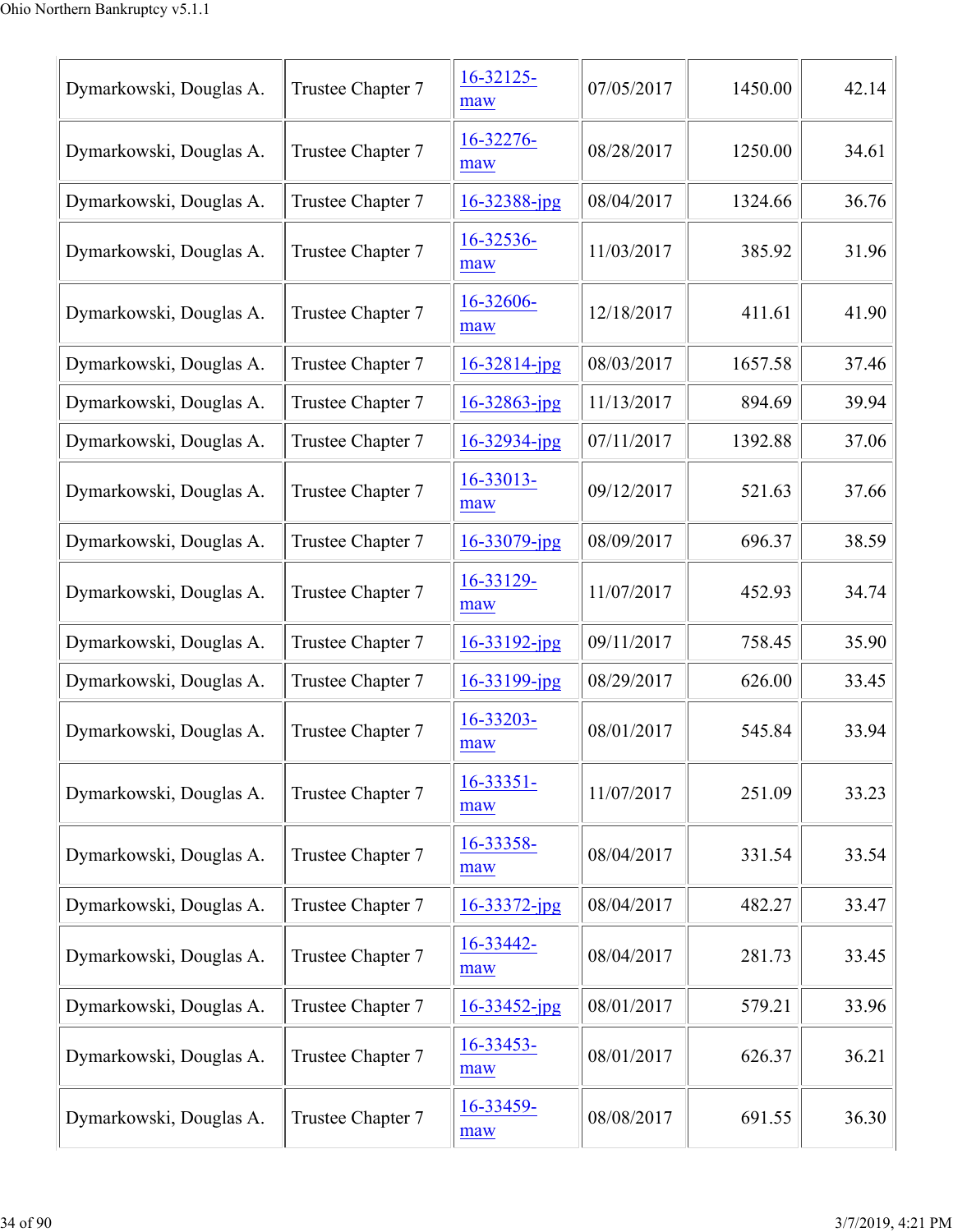| Dymarkowski, Douglas A.  | Trustee Chapter 7  | 16-33498-<br>maw  | 08/01/2017 | 626.98    | 34.14   |
|--------------------------|--------------------|-------------------|------------|-----------|---------|
| Dymarkowski, Douglas A.  | Trustee Chapter 7  | $16 - 33505$ -jpg | 08/04/2017 | 1501.40   | 35.70   |
| Dymarkowski, Douglas A.  | Trustee Chapter 7  | $16 - 33520$ -jpg | 08/03/2017 | 580.75    | 37.88   |
| Dymarkowski, Douglas A.  | Trustee Chapter 7  | $16 - 33528$ -jpg | 11/06/2017 | 574.48    | 34.61   |
| Dymarkowski, Douglas A.  | Trustee Chapter 7  | $16 - 33683$ -jpg | 09/08/2017 | 278.10    | 35.03   |
| Dymarkowski, Douglas A.  | Trustee Chapter 7  | $16 - 33690$ -jpg | 08/31/2017 | 250.55    | 35.01   |
| Dymarkowski, Douglas A.  | Trustee Chapter 7  | 16-33731-jpg      | 08/03/2017 | 1264.09   | 35.12   |
| Dymarkowski, Douglas A.  | Trustee Chapter 7  | 16-33745-jpg      | 11/03/2017 | 697.28    | 36.14   |
| Dymarkowski, Douglas A.  | Trustee Chapter 7  | 16-33767-<br>maw  | 12/18/2017 | 375.00    | 33.49   |
| Dymarkowski, Douglas A.  | Trustee Chapter 7  | 16-33776-jpg      | 12/18/2017 | 758.00    | 41.12   |
| Dymarkowski, Douglas A.  | Trustee Chapter 7  | 16-33813-jpg      | 11/01/2017 | 1432.97   | 32.54   |
| Dymarkowski, Douglas A.  | Trustee Chapter 7  | 16-33920-<br>maw  | 11/17/2017 | 1118.31   | 32.80   |
| Dymarkowski, Douglas A.  | Trustee Chapter 7  | 16-33924-jpg      | 11/06/2017 | 712.46    | 32.16   |
| Dymarkowski, Douglas A.  | Trustee Chapter 7  | 16-33944-<br>maw  | 12/18/2017 | 658.75    | 31.56   |
| Dymarkowski, Douglas A.  | Trustee Chapter 7  | 17-30207-jpg      | 12/18/2017 | 529.82    | 37.84   |
| Dymarkowski, Douglas A.  | Trustee Chapter 7  | 17-30382-jpg      | 12/19/2017 | 753.45    | 31.43   |
|                          |                    |                   | Total      | 100818.25 | 4564.08 |
| Eckert Seamans Cherin &  | Special Counsel    | $16 - 40675$ -jpg | 09/28/2017 | 32434.50  | 0.00    |
| Eckert Seamans Cherin &  | Special Counsel    | $16 - 40675$ -jpg | 12/12/2017 | 81969.25  | 0.00    |
|                          |                    |                   | Total      | 114403.75 | 0.00    |
| Faegre Baker Daniels LLP | Trustee's Attorney | $10-50494$ -jps   | 11/14/2017 | 24493.00  | 181.94  |
|                          |                    |                   | Total      | 24493.00  | 181.94  |
| FitzGerald, Claudia P.   | Trustee's Attorney | 16-12465-aih      | 01/17/2017 | 1300.00   | 11.43   |
| FitzGerald, Claudia P.   | Trustee's Attorney | 16-12829-aih      | 03/10/2017 | 2075.00   | 16.98   |
|                          | 3375.00            | 28.41             |            |           |         |
|                          |                    |                   |            |           |         |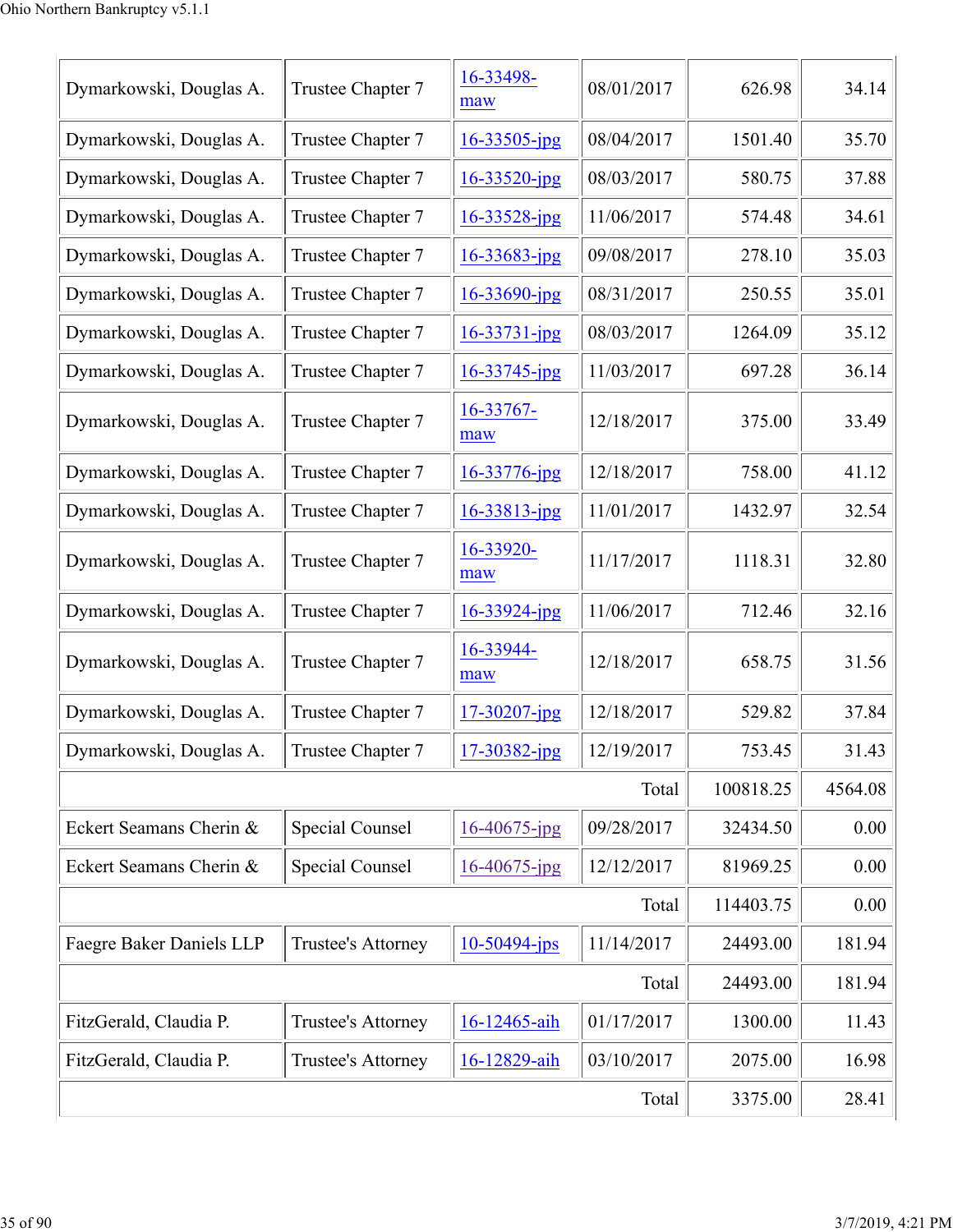| French, Bruce C. | Trustee Chapter 7  | 14-32942-<br>maw      | 05/15/2017 | 6342.22  | 871.32  |
|------------------|--------------------|-----------------------|------------|----------|---------|
| French, Bruce C. | Trustee Chapter 7  | 15-32128-jpg          | 01/04/2017 | 2975.00  | 178.89  |
| French, Bruce C. | Trustee Chapter 7  | 16-30839-<br>maw      | 10/31/2017 | 250.00   | 61.03   |
| French, Bruce C. | Trustee Chapter 7  | 16-31742-jpg          | 05/22/2017 | 531.27   | 88.30   |
| French, Bruce C. | Trustee Chapter 7  | 16-32222-<br>maw      | 02/14/2017 | 237.50   | 55.87   |
| French, Bruce C. | Trustee Chapter 7  | $16 - 32667 -$<br>maw | 05/26/2017 | 500.00   | 64.36   |
| French, Bruce C. | Trustee Chapter 7  | 16-32957-<br>maw      | 05/16/2017 | 125.00   | 71.30   |
| French, Bruce C. | Trustee Chapter 7  | 16-33031-jpg          | 07/11/2017 | 7.23     | 20.13   |
| French, Bruce C. | Trustee Chapter 7  | 16-33094-<br>maw      | 08/02/2017 | 209.74   | 31.64   |
| French, Bruce C. | Trustee Chapter 7  | 16-33391-jpg          | 09/13/2017 | 126.67   | 21.14   |
| French, Bruce C. | Trustee Chapter 7  | 16-33443-jpg          | 07/07/2017 | 675.94   | 18.83   |
| French, Bruce C. | Trustee Chapter 7  | 16-33516-<br>maw      | 06/30/2017 | 153.35   | 26.39   |
| French, Bruce C. | Trustee Chapter 7  | $16 - 33721 - ipg$    | 09/25/2017 | 175.00   | 100.77  |
| French, Bruce C. | Trustee Chapter 7  | 16-33743-<br>maw      | 09/11/2017 | 496.31   | 18.14   |
| French, Bruce C. | Trustee Chapter 7  | $16 - 33918$ -jpg     | 11/14/2017 | 1050.00  | 78.61   |
|                  |                    |                       | Total      | 13855.23 | 1706.72 |
| French, Bruce C. | Trustee's Attorney | 14-32942-<br>maw      | 03/01/2017 | 6832.50  | 997.53  |
|                  |                    |                       | Total      | 6832.50  | 997.53  |
| Friedkin, Alan   | Other Professional | 14-42296-aih          | 07/13/2017 | 1100.00  | 0.00    |
|                  |                    |                       | Total      | 1100.00  | 0.00    |
| Fusco, Anthony   | Trustee's Attorney | 16-51937-amk          | 08/22/2017 | 2043.57  | 169.29  |
|                  | 2043.57            | 169.29                |            |          |         |
|                  |                    |                       |            |          |         |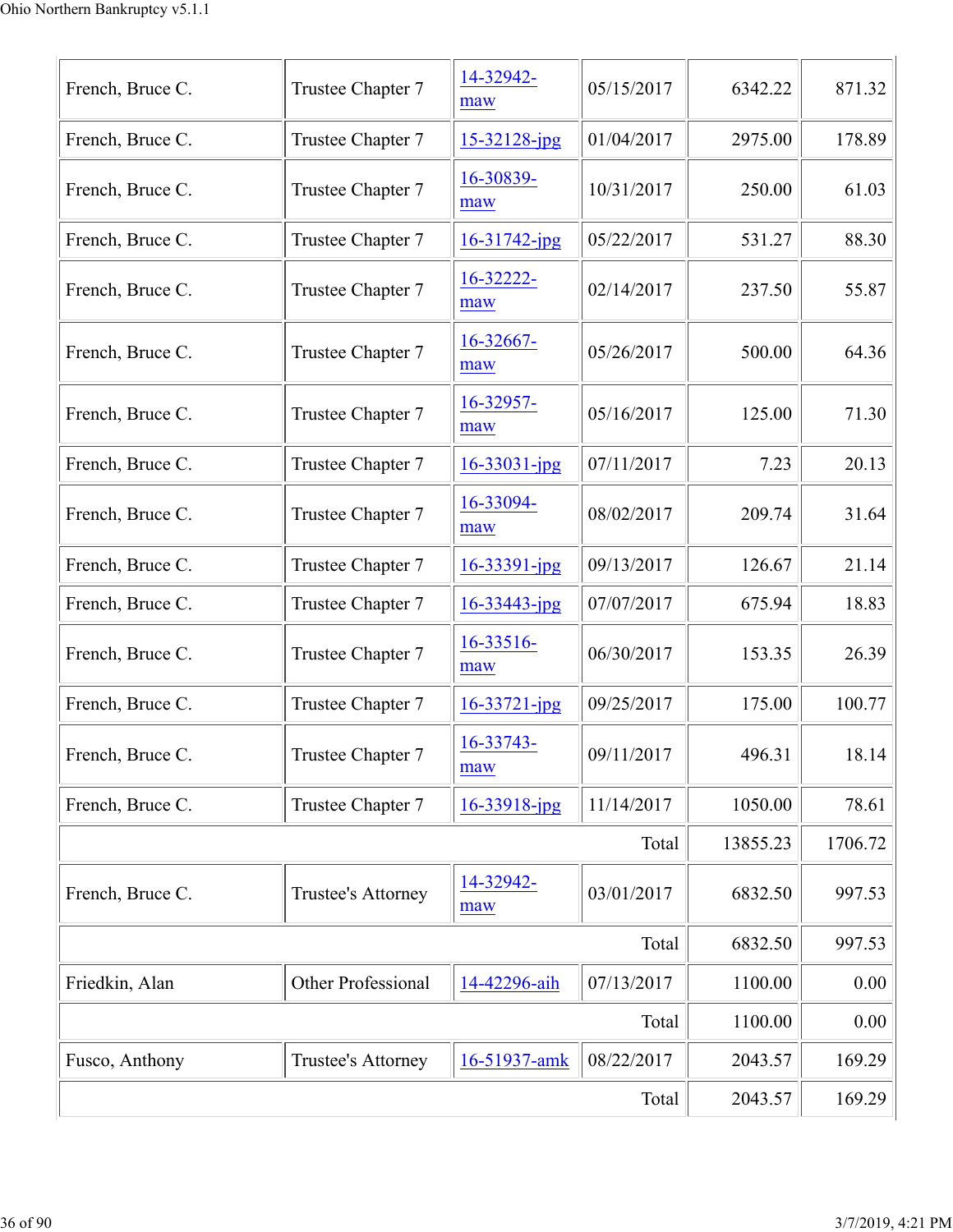| Galloway, Esq., Duane L. | Attorney          | 16-33494-<br>maw | 04/17/2017 | 510.00   | 0.00   |
|--------------------------|-------------------|------------------|------------|----------|--------|
|                          |                   |                  | Total      | 510.00   | 0.00   |
| Geitgey, Denver          | Appraiser         | 15-32410-<br>maw | 02/21/2017 | 100.00   | 0.00   |
| Geitgey, Denver          | Auctioneer        | 15-33305-jpg     | 12/27/2017 | 678.50   | 307.12 |
|                          |                   |                  | Total      | 778.50   | 307.12 |
| Gertz, Marc P.           | Trustee Chapter 7 | 09-53985-amk     | 08/15/2017 | 15300.17 | 73.92  |
| Gertz, Marc P.           | Trustee Chapter 7 | 10-52379-amk     | 04/27/2017 | 7212.50  | 79.36  |
| Gertz, Marc P.           | Trustee Chapter 7 | 13-53677-amk     | 04/27/2017 | 4711.32  | 422.15 |
| Gertz, Marc P.           | Trustee Chapter 7 | 14-51667-amk     | 07/25/2017 | 3150.00  | 177.72 |
| Gertz, Marc P.           | Trustee Chapter 7 | 14-52221-amk     | 06/23/2017 | 1950.00  | 15.81  |
| Gertz, Marc P.           | Trustee Chapter 7 | 14-52527-amk     | 05/17/2017 | 17245.00 | 0.00   |
| Gertz, Marc P.           | Trustee Chapter 7 | 14-52678-amk     | 04/18/2017 | 647.50   | 0.00   |
| Gertz, Marc P.           | Trustee Chapter 7 | 14-53381-amk     | 04/27/2017 | 1436.70  | 16.74  |
| Gertz, Marc P.           | Trustee Chapter 7 | 15-50149-amk     | 09/17/2017 | 937.50   | 25.20  |
| Gertz, Marc P.           | Trustee Chapter 7 | 15-50465-amk     | 04/27/2017 | 333.75   | 0.00   |
| Gertz, Marc P.           | Trustee Chapter 7 | 15-50848-amk     | 08/15/2017 | 2690.51  | 0.00   |
| Gertz, Marc P.           | Trustee Chapter 7 | 15-51525-amk     | 11/20/2017 | 258.75   | 0.00   |
| Gertz, Marc P.           | Trustee Chapter 7 | 15-52090-amk     | 10/26/2017 | 550.00   | 48.36  |
| Gertz, Marc P.           | Trustee Chapter 7 | 15-52529-amk     | 07/25/2017 | 110.27   | 29.97  |
| Gertz, Marc P.           | Trustee Chapter 7 | 15-52673-amk     | 02/28/2017 | 254.06   | 0.00   |
| Gertz, Marc P.           | Trustee Chapter 7 | 15-53051-amk     | 09/17/2017 | 1212.00  | 0.00   |
| Gertz, Marc P.           | Trustee Chapter 7 | 16-50186-amk     | 08/11/2017 | 301.79   | 0.00   |
| Gertz, Marc P.           | Trustee Chapter 7 | 16-50299-amk     | 04/18/2017 | 250.00   | 32.76  |
| Gertz, Marc P.           | Trustee Chapter 7 | 16-50469-amk     | 12/04/2017 | 679.75   | 17.78  |
| Gertz, Marc P.           | Trustee Chapter 7 | 16-50533-amk     | 02/27/2017 | 229.87   | 0.00   |
| Gertz, Marc P.           | Trustee Chapter 7 | 16-50703-amk     | 04/27/2017 | 1000.00  | 0.00   |
| Gertz, Marc P.           | Trustee Chapter 7 | 16-50706-amk     | 07/24/2017 | 281.44   | 0.00   |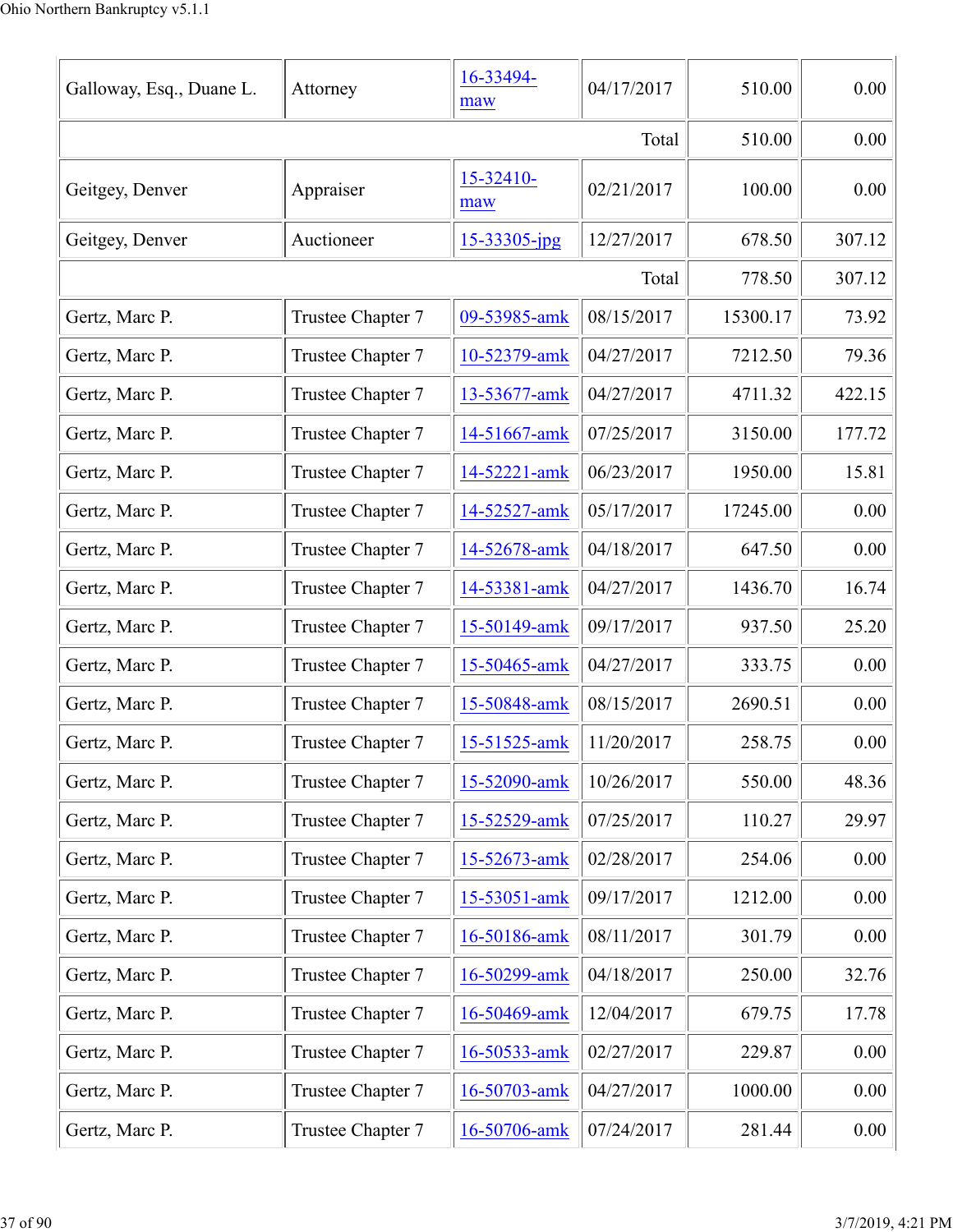| Gertz, Marc P. | Trustee Chapter 7  | 16-50749-amk       | 04/18/2017 | 451.18   | 0.00    |
|----------------|--------------------|--------------------|------------|----------|---------|
| Gertz, Marc P. | Trustee Chapter 7  | 16-50785-amk       | 02/28/2017 | 354.32   | 0.00    |
| Gertz, Marc P. | Trustee Chapter 7  | 16-51239-amk       | 08/15/2017 | 887.50   | 23.66   |
| Gertz, Marc P. | Trustee Chapter 7  | 16-51923-amk       | 09/17/2017 | 430.81   | 0.00    |
| Gertz, Marc P. | Trustee Chapter 7  | 16-51951-amk       | 07/10/2017 | 312.50   | 15.02   |
| Gertz, Marc P. | Trustee Chapter 7  | 16-51987-amk       | 10/26/2017 | 500.00   | 52.78   |
| Gertz, Marc P. | Trustee Chapter 7  | 16-52288-amk       | 11/20/2017 | 978.00   | 0.00    |
| Gertz, Marc P. | Trustee Chapter 7  | 16-52518-amk       | 08/15/2017 | 1250.00  | 8.65    |
|                |                    |                    | Total      | 65907.19 | 1039.88 |
| Gibson & Lowry | Trustee's Attorney | 14-62116-rk        | 04/05/2017 | 400.00   | 175.41  |
|                |                    |                    | Total      | 400.00   | 175.41  |
| Green, Brian   | Accountant         | 15-15853-aih       | 08/01/2017 | 997.50   | 0.00    |
|                |                    |                    | Total      | 997.50   | 0.00    |
| Greene, Brian  | Accountant         | 13-17716-jps       | 08/07/2017 | 2563.75  | 0.00    |
| Greene, Brian  | Accountant         | 14-15889-jps       | 12/07/2017 | 1032.50  | 0.00    |
| Greene, Brian  | Accountant         | $15 - 11968$ -jps  | 05/24/2017 | 805.00   | 0.00    |
| Greene, Brian  | Accountant         | $15 - 16406$ -jps  | 01/23/2017 | 848.75   | 0.00    |
| Greene, Brian  | Accountant         | $16 - 11400 - ips$ | 01/23/2017 | 796.25   | 0.00    |
| Greene, Brian  | Accountant         | 16-51284-amk       | 04/17/2017 | 1338.75  | 0.00    |
| Greene, Brian  | Accountant         | 16-52787-amk       | 07/07/2017 | 778.75   | 0.00    |
| Greene, Brian  | Accountant         | 16-52931-amk       | 06/15/2017 | 787.50   | 0.00    |
| Greene, Brian  | Accountant         | 17-10737-aih       | 11/29/2017 | 1233.75  | 0.00    |
|                |                    |                    | Total      | 10185.00 | 0.00    |
| Greene, Brian  | Accountant         | 13-16856-aih       | 02/14/2017 | 6187.50  | 0.00    |
| Greene, Brian  | Accountant         | $15 - 10510 - ips$ | 03/07/2017 | 783.75   | 0.00    |
| Greene, Brian  | Accountant         | $15 - 16537 - jps$ | 03/07/2017 | 778.75   | 0.00    |
| Greene, Brian  | Accountant         | 15-17255-aih       | 09/06/2017 | 1216.25  | 0.00    |
|                | 8966.25            | 0.00               |            |          |         |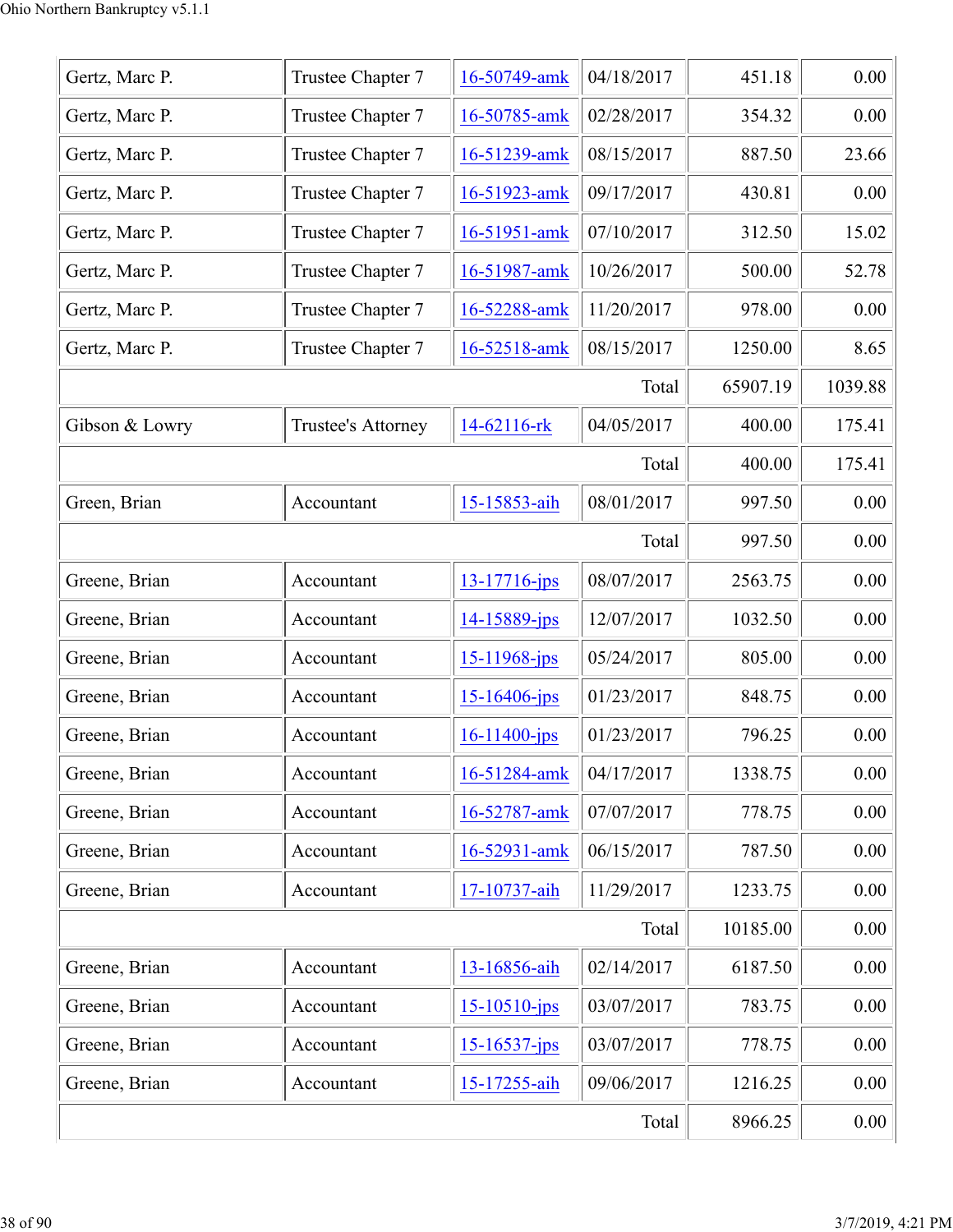| Greene, Brian            | Accountant         | 16-11628-aih       | 05/02/2017 | 2677.50  | 0.00    |
|--------------------------|--------------------|--------------------|------------|----------|---------|
| Greene, Brian            | Accountant         | $16 - 14130$ -jps  | 12/13/2017 | 822.50   | 0.00    |
|                          | Total              |                    |            |          |         |
| Greene, Brian R.         | Accountant         | $13 - 14156$ -jps  | 06/13/2017 | 2871.00  | 0.00    |
|                          |                    |                    | Total      | 2871.00  | 0.00    |
| Greene, Brian R.         | Accountant         | 16-12601-aih       | 02/28/2017 | 1023.00  | 0.00    |
|                          |                    |                    | Total      | 1023.00  | 0.00    |
| Greene, Brian R.         | Accountant         | $15 - 13991 - jps$ | 03/07/2017 | 848.75   | 0.00    |
|                          |                    |                    | Total      | 848.75   | 0.00    |
| Greene, Brian R.         | Accountant         | $16 - 10457$ -jps  | 10/25/2017 | 1898.75  | 0.00    |
|                          |                    |                    | Total      | 1898.75  | 0.00    |
| Greene, Brian R.         | Accountant         | 14-13033-aih       | 10/13/2017 | 866.25   | 0.00    |
| Greene, Brian R.         | Accountant         | 16-11663-aih       | 05/02/2017 | 918.75   | 0.00    |
| Greene, Brian R.         | Accountant         | 16-12149-aih       | 10/13/2017 | 848.75   | 0.00    |
|                          |                    |                    | Total      | 2633.75  | 0.00    |
| Greene, Brian R.         | Accountant         | 14-52629-amk       | 11/20/2017 | 857.50   | 0.00    |
| Greene, Brian R.         | Accountant         | $15 - 12181 - ips$ | 03/21/2017 | 813.75   | 0.00    |
|                          |                    |                    | Total      | 1671.25  | 0.00    |
| Grossman Inc.            | Auctioneer         | 16-12135-aih       | 02/14/2017 | 630.99   | 0.00    |
|                          |                    |                    | Total      | 630.99   | 0.00    |
| Guttman, Rubin           | Trustee's Attorney | 16-50370-amk       | 01/24/2017 | 1763.66  | 30.00   |
|                          |                    |                    | Total      | 1763.66  | 30.00   |
| Hahn, Loeser & Parks, LL | Trustee's Attorney | 10-64360-rk        | 02/28/2017 | 11500.00 | 1500.00 |
|                          |                    |                    | Total      | 11500.00 | 1500.00 |
| Hall Kistler&Co          | Accountant         | 10-61935-rk        | 08/25/2017 | 12579.99 | 0.00    |
| Hall Kistler&Co          | Accountant         | 11-60657-rk        | 08/22/2017 | 518.00   | 0.00    |
|                          |                    |                    | Total      | 13097.99 | 0.00    |
| Hall, Kistler & Co., LLP | Accountant         | 13-62232-rk        | 08/15/2017 | 2987.00  | 0.00    |
|                          |                    |                    |            |          |         |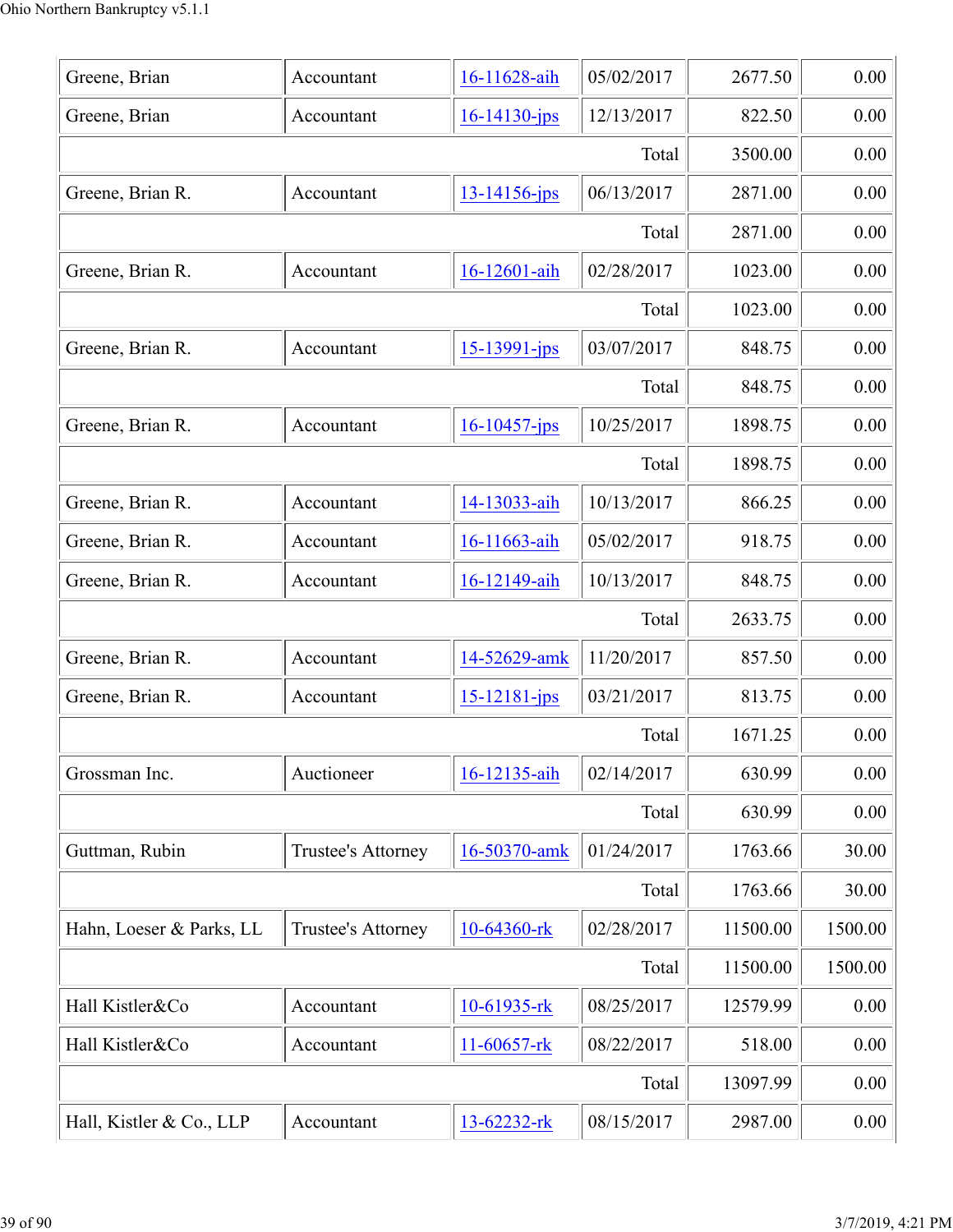| Hall, Kistler & Co., LLP | Accountant         | 13-62899-rk        | 03/30/2017 | 384.89   | 0.00    |
|--------------------------|--------------------|--------------------|------------|----------|---------|
|                          |                    |                    | Total      | 3371.89  | 0.00    |
| Hammack, David A.        | Accountant         | 06-31501-<br>maw   | 04/07/2017 | 2076.00  | 288.00  |
|                          |                    |                    | Total      | 2076.00  | 288.00  |
| Hart, Randy J.           | Attorney           | 14-34156-<br>maw   | 05/08/2017 | 37500.00 | 0.00    |
|                          |                    |                    | Total      | 37500.00 | 0.00    |
| Heimberger, Steven       | Trustee's Attorney | 14-53066-amk       | 04/10/2017 | 6000.00  | 37.95   |
|                          |                    |                    | Total      | 6000.00  | 37.95   |
| Helbling, Lauren A.      | Trustee Chapter 7  | 14-14015-aih       | 05/02/2017 | 1307.38  | 150.02  |
| Helbling, Lauren A.      | Trustee Chapter 7  | 14-17944-jps       | 01/17/2017 | 473.05   | 10.30   |
| Helbling, Lauren A.      | Trustee Chapter 7  | 15-10034-aih       | 03/09/2017 | 136.12   | 25.79   |
| Helbling, Lauren A.      | Trustee Chapter 7  | 15-10514-aih       | 04/24/2017 | 355.37   | 20.81   |
| Helbling, Lauren A.      | Trustee Chapter 7  | 15-12602-aih       | 05/16/2017 | 552.38   | 38.77   |
| Helbling, Lauren A.      | Trustee Chapter 7  | 15-13475-jps       | 07/05/2017 | 101.91   | 10.26   |
| Helbling, Lauren A.      | Trustee Chapter 7  | 15-14528-pmc       | 01/17/2017 | 1560.00  | 227.32  |
| Helbling, Lauren A.      | Trustee Chapter 7  | 15-14941-aih       | 04/04/2017 | 823.50   | 11.36   |
| Helbling, Lauren A.      | Trustee Chapter 7  | 15-15352-aih       | 03/08/2017 | 434.15   | 39.52   |
| Helbling, Lauren A.      | Trustee Chapter 7  | 15-15352-aih       | 04/13/2017 | 217.07   | 30.50   |
| Helbling, Lauren A.      | Trustee Chapter 7  | 15-15699-aih       | 01/10/2017 | 527.96   | 9.97    |
| Helbling, Lauren A.      | Trustee Chapter 7  | 15-15853-aih       | 08/01/2017 | 9582.78  | 1294.23 |
| Helbling, Lauren A.      | Trustee Chapter 7  | $15 - 15915$ -jps  | 03/07/2017 | 1435.00  | 33.56   |
| Helbling, Lauren A.      | Trustee Chapter 7  | 15-16027-aih       | 06/20/2017 | 1202.90  | 342.93  |
| Helbling, Lauren A.      | Trustee Chapter 7  | 15-16406-jps       | 01/23/2017 | 5973.07  | 880.51  |
| Helbling, Lauren A.      | Trustee Chapter 7  | $15 - 16603 - ips$ | 06/13/2017 | 1828.18  | 43.16   |
| Helbling, Lauren A.      | Trustee Chapter 7  | 15-16719-aih       | 03/10/2017 | 399.89   | 17.07   |
| Helbling, Lauren A.      | Trustee Chapter 7  | 15-17315-jps       | 07/06/2017 | 2954.81  | 194.52  |
| Helbling, Lauren A.      | Trustee Chapter 7  | 16-11325-aih       | 02/17/2017 | 1174.18  | 6.56    |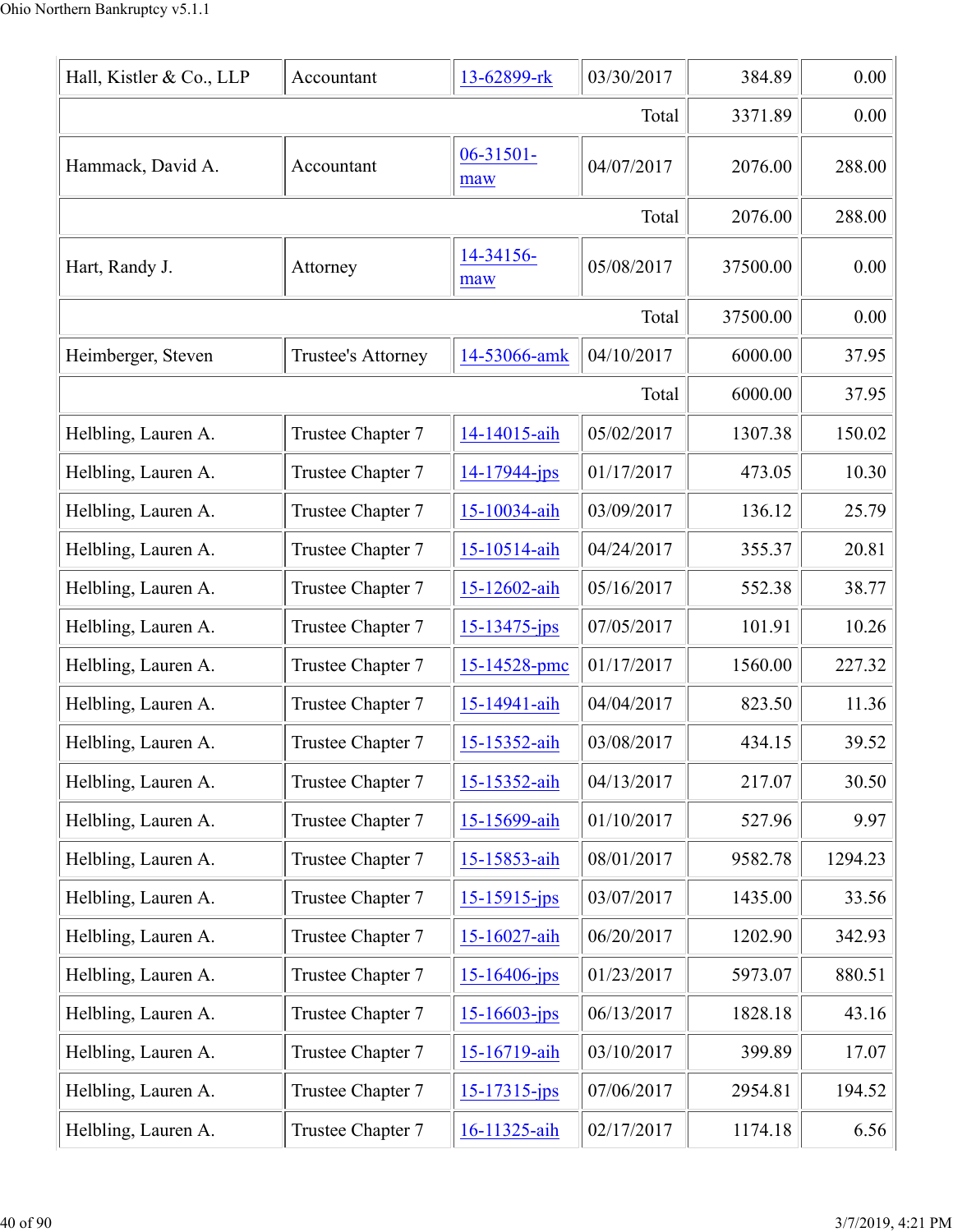| Helbling, Lauren A. | Trustee Chapter 7  | 16-11347-aih       | 02/17/2017 | 44.43   | 17.75 |
|---------------------|--------------------|--------------------|------------|---------|-------|
| Helbling, Lauren A. | Trustee Chapter 7  | $16 - 11379$ -jps  | 09/08/2017 | 443.63  | 48.58 |
| Helbling, Lauren A. | Trustee Chapter 7  | $16 - 11400 - ips$ | 01/23/2017 | 2139.18 | 61.65 |
| Helbling, Lauren A. | Trustee Chapter 7  | $16 - 11630$ -jps  | 08/17/2017 | 143.42  | 22.08 |
| Helbling, Lauren A. | Trustee Chapter 7  | $16 - 11645$ -jps  | 04/20/2017 | 383.25  | 44.68 |
| Helbling, Lauren A. | Trustee Chapter 7  | $16 - 11678$ -jps  | 02/17/2017 | 1414.34 | 8.21  |
| Helbling, Lauren A. | Trustee Chapter 7  | 16-11752-aih       | 04/04/2017 | 1831.24 | 40.38 |
| Helbling, Lauren A. | Trustee Chapter 7  | 16-11939-jps       | 02/21/2017 | 666.52  | 32.95 |
| Helbling, Lauren A. | Trustee Chapter 7  | 16-12053-aih       | 01/10/2017 | 571.33  | 18.37 |
| Helbling, Lauren A. | Trustee Chapter 7  | 16-12222-aih       | 05/16/2017 | 750.00  | 69.03 |
| Helbling, Lauren A. | Trustee Chapter 7  | $16 - 12246$ -jps  | 05/19/2017 | 493.75  | 17.35 |
| Helbling, Lauren A. | Trustee Chapter 7  | 16-12386-aih       | 04/24/2017 | 304.19  | 10.98 |
| Helbling, Lauren A. | Trustee Chapter 7  | 16-12465-aih       | 01/17/2017 | 1700.00 | 10.96 |
| Helbling, Lauren A. | Trustee Chapter 7  | 16-12575-jps       | 03/21/2017 | 1650.00 | 30.07 |
| Helbling, Lauren A. | Trustee Chapter 7  | 16-12829-aih       | 03/10/2017 | 1718.79 | 32.00 |
| Helbling, Lauren A. | Trustee's Attorney | $16 - 13052$ -jps  | 02/17/2017 | 195.00  | 0.00  |
| Helbling, Lauren A. | Trustee Chapter 7  | $16 - 13056$ -jps  | 06/12/2017 | 284.94  | 20.05 |
| Helbling, Lauren A. | Trustee Chapter 7  | 16-13059-aih       | 05/16/2017 | 575.55  | 9.95  |
| Helbling, Lauren A. | Trustee Chapter 7  | 16-13132-aih       | 01/20/2017 | 354.92  | 12.29 |
| Helbling, Lauren A. | Trustee Chapter 7  | $16 - 13229$ -jps  | 05/15/2017 | 1294.67 | 53.00 |
| Helbling, Lauren A. | Trustee Chapter 7  | $16 - 13256 - ips$ | 02/17/2017 | 333.12  | 12.96 |
| Helbling, Lauren A. | Trustee Chapter 7  | $16 - 13300 - ips$ | 01/17/2017 | 274.73  | 10.77 |
| Helbling, Lauren A. | Trustee Chapter 7  | $16 - 13424 - ips$ | 03/10/2017 | 499.68  | 29.15 |
| Helbling, Lauren A. | Trustee Chapter 7  | $16 - 13450 - ips$ | 01/26/2017 | 354.13  | 11.76 |
| Helbling, Lauren A. | Trustee Chapter 7  | 16-13619-aih       | 02/14/2017 | 433.19  | 10.96 |
| Helbling, Lauren A. | Trustee Chapter 7  | 16-13655-aih       | 03/21/2017 | 1350.00 | 34.52 |
| Helbling, Lauren A. | Trustee Chapter 7  | $16 - 13682 - ips$ | 05/15/2017 | 400.61  | 10.03 |
| Helbling, Lauren A. | Trustee Chapter 7  | 16-13846-jps       | 04/11/2017 | 552.50  | 15.97 |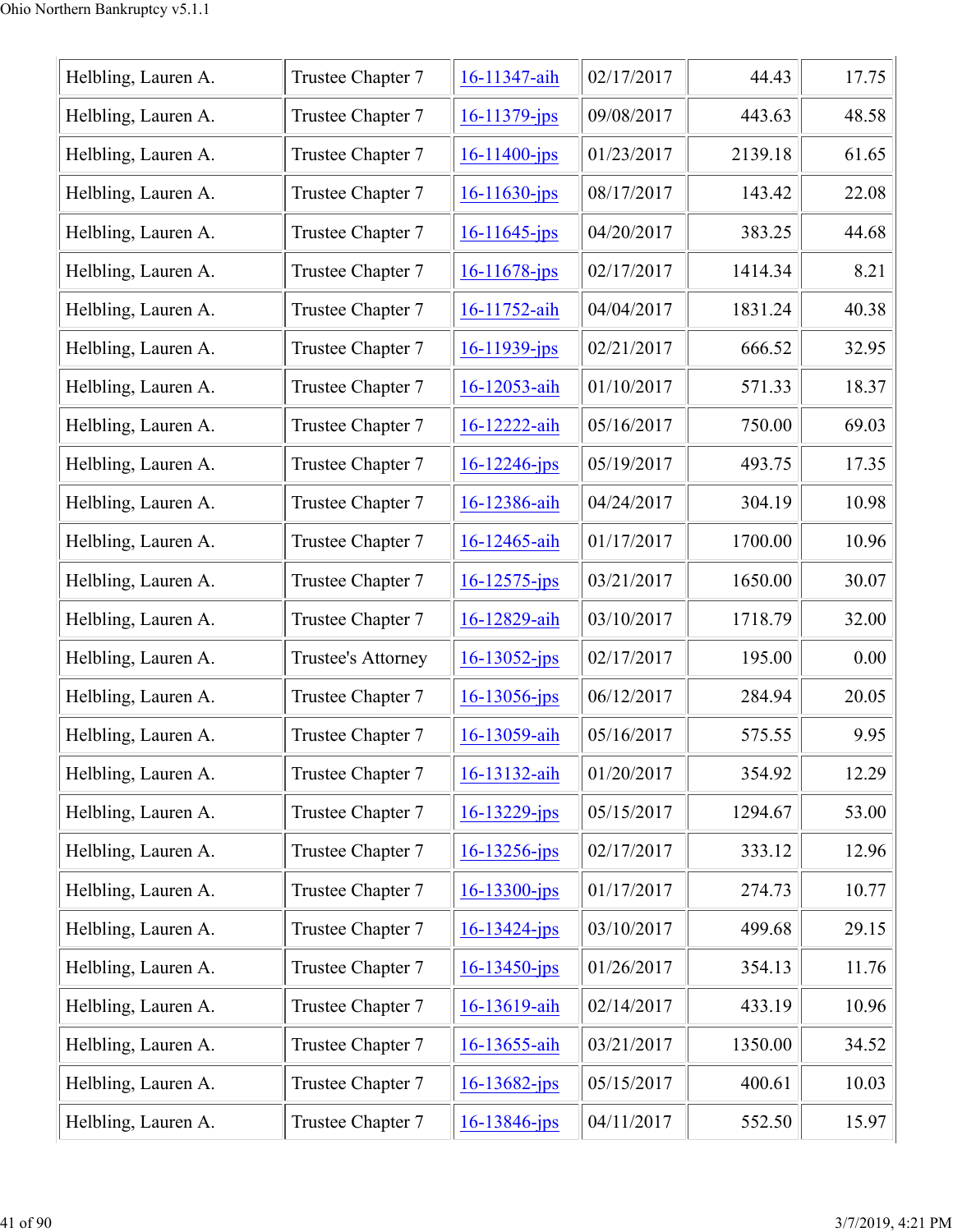| Helbling, Lauren A. | Trustee Chapter 7 | $16 - 13942$ -jps  | 05/24/2017 | 1301.65 | 13.12 |
|---------------------|-------------------|--------------------|------------|---------|-------|
| Helbling, Lauren A. | Trustee Chapter 7 | 16-14152-aih       | 08/24/2017 | 598.83  | 12.08 |
| Helbling, Lauren A. | Trustee Chapter 7 | 16-14167-aih       | 03/20/2017 | 206.19  | 12.97 |
| Helbling, Lauren A. | Trustee Chapter 7 | $16 - 14176$ -jps  | 03/30/2017 | 383.67  | 11.89 |
| Helbling, Lauren A. | Trustee Chapter 7 | $16 - 14304$ -jps  | 05/15/2017 | 633.82  | 15.54 |
| Helbling, Lauren A. | Trustee Chapter 7 | 16-14536-jps       | 03/21/2017 | 275.38  | 8.82  |
| Helbling, Lauren A. | Trustee Chapter 7 | $16 - 14814$ -jps  | 07/24/2017 | 1286.34 | 28.50 |
| Helbling, Lauren A. | Trustee Chapter 7 | $16 - 14924$ -jps  | 06/27/2017 | 582.50  | 23.04 |
| Helbling, Lauren A. | Trustee Chapter 7 | $16 - 15112 - ips$ | 05/15/2017 | 428.40  | 14.68 |
| Helbling, Lauren A. | Trustee Chapter 7 | 16-15267-aih       | 07/11/2017 | 907.84  | 19.06 |
| Helbling, Lauren A. | Trustee Chapter 7 | $16 - 15492$ -jps  | 06/13/2017 | 843.81  | 48.05 |
| Helbling, Lauren A. | Trustee Chapter 7 | 16-15550-aih       | 05/16/2017 | 601.46  | 14.03 |
| Helbling, Lauren A. | Trustee Chapter 7 | $16 - 15580 - ips$ | 07/17/2017 | 940.24  | 26.82 |
| Helbling, Lauren A. | Trustee Chapter 7 | 16-15590-jps       | 01/17/2017 | 4750.00 | 67.63 |
| Helbling, Lauren A. | Trustee Chapter 7 | 16-15629-aih       | 08/01/2017 | 1009.45 | 21.44 |
| Helbling, Lauren A. | Trustee Chapter 7 | $16 - 15686$ -jps  | 06/13/2017 | 1650.00 | 44.63 |
| Helbling, Lauren A. | Trustee Chapter 7 | $16 - 15687$ -jps  | 06/27/2017 | 331.33  | 17.10 |
| Helbling, Lauren A. | Trustee Chapter 7 | $16 - 15834 - ips$ | 08/07/2017 | 1264.55 | 16.48 |
| Helbling, Lauren A. | Trustee Chapter 7 | $16 - 15876$ -jps  | 05/25/2017 | 267.56  | 8.72  |
| Helbling, Lauren A. | Trustee Chapter 7 | 16-16041-aih       | 08/24/2017 | 886.48  | 26.14 |
| Helbling, Lauren A. | Trustee Chapter 7 | $16 - 16060 - ips$ | 06/13/2017 | 378.50  | 22.44 |
| Helbling, Lauren A. | Trustee Chapter 7 | $16 - 16146$ -jps  | 07/17/2017 | 389.64  | 12.26 |
| Helbling, Lauren A. | Trustee Chapter 7 | 16-16173-aih       | 06/20/2017 | 787.50  | 33.37 |
| Helbling, Lauren A. | Trustee Chapter 7 | 16-16275-aih       | 07/11/2017 | 732.86  | 18.37 |
| Helbling, Lauren A. | Trustee Chapter 7 | 16-16536-aih       | 06/09/2017 | 339.32  | 17.15 |
| Helbling, Lauren A. | Trustee Chapter 7 | $16 - 16614$ -jps  | 07/24/2017 | 455.07  | 13.81 |
| Helbling, Lauren A. | Trustee Chapter 7 | 16-16679-aih       | 08/01/2017 | 550.38  | 17.26 |
| Helbling, Lauren A. | Trustee Chapter 7 | 16-16960-aih       | 08/04/2017 | 1176.48 | 91.02 |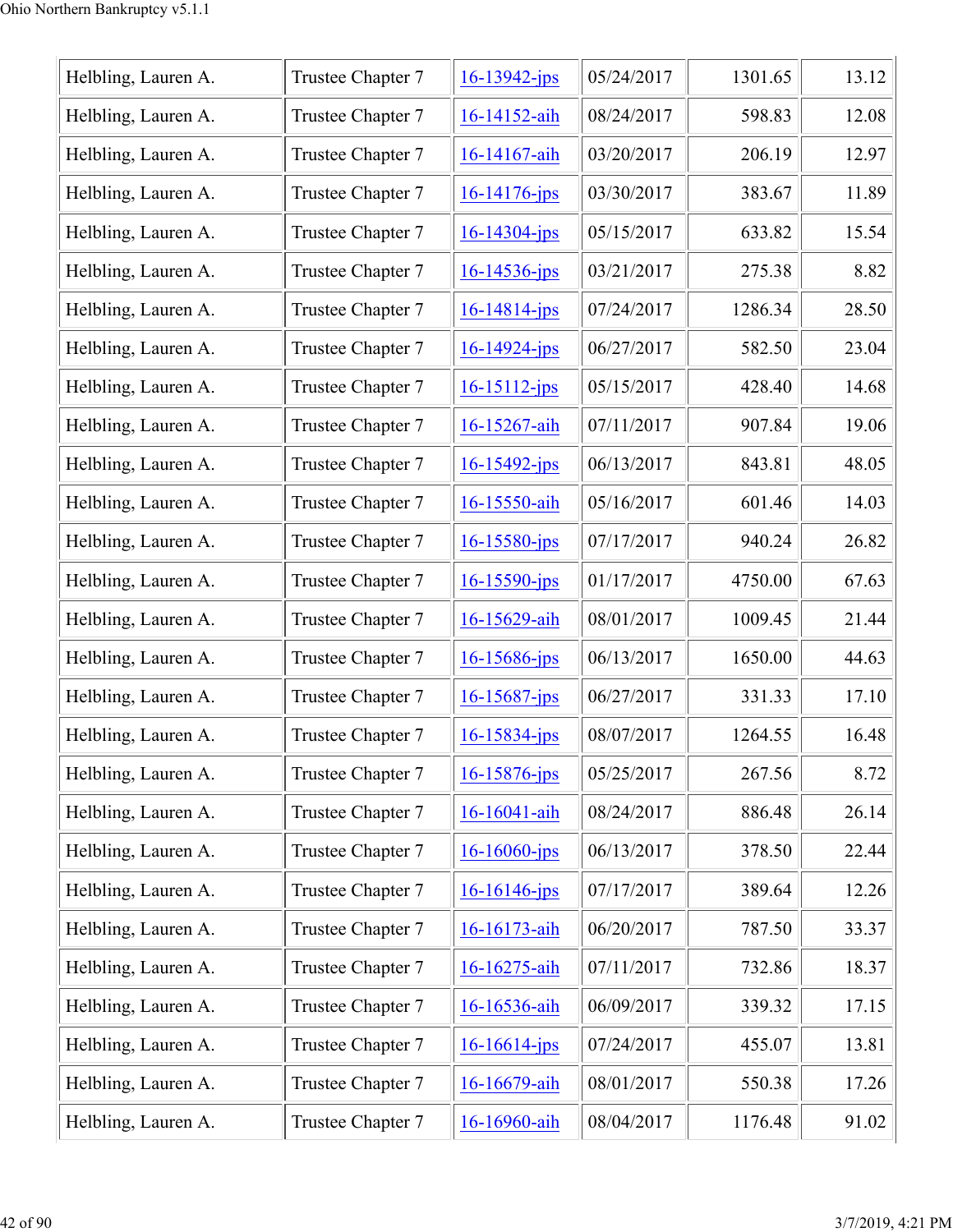| Helbling, Lauren A. | Trustee Chapter 7  | $16 - 17026$ -jps  | 08/28/2017 | 476.69   | 14.59   |
|---------------------|--------------------|--------------------|------------|----------|---------|
| Helbling, Lauren A. | Trustee Chapter 7  | 16-17028-jps       | 08/31/2017 | 821.88   | 17.39   |
| Helbling, Lauren A. | Trustee Chapter 7  | 16-17055-aih       | 08/24/2017 | 573.24   | 10.70   |
| Helbling, Lauren A. | Trustee Chapter 7  | 17-10017-aih       | 08/24/2017 | 1623.75  | 21.65   |
| Helbling, Lauren A. | Trustee Chapter 7  | 17-10055-aih       | 08/24/2017 | 2791.78  | 43.23   |
| Helbling, Lauren A. | Trustee Chapter 7  | $17 - 10057 - ips$ | 08/31/2017 | 430.16   | 14.55   |
| Helbling, Lauren A. | Trustee Chapter 7  | $17 - 10092 - ips$ | 08/17/2017 | 605.00   | 14.57   |
| Helbling, Lauren A. | Trustee Chapter 7  | $17 - 10094$ -jps  | 08/17/2017 | 270.00   | 9.07    |
| Helbling, Lauren A. | Trustee Chapter 7  | 17-10139-aih       | 07/17/2017 | 330.63   | 15.32   |
| Helbling, Lauren A. | Trustee Chapter 7  | $17 - 10344 - jps$ | 08/31/2017 | 215.58   | 11.16   |
| Helbling, Lauren A. | Trustee Chapter 7  | 17-10360-aih       | 09/06/2017 | 691.25   | 14.41   |
| Helbling, Lauren A. | Trustee Chapter 7  | 17-10497-aih       | 09/06/2017 | 1460.38  | 33.06   |
| Helbling, Lauren A. | Trustee Chapter 7  | 17-10521-aih       | 09/06/2017 | 1422.23  | 13.61   |
|                     | Trustee's Attorney |                    | 12/28/2017 | 285.00   | 0.00    |
| Helbling, Lauren A. |                    | $17 - 10744 - jps$ |            |          |         |
|                     |                    |                    | Total      | 88153.63 | 4993.34 |
| Helbling, Lauren A. | Trustee's Attorney | 14-14015-aih       | 05/02/2017 | 585.00   | 0.00    |
| Helbling, Lauren A. | Trustee's Attorney | 15-10034-aih       | 03/09/2017 | 526.34   | 0.00    |
| Helbling, Lauren A. | Trustee's Attorney | 15-10514-aih       | 04/24/2017 | 255.00   | 0.00    |
| Helbling, Lauren A. | Trustee's Attorney | 15-12602-aih       | 05/16/2017 | 350.00   | 0.00    |
| Helbling, Lauren A. | Trustee's Attorney | 15-14528-pmc       | 01/17/2017 | 500.00   | 0.00    |
| Helbling, Lauren A. | Trustee's Attorney | 15-15352-aih       | 03/08/2017 | 399.57   | 21.49   |
| Helbling, Lauren A. | Trustee's Attorney | 15-15352-aih       | 04/13/2017 | 567.29   | 0.00    |
| Helbling, Lauren A. | Trustee's Attorney | 15-15699-aih       | 01/10/2017 | 270.00   | 0.00    |
| Helbling, Lauren A. | Trustee's Attorney | 15-15853-aih       | 08/01/2017 | 3750.00  | 0.00    |
| Helbling, Lauren A. | Trustee's Attorney | $15 - 16603 - ips$ | 06/13/2017 | 615.00   | 0.00    |
| Helbling, Lauren A. | Trustee's Attorney | $15 - 17315 - jps$ | 07/06/2017 | 1140.00  | 0.00    |
| Helbling, Lauren A. | Trustee's Attorney | 16-11325-aih       | 02/17/2017 | 420.00   | 0.00    |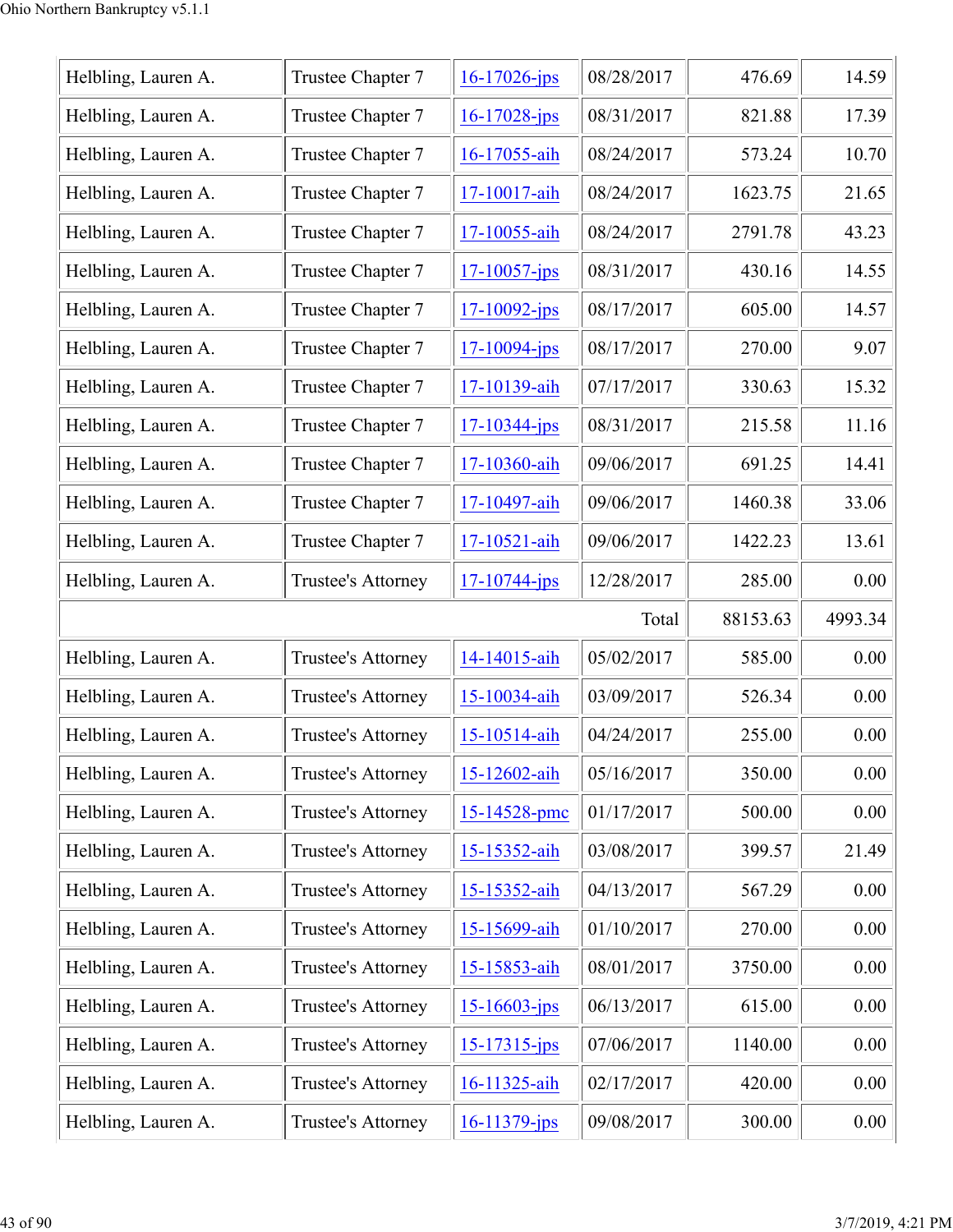| 01/23/2017<br>465.00<br>0.00<br>Helbling, Lauren A.<br>$16 - 11400 - ips$<br>Trustee's Attorney<br>Helbling, Lauren A.<br>04/20/2017<br>0.00<br>Trustee's Attorney<br>225.00<br>$16 - 11645$ -jps<br>01/10/2017<br>0.00<br>Helbling, Lauren A.<br>16-12053-aih<br>330.00<br>Trustee's Attorney<br>Helbling, Lauren A.<br>05/16/2017<br>255.00<br>0.00<br>Trustee's Attorney<br>16-12222-aih<br>Helbling, Lauren A.<br>03/21/2017<br>300.00<br>0.00<br>Trustee's Attorney<br>$16 - 12575 - ips$<br>Helbling, Lauren A.<br>Trustee Chapter 7<br>02/17/2017<br>1000.00<br>$16 - 13052 - ips$<br>61.64<br>05/15/2017<br>0.00<br>Helbling, Lauren A.<br>Trustee's Attorney<br>390.00<br>$16 - 13229 - jps$<br>03/21/2017<br>255.00<br>0.00<br>Helbling, Lauren A.<br>Trustee's Attorney<br>16-13655-aih<br>05/24/2017<br>165.00<br>0.00<br>Helbling, Lauren A.<br>Trustee's Attorney<br>$16 - 13942 - ips$<br>Helbling, Lauren A.<br>07/24/2017<br>150.00<br>0.00<br>Trustee's Attorney<br>$16 - 14814 - ips$<br>06/27/2017<br>Helbling, Lauren A.<br>Trustee's Attorney<br>150.00<br>0.00<br>$16 - 14924 - jps$<br>07/11/2017<br>Helbling, Lauren A.<br>Trustee's Attorney<br>225.00<br>0.00<br>16-15267-aih<br>Helbling, Lauren A.<br>06/13/2017<br>Trustee's Attorney<br>0.00<br>$16 - 15492 - ips$<br>390.00<br>Helbling, Lauren A.<br>Trustee's Attorney<br>$16 - 15580 - jps$<br>07/17/2017<br>0.00<br>330.00<br>Helbling, Lauren A.<br>08/01/2017<br>420.00<br>0.00<br>Trustee's Attorney<br>16-15629-aih<br>Helbling, Lauren A.<br>Trustee's Attorney<br>06/13/2017<br>300.00<br>0.00<br>$16 - 15686$ -jps<br>Helbling, Lauren A.<br>Trustee's Attorney<br>08/07/2017<br>420.00<br>0.00<br>$16 - 15834 - jps$<br>06/20/2017<br>0.00<br>Helbling, Lauren A.<br>210.00<br>Trustee's Attorney<br>16-16173-aih<br>08/01/2017<br>360.00<br>0.00<br>Helbling, Lauren A.<br>16-16679-aih<br>Trustee's Attorney<br>Helbling, Lauren A.<br>08/31/2017<br>0.00<br>Trustee's Attorney<br>$16 - 17028$ -jps<br>585.00<br>Helbling, Lauren A.<br>08/24/2017<br>150.00<br>0.00<br>Trustee's Attorney<br>16-17055-aih<br>Helbling, Lauren A.<br>08/24/2017<br>150.00<br>0.00<br>Trustee's Attorney<br>17-10017-aih<br>Helbling, Lauren A.<br>08/24/2017<br>435.00<br>0.00<br>Trustee's Attorney<br>17-10055-aih<br>08/17/2017<br>0.00<br>Helbling, Lauren A.<br>Trustee's Attorney<br>150.00<br>17-10092-jps<br>Helbling, Lauren A.<br>08/31/2017<br>285.00<br>0.00<br>Trustee's Attorney<br>$17 - 10344 - jps$<br>09/06/2017<br>0.00<br>210.00<br>Helbling, Lauren A.<br>Trustee's Attorney<br>17-10497-aih<br>09/06/2017<br>Helbling, Lauren A.<br>195.00<br>0.00<br>Trustee's Attorney<br>17-10521-aih<br>12/04/2017<br>150.00<br>0.00<br>Helbling, Lauren A.<br>Trustee's Attorney<br>17-10788-jps |  |  |  |
|--------------------------------------------------------------------------------------------------------------------------------------------------------------------------------------------------------------------------------------------------------------------------------------------------------------------------------------------------------------------------------------------------------------------------------------------------------------------------------------------------------------------------------------------------------------------------------------------------------------------------------------------------------------------------------------------------------------------------------------------------------------------------------------------------------------------------------------------------------------------------------------------------------------------------------------------------------------------------------------------------------------------------------------------------------------------------------------------------------------------------------------------------------------------------------------------------------------------------------------------------------------------------------------------------------------------------------------------------------------------------------------------------------------------------------------------------------------------------------------------------------------------------------------------------------------------------------------------------------------------------------------------------------------------------------------------------------------------------------------------------------------------------------------------------------------------------------------------------------------------------------------------------------------------------------------------------------------------------------------------------------------------------------------------------------------------------------------------------------------------------------------------------------------------------------------------------------------------------------------------------------------------------------------------------------------------------------------------------------------------------------------------------------------------------------------------------------------------------------------------------------------------------------------------------------------------------------------------------------------------------------------------------------------------------------------------------------------------------------------------------------------------------------------------|--|--|--|
|                                                                                                                                                                                                                                                                                                                                                                                                                                                                                                                                                                                                                                                                                                                                                                                                                                                                                                                                                                                                                                                                                                                                                                                                                                                                                                                                                                                                                                                                                                                                                                                                                                                                                                                                                                                                                                                                                                                                                                                                                                                                                                                                                                                                                                                                                                                                                                                                                                                                                                                                                                                                                                                                                                                                                                                            |  |  |  |
|                                                                                                                                                                                                                                                                                                                                                                                                                                                                                                                                                                                                                                                                                                                                                                                                                                                                                                                                                                                                                                                                                                                                                                                                                                                                                                                                                                                                                                                                                                                                                                                                                                                                                                                                                                                                                                                                                                                                                                                                                                                                                                                                                                                                                                                                                                                                                                                                                                                                                                                                                                                                                                                                                                                                                                                            |  |  |  |
|                                                                                                                                                                                                                                                                                                                                                                                                                                                                                                                                                                                                                                                                                                                                                                                                                                                                                                                                                                                                                                                                                                                                                                                                                                                                                                                                                                                                                                                                                                                                                                                                                                                                                                                                                                                                                                                                                                                                                                                                                                                                                                                                                                                                                                                                                                                                                                                                                                                                                                                                                                                                                                                                                                                                                                                            |  |  |  |
|                                                                                                                                                                                                                                                                                                                                                                                                                                                                                                                                                                                                                                                                                                                                                                                                                                                                                                                                                                                                                                                                                                                                                                                                                                                                                                                                                                                                                                                                                                                                                                                                                                                                                                                                                                                                                                                                                                                                                                                                                                                                                                                                                                                                                                                                                                                                                                                                                                                                                                                                                                                                                                                                                                                                                                                            |  |  |  |
|                                                                                                                                                                                                                                                                                                                                                                                                                                                                                                                                                                                                                                                                                                                                                                                                                                                                                                                                                                                                                                                                                                                                                                                                                                                                                                                                                                                                                                                                                                                                                                                                                                                                                                                                                                                                                                                                                                                                                                                                                                                                                                                                                                                                                                                                                                                                                                                                                                                                                                                                                                                                                                                                                                                                                                                            |  |  |  |
|                                                                                                                                                                                                                                                                                                                                                                                                                                                                                                                                                                                                                                                                                                                                                                                                                                                                                                                                                                                                                                                                                                                                                                                                                                                                                                                                                                                                                                                                                                                                                                                                                                                                                                                                                                                                                                                                                                                                                                                                                                                                                                                                                                                                                                                                                                                                                                                                                                                                                                                                                                                                                                                                                                                                                                                            |  |  |  |
|                                                                                                                                                                                                                                                                                                                                                                                                                                                                                                                                                                                                                                                                                                                                                                                                                                                                                                                                                                                                                                                                                                                                                                                                                                                                                                                                                                                                                                                                                                                                                                                                                                                                                                                                                                                                                                                                                                                                                                                                                                                                                                                                                                                                                                                                                                                                                                                                                                                                                                                                                                                                                                                                                                                                                                                            |  |  |  |
|                                                                                                                                                                                                                                                                                                                                                                                                                                                                                                                                                                                                                                                                                                                                                                                                                                                                                                                                                                                                                                                                                                                                                                                                                                                                                                                                                                                                                                                                                                                                                                                                                                                                                                                                                                                                                                                                                                                                                                                                                                                                                                                                                                                                                                                                                                                                                                                                                                                                                                                                                                                                                                                                                                                                                                                            |  |  |  |
|                                                                                                                                                                                                                                                                                                                                                                                                                                                                                                                                                                                                                                                                                                                                                                                                                                                                                                                                                                                                                                                                                                                                                                                                                                                                                                                                                                                                                                                                                                                                                                                                                                                                                                                                                                                                                                                                                                                                                                                                                                                                                                                                                                                                                                                                                                                                                                                                                                                                                                                                                                                                                                                                                                                                                                                            |  |  |  |
|                                                                                                                                                                                                                                                                                                                                                                                                                                                                                                                                                                                                                                                                                                                                                                                                                                                                                                                                                                                                                                                                                                                                                                                                                                                                                                                                                                                                                                                                                                                                                                                                                                                                                                                                                                                                                                                                                                                                                                                                                                                                                                                                                                                                                                                                                                                                                                                                                                                                                                                                                                                                                                                                                                                                                                                            |  |  |  |
|                                                                                                                                                                                                                                                                                                                                                                                                                                                                                                                                                                                                                                                                                                                                                                                                                                                                                                                                                                                                                                                                                                                                                                                                                                                                                                                                                                                                                                                                                                                                                                                                                                                                                                                                                                                                                                                                                                                                                                                                                                                                                                                                                                                                                                                                                                                                                                                                                                                                                                                                                                                                                                                                                                                                                                                            |  |  |  |
|                                                                                                                                                                                                                                                                                                                                                                                                                                                                                                                                                                                                                                                                                                                                                                                                                                                                                                                                                                                                                                                                                                                                                                                                                                                                                                                                                                                                                                                                                                                                                                                                                                                                                                                                                                                                                                                                                                                                                                                                                                                                                                                                                                                                                                                                                                                                                                                                                                                                                                                                                                                                                                                                                                                                                                                            |  |  |  |
|                                                                                                                                                                                                                                                                                                                                                                                                                                                                                                                                                                                                                                                                                                                                                                                                                                                                                                                                                                                                                                                                                                                                                                                                                                                                                                                                                                                                                                                                                                                                                                                                                                                                                                                                                                                                                                                                                                                                                                                                                                                                                                                                                                                                                                                                                                                                                                                                                                                                                                                                                                                                                                                                                                                                                                                            |  |  |  |
|                                                                                                                                                                                                                                                                                                                                                                                                                                                                                                                                                                                                                                                                                                                                                                                                                                                                                                                                                                                                                                                                                                                                                                                                                                                                                                                                                                                                                                                                                                                                                                                                                                                                                                                                                                                                                                                                                                                                                                                                                                                                                                                                                                                                                                                                                                                                                                                                                                                                                                                                                                                                                                                                                                                                                                                            |  |  |  |
|                                                                                                                                                                                                                                                                                                                                                                                                                                                                                                                                                                                                                                                                                                                                                                                                                                                                                                                                                                                                                                                                                                                                                                                                                                                                                                                                                                                                                                                                                                                                                                                                                                                                                                                                                                                                                                                                                                                                                                                                                                                                                                                                                                                                                                                                                                                                                                                                                                                                                                                                                                                                                                                                                                                                                                                            |  |  |  |
|                                                                                                                                                                                                                                                                                                                                                                                                                                                                                                                                                                                                                                                                                                                                                                                                                                                                                                                                                                                                                                                                                                                                                                                                                                                                                                                                                                                                                                                                                                                                                                                                                                                                                                                                                                                                                                                                                                                                                                                                                                                                                                                                                                                                                                                                                                                                                                                                                                                                                                                                                                                                                                                                                                                                                                                            |  |  |  |
|                                                                                                                                                                                                                                                                                                                                                                                                                                                                                                                                                                                                                                                                                                                                                                                                                                                                                                                                                                                                                                                                                                                                                                                                                                                                                                                                                                                                                                                                                                                                                                                                                                                                                                                                                                                                                                                                                                                                                                                                                                                                                                                                                                                                                                                                                                                                                                                                                                                                                                                                                                                                                                                                                                                                                                                            |  |  |  |
|                                                                                                                                                                                                                                                                                                                                                                                                                                                                                                                                                                                                                                                                                                                                                                                                                                                                                                                                                                                                                                                                                                                                                                                                                                                                                                                                                                                                                                                                                                                                                                                                                                                                                                                                                                                                                                                                                                                                                                                                                                                                                                                                                                                                                                                                                                                                                                                                                                                                                                                                                                                                                                                                                                                                                                                            |  |  |  |
|                                                                                                                                                                                                                                                                                                                                                                                                                                                                                                                                                                                                                                                                                                                                                                                                                                                                                                                                                                                                                                                                                                                                                                                                                                                                                                                                                                                                                                                                                                                                                                                                                                                                                                                                                                                                                                                                                                                                                                                                                                                                                                                                                                                                                                                                                                                                                                                                                                                                                                                                                                                                                                                                                                                                                                                            |  |  |  |
|                                                                                                                                                                                                                                                                                                                                                                                                                                                                                                                                                                                                                                                                                                                                                                                                                                                                                                                                                                                                                                                                                                                                                                                                                                                                                                                                                                                                                                                                                                                                                                                                                                                                                                                                                                                                                                                                                                                                                                                                                                                                                                                                                                                                                                                                                                                                                                                                                                                                                                                                                                                                                                                                                                                                                                                            |  |  |  |
|                                                                                                                                                                                                                                                                                                                                                                                                                                                                                                                                                                                                                                                                                                                                                                                                                                                                                                                                                                                                                                                                                                                                                                                                                                                                                                                                                                                                                                                                                                                                                                                                                                                                                                                                                                                                                                                                                                                                                                                                                                                                                                                                                                                                                                                                                                                                                                                                                                                                                                                                                                                                                                                                                                                                                                                            |  |  |  |
|                                                                                                                                                                                                                                                                                                                                                                                                                                                                                                                                                                                                                                                                                                                                                                                                                                                                                                                                                                                                                                                                                                                                                                                                                                                                                                                                                                                                                                                                                                                                                                                                                                                                                                                                                                                                                                                                                                                                                                                                                                                                                                                                                                                                                                                                                                                                                                                                                                                                                                                                                                                                                                                                                                                                                                                            |  |  |  |
|                                                                                                                                                                                                                                                                                                                                                                                                                                                                                                                                                                                                                                                                                                                                                                                                                                                                                                                                                                                                                                                                                                                                                                                                                                                                                                                                                                                                                                                                                                                                                                                                                                                                                                                                                                                                                                                                                                                                                                                                                                                                                                                                                                                                                                                                                                                                                                                                                                                                                                                                                                                                                                                                                                                                                                                            |  |  |  |
|                                                                                                                                                                                                                                                                                                                                                                                                                                                                                                                                                                                                                                                                                                                                                                                                                                                                                                                                                                                                                                                                                                                                                                                                                                                                                                                                                                                                                                                                                                                                                                                                                                                                                                                                                                                                                                                                                                                                                                                                                                                                                                                                                                                                                                                                                                                                                                                                                                                                                                                                                                                                                                                                                                                                                                                            |  |  |  |
|                                                                                                                                                                                                                                                                                                                                                                                                                                                                                                                                                                                                                                                                                                                                                                                                                                                                                                                                                                                                                                                                                                                                                                                                                                                                                                                                                                                                                                                                                                                                                                                                                                                                                                                                                                                                                                                                                                                                                                                                                                                                                                                                                                                                                                                                                                                                                                                                                                                                                                                                                                                                                                                                                                                                                                                            |  |  |  |
|                                                                                                                                                                                                                                                                                                                                                                                                                                                                                                                                                                                                                                                                                                                                                                                                                                                                                                                                                                                                                                                                                                                                                                                                                                                                                                                                                                                                                                                                                                                                                                                                                                                                                                                                                                                                                                                                                                                                                                                                                                                                                                                                                                                                                                                                                                                                                                                                                                                                                                                                                                                                                                                                                                                                                                                            |  |  |  |
|                                                                                                                                                                                                                                                                                                                                                                                                                                                                                                                                                                                                                                                                                                                                                                                                                                                                                                                                                                                                                                                                                                                                                                                                                                                                                                                                                                                                                                                                                                                                                                                                                                                                                                                                                                                                                                                                                                                                                                                                                                                                                                                                                                                                                                                                                                                                                                                                                                                                                                                                                                                                                                                                                                                                                                                            |  |  |  |
|                                                                                                                                                                                                                                                                                                                                                                                                                                                                                                                                                                                                                                                                                                                                                                                                                                                                                                                                                                                                                                                                                                                                                                                                                                                                                                                                                                                                                                                                                                                                                                                                                                                                                                                                                                                                                                                                                                                                                                                                                                                                                                                                                                                                                                                                                                                                                                                                                                                                                                                                                                                                                                                                                                                                                                                            |  |  |  |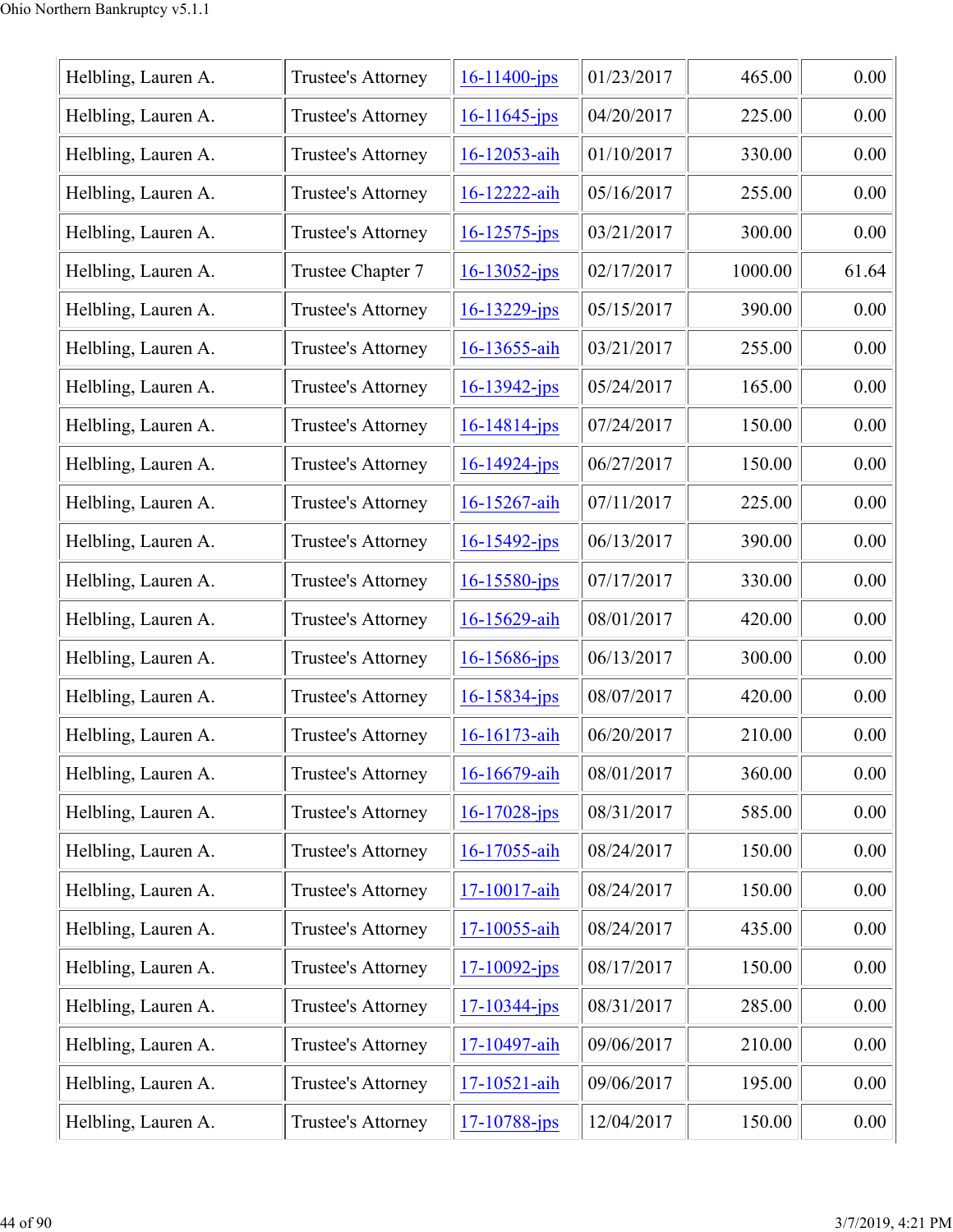|                          | 18328.20               | 83.13              |            |           |         |  |
|--------------------------|------------------------|--------------------|------------|-----------|---------|--|
| Helbling, Lauren A.      | Trustee's Attorney     | 15-16027-aih       | 06/20/2017 | 1245.00   | 0.00    |  |
|                          | Total                  |                    |            |           |         |  |
| Helbling, Lauren A.      | Trustee's Attorney     | 17-10360-aih       | 09/06/2017 | 225.00    | 0.00    |  |
|                          |                        |                    | Total      | 225.00    | 0.00    |  |
| Helbling, Lauren A.      | Trustee's Attorney     | $16 - 13424 - ips$ | 03/10/2017 | 195.00    | 0.00    |  |
|                          |                        |                    | Total      | 195.00    | 0.00    |  |
| Hornsby, Lezzlie E.      | Trustee's Attorney     | 08-53601-amk       | 09/01/2017 | 6596.34   | 625.10  |  |
| Hornsby, Lezzlie E.      | Special Counsel        | 12-31614-jpg       | 02/22/2017 | 28743.13  | 1221.26 |  |
| Hornsby, Lezzlie E.      | Special Counsel        | 14-34074-<br>maw   | 11/14/2017 | 24186.57  | 1502.03 |  |
|                          |                        |                    | Total      | 59526.04  | 3348.39 |  |
| Horton, Robert           | Trustee's Attorney     | 16-51691-amk       | 07/07/2017 | 7814.00   | 205.95  |  |
|                          |                        |                    | Total      | 7814.00   | 205.95  |  |
| Hruby, Patrick A.        | Attorney               | 17-40243-aih       | 10/05/2017 | 10795.00  | 77.29   |  |
|                          |                        |                    | Total      | 10795.00  | 77.29   |  |
| Inglewood Associates LLC | Other Professional     | 16-40675-jpg       | 02/15/2017 | 89414.50  | 2751.13 |  |
| Inglewood Associates LLC | Other Professional     | 16-40675-jpg       | 08/31/2017 | 84008.15  | 0.00    |  |
|                          |                        |                    | Total      | 173422.65 | 2751.13 |  |
| Irontrax, LLC            | Appraiser              | 16-52757-amk       | 12/28/2017 | 2500.00   | 0.00    |  |
|                          |                        |                    | Total      | 2500.00   | 0.00    |  |
| Kaufman Realty & Auction | Appraiser              | $11-60657$ -rk     | 08/22/2017 | 250.00    | 0.00    |  |
|                          |                        |                    | Total      | 250.00    | 0.00    |  |
| Kiko Company Auctioneers | Appraiser              | 16-61904-rk        | 12/18/2017 | 500.00    | 0.00    |  |
| Kiko Company Auctioneers | Appraiser              | 17-60015-rk        | 10/27/2017 | 250.00    | 0.00    |  |
|                          |                        |                    | Total      | 750.00    | 0.00    |  |
| Kisling, Mestico & Redic | <b>Special Counsel</b> | 15-61537-rk        | 07/25/2017 | 6525.98   | 422.06  |  |
|                          |                        |                    | Total      | 6525.98   | 422.06  |  |
| Kocon, Philip S.         | Accountant             | 15-40842-aih       | 03/24/2017 | 1200.00   | 0.00    |  |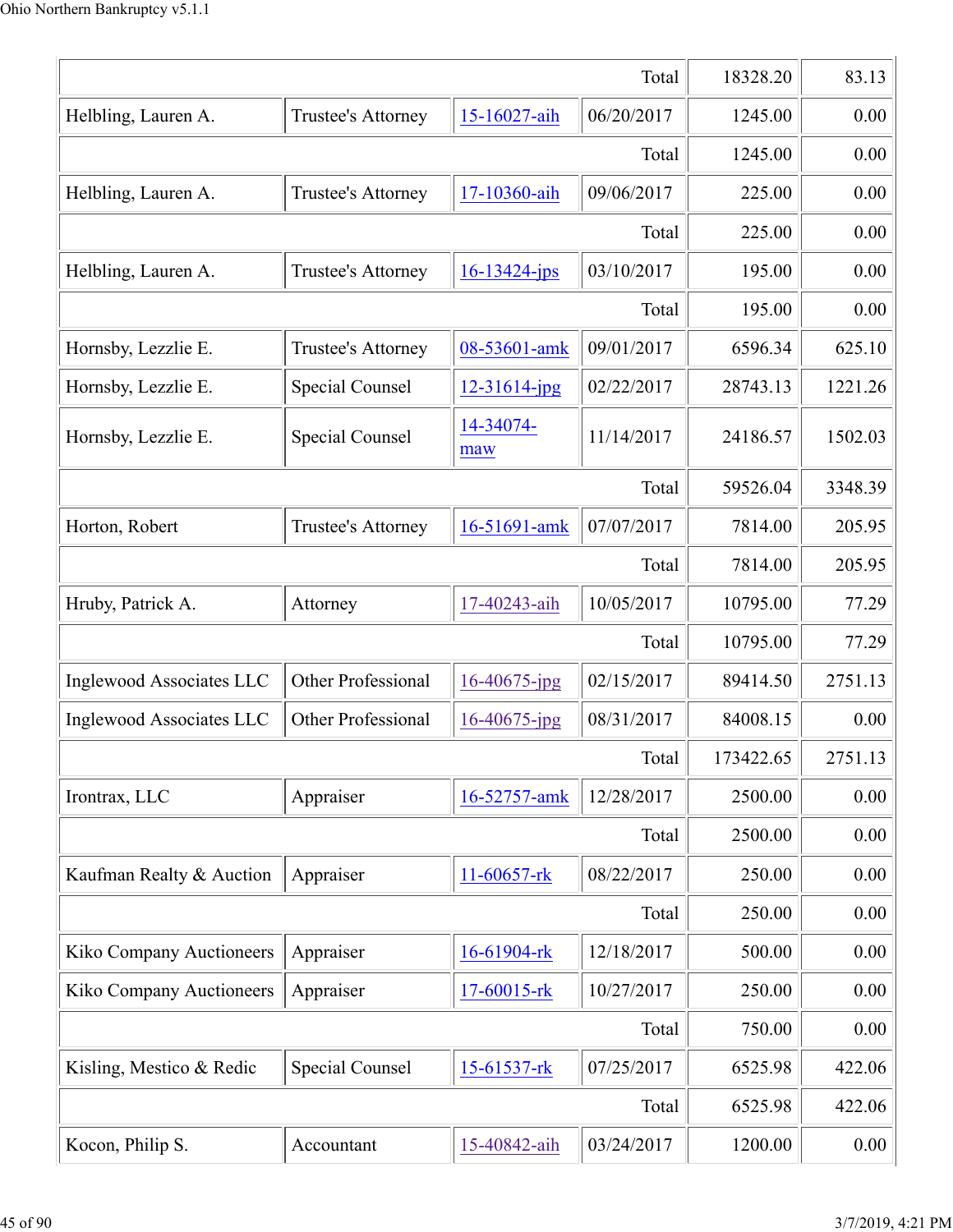|                          |                        |                    | Total      | 1200.00   | 0.00    |
|--------------------------|------------------------|--------------------|------------|-----------|---------|
| Koehler Fitzgerald LLC   | Trustee's Attorney     | 16-15833-aih       | 09/29/2017 | 2140.00   | 40.50   |
| Koehler Fitzgerald LLC   | Trustee's Attorney     | $17 - 13005 - ips$ | 10/27/2017 | 1540.00   | 5.61    |
|                          |                        |                    | Total      | 3680.00   | 46.11   |
| Kohrman Jackson & Krantz | Trustee's Attorney     | 13-14156-jps       | 06/13/2017 | 22500.00  | 0.00    |
| Kohrman Jackson & Krantz | Trustee's Attorney     | $15 - 12181 - ips$ | 03/21/2017 | 2100.00   | 0.00    |
|                          |                        |                    | Total      | 24600.00  | 0.00    |
| Kohrman Jackson & Krantz | Trustee's Attorney     | 14-17524-jps       | 02/17/2017 | 600.00    | 0.00    |
|                          |                        |                    | Total      | 600.00    | 0.00    |
| Kohrman, Jackson & Krant | Trustee's Attorney     | 15-10845-aih       | 01/24/2017 | 750.00    | 0.00    |
| Kohrman, Jackson & Krant | Trustee's Attorney     | 15-12887-aih       | 02/14/2017 | 750.00    | 0.00    |
|                          |                        |                    | Total      | 1500.00   | 0.00    |
| Kozel, Mark D.           | Trustee Chapter 7      | 10-64360-rk        | 02/28/2017 | 56539.74  | 0.00    |
|                          |                        |                    | Total      | 56539.74  | 0.00    |
| Lane, John K.            | Other Professional     | 15-52722-amk       | 03/01/2017 | 155362.25 | 2249.10 |
|                          |                        |                    | Total      | 155362.25 | 2249.10 |
| Laribee & Hertrick, LLP  | <b>Special Counsel</b> | 16-50883-amk       | 11/29/2017 | 6195.12   | 25.00   |
|                          |                        |                    | Total      | 6195.12   | 25.00   |
| Lemke, P. Mark           | Other Professional     | 15-62664-rk        | 11/01/2017 | 1275.00   | 0.00    |
|                          |                        |                    | Total      | 1275.00   | 0.00    |
| Levin, Gary              | Accountant             | 15-51961-amk       | 02/26/2017 | 1215.00   | 0.00    |
| Levin, Gary              | Accountant             | 16-51333-amk       | 06/13/2017 | 620.00    | 0.00    |
|                          |                        |                    | Total      | 1835.00   | 0.00    |
| Linville, Hunter         | Trustee's Attorney     | $13 - 35119 - ssj$ | 06/05/2017 | 19000.00  | 0.00    |
|                          |                        |                    | Total      | 19000.00  | 0.00    |
| Long, Ken                | Auctioneer             | 16-51469-amk       | 01/15/2017 | 230.00    | 478.00  |
|                          |                        |                    | Total      | 230.00    | 478.00  |
| Long, Ken                | Auctioneer             | 16-52777-amk       | 07/07/2017 | 230.00    | 355.00  |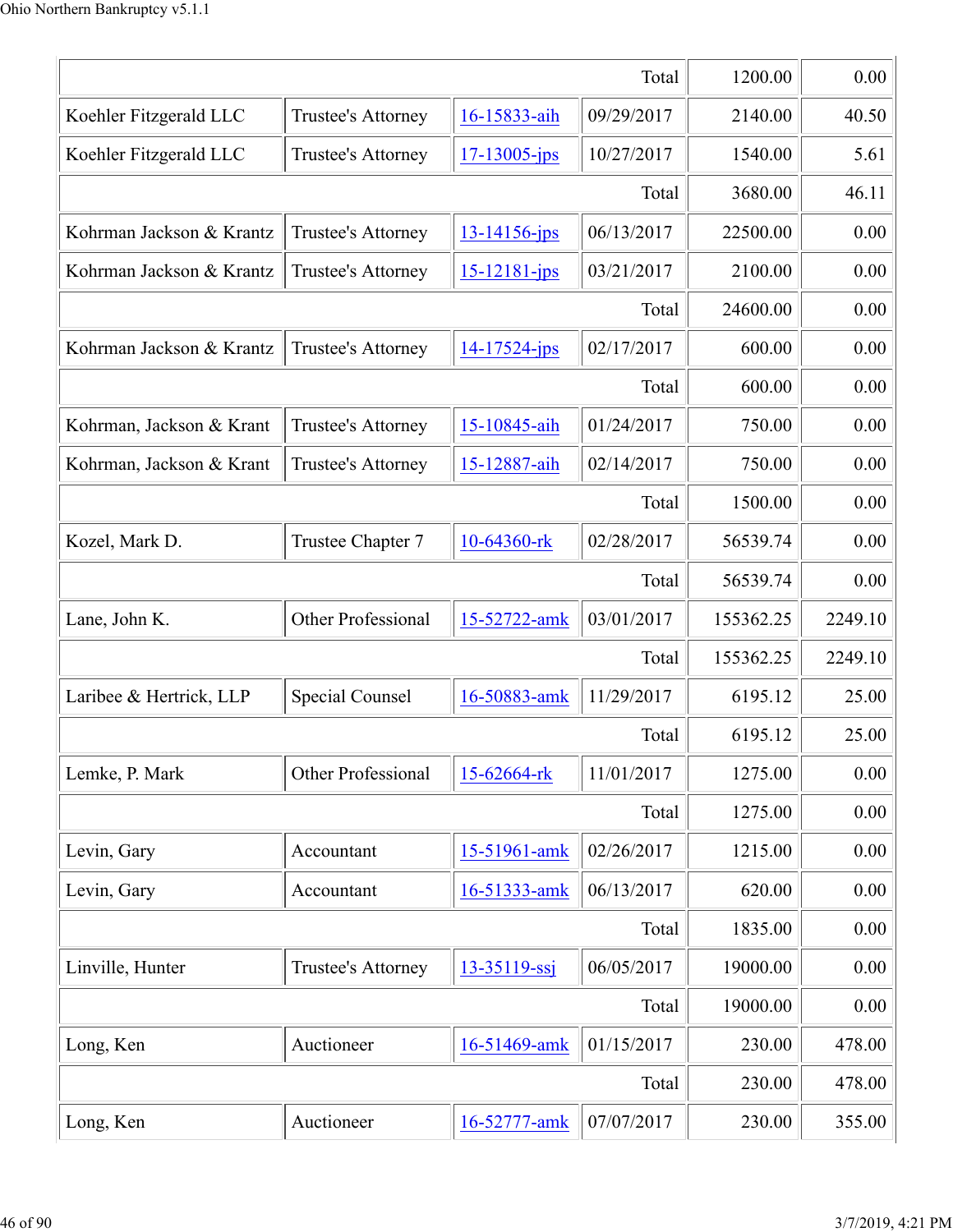|                          |                        |                   | Total      | 230.00   | 355.00 |
|--------------------------|------------------------|-------------------|------------|----------|--------|
| Lorenz, Peter            | Special Counsel        | $16 - 60631 - rk$ | 05/23/2017 | 3843.38  | 0.00   |
|                          |                        |                   | Total      | 3843.38  | 0.00   |
| Luftman, Heck & Associat | Trustee's Attorney     | 16-12396-aih      | 08/04/2017 | 2400.00  | 0.00   |
|                          |                        |                   | Total      | 2400.00  | 0.00   |
| Lyden, Kevin T.          | <b>Special Counsel</b> | 16-52757-amk      | 12/04/2017 | 5550.00  | 0.00   |
|                          |                        |                   | Total      | 5550.00  | 0.00   |
| Mandros, Suzanne Cotner  | Trustee Chapter 12     | 12-33368-<br>maw  | 04/25/2017 | 30463.98 | 0.00   |
|                          |                        |                   | Total      | 30463.98 | 0.00   |
| Mason, Josiah L.         | Trustee Chapter 7      | 15-62235-rk       | 02/02/2017 | 548.56   | 0.00   |
| Mason, Josiah L.         | Trustee Chapter 7      | 15-62296-rk       | 03/10/2017 | 1450.00  | 4.65   |
| Mason, Josiah L.         | Trustee Chapter 7      | 15-62353-rk       | 06/30/2017 | 366.66   | 0.00   |
| Mason, Josiah L.         | Trustee Chapter 7      | $15 - 62664$ -rk  | 11/01/2017 | 6552.07  | 18.86  |
| Mason, Josiah L.         | Trustee Chapter 7      | $16 - 60031 - rk$ | 02/01/2017 | 693.75   | 8.84   |
| Mason, Josiah L.         | Trustee Chapter 7      | $16 - 60415$ -rk  | 04/20/2017 | 403.14   | 54.95  |
| Mason, Josiah L.         | Trustee Chapter 7      | $16 - 60525$ -rk  | 01/31/2017 | 500.00   | 0.00   |
| Mason, Josiah L.         | Trustee Chapter 7      | $16 - 60599$ -rk  | 06/02/2017 | 1278.00  | 0.00   |
| Mason, Josiah L.         | Trustee Chapter 7      | 16-60948-rk       | 02/07/2017 | 596.16   | 0.00   |
| Mason, Josiah L.         | Trustee Chapter 7      | 16-61052-rk       | 03/13/2017 | 250.00   | 0.00   |
| Mason, Josiah L.         | Trustee Chapter 7      | $16-61155$ -rk    | 03/22/2017 | 1088.04  | 0.00   |
| Mason, Josiah L.         | Trustee Chapter 7      | 16-61220-rk       | 06/02/2017 | 550.00   | 0.00   |
| Mason, Josiah L.         | Trustee Chapter 7      | 16-61385-rk       | 08/25/2017 | 1250.00  | 6.44   |
| Mason, Josiah L.         | Trustee Chapter 7      | 16-61804-rk       | 04/20/2017 | 500.00   | 0.00   |
| Mason, Josiah L.         | Trustee Chapter 7      | 16-61887-rk       | 04/10/2017 | 327.07   | 0.00   |
| Mason, Josiah L.         | Trustee Chapter 7      | 16-62148-rk       | 05/02/2017 | 257.58   | 0.00   |
| Mason, Josiah L.         | Trustee Chapter 7      | 16-62149-rk       | 09/12/2017 | 366.87   | 0.00   |
| Mason, Josiah L.         | Trustee Chapter 7      | $16 - 62165$ -rk  | 12/27/2017 | 250.34   | 0.00   |
| Mason, Josiah L.         | Trustee Chapter 7      | 16-62364-rk       | 07/05/2017 | 254.57   | 0.00   |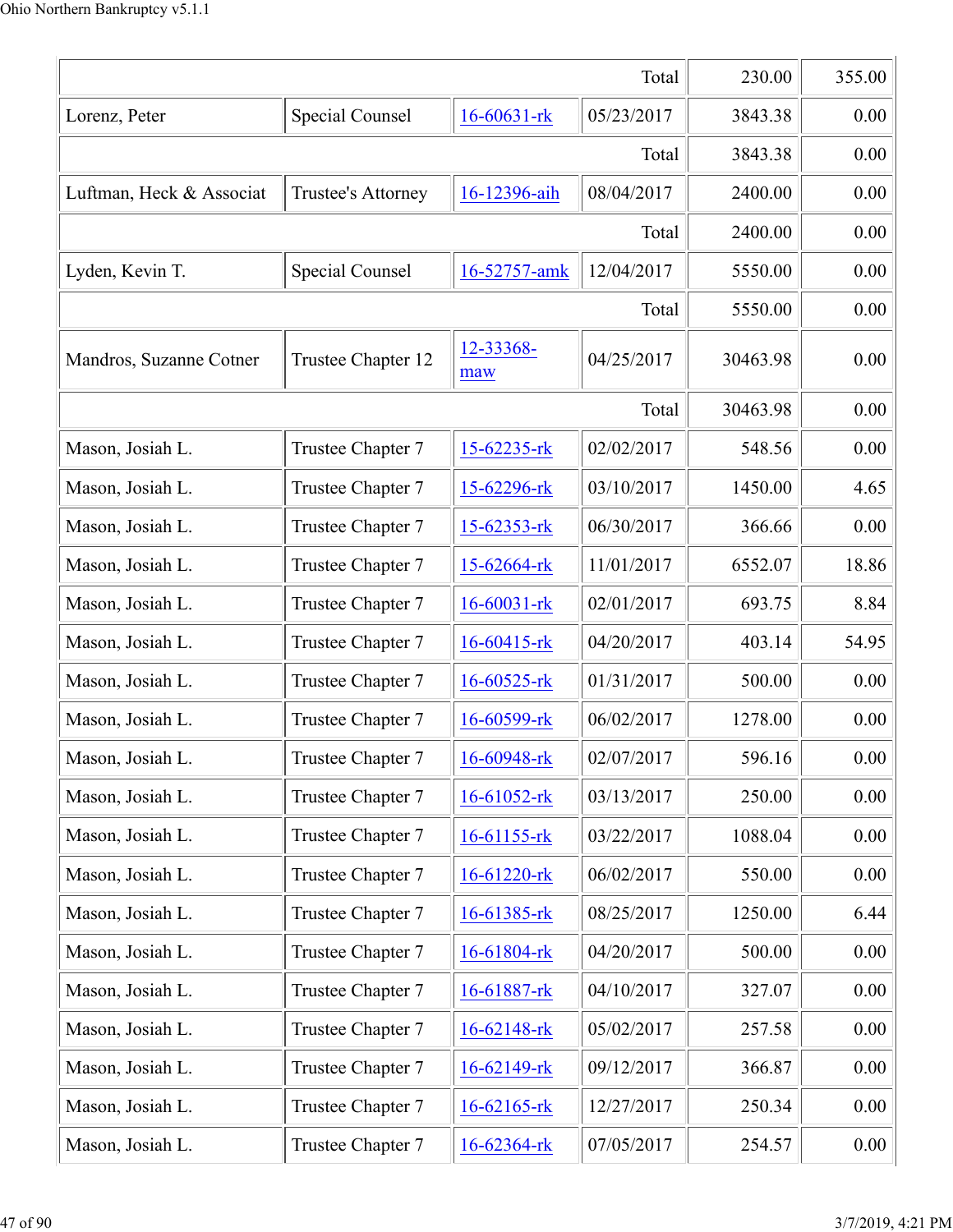| Mason, Josiah L.       | Trustee Chapter 7  | 16-62382-rk       | 08/22/2017 | 617.97   | 0.00    |
|------------------------|--------------------|-------------------|------------|----------|---------|
| Mason, Josiah L.       | Trustee Chapter 7  | 16-62445-rk       | 08/31/2017 | 433.85   | 0.00    |
| Mason, Josiah L.       | Trustee Chapter 7  | 16-62540-rk       | 09/14/2017 | 412.03   | 0.00    |
| Mason, Josiah L.       | Trustee Chapter 7  | 16-62600-rk       | 09/15/2017 | 340.51   | 0.00    |
| Mason, Josiah L.       | Trustee Chapter 7  | 16-62658-rk       | 08/16/2017 | 648.34   | 0.00    |
| Mason, Josiah L.       | Trustee Chapter 7  | 17-60158-rk       | 09/13/2017 | 564.52   | 0.00    |
| Mason, Josiah L.       | Trustee Chapter 7  | $17-60435$ -rk    | 12/07/2017 | 270.94   | 0.00    |
| Mason, Josiah L.       | Trustee Chapter 7  | $17-60955$ -rk    | 12/07/2017 | 340.48   | 0.00    |
|                        |                    |                   | Total      | 21111.45 | 93.74   |
| Mason, Mason & Kearns  | Trustee's Attorney | 15-62296-rk       | 03/10/2017 | 420.00   | 0.00    |
| Mason, Mason & Kearns  | Trustee's Attorney | 15-62664-rk       | 11/01/2017 | 1810.00  | 0.00    |
|                        |                    |                   | Total      | 2230.00  | 0.00    |
| McInnis, Michaela      | Trustee's Attorney | 13-51913-amk      | 12/16/2017 | 6232.18  | 1833.01 |
|                        |                    |                   | Total      | 6232.18  | 1833.01 |
| McInnis, Michaela Shea | Special Counsel    | 08-63392-rk       | 06/20/2017 | 16000.00 | 425.00  |
|                        |                    |                   | Total      | 16000.00 | 425.00  |
| Mira, Charles J.       | Accountant         | 14-30821-<br>maw  | 10/23/2017 | 22000.00 | 0.00    |
|                        |                    |                   | Total      | 22000.00 | 0.00    |
| Moran, Michael J.      | Trustee's Attorney | $12 - 62213 - rk$ | 11/30/2017 | 3000.00  | 192.04  |
| Moran, Michael J.      | Trustee's Attorney | 13-52612-amk      | 09/22/2017 | 287.50   | 13.80   |
| Moran, Michael J.      | Trustee's Attorney | 13-62232-rk       | 08/15/2017 | 2162.50  | 51.81   |
| Moran, Michael J.      | Trustee's Attorney | 14-52629-amk      | 10/10/2017 | 2395.00  | 220.89  |
| Moran, Michael J.      | Trustee's Attorney | 15-50618-amk      | 06/05/2017 | 1200.00  | 25.66   |
| Moran, Michael J.      | Trustee's Attorney | 15-51168-amk      | 05/05/2017 | 4100.00  | 64.09   |
| Moran, Michael J.      | Trustee's Attorney | 15-51495-amk      | 01/26/2017 | 2250.00  | 209.52  |
| Moran, Michael J.      | Trustee's Attorney | 15-51961-amk      | 03/07/2017 | 3037.50  | 15.53   |
| Moran, Michael J.      | Trustee's Attorney | 15-52142-amk      | 01/26/2017 | 1760.00  | 271.08  |
| Moran, Michael J.      | Trustee's Attorney | 16-50440-amk      | 04/27/2017 | 450.00   | 7.82    |
|                        |                    |                   |            |          |         |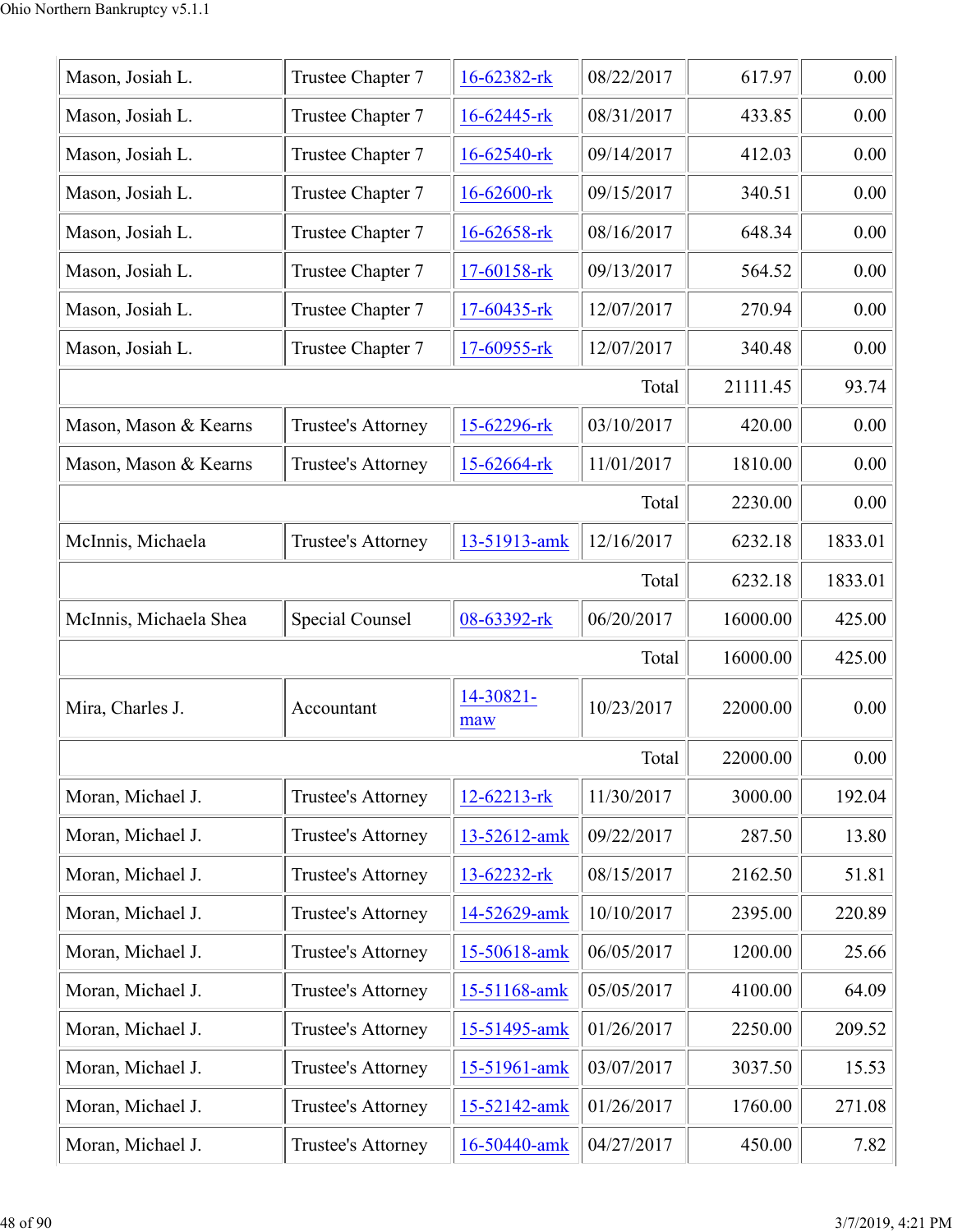| Moran, Michael J.        | Trustee's Attorney    | 16-50838-amk      | 03/19/2017 | 512.50   | 36.55    |
|--------------------------|-----------------------|-------------------|------------|----------|----------|
| Moran, Michael J.        | Trustee's Attorney    | 16-50891-amk      | 04/17/2017 | 1260.00  | 10.12    |
| Moran, Michael J.        | Trustee's Attorney    | 16-51017-amk      | 11/20/2017 | 600.00   | 10.70    |
| Moran, Michael J.        | Trustee's Attorney    | 16-51065-amk      | 09/22/2017 | 987.50   | 78.14    |
| Moran, Michael J.        | Trustee's Attorney    | 16-51137-amk      | 09/13/2017 | 2367.50  | 179.38   |
| Moran, Michael J.        | Trustee's Attorney    | 16-51314-amk      | 02/21/2017 | 187.50   | 10.70    |
| Moran, Michael J.        | Trustee's Attorney    | 16-51926-amk      | 05/31/2017 | 1087.50  | 54.97    |
| Moran, Michael J.        | Trustee's Attorney    | 16-52078-amk      | 07/07/2017 | 1562.50  | 17.94    |
| Moran, Michael J.        | Trustee's Attorney    | 16-52112-amk      | 10/10/2017 | 5627.50  | 295.36   |
| Moran, Michael J.        | Trustee's Attorney    | 16-60183-rk       | 10/27/2017 | 1806.25  | 59.34    |
| Moran, Michael J.        | Trustee's Attorney    | 16-60333-rk       | 11/03/2017 | 793.75   | 28.37    |
| Moran, Michael J.        | Trustee's Attorney    | 16-61375-rk       | 04/28/2017 | 700.00   | 5.58     |
| Moran, Michael J.        | Trustee's Attorney    | 17-50470-amk      | 12/11/2017 | 1100.00  | 84.96    |
|                          |                       |                   | Total      | 39235.00 | 1944.35  |
| Neal, Gerber & Eisenberg | Creditor Comm.<br>Aty | 15-33538-jpg      | 02/21/2017 | 12687.50 | 6.96     |
|                          |                       |                   | Total      | 12687.50 | 6.96     |
| Net Profit Inc.          | Accountant            | 16-52568-amk      | 04/10/2017 | 9675.00  | 0.00     |
| Net Profit Inc.          | Accountant            | 16-52568-amk      | 11/14/2017 | 8087.50  | 0.00     |
|                          |                       |                   | Total      | 17762.50 | 0.00     |
| Neuman, Eric R.          | Trustee's Attorney    | 15-31199-jpg      | 11/29/2017 | 5000.00  | 15.60    |
|                          |                       |                   | Total      | 5000.00  | 15.60    |
| PMCM, LLC                | Accountant            | 16-50058-amk      | 01/12/2017 | 2511.00  | 0.00     |
| PMCM, LLC                | Accountant            | 16-50058-amk      | 04/26/2017 | 2349.00  | 0.00     |
| PMCM, LLC                | Accountant            | 16-50058-amk      | 07/18/2017 | 2430.00  | 0.00     |
|                          |                       |                   | Total      | 7290.00  | 0.00     |
| PackerThomas             | Accountant            | 17-40243-aih      | 12/27/2017 | 2502.00  | 0.00     |
|                          |                       |                   | Total      | 2502.00  | 0.00     |
| Parker, Ericka S.        | Trustee's Attorney    | $15 - 32294$ -jpg | 06/06/2017 | 2130.00  | $0.00\,$ |
|                          |                       |                   |            |          |          |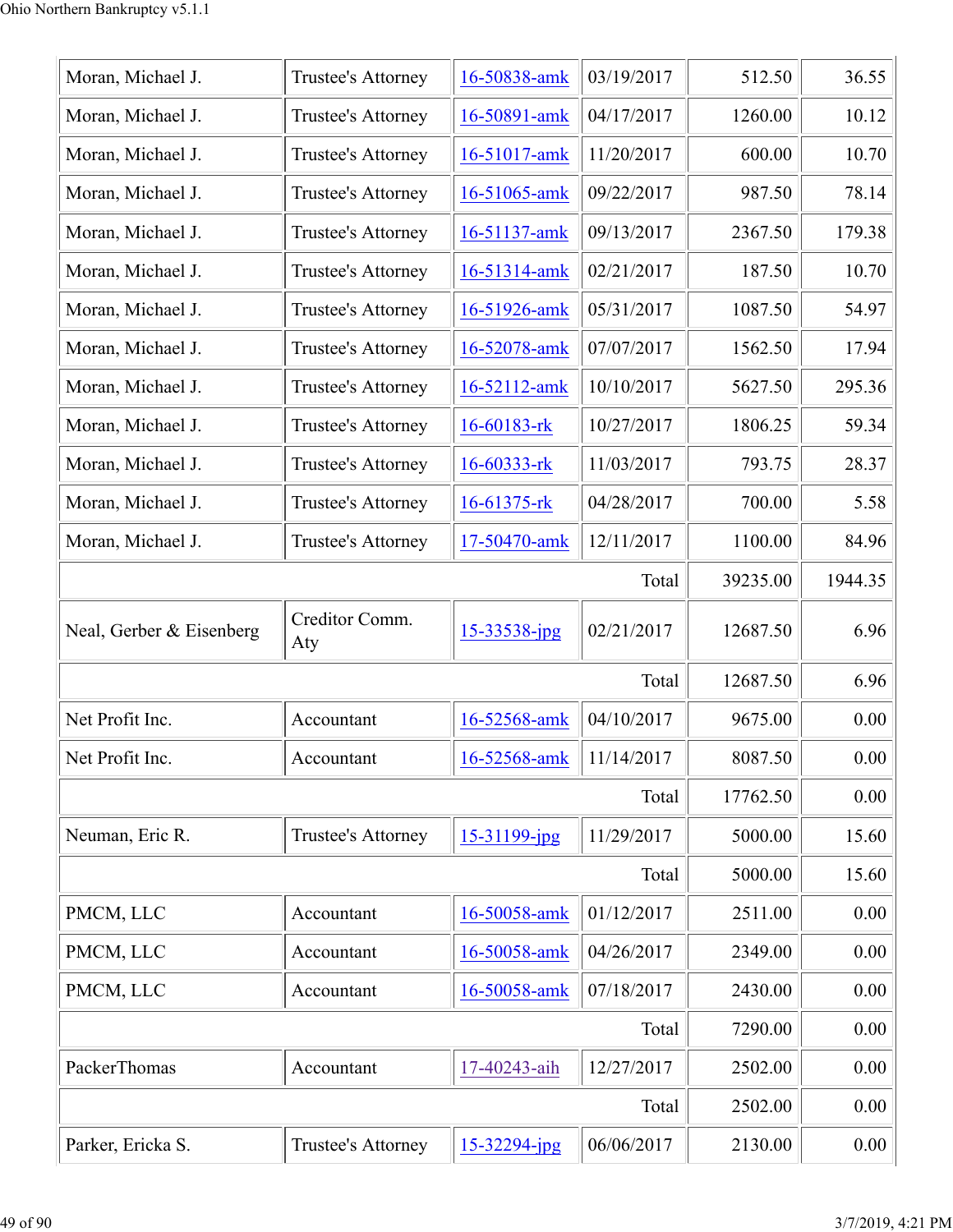| Parker, Ericka S.        | Trustee Chapter 7  | 15-32294-jpg       | 06/07/2017 | 7200.00 | 268.52 |
|--------------------------|--------------------|--------------------|------------|---------|--------|
| Parker, Ericka S.        | Trustee's Attorney | 15-34081-jpg       | 07/25/2017 | 300.00  | 0.00   |
| Parker, Ericka S.        | Trustee's Attorney | 16-30007-<br>maw   | 07/10/2017 | 625.00  | 0.00   |
| Parker, Ericka S.        | Trustee's Attorney | $16 - 30604$ -jpg  | 02/15/2017 | 250.00  | 0.00   |
| Parker, Ericka S.        | Trustee's Attorney | 16-30640-<br>maw   | 02/07/2017 | 250.00  | 0.00   |
| Parker, Ericka S.        | Trustee's Attorney | 16-30784-<br>maw   | 03/13/2017 | 250.00  | 0.00   |
| Parker, Ericka S.        | Trustee's Attorney | 16-30932-<br>maw   | 02/08/2017 | 250.00  | 0.00   |
| Parker, Ericka S.        | Trustee's Attorney | 16-31273-<br>maw   | 02/08/2017 | 250.00  | 0.00   |
| Parker, Ericka S.        | Trustee's Attorney | 16-31332-<br>maw   | 02/08/2017 | 250.00  | 0.00   |
| Parker, Ericka S.        | Trustee's Attorney | 16-31977-jpg       | 04/25/2017 | 250.00  | 0.00   |
| Parker, Ericka S.        | Trustee Chapter 7  | 16-31992-<br>maw   | 02/08/2017 | 250.00  | 0.00   |
| Parker, Ericka S.        | Trustee's Attorney | 16-32127-<br>maw   | 02/06/2017 | 250.00  | 0.00   |
| Parker, Ericka S.        | Trustee's Attorney | 16-33158-jpg       | 07/21/2017 | 250.00  | 0.00   |
| Parker, Ericka S.        | Trustee's Attorney | 16-33587-<br>maw   | 09/26/2017 | 250.00  | 0.00   |
| Parker, Ericka S.        | Attorney           | 16-33768-<br>maw   | 08/01/2017 | 250.00  | 0.00   |
| Parker, Ericka S.        | Trustee's Attorney | $16 - 33778$ -jpg  | 08/01/2017 | 300.00  | 0.00   |
| Parker, Ericka S.        | Trustee's Attorney | 17-30358-<br>maw   | 12/11/2017 | 300.00  | 0.00   |
|                          | Total              | 13855.00           | 268.52     |         |        |
| Parker Trustee, Ericka S | Trustee Chapter 7  | $11-35401-$<br>maw | 04/20/2017 | 1322.41 | 17.72  |
| Parker Trustee, Ericka S | Trustee Chapter 7  | 12-32890-jpg       | 06/02/2017 | 7668.75 | 167.20 |
| Parker Trustee, Ericka S | Trustee Chapter 7  | $13 - 35119 - ssj$ | 11/15/2017 | 7545.64 | 181.35 |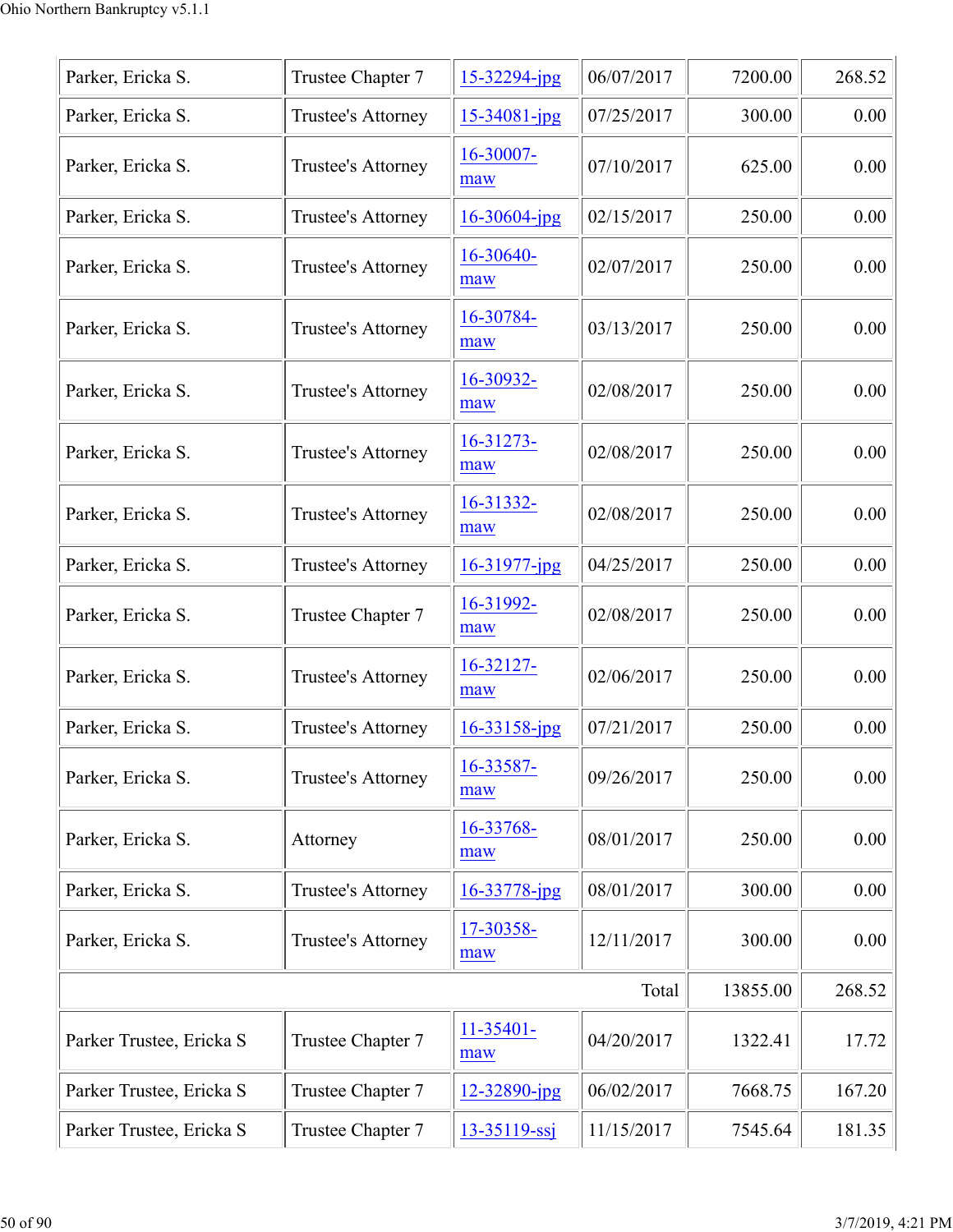| Parker Trustee, Ericka S | Trustee Chapter 7 | $15 - 30346$ -jpg | 03/07/2017 | 221.11  | 16.55  |
|--------------------------|-------------------|-------------------|------------|---------|--------|
| Parker Trustee, Ericka S | Trustee Chapter 7 | 15-30624-jpg      | 01/03/2017 | 1967.30 | 49.92  |
| Parker Trustee, Ericka S | Trustee Chapter 7 | $15 - 30812$ -jpg | 01/17/2017 | 828.87  | 0.00   |
| Parker Trustee, Ericka S | Trustee Chapter 7 | 15-31885-jpg      | 02/15/2017 | 500.00  | 13.08  |
| Parker Trustee, Ericka S | Trustee Chapter 7 | $15 - 31947$ -jpg | 07/07/2017 | 693.99  | 0.00   |
| Parker Trustee, Ericka S | Trustee Chapter 7 | $15 - 32029$ -jpg | 08/09/2017 | 6855.60 | 37.91  |
| Parker Trustee, Ericka S | Trustee Chapter 7 | $15 - 32135$ -jpg | 01/19/2017 | 3021.50 | 62.51  |
| Parker Trustee, Ericka S | Trustee Chapter 7 | 15-32222-<br>maw  | 01/23/2017 | 3750.00 | 659.86 |
| Parker Trustee, Ericka S | Trustee Chapter 7 | 15-32670-<br>maw  | 05/30/2017 | 1362.00 | 14.16  |
| Parker Trustee, Ericka S | Trustee Chapter 7 | 15-33041-jpg      | 05/30/2017 | 787.50  | 35.19  |
| Parker Trustee, Ericka S | Trustee Chapter 7 | 15-33243-jpg      | 06/12/2017 | 2987.59 | 25.58  |
| Parker Trustee, Ericka S | Trustee Chapter 7 | 15-33391-<br>maw  | 06/30/2017 | 469.50  | 14.16  |
| Parker Trustee, Ericka S | Trustee Chapter 7 | 15-34050-<br>maw  | 02/13/2017 | 525.67  | 18.40  |
| Parker Trustee, Ericka S | Trustee Chapter 7 | 16-30007-<br>maw  | 08/16/2017 | 1250.00 | 19.94  |
| Parker Trustee, Ericka S | Trustee Chapter 7 | 16-30093-<br>maw  | 01/03/2017 | 1413.68 | 17.29  |
| Parker Trustee, Ericka S | Trustee Chapter 7 | $16 - 30253$ -jpg | 09/11/2017 | 185.00  | 13.84  |
| Parker Trustee, Ericka S | Trustee Chapter 7 | 16-30325-<br>maw  | 01/19/2017 | 1407.00 | 13.37  |
| Parker Trustee, Ericka S | Trustee Chapter 7 | $16 - 30628$ -jpg | 06/06/2017 | 1524.82 | 14.94  |
| Parker Trustee, Ericka S | Trustee Chapter 7 | $16 - 30805$ -jpg | 03/29/2017 | 1010.00 | 15.93  |
| Parker Trustee, Ericka S | Trustee Chapter 7 | 16-30837-<br>maw  | 02/13/2017 | 1308.09 | 17.53  |
| Parker Trustee, Ericka S | Trustee Chapter 7 | 16-30973-<br>maw  | 04/10/2017 | 1575.00 | 68.22  |
| Parker Trustee, Ericka S | Trustee Chapter 7 | 16-30974-<br>maw  | 05/01/2017 | 483.75  | 13.04  |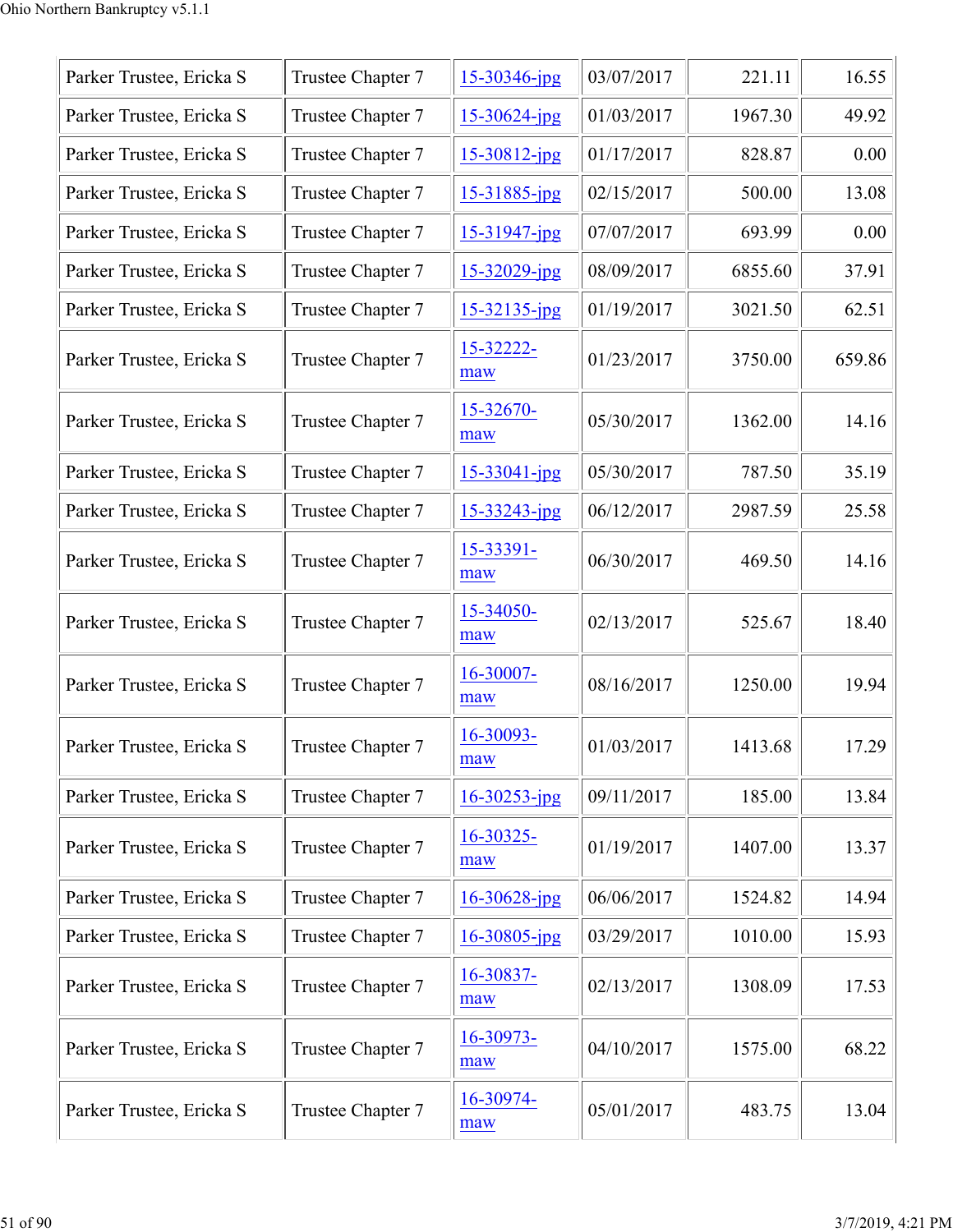| Parker Trustee, Ericka S | Trustee Chapter 7 | 16-31066-<br>maw    | 04/14/2017 | 1009.42 | 13.50  |
|--------------------------|-------------------|---------------------|------------|---------|--------|
| Parker Trustee, Ericka S | Trustee Chapter 7 | $16 - 31170$ -jpg   | 10/16/2017 | 1030.00 | 17.06  |
| Parker Trustee, Ericka S | Trustee Chapter 7 | $16 - 31300 - ipg$  | 10/10/2017 | 1430.00 | 273.34 |
| Parker Trustee, Ericka S | Trustee Chapter 7 | 16-31378-<br>maw    | 12/04/2017 | 1260.99 | 16.92  |
| Parker Trustee, Ericka S | Trustee Chapter 7 | 16-31472-<br>maw    | 02/14/2017 | 1004.50 | 36.83  |
| Parker Trustee, Ericka S | Trustee Chapter 7 | 16-31692-<br>maw    | 01/03/2017 | 919.66  | 15.51  |
| Parker Trustee, Ericka S | Trustee Chapter 7 | $16 - 31712$ -jpg   | 01/03/2017 | 805.59  | 13.35  |
| Parker Trustee, Ericka S | Trustee Chapter 7 | $16 - 31935$ -jpg   | 03/14/2017 | 3214.18 | 303.62 |
| Parker Trustee, Ericka S | Trustee Chapter 7 | $16 - 32015$<br>maw | 02/24/2017 | 1350.00 | 15.53  |
| Parker Trustee, Ericka S | Trustee Chapter 7 | 16-32099-<br>maw    | 10/03/2017 | 1936.35 | 92.16  |
| Parker Trustee, Ericka S | Trustee Chapter 7 | 16-32352-<br>maw    | 08/07/2017 | 450.65  | 142.79 |
| Parker Trustee, Ericka S | Trustee Chapter 7 | $16 - 32402$ -jpg   | 10/16/2017 | 1679.69 | 14.19  |
| Parker Trustee, Ericka S | Trustee Chapter 7 | 16-32527-<br>maw    | 05/08/2017 | 748.58  | 15.96  |
| Parker Trustee, Ericka S | Trustee Chapter 7 | $16 - 32570$ -jpg   | 03/24/2017 | 500.00  | 13.08  |
| Parker Trustee, Ericka S | Trustee Chapter 7 | 16-32756-jpg        | 04/03/2017 | 1125.00 | 18.14  |
| Parker Trustee, Ericka S | Trustee Chapter 7 | 16-32769-jpg        | 06/06/2017 | 860.46  | 13.64  |
| Parker Trustee, Ericka S | Trustee Chapter 7 | 16-32803-<br>maw    | 04/10/2017 | 473.73  | 17.72  |
| Parker Trustee, Ericka S | Trustee Chapter 7 | 16-32811-<br>maw    | 05/15/2017 | 571.25  | 11.26  |
| Parker Trustee, Ericka S | Trustee Chapter 7 | $16 - 32857$ -jpg   | 07/11/2017 | 590.44  | 19.62  |
| Parker Trustee, Ericka S | Trustee Chapter 7 | $16 - 32937$ -jpg   | 06/06/2017 | 511.06  | 14.80  |
| Parker Trustee, Ericka S | Trustee Chapter 7 | $16 - 32980$ -jpg   | 05/09/2017 | 1650.00 | 27.72  |
| Parker Trustee, Ericka S | Trustee Chapter 7 | 16-33103-<br>maw    | 05/30/2017 | 1293.82 | 16.52  |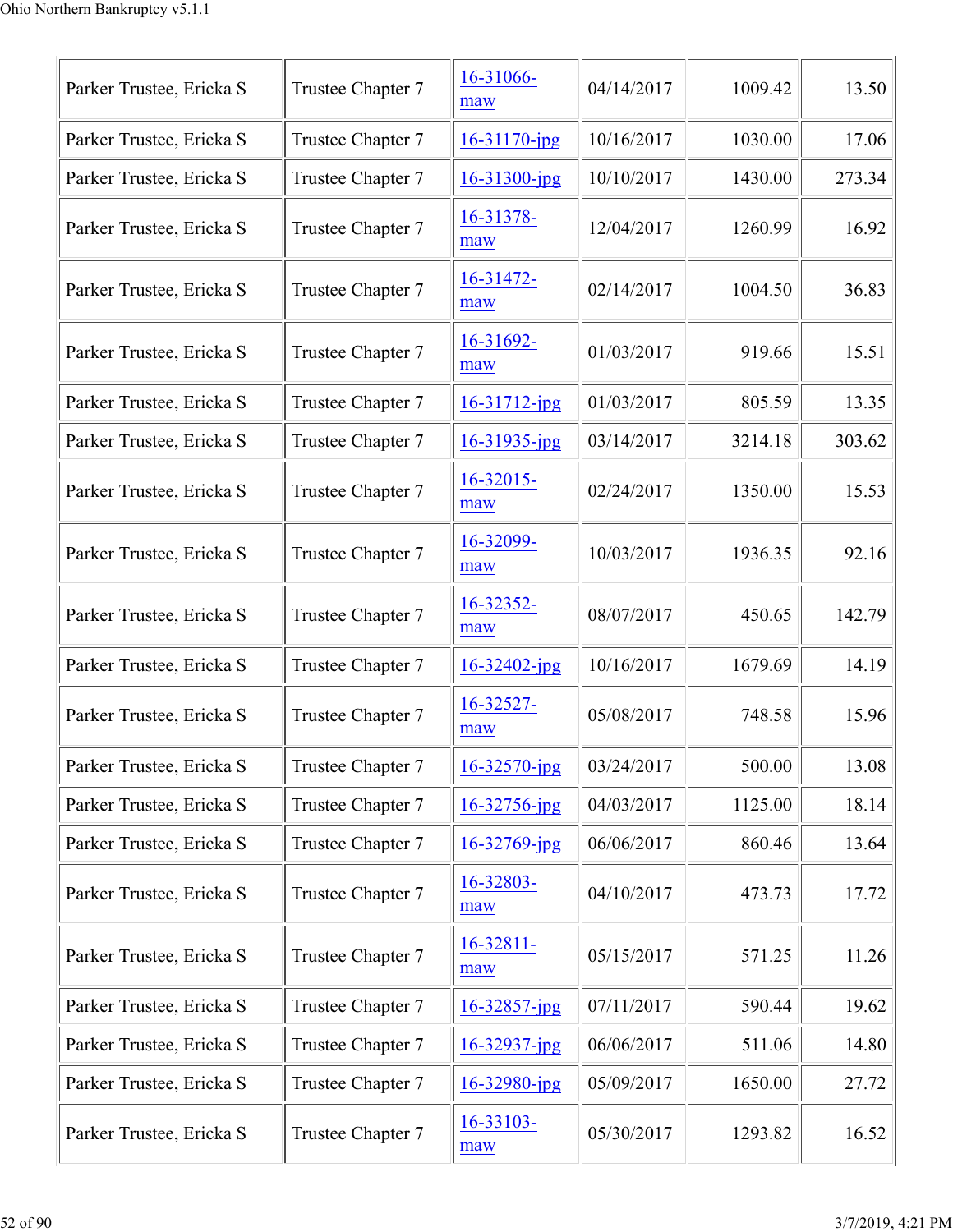| Parker Trustee, Ericka S | Trustee Chapter 7 | $16 - 33120$ -jpg  | 08/10/2017 | 460.22  | 16.48 |
|--------------------------|-------------------|--------------------|------------|---------|-------|
| Parker Trustee, Ericka S | Trustee Chapter 7 | $16 - 33145$ -jpg  | 05/17/2017 | 281.12  | 15.46 |
| Parker Trustee, Ericka S | Trustee Chapter 7 | 16-33227-<br>maw   | 05/15/2017 | 339.20  | 12.18 |
| Parker Trustee, Ericka S | Trustee Chapter 7 | 16-33287-<br>maw   | 05/26/2017 | 548.48  | 13.04 |
| Parker Trustee, Ericka S | Trustee Chapter 7 | $16 - 33302$ -jpg  | 05/30/2017 | 644.40  | 14.08 |
| Parker Trustee, Ericka S | Trustee Chapter 7 | 16-33394-jpg       | 06/07/2017 | 1434.78 | 16.86 |
| Parker Trustee, Ericka S | Trustee Chapter 7 | $16 - 33471 - ipg$ | 06/05/2017 | 625.62  | 15.34 |
| Parker Trustee, Ericka S | Trustee Chapter 7 | $16 - 33560$ -jpg  | 06/20/2017 | 1580.86 | 16.46 |
| Parker Trustee, Ericka S | Trustee Chapter 7 | 16-33639-<br>maw   | 07/11/2017 | 599.47  | 14.42 |
| Parker Trustee, Ericka S | Trustee Chapter 7 | 16-33673-<br>maw   | 07/06/2017 | 811.16  | 15.02 |
| Parker Trustee, Ericka S | Trustee Chapter 7 | 16-33679-<br>maw   | 07/05/2017 | 2947.28 | 14.30 |
| Parker Trustee, Ericka S | Trustee Chapter 7 | 16-33694-jpg       | 07/11/2017 | 734.33  | 11.72 |
| Parker Trustee, Ericka S | Trustee Chapter 7 | 16-33747-<br>maw   | 07/28/2017 | 303.79  | 14.56 |
| Parker Trustee, Ericka S | Trustee Chapter 7 | 16-33768-<br>maw   | 08/08/2017 | 400.79  | 15.16 |
| Parker Trustee, Ericka S | Trustee Chapter 7 | 16-33770-<br>maw   | 07/27/2017 | 433.42  | 19.62 |
| Parker Trustee, Ericka S | Trustee Chapter 7 | $16 - 33778$ -jpg  | 08/15/2017 | 581.07  | 14.50 |
| Parker Trustee, Ericka S | Trustee Chapter 7 | 16-33834-<br>maw   | 08/02/2017 | 848.47  | 16.94 |
| Parker Trustee, Ericka S | Trustee Chapter 7 | 16-33854-<br>maw   | 08/02/2017 | 1323.76 | 16.78 |
| Parker Trustee, Ericka S | Trustee Chapter 7 | 17-30003-<br>maw   | 08/11/2017 | 353.00  | 14.48 |
| Parker Trustee, Ericka S | Trustee Chapter 7 | $17 - 30019$ -jpg  | 10/11/2017 | 760.58  | 13.78 |
| Parker Trustee, Ericka S | Trustee Chapter 7 | 17-30038-jpg       | 09/12/2017 | 250.00  | 15.22 |
| Parker Trustee, Ericka S | Trustee Chapter 7 | $17 - 30045$ -jpg  | 08/14/2017 | 318.19  | 15.56 |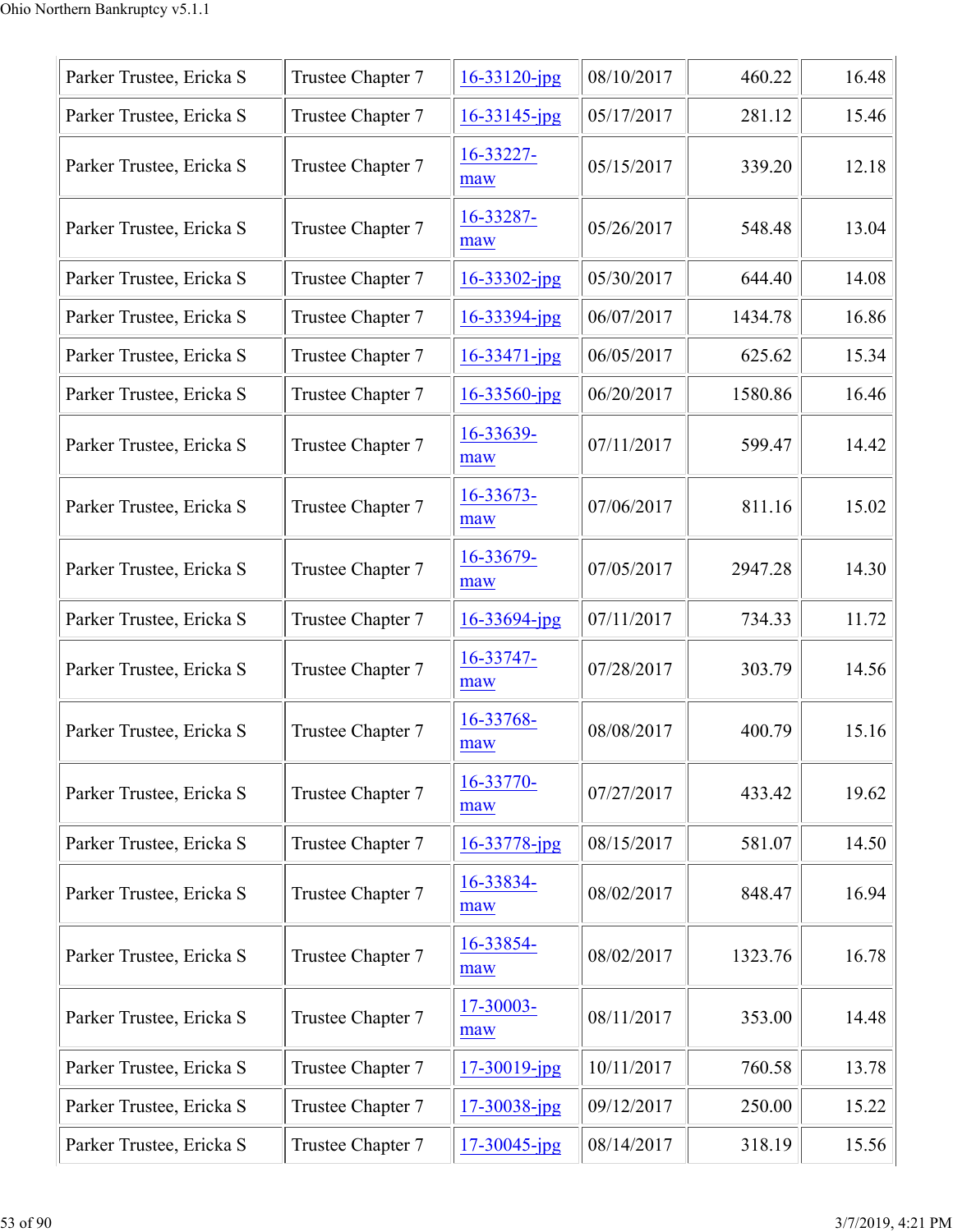| Parker Trustee, Ericka S | Trustee Chapter 7      | 17-30060-jpg       | 08/14/2017 | 300.10    | 14.94   |
|--------------------------|------------------------|--------------------|------------|-----------|---------|
| Parker Trustee, Ericka S | Trustee Chapter 7      | 17-30120-<br>maw   | 08/25/2017 | 273.23    | 14.82   |
| Parker Trustee, Ericka S | Trustee Chapter 7      | $17 - 30134 - ipg$ | 08/24/2017 | 384.80    | 13.52   |
| Parker Trustee, Ericka S | Trustee Chapter 7      | 17-30158-jpg       | 09/01/2017 | 563.05    | 18.44   |
| Parker Trustee, Ericka S | Trustee Chapter 7      | 17-30202-<br>maw   | 10/03/2017 | 386.94    | 12.58   |
| Parker Trustee, Ericka S | Trustee Chapter 7      | 17-30272-<br>maw   | 12/04/2017 | 910.19    | 13.76   |
| Parker Trustee, Ericka S | Trustee Chapter 7      | 17-30556-<br>maw   | 12/18/2017 | 5067.39   | 17.06   |
| Parker Trustee, Ericka S | Trustee Chapter 7      | $17 - 30923$ -jpg  | 11/13/2017 | 797.98    | 15.80   |
| Parker Trustee, Ericka S | Trustee Chapter 7      | 17-31006-jpg       | 11/15/2017 | 1050.85   | 15.68   |
| Parker Trustee, Ericka S | Trustee Chapter 7      | 17-31267-<br>maw   | 12/15/2017 | 978.50    | 14.70   |
| Parker Trustee, Ericka S | Trustee Chapter 7      | 17-31484-<br>maw   | 12/27/2017 | 799.06    | 18.36   |
|                          |                        |                    | Total      | 103172.22 | 3132.57 |
| Perantinides and Nolan   | Special Counsel        | $16 - 60631 - rk$  | 05/23/2017 | 3843.38   | 1939.70 |
|                          |                        |                    | Total      | 3843.38   | 1939.70 |
| Phillips Organization    | Accountant             | 16-60682-rk        | 08/10/2017 | 11958.80  | 0.00    |
|                          |                        |                    | Total      | 11958.80  | 0.00    |
| Pinnix, Pomfila L.       | Trustee Chapter 7      | $16 - 13667$ -jps  | 03/07/2017 | 411.92    | 8.61    |
|                          |                        |                    | Total      | 411.92    | 8.61    |
| Pointer Appraisal Servic | Appraiser              | 16-50851-amk       | 04/05/2017 | 11625.00  | 264.60  |
|                          |                        |                    | Total      | 11625.00  | 264.60  |
| Polizzi, Anthony         | <b>Special Counsel</b> | 16-50833-amk       | 02/06/2017 | 1775.00   | 50.00   |
|                          |                        |                    | Total      | 1775.00   | 50.00   |
| Propst, Letita           | Other Professional     | 15-51491-amk       | 06/13/2017 | 800.00    | 0.00    |
|                          |                        |                    | Total      | 800.00    | 0.00    |
| Quinn, Kami E.           | <b>Special Counsel</b> | 16-50058-amk       | 01/12/2017 | 16567.50  | 110.78  |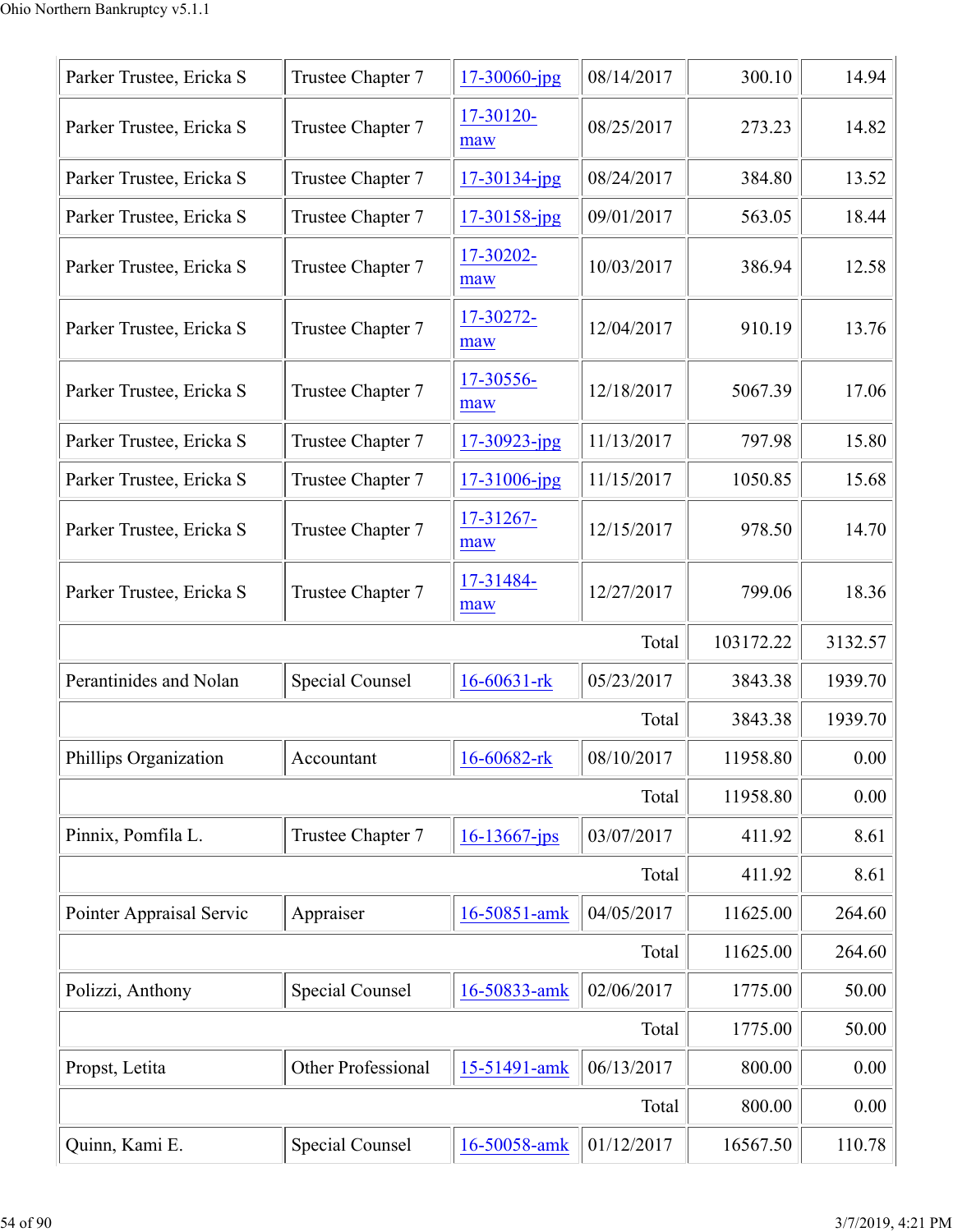| Quinn, Kami E.           | Special Counsel        | 16-50058-amk      | 04/25/2017 | 40252.50 | 146.83   |
|--------------------------|------------------------|-------------------|------------|----------|----------|
| Quinn, Kami E.           | <b>Special Counsel</b> | 16-50058-amk      | 07/20/2017 | 9432.50  | 17.44    |
|                          |                        |                   | Total      | 66252.50 | 275.05   |
| REA & Associates, Inc.   | Accountant             | 16-50883-amk      | 11/29/2017 | 10380.00 | 0.00     |
|                          |                        |                   | Total      | 10380.00 | 0.00     |
| Rabin, Julie             | Attorney               | 12-11845-aih      | 09/08/2017 | 420.00   | 0.00     |
|                          |                        |                   | Total      | 420.00   | 0.00     |
| Rabin, Mary Ann          | Trustee Chapter 7      | $16 - 10390$ -jps | 05/15/2017 | 641.75   | 3.92     |
|                          |                        |                   | Total      | 641.75   | 3.92     |
| Rabin & Rabin            | Trustee's Attorney     | 14-18005-pmc      | 03/10/2017 | 175.00   | 3.49     |
|                          |                        |                   | Total      | 175.00   | 3.49     |
| Rabin & Rabin Co., L.P.A | Trustee's Attorney     | 13-16269-pmc      | 01/17/2017 | 630.00   | 13.16    |
| Rabin & Rabin Co., L.P.A | Trustee's Attorney     | 15-15587-pmc      | 01/17/2017 | 1750.00  | 65.02    |
|                          |                        |                   | Total      | 2380.00  | 78.18    |
| Reardon, Timothy M.      | Special Counsel        | 15-41302-kw       | 01/17/2017 | 36666.67 | 0.00     |
|                          |                        |                   | Total      | 36666.67 | 0.00     |
| Reeves, Randy Lee        | Trustee's Attorney     | 12-33850-jpg      | 08/15/2017 | 12500.00 | 0.00     |
|                          |                        |                   | Total      | 12500.00 | 0.00     |
| Relman, Craig W.         | Trustee's Attorney     | 16-13827-aih      | 03/02/2017 | 0.00     | 1525.00  |
|                          |                        |                   | Total      | 0.00     | 1525.00  |
| Ridenour, Shad T.        | Auctioneer             | 16-31164-<br>maw  | 04/17/2017 | 650.00   | 321.20   |
| Ridenour, Shad T.        | Auctioneer             | 16-32712-<br>maw  | 04/19/2017 | 980.00   | 433.48   |
|                          |                        |                   | Total      | 1630.00  | 754.68   |
| Robert Peirce & Associat | <b>Special Counsel</b> | 11-42973-kw       | 03/23/2017 | 30735.82 | 10930.84 |
|                          |                        |                   | Total      | 30735.82 | 10930.84 |
| Roman, Ron               | Auctioneer             | 16-52570-amk      | 11/20/2017 | 621.00   | 0.00     |
|                          | 621.00                 | 0.00              |            |          |          |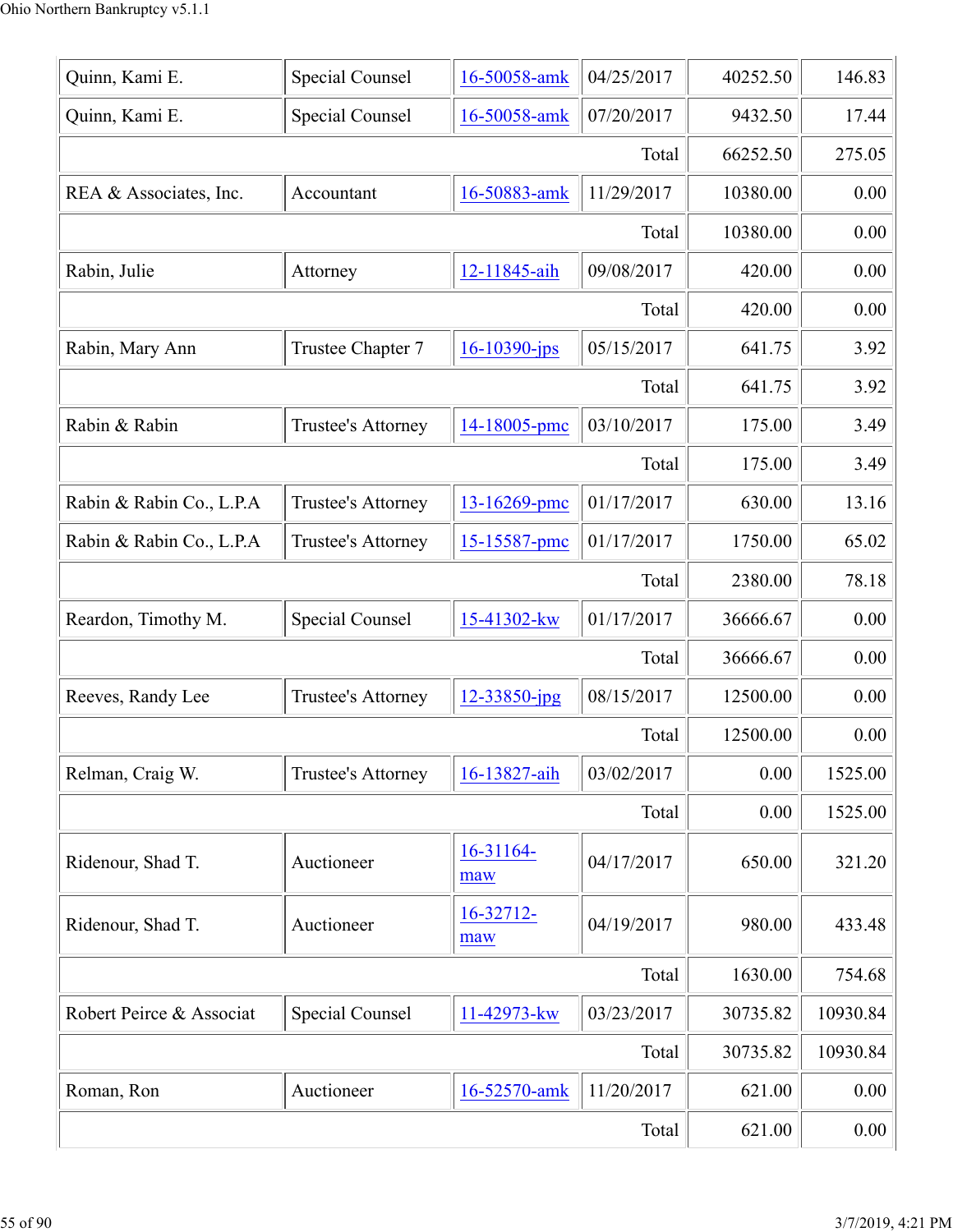| Roman, Ronald | Auctioneer | 13-51646-amk | 09/01/2017 | 1275.00 | 250.00  |
|---------------|------------|--------------|------------|---------|---------|
| Roman, Ronald | Appraiser  | 16-50838-amk | 01/15/2017 | 200.00  | 0.00    |
| Roman, Ronald | Auctioneer | 16-51219-amk | 04/17/2017 | 1200.00 | 200.00  |
| Roman, Ronald | Auctioneer | 16-51368-amk | 11/20/2017 | 75.00   | 458.00  |
| Roman, Ronald | Appraiser  | 16-51688-amk | 02/28/2017 | 175.00  | 0.00    |
| Roman, Ronald | Appraiser  | 16-51702-amk | 01/27/2017 | 100.00  | 0.00    |
| Roman, Ronald | Appraiser  | 16-51763-amk | 02/10/2017 | 100.00  | 0.00    |
| Roman, Ronald | Auctioneer | 16-51777-amk | 07/07/2017 | 0.00    | 161.24  |
| Roman, Ronald | Auctioneer | 16-51907-amk | 07/06/2017 | 815.00  | 225.00  |
| Roman, Ronald | Auctioneer | 16-52398-amk | 04/27/2017 | 320.00  | 200.00  |
|               |            |              | Total      | 4260.00 | 1494.24 |
| Roman, Ronald | Auctioneer | 16-41279-kw  | 03/02/2017 | 370.00  | 200.00  |
|               |            |              | Total      | 370.00  | 200.00  |
| Roman, Ronald | Appraiser  | 15-52191-amk | 07/25/2017 | 350.00  | 0.00    |
| Roman, Ronald | Auctioneer | 15-52542-amk | 01/15/2017 | 655.00  | 0.00    |
| Roman, Ronald | Auctioneer | 16-40889-aih | 02/02/2017 | 1265.00 | 433.20  |
| Roman, Ronald | Auctioneer | 16-41497-kw  | 06/15/2017 | 940.00  | 100.00  |
| Roman, Ronald | Appraiser  | 16-50723-amk | 05/02/2017 | 100.00  | 0.00    |
| Roman, Ronald | Auctioneer | 16-51252-amk | 02/28/2017 | 630.00  | 323.00  |
| Roman, Ronald | Auctioneer | 16-51455-amk | 09/19/2017 | 90.00   | 290.00  |
| Roman, Ronald | Auctioneer | 16-52151-amk | 06/13/2017 | 250.00  | 576.50  |
| Roman, Ronald | Auctioneer | 16-52171-amk | 06/13/2017 | 750.00  | 200.00  |
| Roman, Ronald | Appraiser  | 16-52218-amk | 06/13/2017 | 100.00  | 0.00    |
| Roman, Ronald | Auctioneer | 16-52552-amk | 07/07/2017 | 475.00  | 200.00  |
| Roman, Ronald | Appraiser  | 16-52769-amk | 11/20/2017 | 150.00  | 0.00    |
| Roman, Ronald | Appraiser  | 16-52840-amk | 09/01/2017 | 125.00  | 0.00    |
| Roman, Ronald | Auctioneer | 17-50856-amk | 09/19/2017 | 2052.00 | 1115.00 |
| Roman, Ronald | Auctioneer | 17-50856-amk | 10/09/2017 | 2007.96 | 3758.08 |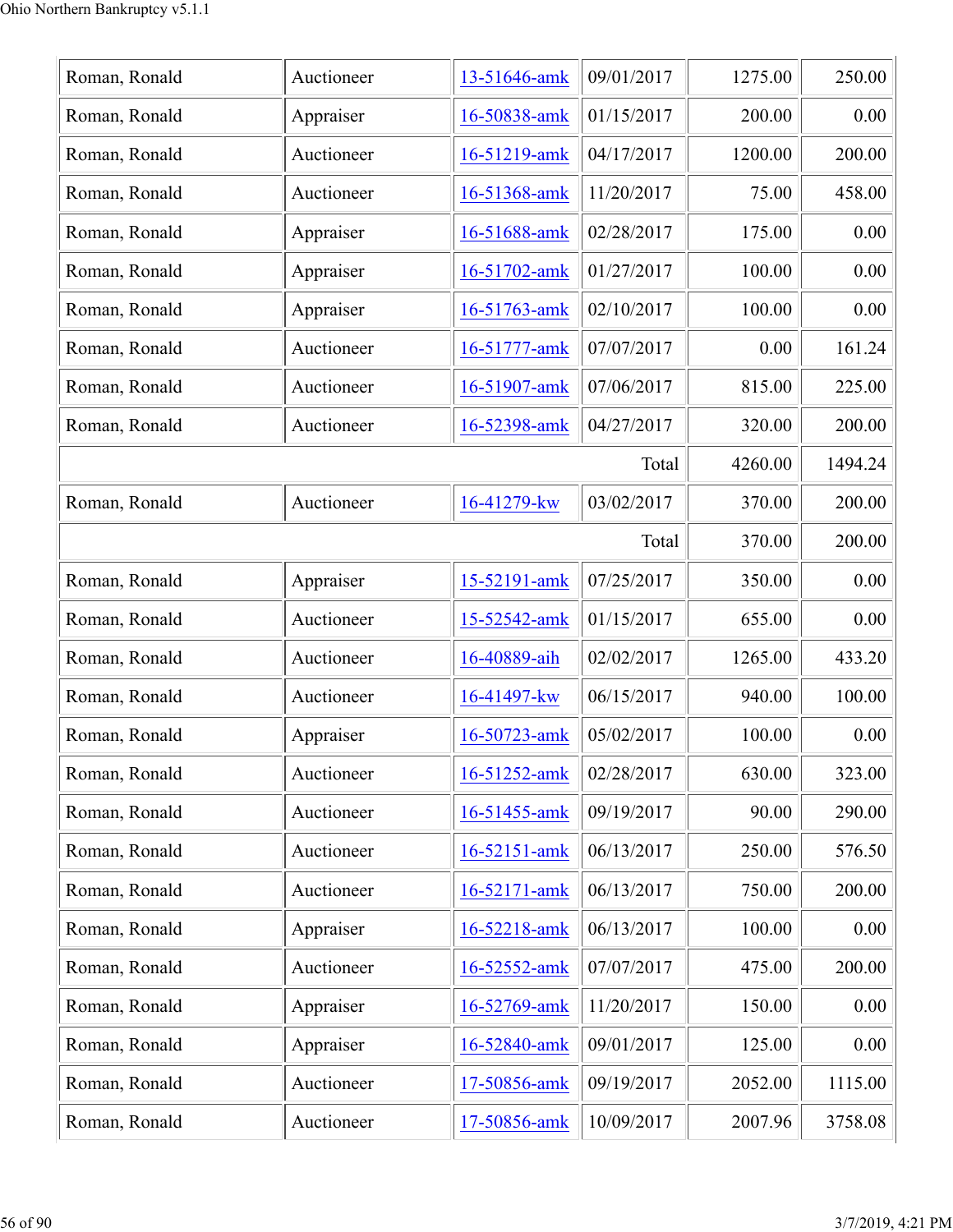|                          | Total              | 9939.96      | 6995.78    |            |        |
|--------------------------|--------------------|--------------|------------|------------|--------|
| Roman, Ronald            | Appraiser          | 17-51257-amk | 12/22/2017 | 100.00     | 0.00   |
|                          |                    |              | Total      | 100.00     | 0.00   |
| SOLIC Capital Advisors,  | Other Professional | 16-51552-amk | 04/25/2017 | 330000.00  | 0.00   |
| SOLIC Capital Advisors,  | Other Professional | 16-51552-amk | 09/20/2017 | 1827500.00 | 0.00   |
|                          |                    |              | Total      | 2157500.00 | 0.00   |
| Scanlon, John            | Special Counsel    | 14-61682-rk  | 04/18/2017 | 2544.67    | 866.22 |
|                          |                    |              | Total      | 2544.67    | 866.22 |
| Scanlon, Lawrence J.     | Special Counsel    | 08-63392-rk  | 06/20/2017 | 128000.00  | 474.97 |
|                          |                    |              | Total      | 128000.00  | 474.97 |
| Schinker-Kuharich, Dynel | Trustee Chapter 7  | 11-53273-amk | 10/24/2017 | 1462.90    | 138.28 |
| Schinker-Kuharich, Dynel | Trustee Chapter 7  | 13-50038-amk | 07/31/2017 | 625.00     | 70.49  |
| Schinker-Kuharich, Dynel | Trustee Chapter 7  | 14-52673-amk | 01/03/2017 | 2802.50    | 96.90  |
| Schinker-Kuharich, Dynel | Trustee Chapter 7  | 14-52903-amk | 05/04/2017 | 255.39     | 88.85  |
| Schinker-Kuharich, Dynel | Trustee Chapter 7  | 14-53066-amk | 12/04/2017 | 2125.72    | 35.33  |
| Schinker-Kuharich, Dynel | Trustee Chapter 7  | 15-50558-amk | 08/15/2017 | 1303.50    | 71.91  |
| Schinker-Kuharich, Dynel | Trustee Chapter 7  | 15-50841-amk | 11/20/2017 | 2022.20    | 59.02  |
| Schinker-Kuharich, Dynel | Trustee Chapter 7  | 15-51504-amk | 06/01/2017 | 425.00     | 57.26  |
| Schinker-Kuharich, Dynel | Trustee Chapter 7  | 15-51541-amk | 08/11/2017 | 155.75     | 62.51  |
| Schinker-Kuharich, Dynel | Trustee Chapter 7  | 15-51605-amk | 10/23/2017 | 473.72     | 33.18  |
| Schinker-Kuharich, Dynel | Trustee Chapter 7  | 15-52098-amk | 07/07/2017 | 1391.95    | 28.75  |
| Schinker-Kuharich, Dynel | Trustee Chapter 7  | 15-52214-amk | 03/15/2017 | 1470.00    | 6.67   |
| Schinker-Kuharich, Dynel | Trustee Chapter 7  | 15-52357-amk | 01/27/2017 | 3090.00    | 155.12 |
| Schinker-Kuharich, Dynel | Trustee Chapter 7  | 15-52498-amk | 07/07/2017 | 230.00     | 26.15  |
| Schinker-Kuharich, Dynel | Trustee Chapter 7  | 15-52813-amk | 05/04/2017 | 191.25     | 20.69  |
| Schinker-Kuharich, Dynel | Trustee Chapter 7  | 16-41918-kw  | 09/13/2017 | 443.28     | 9.87   |
| Schinker-Kuharich, Dynel | Trustee Chapter 7  | 16-50201-amk | 05/04/2017 | 1726.32    | 37.21  |
| Schinker-Kuharich, Dynel | Trustee Chapter 7  | 16-50324-amk | 09/17/2017 | 1056.90    | 62.09  |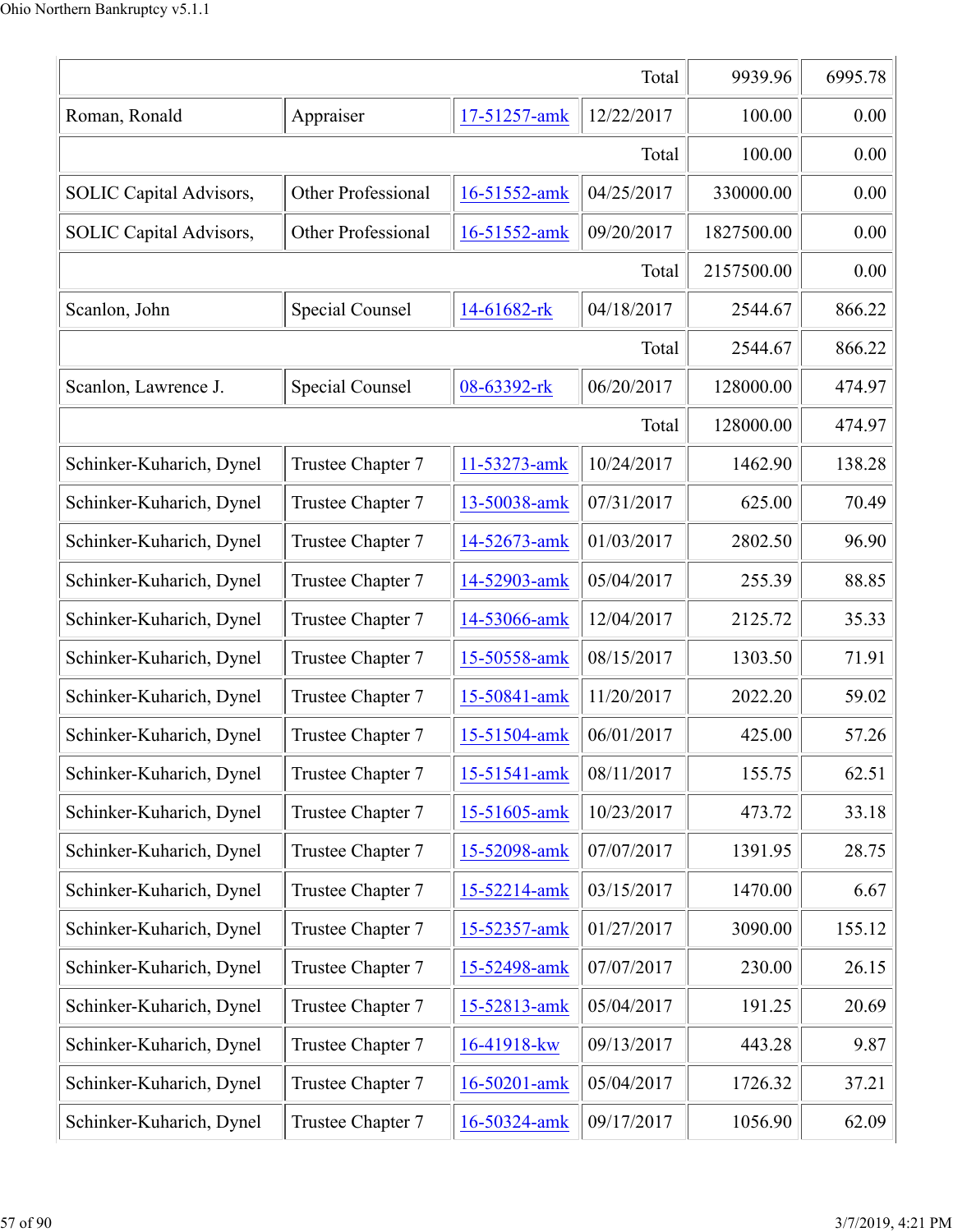| Schinker-Kuharich, Dynel | Trustee Chapter 7 | 16-50554-amk | 09/17/2017 | 437.25  | 91.62  |
|--------------------------|-------------------|--------------|------------|---------|--------|
| Schinker-Kuharich, Dynel | Trustee Chapter 7 | 16-50608-amk | 02/27/2017 | 276.54  | 26.74  |
| Schinker-Kuharich, Dynel | Trustee Chapter 7 | 16-50755-amk | 01/27/2017 | 1504.90 | 80.64  |
| Schinker-Kuharich, Dynel | Trustee Chapter 7 | 16-51012-amk | 06/23/2017 | 456.43  | 31.07  |
| Schinker-Kuharich, Dynel | Trustee Chapter 7 | 16-51045-amk | 07/10/2017 | 693.75  | 36.96  |
| Schinker-Kuharich, Dynel | Trustee Chapter 7 | 16-51096-amk | 09/17/2017 | 1280.49 | 9.49   |
| Schinker-Kuharich, Dynel | Trustee Chapter 7 | 16-51284-amk | 07/25/2017 | 1500.00 | 106.41 |
| Schinker-Kuharich, Dynel | Trustee Chapter 7 | 16-51391-amk | 08/15/2017 | 1000.00 | 46.04  |
| Schinker-Kuharich, Dynel | Trustee Chapter 7 | 16-51420-amk | 04/27/2017 | 4250.00 | 35.29  |
| Schinker-Kuharich, Dynel | Trustee Chapter 7 | 16-51469-amk | 07/25/2017 | 2447.54 | 183.90 |
| Schinker-Kuharich, Dynel | Trustee Chapter 7 | 16-51475-amk | 06/23/2017 | 927.08  | 68.45  |
| Schinker-Kuharich, Dynel | Trustee Chapter 7 | 16-51493-amk | 08/11/2017 | 743.13  | 59.35  |
| Schinker-Kuharich, Dynel | Trustee Chapter 7 | 16-51501-amk | 10/23/2017 | 335.58  | 14.31  |
| Schinker-Kuharich, Dynel | Trustee Chapter 7 | 16-51506-amk | 02/08/2017 | 651.67  | 10.10  |
| Schinker-Kuharich, Dynel | Trustee Chapter 7 | 16-51539-amk | 01/14/2017 | 228.79  | 5.35   |
| Schinker-Kuharich, Dynel | Trustee Chapter 7 | 16-51542-amk | 08/15/2017 | 2750.00 | 8.59   |
| Schinker-Kuharich, Dynel | Trustee Chapter 7 | 16-51597-amk | 10/26/2017 | 745.75  | 33.71  |
| Schinker-Kuharich, Dynel | Trustee Chapter 7 | 16-51722-amk | 01/27/2017 | 364.24  | 10.02  |
| Schinker-Kuharich, Dynel | Trustee Chapter 7 | 16-51759-amk | 06/23/2017 | 539.14  | 12.02  |
| Schinker-Kuharich, Dynel | Trustee Chapter 7 | 16-51770-amk | 03/15/2017 | 418.73  | 9.95   |
| Schinker-Kuharich, Dynel | Trustee Chapter 7 | 16-51811-amk | 05/11/2017 | 622.85  | 12.17  |
| Schinker-Kuharich, Dynel | Trustee Chapter 7 | 16-51914-amk | 07/24/2017 | 811.65  | 14.28  |
| Schinker-Kuharich, Dynel | Trustee Chapter 7 | 16-51950-amk | 05/04/2017 | 800.00  | 38.25  |
| Schinker-Kuharich, Dynel | Trustee Chapter 7 | 16-51962-amk | 04/18/2017 | 500.00  | 54.58  |
| Schinker-Kuharich, Dynel | Trustee Chapter 7 | 16-51973-amk | 11/20/2017 | 291.17  | 11.04  |
| Schinker-Kuharich, Dynel | Trustee Chapter 7 | 16-52031-amk | 07/06/2017 | 318.11  | 12.55  |
| Schinker-Kuharich, Dynel | Trustee Chapter 7 | 16-52109-amk | 07/06/2017 | 643.81  | 8.10   |
| Schinker-Kuharich, Dynel | Trustee Chapter 7 | 16-52117-amk | 04/18/2017 | 524.98  | 7.01   |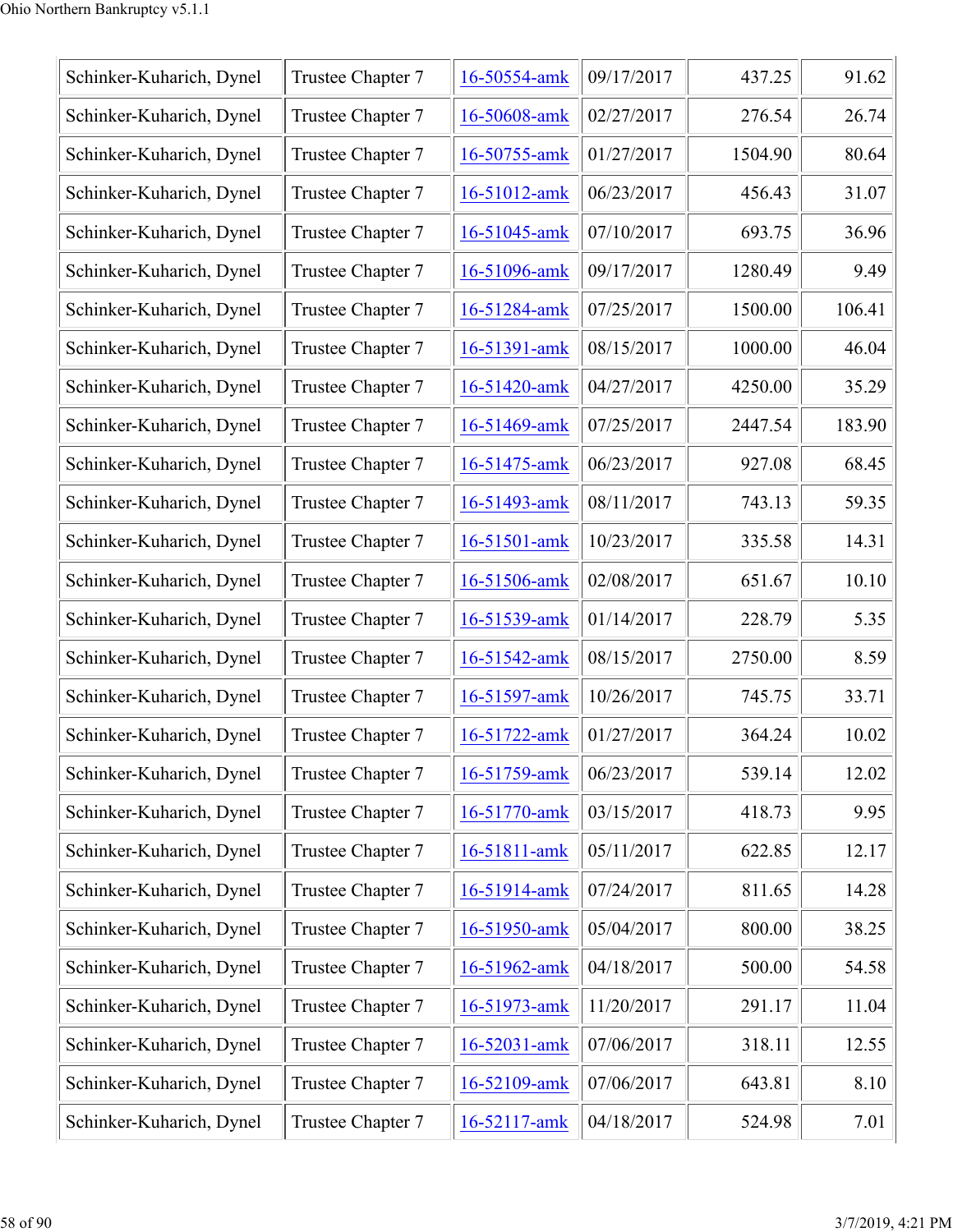| 12/04/2017<br>739.51<br>Schinker-Kuharich, Dynel<br>Trustee Chapter 7<br>16-52133-amk<br>Schinker-Kuharich, Dynel<br>Trustee Chapter 7<br>12/22/2017<br>16-52214-amk<br>1320.00<br>Schinker-Kuharich, Dynel<br>Trustee Chapter 7<br>04/18/2017<br>300.82<br>16-52305-amk<br>Schinker-Kuharich, Dynel<br>Trustee Chapter 7<br>10/26/2017<br>540.44<br>16-52307-amk<br>Schinker-Kuharich, Dynel<br>Trustee Chapter 7<br>04/18/2017<br>313.78<br>16-52357-amk<br>Schinker-Kuharich, Dynel<br>Trustee Chapter 7<br>11/20/2017<br>1013.73<br>16-52403-amk<br>Schinker-Kuharich, Dynel<br>Trustee Chapter 7<br>10/26/2017<br>16-52404-amk<br>431.95<br>Trustee Chapter 7<br>Schinker-Kuharich, Dynel<br>07/10/2017<br>675.26<br>16-52432-amk<br>Trustee Chapter 7<br>Schinker-Kuharich, Dynel<br>16-52467-amk<br>10/26/2017<br>302.29<br>06/01/2017<br>Schinker-Kuharich, Dynel<br>Trustee Chapter 7<br>458.82<br>16-52497-amk<br>Trustee Chapter 7<br>Schinker-Kuharich, Dynel<br>06/23/2017<br>614.05<br>16-52529-amk<br>11/20/2017<br>Trustee Chapter 7<br>16-52540-amk<br>375.00<br>Schinker-Kuharich, Dynel<br>10/26/2017<br>349.65<br>Schinker-Kuharich, Dynel<br>Trustee Chapter 7<br>16-52573-amk<br>12/04/2017<br>380.03<br>Schinker-Kuharich, Dynel<br>Trustee Chapter 7<br>16-52583-amk<br>06/02/2017<br>Schinker-Kuharich, Dynel<br>Trustee Chapter 7<br>16-52647-amk<br>350.56<br>8.81<br>Trustee Chapter 7<br>05/25/2017<br>Schinker-Kuharich, Dynel<br>16-52650-amk<br>310.62<br>Schinker-Kuharich, Dynel<br>Trustee Chapter 7<br>16-52660-amk<br>10/26/2017<br>285.60<br>10/27/2017<br>1868.57<br>Schinker-Kuharich, Dynel<br>Trustee Chapter 7<br>16-52662-amk<br>06/12/2017<br>324.95<br>Schinker-Kuharich, Dynel<br>Trustee Chapter 7<br>16-52676-amk<br>09/17/2017<br>261.94<br>Schinker-Kuharich, Dynel<br>Trustee Chapter 7<br>7.91<br>16-52703-amk<br>Schinker-Kuharich, Dynel<br>Trustee Chapter 7<br>11/20/2017<br>1250.63<br>16-52729-amk<br>Schinker-Kuharich, Dynel<br>Trustee Chapter 7<br>11/20/2017<br>3250.00<br>16-52733-amk<br>Schinker-Kuharich, Dynel<br>Trustee Chapter 7<br>09/17/2017<br>180.00<br>16-52742-amk<br>Schinker-Kuharich, Dynel<br>Trustee Chapter 7<br>11/20/2017<br>16-52787-amk<br>1656.69<br>Schinker-Kuharich, Dynel<br>Trustee Chapter 7<br>11/20/2017<br>643.25<br>16-52854-amk<br>Schinker-Kuharich, Dynel<br>Trustee Chapter 7<br>10/26/2017<br>16-52870-amk<br>347.00<br>Schinker-Kuharich, Dynel<br>Trustee Chapter 7<br>12/04/2017<br>1517.26<br>16-52874-amk<br>Schinker-Kuharich, Dynel<br>Trustee Chapter 7<br>11/20/2017<br>369.19 |  |              |  |       |
|-------------------------------------------------------------------------------------------------------------------------------------------------------------------------------------------------------------------------------------------------------------------------------------------------------------------------------------------------------------------------------------------------------------------------------------------------------------------------------------------------------------------------------------------------------------------------------------------------------------------------------------------------------------------------------------------------------------------------------------------------------------------------------------------------------------------------------------------------------------------------------------------------------------------------------------------------------------------------------------------------------------------------------------------------------------------------------------------------------------------------------------------------------------------------------------------------------------------------------------------------------------------------------------------------------------------------------------------------------------------------------------------------------------------------------------------------------------------------------------------------------------------------------------------------------------------------------------------------------------------------------------------------------------------------------------------------------------------------------------------------------------------------------------------------------------------------------------------------------------------------------------------------------------------------------------------------------------------------------------------------------------------------------------------------------------------------------------------------------------------------------------------------------------------------------------------------------------------------------------------------------------------------------------------------------------------------------------------------------------------------------------------------------------------------------------------------------------------------------------------------------------------------------------------------------------------------------------------------|--|--------------|--|-------|
|                                                                                                                                                                                                                                                                                                                                                                                                                                                                                                                                                                                                                                                                                                                                                                                                                                                                                                                                                                                                                                                                                                                                                                                                                                                                                                                                                                                                                                                                                                                                                                                                                                                                                                                                                                                                                                                                                                                                                                                                                                                                                                                                                                                                                                                                                                                                                                                                                                                                                                                                                                                                 |  |              |  | 10.02 |
|                                                                                                                                                                                                                                                                                                                                                                                                                                                                                                                                                                                                                                                                                                                                                                                                                                                                                                                                                                                                                                                                                                                                                                                                                                                                                                                                                                                                                                                                                                                                                                                                                                                                                                                                                                                                                                                                                                                                                                                                                                                                                                                                                                                                                                                                                                                                                                                                                                                                                                                                                                                                 |  |              |  | 42.38 |
|                                                                                                                                                                                                                                                                                                                                                                                                                                                                                                                                                                                                                                                                                                                                                                                                                                                                                                                                                                                                                                                                                                                                                                                                                                                                                                                                                                                                                                                                                                                                                                                                                                                                                                                                                                                                                                                                                                                                                                                                                                                                                                                                                                                                                                                                                                                                                                                                                                                                                                                                                                                                 |  |              |  | 10.36 |
|                                                                                                                                                                                                                                                                                                                                                                                                                                                                                                                                                                                                                                                                                                                                                                                                                                                                                                                                                                                                                                                                                                                                                                                                                                                                                                                                                                                                                                                                                                                                                                                                                                                                                                                                                                                                                                                                                                                                                                                                                                                                                                                                                                                                                                                                                                                                                                                                                                                                                                                                                                                                 |  |              |  | 10.17 |
|                                                                                                                                                                                                                                                                                                                                                                                                                                                                                                                                                                                                                                                                                                                                                                                                                                                                                                                                                                                                                                                                                                                                                                                                                                                                                                                                                                                                                                                                                                                                                                                                                                                                                                                                                                                                                                                                                                                                                                                                                                                                                                                                                                                                                                                                                                                                                                                                                                                                                                                                                                                                 |  |              |  | 94.03 |
|                                                                                                                                                                                                                                                                                                                                                                                                                                                                                                                                                                                                                                                                                                                                                                                                                                                                                                                                                                                                                                                                                                                                                                                                                                                                                                                                                                                                                                                                                                                                                                                                                                                                                                                                                                                                                                                                                                                                                                                                                                                                                                                                                                                                                                                                                                                                                                                                                                                                                                                                                                                                 |  |              |  | 6.63  |
|                                                                                                                                                                                                                                                                                                                                                                                                                                                                                                                                                                                                                                                                                                                                                                                                                                                                                                                                                                                                                                                                                                                                                                                                                                                                                                                                                                                                                                                                                                                                                                                                                                                                                                                                                                                                                                                                                                                                                                                                                                                                                                                                                                                                                                                                                                                                                                                                                                                                                                                                                                                                 |  |              |  | 45.74 |
|                                                                                                                                                                                                                                                                                                                                                                                                                                                                                                                                                                                                                                                                                                                                                                                                                                                                                                                                                                                                                                                                                                                                                                                                                                                                                                                                                                                                                                                                                                                                                                                                                                                                                                                                                                                                                                                                                                                                                                                                                                                                                                                                                                                                                                                                                                                                                                                                                                                                                                                                                                                                 |  |              |  | 11.98 |
|                                                                                                                                                                                                                                                                                                                                                                                                                                                                                                                                                                                                                                                                                                                                                                                                                                                                                                                                                                                                                                                                                                                                                                                                                                                                                                                                                                                                                                                                                                                                                                                                                                                                                                                                                                                                                                                                                                                                                                                                                                                                                                                                                                                                                                                                                                                                                                                                                                                                                                                                                                                                 |  |              |  | 8.55  |
|                                                                                                                                                                                                                                                                                                                                                                                                                                                                                                                                                                                                                                                                                                                                                                                                                                                                                                                                                                                                                                                                                                                                                                                                                                                                                                                                                                                                                                                                                                                                                                                                                                                                                                                                                                                                                                                                                                                                                                                                                                                                                                                                                                                                                                                                                                                                                                                                                                                                                                                                                                                                 |  |              |  | 5.69  |
|                                                                                                                                                                                                                                                                                                                                                                                                                                                                                                                                                                                                                                                                                                                                                                                                                                                                                                                                                                                                                                                                                                                                                                                                                                                                                                                                                                                                                                                                                                                                                                                                                                                                                                                                                                                                                                                                                                                                                                                                                                                                                                                                                                                                                                                                                                                                                                                                                                                                                                                                                                                                 |  |              |  | 12.47 |
|                                                                                                                                                                                                                                                                                                                                                                                                                                                                                                                                                                                                                                                                                                                                                                                                                                                                                                                                                                                                                                                                                                                                                                                                                                                                                                                                                                                                                                                                                                                                                                                                                                                                                                                                                                                                                                                                                                                                                                                                                                                                                                                                                                                                                                                                                                                                                                                                                                                                                                                                                                                                 |  |              |  | 6.48  |
|                                                                                                                                                                                                                                                                                                                                                                                                                                                                                                                                                                                                                                                                                                                                                                                                                                                                                                                                                                                                                                                                                                                                                                                                                                                                                                                                                                                                                                                                                                                                                                                                                                                                                                                                                                                                                                                                                                                                                                                                                                                                                                                                                                                                                                                                                                                                                                                                                                                                                                                                                                                                 |  |              |  | 8.44  |
|                                                                                                                                                                                                                                                                                                                                                                                                                                                                                                                                                                                                                                                                                                                                                                                                                                                                                                                                                                                                                                                                                                                                                                                                                                                                                                                                                                                                                                                                                                                                                                                                                                                                                                                                                                                                                                                                                                                                                                                                                                                                                                                                                                                                                                                                                                                                                                                                                                                                                                                                                                                                 |  |              |  | 11.34 |
|                                                                                                                                                                                                                                                                                                                                                                                                                                                                                                                                                                                                                                                                                                                                                                                                                                                                                                                                                                                                                                                                                                                                                                                                                                                                                                                                                                                                                                                                                                                                                                                                                                                                                                                                                                                                                                                                                                                                                                                                                                                                                                                                                                                                                                                                                                                                                                                                                                                                                                                                                                                                 |  |              |  | 8.59  |
|                                                                                                                                                                                                                                                                                                                                                                                                                                                                                                                                                                                                                                                                                                                                                                                                                                                                                                                                                                                                                                                                                                                                                                                                                                                                                                                                                                                                                                                                                                                                                                                                                                                                                                                                                                                                                                                                                                                                                                                                                                                                                                                                                                                                                                                                                                                                                                                                                                                                                                                                                                                                 |  |              |  |       |
|                                                                                                                                                                                                                                                                                                                                                                                                                                                                                                                                                                                                                                                                                                                                                                                                                                                                                                                                                                                                                                                                                                                                                                                                                                                                                                                                                                                                                                                                                                                                                                                                                                                                                                                                                                                                                                                                                                                                                                                                                                                                                                                                                                                                                                                                                                                                                                                                                                                                                                                                                                                                 |  |              |  | 10.62 |
|                                                                                                                                                                                                                                                                                                                                                                                                                                                                                                                                                                                                                                                                                                                                                                                                                                                                                                                                                                                                                                                                                                                                                                                                                                                                                                                                                                                                                                                                                                                                                                                                                                                                                                                                                                                                                                                                                                                                                                                                                                                                                                                                                                                                                                                                                                                                                                                                                                                                                                                                                                                                 |  |              |  | 12.43 |
|                                                                                                                                                                                                                                                                                                                                                                                                                                                                                                                                                                                                                                                                                                                                                                                                                                                                                                                                                                                                                                                                                                                                                                                                                                                                                                                                                                                                                                                                                                                                                                                                                                                                                                                                                                                                                                                                                                                                                                                                                                                                                                                                                                                                                                                                                                                                                                                                                                                                                                                                                                                                 |  |              |  | 25.58 |
|                                                                                                                                                                                                                                                                                                                                                                                                                                                                                                                                                                                                                                                                                                                                                                                                                                                                                                                                                                                                                                                                                                                                                                                                                                                                                                                                                                                                                                                                                                                                                                                                                                                                                                                                                                                                                                                                                                                                                                                                                                                                                                                                                                                                                                                                                                                                                                                                                                                                                                                                                                                                 |  |              |  |       |
|                                                                                                                                                                                                                                                                                                                                                                                                                                                                                                                                                                                                                                                                                                                                                                                                                                                                                                                                                                                                                                                                                                                                                                                                                                                                                                                                                                                                                                                                                                                                                                                                                                                                                                                                                                                                                                                                                                                                                                                                                                                                                                                                                                                                                                                                                                                                                                                                                                                                                                                                                                                                 |  |              |  | 7.99  |
|                                                                                                                                                                                                                                                                                                                                                                                                                                                                                                                                                                                                                                                                                                                                                                                                                                                                                                                                                                                                                                                                                                                                                                                                                                                                                                                                                                                                                                                                                                                                                                                                                                                                                                                                                                                                                                                                                                                                                                                                                                                                                                                                                                                                                                                                                                                                                                                                                                                                                                                                                                                                 |  |              |  | 20.22 |
|                                                                                                                                                                                                                                                                                                                                                                                                                                                                                                                                                                                                                                                                                                                                                                                                                                                                                                                                                                                                                                                                                                                                                                                                                                                                                                                                                                                                                                                                                                                                                                                                                                                                                                                                                                                                                                                                                                                                                                                                                                                                                                                                                                                                                                                                                                                                                                                                                                                                                                                                                                                                 |  |              |  | 7.08  |
|                                                                                                                                                                                                                                                                                                                                                                                                                                                                                                                                                                                                                                                                                                                                                                                                                                                                                                                                                                                                                                                                                                                                                                                                                                                                                                                                                                                                                                                                                                                                                                                                                                                                                                                                                                                                                                                                                                                                                                                                                                                                                                                                                                                                                                                                                                                                                                                                                                                                                                                                                                                                 |  |              |  | 45.80 |
|                                                                                                                                                                                                                                                                                                                                                                                                                                                                                                                                                                                                                                                                                                                                                                                                                                                                                                                                                                                                                                                                                                                                                                                                                                                                                                                                                                                                                                                                                                                                                                                                                                                                                                                                                                                                                                                                                                                                                                                                                                                                                                                                                                                                                                                                                                                                                                                                                                                                                                                                                                                                 |  |              |  | 6.63  |
|                                                                                                                                                                                                                                                                                                                                                                                                                                                                                                                                                                                                                                                                                                                                                                                                                                                                                                                                                                                                                                                                                                                                                                                                                                                                                                                                                                                                                                                                                                                                                                                                                                                                                                                                                                                                                                                                                                                                                                                                                                                                                                                                                                                                                                                                                                                                                                                                                                                                                                                                                                                                 |  |              |  | 13.30 |
|                                                                                                                                                                                                                                                                                                                                                                                                                                                                                                                                                                                                                                                                                                                                                                                                                                                                                                                                                                                                                                                                                                                                                                                                                                                                                                                                                                                                                                                                                                                                                                                                                                                                                                                                                                                                                                                                                                                                                                                                                                                                                                                                                                                                                                                                                                                                                                                                                                                                                                                                                                                                 |  |              |  | 31.53 |
|                                                                                                                                                                                                                                                                                                                                                                                                                                                                                                                                                                                                                                                                                                                                                                                                                                                                                                                                                                                                                                                                                                                                                                                                                                                                                                                                                                                                                                                                                                                                                                                                                                                                                                                                                                                                                                                                                                                                                                                                                                                                                                                                                                                                                                                                                                                                                                                                                                                                                                                                                                                                 |  | 16-52917-amk |  | 11.19 |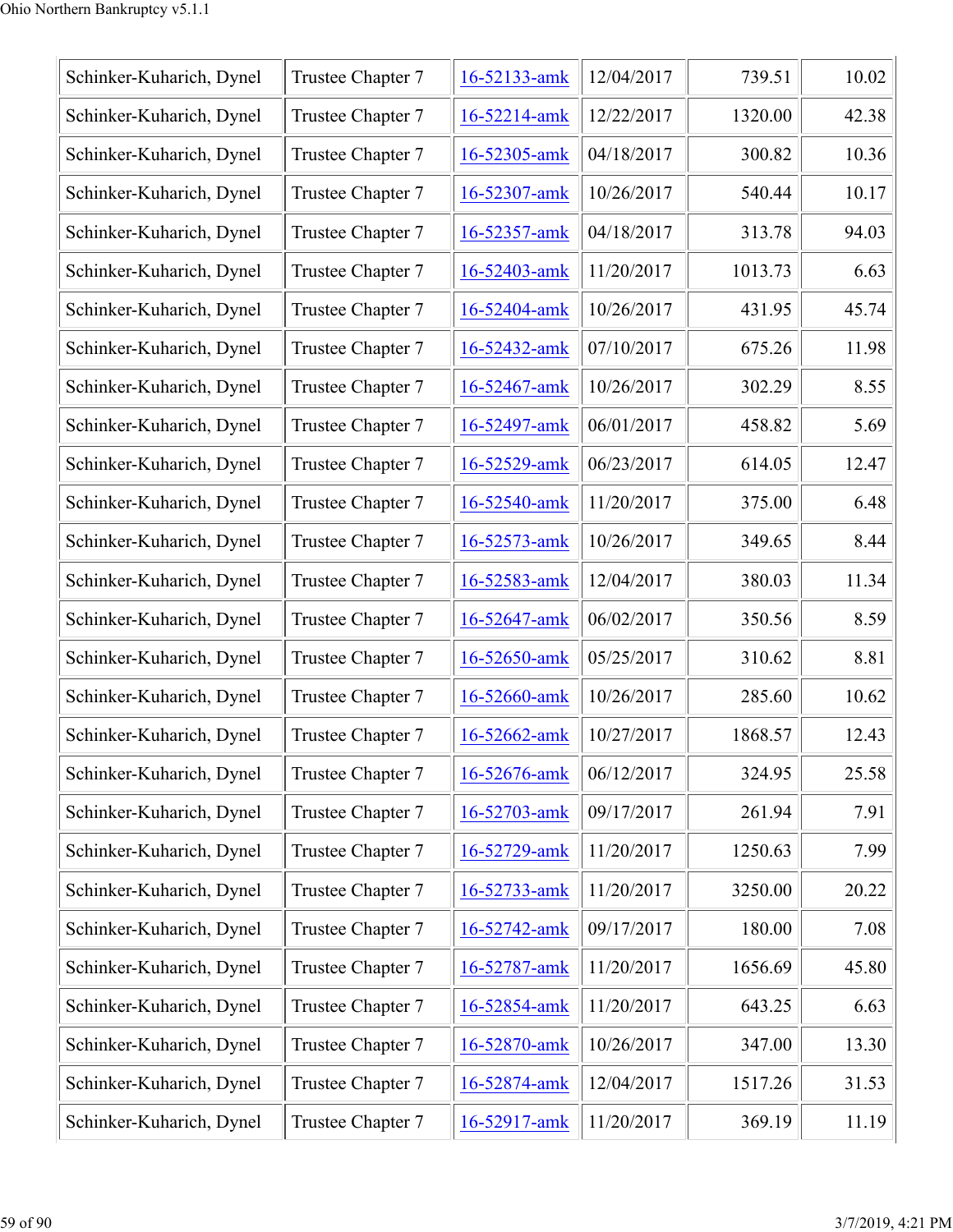| Schinker-Kuharich, Dynel | Trustee Chapter 7  | 16-52918-amk     | 10/26/2017 | 789.72    | 10.06   |
|--------------------------|--------------------|------------------|------------|-----------|---------|
| Schinker-Kuharich, Dynel | Trustee Chapter 7  | 16-52931-amk     | 11/20/2017 | 1217.56   | 13.82   |
| Schinker-Kuharich, Dynel | Trustee Chapter 7  | 16-52972-amk     | 12/04/2017 | 723.75    | 7.87    |
| Schinker-Kuharich, Dynel | Trustee Chapter 7  | 16-52986-amk     | 12/04/2017 | 1532.04   | 14.24   |
| Schinker-Kuharich, Dynel | Trustee Chapter 7  | 16-53014-amk     | 11/20/2017 | 637.00    | 9.08    |
| Schinker-Kuharich, Dynel | Trustee Chapter 7  | 17-50009-amk     | 11/20/2017 | 293.50    | 18.88   |
| Schinker-Kuharich, Dynel | Trustee Chapter 7  | 17-50023-amk     | 11/20/2017 | 434.11    | 7.12    |
| Schinker-Kuharich, Dynel | Trustee Chapter 7  | 17-50025-amk     | 11/20/2017 | 1189.02   | 37.47   |
| Schinker-Kuharich, Dynel | Trustee Chapter 7  | 17-50070-amk     | 10/26/2017 | 229.55    | 11.00   |
| Schinker-Kuharich, Dynel | Trustee Chapter 7  | 17-50100-amk     | 10/26/2017 | 238.21    | 7.91    |
| Schinker-Kuharich, Dynel | Trustee Chapter 7  | 17-50127-amk     | 11/20/2017 | 739.50    | 8.59    |
| Schinker-Kuharich, Dynel | Trustee Chapter 7  | 17-50181-amk     | 12/04/2017 | 626.42    | 17.07   |
| Schinker-Kuharich, Dynel | Trustee Chapter 7  | 17-50207-amk     | 12/04/2017 | 1334.75   | 10.55   |
| Schinker-Kuharich, Dynel | Trustee Chapter 7  | 17-50234-amk     | 10/26/2017 | 217.21    | 8.74    |
| Schinker-Kuharich, Dynel | Trustee Chapter 7  | 17-50341-amk     | 10/26/2017 | 413.59    | 12.40   |
| Schinker-Kuharich, Dynel | Trustee Chapter 7  | 17-50389-amk     | 12/04/2017 | 481.78    | 14.65   |
| Schinker-Kuharich, Dynel | Trustee Chapter 7  | 17-50405-amk     | 12/05/2017 | 236.18    | 4.77    |
| Schinker-Kuharich, Dynel | Trustee Chapter 7  | 17-50529-amk     | 12/01/2017 | 433.25    | 6.86    |
| Schinker-Kuharich, Dynel | Trustee Chapter 7  | 17-50621-amk     | 10/26/2017 | 289.21    | 6.18    |
| Schinker-Kuharich, Dynel | Trustee Chapter 7  | 17-50723-amk     | 12/04/2017 | 400.00    | 10.29   |
| Schinker-Kuharich, Dynel | Trustee Chapter 7  | 17-50750-amk     | 12/04/2017 | 450.00    | 25.17   |
| Schinker-Kuharich, Dynel | Trustee Chapter 7  | 17-50804-amk     | 12/22/2017 | 367.42    | 14.28   |
| Schinker-Kuharich, Dynel | Trustee Chapter 7  | 17-50832-amk     | 12/04/2017 | 327.73    | 9.62    |
|                          |                    |                  | Total      | 81348.05  | 2886.85 |
| Schrader, Bruce R.       | Trustee's Attorney | 10-62459-rk      | 04/19/2017 | 3164.00   | 38.90   |
| Schrader, Bruce R.       | Attorney           | 13-34137-<br>maw | 03/10/2017 | 214694.50 | 4384.39 |
| Schrader, Bruce R.       | Trustee's Attorney | 13-60451-rk      | 08/29/2017 | 2198.00   | 8.60    |
| Schrader, Bruce R.       | Trustee's Attorney | 13-62899-rk      | 03/30/2017 | 1824.00   | 0.00    |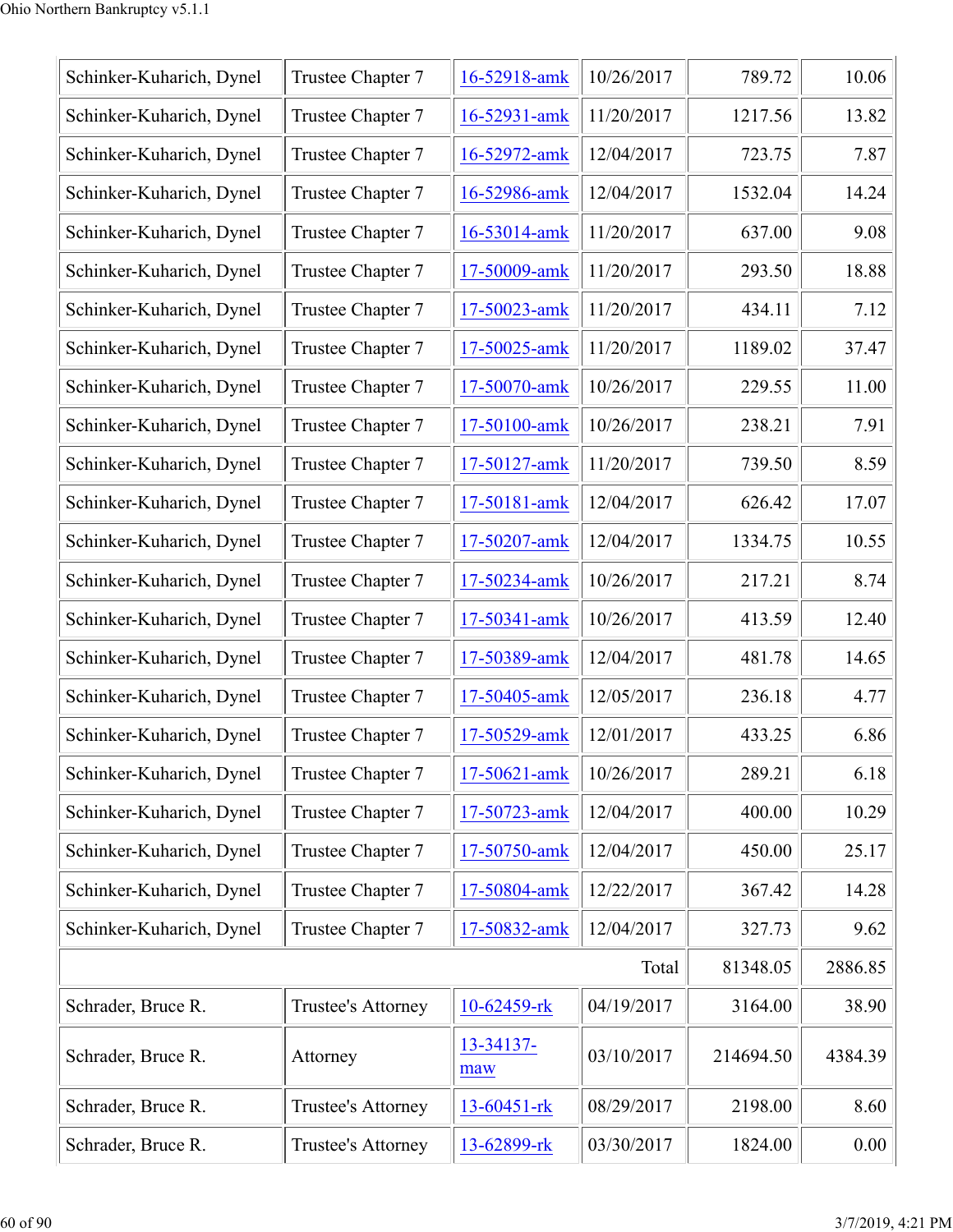| Schrader, Bruce R.<br>Schrader, Bruce R. | Trustee's Attorney<br>Trustee's Attorney | 14-60793-rk       | 03/30/2017 | 812.00    | 4.90    |
|------------------------------------------|------------------------------------------|-------------------|------------|-----------|---------|
|                                          |                                          |                   |            |           |         |
|                                          |                                          | 14-62634-rk       | 11/28/2017 | 1396.50   | 135.20  |
| Schrader, Bruce R.                       | Trustee's Attorney                       | 14-62703-rk       | 10/12/2017 | 4116.00   | 27.00   |
| Schrader, Bruce R.                       | Trustee's Attorney                       | 15-60050-rk       | 11/14/2017 | 1795.50   | 0.00    |
| Schrader, Bruce R.                       | Trustee's Attorney                       | $15 - 62152$ -rk  | 11/09/2017 | 6578.50   | 0.00    |
| Schrader, Bruce R.                       | Trustee's Attorney                       | $15 - 62275 - rk$ | 11/06/2017 | 2323.50   | 0.00    |
| Schrader, Bruce R.                       | Trustee's Attorney                       | $16 - 60631 - rk$ | 11/16/2017 | 285.00    | 0.00    |
|                                          |                                          |                   | Total      | 239187.50 | 4598.99 |
| Schwieg, Frederic P.                     | Creditor Comm.<br>Aty                    | 16-40675-jpg      | 01/03/2017 | 50220.00  | 685.47  |
| Schwieg, Frederic P.                     | Creditor Comm.<br>Aty                    | $16 - 40675$ -jpg | 04/27/2017 | 47550.00  | 380.82  |
| Schwieg, Frederic P.                     | Creditor Comm.<br>Aty                    | $16 - 40675$ -jpg | 09/05/2017 | 33199.50  | 1158.58 |
|                                          |                                          |                   | Total      | 130969.50 | 2224.87 |
| Scott, Earl                              | Accountant                               | 14-42339-aih      | 05/04/2017 | 1025.40   | 0.00    |
| Scott, Earl                              | Accountant                               | 15-41210-kw       | 08/03/2017 | 786.20    | 0.00    |
|                                          |                                          |                   | Total      | 1811.60   | 0.00    |
| Scott, Earl R.                           | Accountant                               | 16-40573-aih      | 08/04/2017 | 1038.00   | 0.00    |
|                                          |                                          |                   | Total      | 1038.00   | 0.00    |
| Sekerak Stevens, Diane M                 | Special Counsel                          | 16-41482-kw       | 08/03/2017 | 393.75    | 0.00    |
| Sekerak Stevens, Diane M                 | Trustee's Attorney                       | 17-40143-kw       | 09/21/2017 | 306.25    | 0.00    |
|                                          |                                          |                   | Total      | 700.00    | 0.00    |
| Selman Breitman LLP                      | Special Counsel                          | 16-50058-amk      | 04/26/2017 | 16195.50  | 208.14  |
| Selman Breitman LLP                      | Special Counsel                          | 16-50058-amk      | 07/18/2017 | 6386.50   | 15.50   |
|                                          |                                          |                   | Total      | 22582.00  | 223.64  |
| Shared-Management<br>Resour              | Other Professional                       | 16-52757-amk      | 12/04/2017 | 23540.00  | 0.00    |
|                                          |                                          |                   | Total      | 23540.00  | 0.00    |
| Shepherd, David A.                       | Trustee's Attorney                       | 10-40706-aih      | 02/07/2017 | 5624.00   | 1035.85 |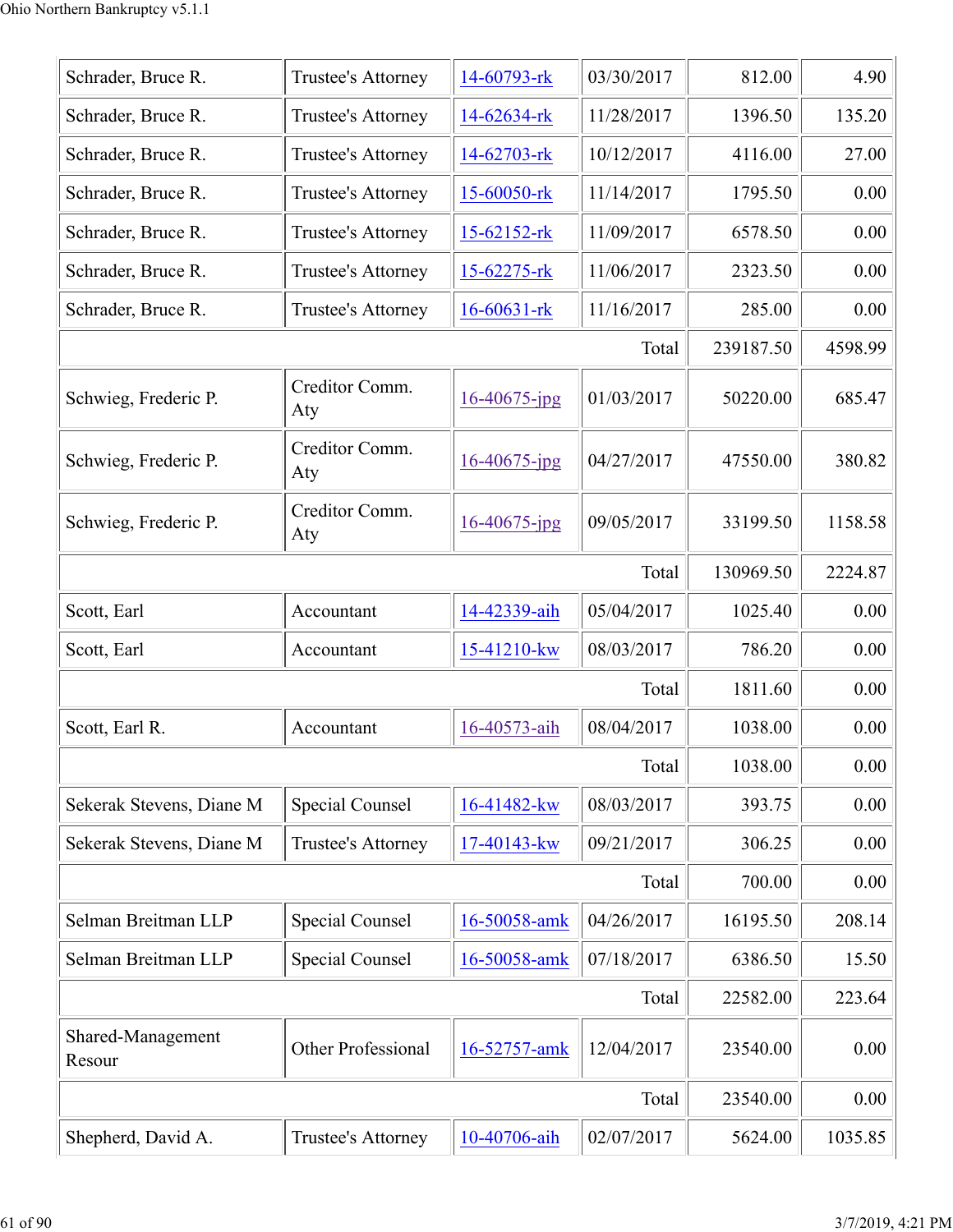|                          | 5624.00           | 1035.85            |            |          |          |
|--------------------------|-------------------|--------------------|------------|----------|----------|
| Shrader & Associates, LL | 41500.00          | 25681.72           |            |          |          |
|                          |                   |                    | Total      | 41500.00 | 25681.72 |
| Sicherman, Marvin A.     | Trustee Chapter 7 | 13-16269-pmc       | 01/17/2017 | 1750.00  | 2.35     |
| Sicherman, Marvin A.     | Trustee Chapter 7 | 14-13577-aih       | 02/28/2017 | 1388.19  | 2.82     |
| Sicherman, Marvin A.     | Trustee Chapter 7 | 14-15948-aih       | 08/04/2017 | 49548.68 | 7.08     |
| Sicherman, Marvin A.     | Trustee Chapter 7 | 14-18005-pmc       | 03/10/2017 | 525.00   | 0.00     |
| Sicherman, Marvin A.     | Trustee Chapter 7 | 15-16242-jps       | 05/15/2017 | 2636.12  | 5.32     |
| Sicherman, Marvin A.     | Trustee Chapter 7 | 15-16277-pmc       | 01/17/2017 | 327.25   | 4.70     |
| Sicherman, Marvin A.     | Trustee Chapter 7 | 15-16355-aih       | 09/25/2017 | 650.00   | 0.00     |
| Sicherman, Marvin A.     | Trustee Chapter 7 | 15-16669-aih       | 06/20/2017 | 1300.00  | 0.00     |
| Sicherman, Marvin A.     | Trustee Chapter 7 | $16 - 10220 - ips$ | 12/28/2017 | 300.00   | 5.40     |
| Sicherman, Marvin A.     | Trustee Chapter 7 | 16-10858-aih       | 03/21/2017 | 860.00   | 0.00     |
| Sicherman, Marvin A.     | Trustee Chapter 7 | 16-10895-aih       | 03/21/2017 | 1827.29  | 2.35     |
| Sicherman, Marvin A.     | Trustee Chapter 7 | 16-11242-aih       | 04/04/2017 | 1264.49  | 11.00    |
| Sicherman, Marvin A.     | Trustee Chapter 7 | 16-11346-pmc       | 02/17/2017 | 342.50   | 4.23     |
| Sicherman, Marvin A.     | Trustee Chapter 7 | 16-11675-aih       | 05/11/2017 | 1103.41  | 0.00     |
| Sicherman, Marvin A.     | Trustee Chapter 7 | 16-11955-aih       | 05/16/2017 | 1524.05  | 32.43    |
| Sicherman, Marvin A.     | Trustee Chapter 7 | 16-12614-pmc       | 01/17/2017 | 875.00   | 5.75     |
| Sicherman, Marvin A.     | Trustee Chapter 7 | $16 - 12950$ -jps  | 08/17/2017 | 437.50   | 2.94     |
| Sicherman, Marvin A.     | Trustee Chapter 7 | $16 - 13115 - ips$ | 01/26/2017 | 249.85   | 2.35     |
| Sicherman, Marvin A.     | Trustee Chapter 7 | 16-13141-pmc       | 01/17/2017 | 328.68   | 1.41     |
| Sicherman, Marvin A.     | Trustee Chapter 7 | 16-13289-aih       | 01/20/2017 | 250.00   | 14.95    |
| Sicherman, Marvin A.     | Trustee Chapter 7 | $16 - 13532 - ips$ | 03/30/2017 | 525.67   | 0.00     |
| Sicherman, Marvin A.     | Trustee Chapter 7 | 16-13830-aih       | 02/28/2017 | 392.44   | 0.00     |
| Sicherman, Marvin A.     | Trustee Chapter 7 | 16-14029-aih       | 03/21/2017 | 942.01   | 0.00     |
| Sicherman, Marvin A.     | Trustee Chapter 7 | 16-14077-aih       | 04/27/2017 | 362.50   | 22.66    |
| Sicherman, Marvin A.     | Trustee Chapter 7 | $16 - 14127 - ips$ | 02/22/2017 | 278.77   | 3.96     |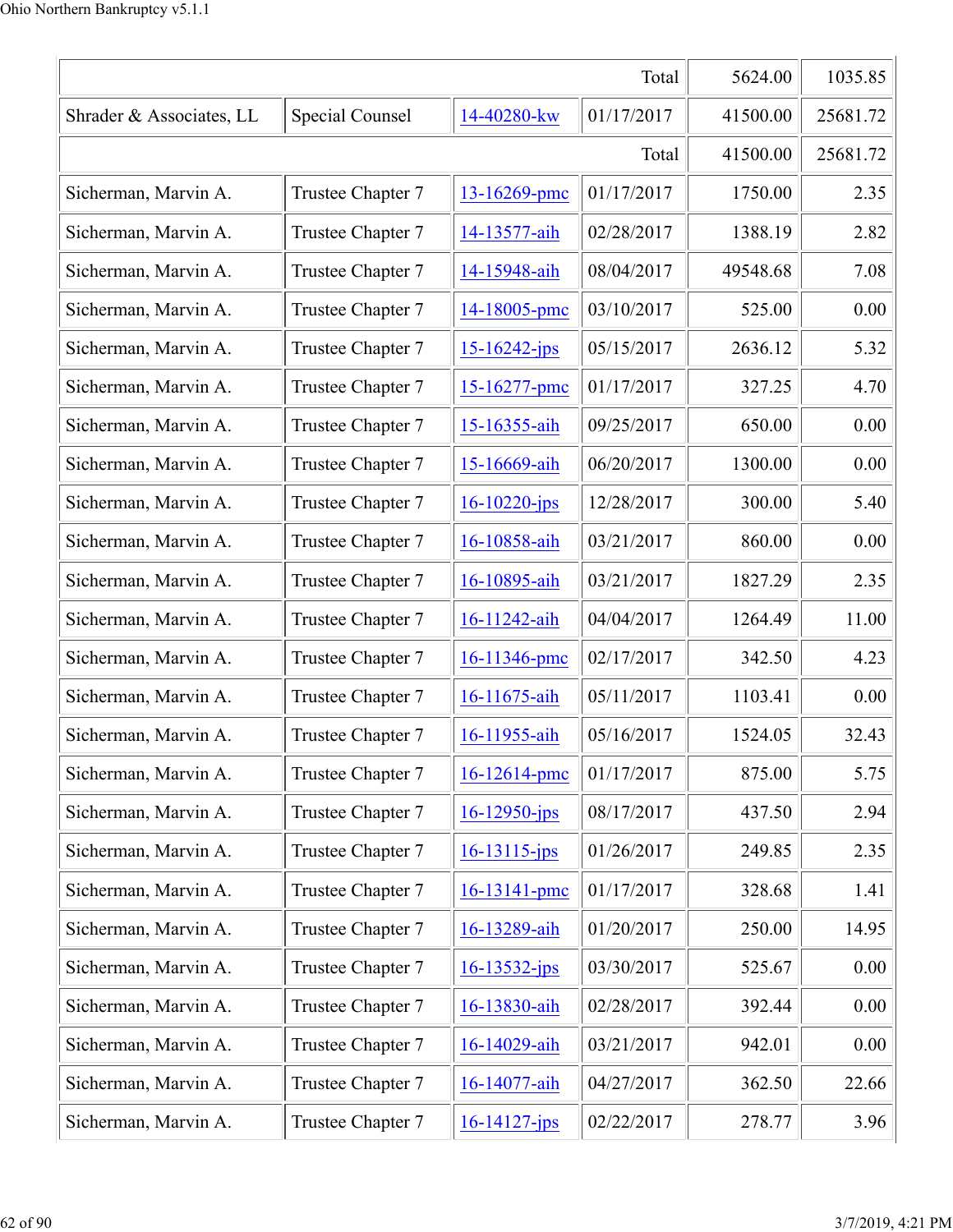| Sicherman, Marvin A. | Trustee Chapter 7         | 16-14374-aih       | 11/27/2017 | 316.25   | 0.00   |
|----------------------|---------------------------|--------------------|------------|----------|--------|
| Sicherman, Marvin A. | Trustee Chapter 7         | $16 - 14380 - jps$ | 03/30/2017 | 689.25   | 13.04  |
| Sicherman, Marvin A. | Trustee Chapter 7         | 16-14499-aih       | 05/02/2017 | 1125.00  | 0.00   |
| Sicherman, Marvin A. | Trustee Chapter 7         | $16 - 15272 - ips$ | 05/24/2017 | 575.33   | 0.00   |
| Sicherman, Marvin A. | Trustee Chapter 7         | 16-15279-aih       | 05/16/2017 | 1837.58  | 1.96   |
| Sicherman, Marvin A. | Trustee Chapter 7         | $16 - 15624 - ips$ | 09/26/2017 | 323.09   | 0.00   |
| Sicherman, Marvin A. | Trustee Chapter 7         | $16 - 16241 - ips$ | 07/24/2017 | 863.47   | 1.96   |
|                      |                           |                    | Total      | 75719.37 | 148.66 |
| Sicherman, Marvin A. | Trustee's Attorney        | 08-13303-pmc       | 02/17/2017 | 2275.00  | 26.32  |
| Sicherman, Marvin A. | Trustee Chapter 7         | $15 - 10280 - ips$ | 10/25/2017 | 7433.39  | 2.94   |
| Sicherman, Marvin A. | <b>Trustee's Attorney</b> | $15 - 17216$ -jps  | 01/17/2017 | 1982.50  | 27.28  |
| Sicherman, Marvin A. | Trustee Chapter 7         | 16-12828-pmc       | 02/17/2017 | 6822.50  | 26.08  |
|                      |                           |                    | Total      | 18513.39 | 82.62  |
| Sicherman, Marvin A. | Trustee's Attorney        | 16-12828-pmc       | 02/17/2017 | 4059.00  | 81.87  |
|                      |                           |                    | Total      | 4059.00  | 81.87  |
| Signorino, Tony      | Other Professional        | 14-52629-amk       | 10/10/2017 | 2625.00  | 0.00   |
|                      |                           |                    | Total      | 2625.00  | 0.00   |
| Silagy, Anne Piero   | Trustee Chapter 7         | 10-61880-rk        | 04/20/2017 | 8413.84  | 253.79 |
| Silagy, Anne Piero   | Trustee Chapter 7         | 10-62459-rk        | 04/19/2017 | 5929.20  | 126.73 |
| Silagy, Anne Piero   | Trustee Chapter 7         | 11-60657-rk        | 08/22/2017 | 7750.00  | 283.01 |
| Silagy, Anne Piero   | Trustee Chapter 7         | 13-60451-rk        | 08/29/2017 | 3530.50  | 104.78 |
| Silagy, Anne Piero   | Trustee Chapter 7         | 13-60643-rk        | 09/14/2017 | 3220.66  | 358.30 |
| Silagy, Anne Piero   | Trustee Chapter 7         | 13-60755-rk        | 03/30/2017 | 1292.92  | 55.97  |
| Silagy, Anne Piero   | Trustee Chapter 7         | 13-62899-rk        | 03/30/2017 | 1798.94  | 60.35  |
| Silagy, Anne Piero   | Trustee Chapter 7         | 14-60793-rk        | 03/30/2017 | 500.00   | 10.08  |
| Silagy, Anne Piero   | Trustee Chapter 7         | 14-61682-rk        | 10/03/2017 | 1000.00  | 240.47 |
| Silagy, Anne Piero   | Trustee Chapter 7         | 14-62510-rk        | 04/20/2017 | 4497.60  | 51.94  |
| Silagy, Anne Piero   | Trustee Chapter 7         | 14-62634-rk        | 11/28/2017 | 1209.76  | 10.00  |
|                      |                           |                    |            |          |        |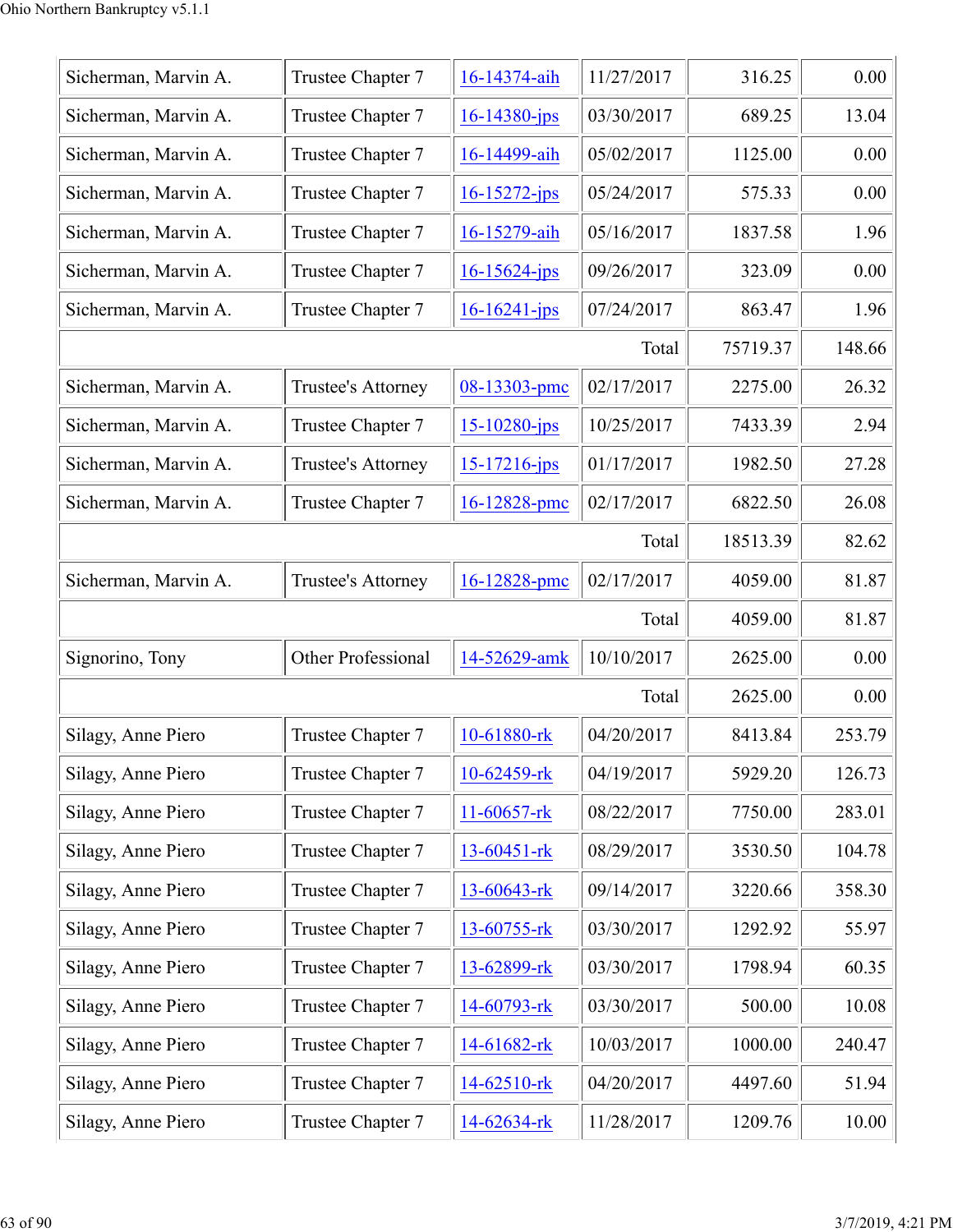| Silagy, Anne Piero      | Trustee Chapter 7         | 14-62703-rk       | 10/12/2017 | 3158.33   | 188.40   |
|-------------------------|---------------------------|-------------------|------------|-----------|----------|
| Silagy, Anne Piero      | Trustee Chapter 7         | 15-60050-rk       | 11/14/2017 | 1275.17   | 18.15    |
| Silagy, Anne Piero      | Trustee Chapter 7         | 15-60622-rk       | 09/06/2017 | 2750.00   | 66.81    |
| Silagy, Anne Piero      | Trustee Chapter 7         | $15 - 62152$ -rk  | 11/09/2017 | 2250.00   | 64.10    |
| Silagy, Anne Piero      | Trustee Chapter 7         | 15-62189-rk       | 12/01/2017 | 1187.50   | 12.35    |
| Silagy, Anne Piero      | Trustee Chapter 7         | 15-62275-rk       | 11/06/2017 | 900.00    | 9.40     |
| Silagy, Anne Piero      | Trustee Chapter 7         | $16 - 60617$ -rk  | 08/30/2017 | 625.00    | 16.76    |
| Silagy, Anne Piero      | Trustee Chapter 7         | $16 - 60631 -$ rk | 11/16/2017 | 3675.00   | 72.34    |
| Silagy, Anne Piero      | Trustee Chapter 7         | $16 - 61095$ -rk  | 12/29/2017 | 1250.00   | 74.87    |
| Silagy, Anne Piero      | Trustee Chapter 7         | 16-61589-rk       | 11/06/2017 | 1250.00   | 10.48    |
| Silagy, Anne Piero      | Trustee Chapter 7         | 16-61718-rk       | 04/03/2017 | 1850.00   | 73.07    |
| Silagy, Anne Piero      | Trustee Chapter 7         | $16 - 61764$ -rk  | 10/12/2017 | 824.26    | 9.69     |
| Silagy, Anne Piero      | Trustee Chapter 7         | 16-61907-rk       | 11/06/2017 | 1250.00   | 49.74    |
| Silagy, Anne Piero      | Trustee Chapter 7         | 16-61908-rk       | 11/06/2017 | 585.81    | 11.23    |
| Silagy, Anne Piero      | Trustee Chapter 7         | 16-61965-rk       | 09/01/2017 | 383.14    | 7.97     |
| Silagy, Anne Piero      | Trustee Chapter 7         | $16 - 62120$ -rk  | 10/12/2017 | 486.03    | 12.75    |
| Silagy, Anne Piero      | Trustee Chapter 7         | 16-62144-rk       | 11/27/2017 | 300.00    | 59.20    |
| Silagy, Anne Piero      | Trustee Chapter 7         | 16-62147-rk       | 08/15/2017 | 849.56    | 9.05     |
| Silagy, Anne Piero      | Trustee Chapter 7         | 16-62269-rk       | 08/25/2017 | 826.70    | 18.86    |
| Silagy, Anne Piero      | Trustee Chapter 7         | 16-62623-rk       | 12/28/2017 | 443.75    | 29.98    |
| Silagy, Anne Piero      | Trustee Chapter 7         | 17-60187-rk       | 09/21/2017 | 835.75    | 16.65    |
| Silagy, Anne Piero      | Trustee Chapter 7         | 17-60203-rk       | 12/20/2017 | 621.41    | 16.50    |
| Silagy, Anne Piero      | Trustee Chapter 7         | 17-60264-rk       | 10/03/2017 | 300.00    | 72.79    |
| Silagy, Anne Piero      | Trustee Chapter 7         | 17-60887-rk       | 12/27/2017 | 429.50    | 10.97    |
|                         |                           |                   | Total      | 67450.33  | 2487.53  |
| Sills Cummis & Gross PC | <b>Creditor Committee</b> | 16-51552-amk      | 04/26/2017 | 174562.50 | 12646.51 |
| Sills Cummis & Gross PC | <b>Creditor Committee</b> | 16-51552-amk      | 09/20/2017 | 764466.00 | 30352.12 |
|                         | 939028.50                 | 42998.63          |            |           |          |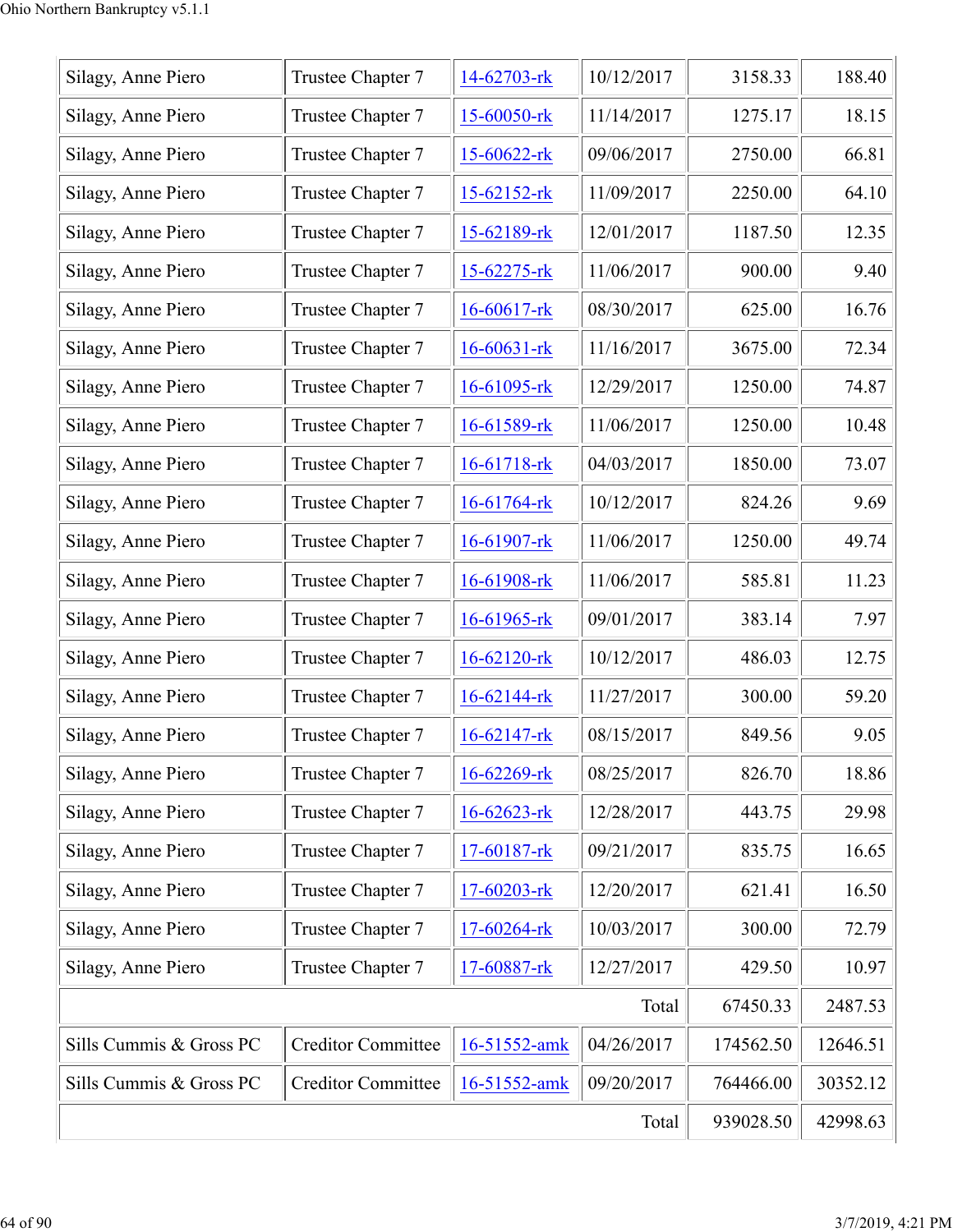| Simon, David O.          | Trustee's Attorney | 16-11197-aih       | 09/06/2017 | 1560.00  | 0.00   |
|--------------------------|--------------------|--------------------|------------|----------|--------|
| Simon, David O.          | Trustee's Attorney | $16 - 11220$ -jps  | 08/07/2017 | 660.00   | 0.00   |
| Simon, David O.          | Trustee Chapter 7  | $16 - 12708 - ips$ | 07/17/2017 | 2031.57  | 3.92   |
| Simon, David O.          | Trustee's Attorney | 16-13088-aih       | 02/14/2017 | 1140.00  | 0.00   |
| Simon, David O.          | Trustee's Attorney | 16-14418-aih       | 07/05/2017 | 330.00   | 0.00   |
| Simon, David O.          | Trustee's Attorney | 17-10737-aih       | 11/29/2017 | 690.00   | 0.00   |
|                          |                    |                    | Total      | 6411.57  | 3.92   |
| Simon, David O.          | Trustee's Attorney | 13-16856-aih       | 02/14/2017 | 2860.00  | 0.00   |
|                          |                    |                    | Total      | 2860.00  | 0.00   |
| Simon, David O.          | Trustee Chapter 7  | 11-15982-aih       | 04/04/2017 | 1750.00  | 45.10  |
|                          |                    |                    | Total      | 1750.00  | 45.10  |
| Simon, Trustee, David O. | Trustee Chapter 7  | 13-16856-aih       | 02/14/2017 | 20938.73 | 275.06 |
| Simon, Trustee, David O. | Trustee Chapter 7  | 13-17417-aih       | 01/17/2017 | 1059.73  | 4.90   |
| Simon, Trustee, David O. | Trustee Chapter 7  | 14-10429-aih       | 04/14/2017 | 251.20   | 9.80   |
| Simon, Trustee, David O. | Trustee Chapter 7  | 14-11784-aih       | 03/28/2017 | 110.93   | 3.92   |
| Simon, Trustee, David O. | Trustee Chapter 7  | $14 - 14242 - ips$ | 04/11/2017 | 150.00   | 52.94  |
| Simon, Trustee, David O. | Trustee Chapter 7  | 14-17866-jps       | 08/31/2017 | 455.00   | 5.88   |
| Simon, Trustee, David O. | Trustee Chapter 7  | 15-10760-aih       | 08/04/2017 | 337.50   | 3.92   |
| Simon, Trustee, David O. | Trustee Chapter 7  | 15-12240-pmc       | 01/17/2017 | 1583.80  | 8.04   |
| Simon, Trustee, David O. | Trustee Chapter 7  | 15-13585-aih       | 05/16/2017 | 1377.50  | 47.31  |
| Simon, Trustee, David O. | Trustee Chapter 7  | 15-13704-pmc       | 01/17/2017 | 500.00   | 3.76   |
| Simon, Trustee, David O. | Trustee Chapter 7  | 15-14718-aih       | 01/10/2017 | 945.97   | 5.64   |
| Simon, Trustee, David O. | Trustee Chapter 7  | 15-15347-pmc       | 01/17/2017 | 276.00   | 0.00   |
| Simon, Trustee, David O. | Trustee Chapter 7  | 15-15889-pmc       | 01/17/2017 | 291.86   | 4.70   |
| Simon, Trustee, David O. | Trustee Chapter 7  | $15 - 16479$ -jps  | 01/26/2017 | 961.50   | 3.76   |
| Simon, Trustee, David O. | Trustee Chapter 7  | $15 - 16726$ -jps  | 01/26/2017 | 1323.00  | 5.64   |
| Simon, Trustee, David O. | Trustee Chapter 7  | $15 - 16805$ -jps  | 01/26/2017 | 454.03   | 3.76   |
| Simon, Trustee, David O. | Trustee Chapter 7  | 15-16850-pmc       | 01/17/2017 | 687.50   | 2.82   |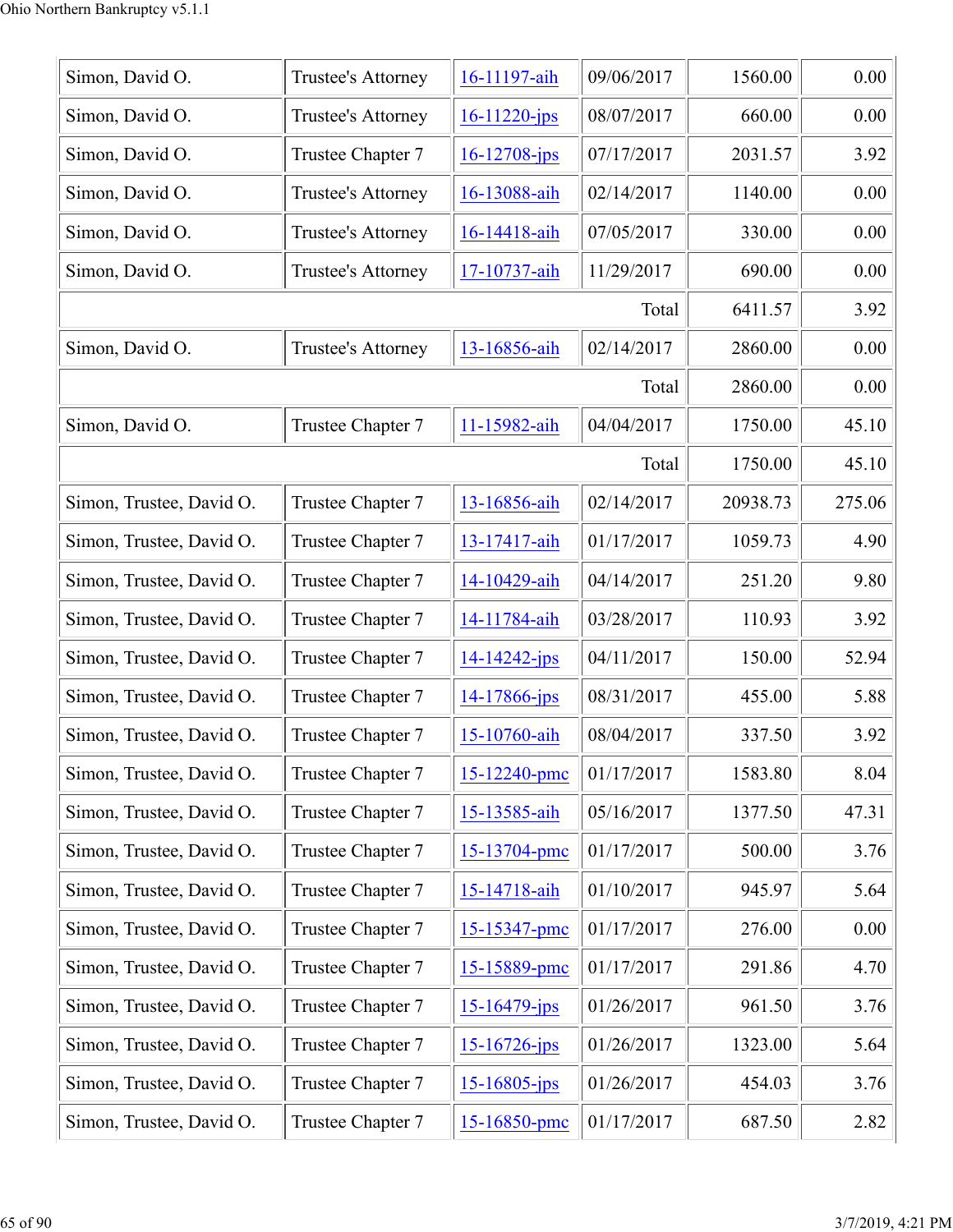| Simon, Trustee, David O. | Trustee Chapter 7 | $15 - 16864$ -jps  | 01/26/2017 | 467.65  | 3.76  |
|--------------------------|-------------------|--------------------|------------|---------|-------|
| Simon, Trustee, David O. | Trustee Chapter 7 | 15-16885-aih       | 01/24/2017 | 1259.68 | 5.64  |
| Simon, Trustee, David O. | Trustee Chapter 7 | $15 - 16933 - ips$ | 03/07/2017 | 916.49  | 7.05  |
| Simon, Trustee, David O. | Trustee Chapter 7 | 15-17074-pmc       | 02/17/2017 | 386.60  | 6.37  |
| Simon, Trustee, David O. | Trustee Chapter 7 | 15-17126-aih       | 01/20/2017 | 267.25  | 4.70  |
| Simon, Trustee, David O. | Trustee Chapter 7 | 15-17128-aih       | 05/16/2017 | 632.21  | 11.76 |
| Simon, Trustee, David O. | Trustee Chapter 7 | $15 - 17278 - ips$ | 05/15/2017 | 543.13  | 2.94  |
| Simon, Trustee, David O. | Trustee Chapter 7 | 15-17286-aih       | 02/28/2017 | 762.75  | 8.82  |
| Simon, Trustee, David O. | Trustee Chapter 7 | 15-17290-pmc       | 03/10/2017 | 560.74  | 8.33  |
| Simon, Trustee, David O. | Trustee Chapter 7 | 15-17304-aih       | 04/04/2017 | 819.14  | 5.88  |
| Simon, Trustee, David O. | Trustee Chapter 7 | $16 - 10129$ -jps  | 03/07/2017 | 436.80  | 2.45  |
| Simon, Trustee, David O. | Trustee Chapter 7 | $16 - 10135 - ips$ | 03/07/2017 | 450.00  | 22.15 |
| Simon, Trustee, David O. | Trustee Chapter 7 | 16-10206-aih       | 02/07/2017 | 301.75  | 6.37  |
| Simon, Trustee, David O. | Trustee Chapter 7 | 16-10288-aih       | 05/02/2017 | 1080.50 | 24.25 |
| Simon, Trustee, David O. | Trustee Chapter 7 | 16-10370-aih       | 02/28/2017 | 868.76  | 6.37  |
| Simon, Trustee, David O. | Trustee Chapter 7 | $16 - 10465$ -jps  | 03/06/2017 | 267.10  | 0.00  |
| Simon, Trustee, David O. | Trustee Chapter 7 | 16-10483-aih       | 03/20/2017 | 335.75  | 6.01  |
| Simon, Trustee, David O. | Trustee Chapter 7 | $16 - 10566$ -jps  | 03/06/2017 | 323.25  | 3.92  |
| Simon, Trustee, David O. | Trustee Chapter 7 | 16-10671-aih       | 03/30/2017 | 485.75  | 3.92  |
| Simon, Trustee, David O. | Trustee Chapter 7 | $16 - 10672$ -jps  | 03/06/2017 | 367.97  | 0.00  |
| Simon, Trustee, David O. | Trustee Chapter 7 | 16-11197-aih       | 09/06/2017 | 1477.00 | 47.78 |
| Simon, Trustee, David O. | Trustee Chapter 7 | 16-11209-aih       | 04/04/2017 | 526.47  | 4.90  |
| Simon, Trustee, David O. | Trustee Chapter 7 | 16-11210-aih       | 04/04/2017 | 1400.00 | 2.94  |
| Simon, Trustee, David O. | Trustee Chapter 7 | $16 - 11220 - ips$ | 08/07/2017 | 1333.30 | 16.23 |
| Simon, Trustee, David O. | Trustee Chapter 7 | 16-11799-aih       | 03/20/2017 | 320.12  | 2.94  |
| Simon, Trustee, David O. | Trustee Chapter 7 | $16 - 11868$ -jps  | 07/06/2017 | 1573.45 | 23.32 |
| Simon, Trustee, David O. | Trustee Chapter 7 | $16 - 12118 - ips$ | 04/11/2017 | 457.58  | 5.88  |
| Simon, Trustee, David O. | Trustee Chapter 7 | 16-12138-jps       | 03/07/2017 | 365.60  | 3.92  |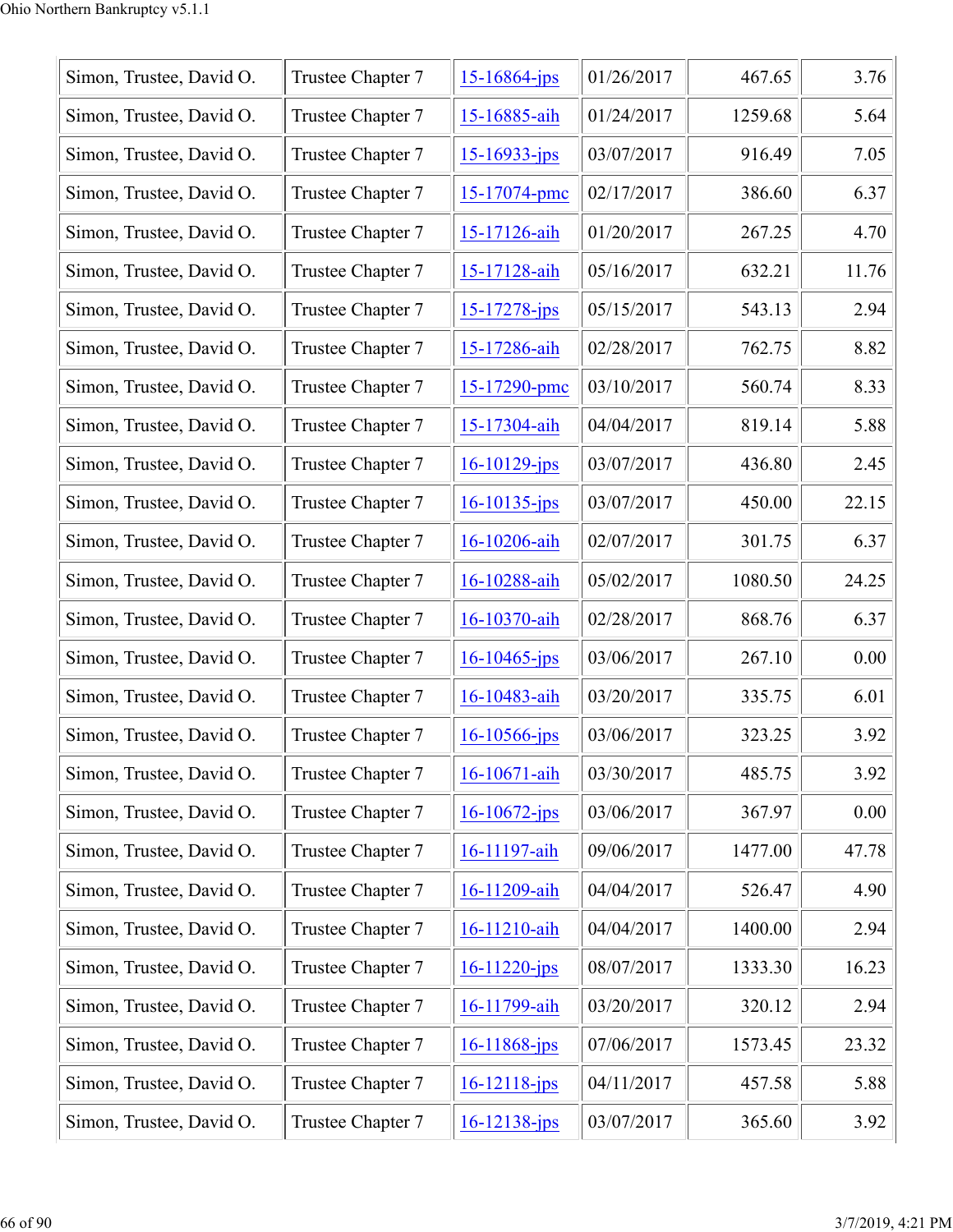| Simon, Trustee, David O. | Trustee Chapter 7  | $16 - 12368 - ips$ | 09/26/2017 | 888.36  | 7.35  |
|--------------------------|--------------------|--------------------|------------|---------|-------|
| Simon, Trustee, David O. | Trustee's Attorney | $16 - 12708$ -jps  | 07/17/2017 | 810.00  | 0.00  |
| Simon, Trustee, David O. | Trustee Chapter 7  | $16 - 12722 - ips$ | 05/24/2017 | 415.08  | 1.96  |
| Simon, Trustee, David O. | Trustee Chapter 7  | $16 - 12754 - ips$ | 05/24/2017 | 565.13  | 6.86  |
| Simon, Trustee, David O. | Trustee Chapter 7  | 16-12781-aih       | 06/06/2017 | 516.81  | 2.94  |
| Simon, Trustee, David O. | Trustee Chapter 7  | 16-13088-aih       | 02/14/2017 | 4840.00 | 15.92 |
| Simon, Trustee, David O. | Trustee Chapter 7  | $16 - 13168$ -jps  | 05/19/2017 | 346.16  | 2.94  |
| Simon, Trustee, David O. | Trustee Chapter 7  | 16-13251-aih       | 06/06/2017 | 950.78  | 2.45  |
| Simon, Trustee, David O. | Trustee Chapter 7  | 16-13277-aih       | 05/10/2017 | 368.63  | 0.00  |
| Simon, Trustee, David O. | Trustee Chapter 7  | $16 - 13337 - jps$ | 05/25/2017 | 322.97  | 0.00  |
| Simon, Trustee, David O. | Trustee Chapter 7  | 16-13436-aih       | 05/25/2017 | 403.56  | 2.45  |
| Simon, Trustee, David O. | Trustee Chapter 7  | 16-13515-aih       | 07/11/2017 | 496.93  | 4.90  |
| Simon, Trustee, David O. | Trustee Chapter 7  | 16-13756-aih       | 05/16/2017 | 848.89  | 3.92  |
| Simon, Trustee, David O. | Trustee Chapter 7  | 16-14124-aih       | 06/20/2017 | 553.90  | 5.88  |
| Simon, Trustee, David O. | Trustee Chapter 7  | $16 - 14146 - ips$ | 06/13/2017 | 1118.75 | 65.26 |
| Simon, Trustee, David O. | Trustee Chapter 7  | 16-14149-aih       | 07/11/2017 | 513.48  | 4.90  |
| Simon, Trustee, David O. | Trustee Chapter 7  | 16-14317-aih       | 07/05/2017 | 587.40  | 5.88  |
| Simon, Trustee, David O. | Trustee Chapter 7  | 16-14349-aih       | 03/20/2017 | 326.05  | 3.92  |
| Simon, Trustee, David O. | Trustee Chapter 7  | 16-14418-aih       | 07/05/2017 | 801.98  | 5.88  |
| Simon, Trustee, David O. | Trustee Chapter 7  | 16-14463-aih       | 07/11/2017 | 641.39  | 8.33  |
| Simon, Trustee, David O. | Trustee Chapter 7  | 16-14588-aih       | 07/11/2017 | 1650.00 | 17.37 |
| Simon, Trustee, David O. | Trustee Chapter 7  | 16-14622-aih       | 06/09/2017 | 359.33  | 5.88  |
| Simon, Trustee, David O. | Trustee Chapter 7  | 16-14635-aih       | 09/25/2017 | 1282.13 | 11.76 |
| Simon, Trustee, David O. | Trustee Chapter 7  | $16 - 14690 - ips$ | 07/06/2017 | 493.75  | 12.14 |
| Simon, Trustee, David O. | Trustee Chapter 7  | $16 - 14722 - ips$ | 06/12/2017 | 218.62  | 4.90  |
| Simon, Trustee, David O. | Trustee Chapter 7  | 16-14739-aih       | 07/11/2017 | 508.07  | 4.90  |
| Simon, Trustee, David O. | Trustee Chapter 7  | 16-14777-aih       | 08/01/2017 | 434.80  | 10.78 |
| Simon, Trustee, David O. | Trustee Chapter 7  | 16-14779-jps       | 10/03/2017 | 2280.53 | 7.35  |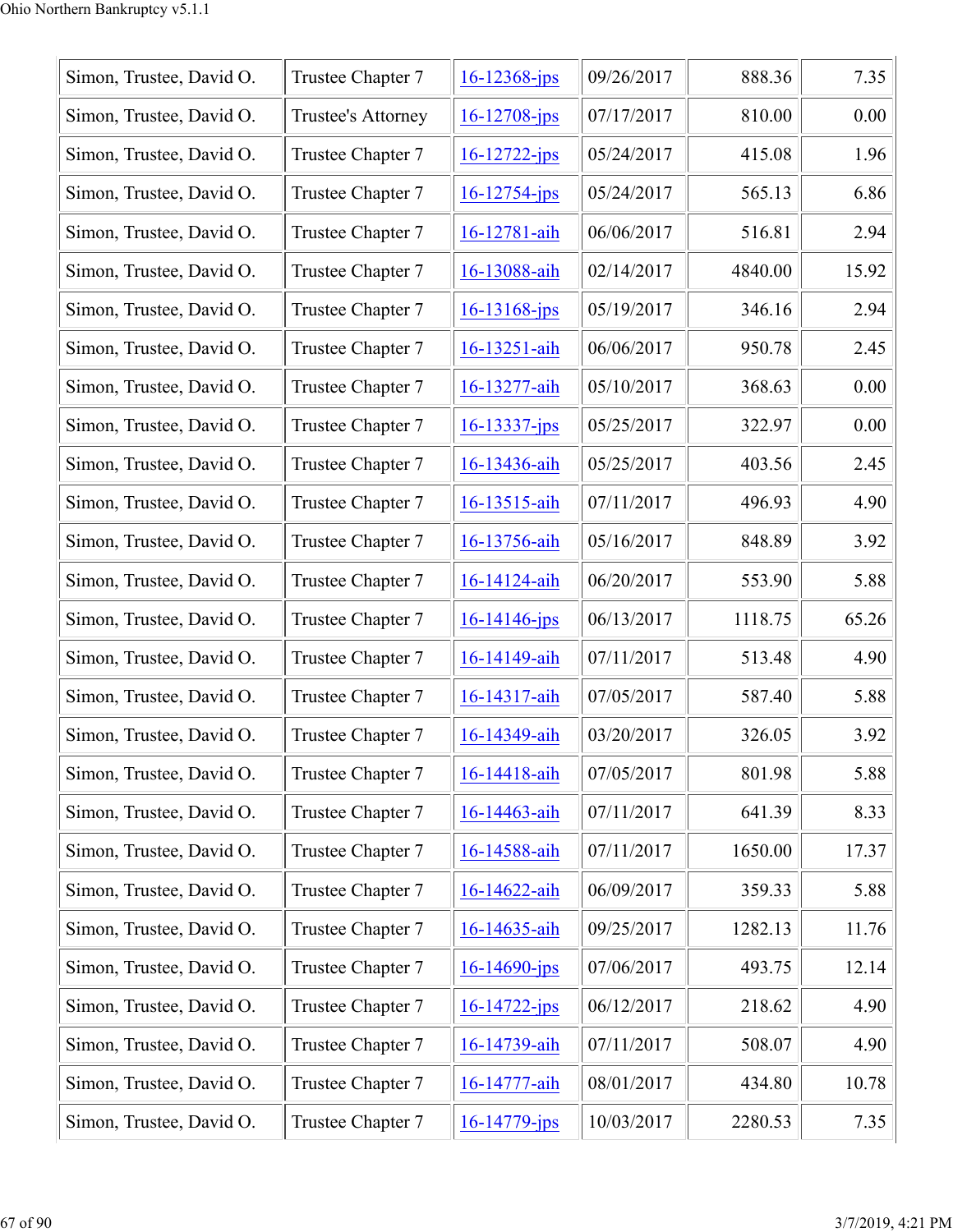| Simon, Trustee, David O. | Trustee Chapter 7 | $16 - 15124 - ips$ | 09/13/2017 | 358.38  | 2.45   |
|--------------------------|-------------------|--------------------|------------|---------|--------|
| Simon, Trustee, David O. | Trustee Chapter 7 | $16 - 15180 - jps$ | 10/25/2017 | 567.51  | 3.92   |
| Simon, Trustee, David O. | Trustee Chapter 7 | $16 - 15432 - ips$ | 07/24/2017 | 762.81  | 2.45   |
| Simon, Trustee, David O. | Trustee Chapter 7 | $16 - 15541 - ips$ | 05/19/2017 | 306.82  | 2.94   |
| Simon, Trustee, David O. | Trustee Chapter 7 | 16-15588-jps       | 10/25/2017 | 507.29  | 4.90   |
| Simon, Trustee, David O. | Trustee Chapter 7 | 16-15637-aih       | 05/16/2017 | 500.00  | 22.42  |
| Simon, Trustee, David O. | Trustee Chapter 7 | 16-15669-aih       | 11/29/2017 | 973.75  | 7.35   |
| Simon, Trustee, David O. | Trustee Chapter 7 | $16 - 15742$ -jps  | 07/24/2017 | 900.00  | 7.35   |
| Simon, Trustee, David O. | Trustee Chapter 7 | 16-15833-aih       | 09/29/2017 | 1311.72 | 2.94   |
| Simon, Trustee, David O. | Trustee Chapter 7 | $16 - 15985$ -jps  | 08/07/2017 | 738.25  | 3.92   |
| Simon, Trustee, David O. | Trustee Chapter 7 | $16 - 16027$ -jps  | 08/07/2017 | 998.48  | 9.80   |
| Simon, Trustee, David O. | Trustee Chapter 7 | 16-16029-aih       | 08/01/2017 | 500.00  | 2.64   |
| Simon, Trustee, David O. | Trustee Chapter 7 | $16 - 16079$ -jps  | 08/31/2017 | 439.03  | 2.94   |
| Simon, Trustee, David O. | Trustee Chapter 7 | 16-16084-jps       | 10/30/2017 | 264.25  | 4.90   |
| Simon, Trustee, David O. | Trustee Chapter 7 | 16-16298-aih       | 07/17/2017 | 234.11  | 0.00   |
| Simon, Trustee, David O. | Trustee Chapter 7 | 16-16300-aih       | 08/04/2017 | 1317.10 | 5.88   |
| Simon, Trustee, David O. | Trustee Chapter 7 | 16-16539-aih       | 06/29/2017 | 366.77  | 0.00   |
| Simon, Trustee, David O. | Trustee Chapter 7 | $16 - 16564 - ips$ | 09/26/2017 | 431.66  | 4.90   |
| Simon, Trustee, David O. | Trustee Chapter 7 | 16-16781-aih       | 08/04/2017 | 918.40  | 0.00   |
| Simon, Trustee, David O. | Trustee Chapter 7 | $16 - 17042$ -jps  | 12/11/2017 | 1288.84 | 6.86   |
| Simon, Trustee, David O. | Trustee Chapter 7 | 17-10191-aih       | 12/12/2017 | 270.96  | 4.90   |
| Simon, Trustee, David O. | Trustee Chapter 7 | 17-10263-aih       | 12/21/2017 | 244.85  | 0.00   |
| Simon, Trustee, David O. | Trustee Chapter 7 | $17 - 10606$ -jps  | 09/13/2017 | 351.34  | 3.92   |
| Simon, Trustee, David O. | Trustee Chapter 7 | 17-10737-aih       | 11/29/2017 | 1832.07 | 582.62 |
| Simon, Trustee, David O. | Trustee Chapter 7 | 17-10913-aih       | 09/26/2017 | 256.26  | 5.88   |
| Simon, Trustee, David O. | Trustee Chapter 7 | $17 - 11350 - ips$ | 12/19/2017 | 291.99  | 7.68   |
|                          | Total             | 91167.16           | 1620.83    |         |        |
| Slagle, Larry V.         | Special Counsel   | 17-60059-rk        | 11/13/2017 | 7150.67 | 551.80 |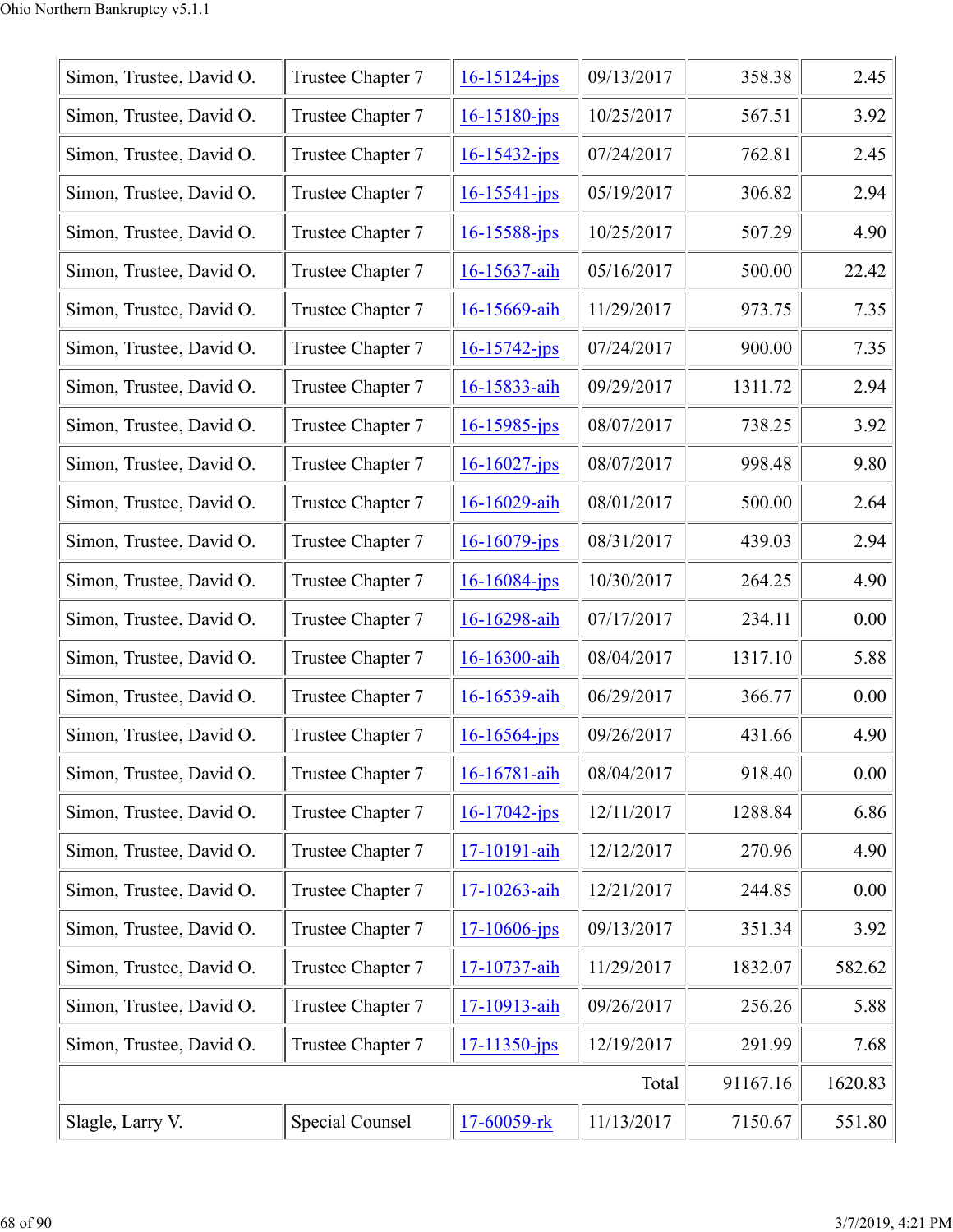| Total                    |                    |                    |            |         | 551.80 |
|--------------------------|--------------------|--------------------|------------|---------|--------|
| Smith, Ken E.            | Trustee's Attorney | 14-53160-amk       | 05/23/2017 | 2229.60 | 426.00 |
|                          |                    |                    | Total      | 2229.60 | 426.00 |
| Snyder, Charles G.       | Appraiser          | 17-60889-rk        | 05/16/2017 | 225.00  | 0.00   |
|                          |                    |                    | Total      | 225.00  | 0.00   |
| Snyder Company, The Char | Appraiser          | 16-62167-rk        | 03/23/2017 | 225.00  | 0.00   |
| Snyder Company, The Char | Appraiser          | 17-60103-rk        | 10/27/2017 | 225.00  | 0.00   |
| Snyder Company, The Char | Appraiser          | 17-60161-rk        | 04/13/2017 | 225.00  | 0.00   |
| Snyder Company, The Char | Appraiser          | 17-60311-rk        | 03/29/2017 | 525.00  | 0.00   |
| Snyder Company, The Char | Appraiser          | 17-61574-rk        | 11/07/2017 | 225.00  | 0.00   |
| Snyder Company, The Char | Appraiser          | 17-61991-rk        | 10/11/2017 | 225.00  | 0.00   |
|                          |                    |                    | Total      | 1650.00 | 0.00   |
| Stanley, Robin L.        | Trustee's Attorney | $15 - 14792 - ips$ | 10/25/2017 | 2685.00 | 385.15 |
|                          |                    |                    | Total      | 2685.00 | 385.15 |
| Steel, Michael A.        | Trustee's Attorney | 16-51284-amk       | 04/17/2017 | 1799.50 | 0.42   |
|                          |                    |                    | Total      | 1799.50 | 0.42   |
| Stein, Sheldon           | Trustee's Attorney | 15-15948-aih       | 01/24/2017 | 3315.00 | 0.00   |
| Stein, Sheldon           | Trustee's Attorney | 16-11663-aih       | 05/02/2017 | 1404.00 | 0.00   |
|                          |                    |                    | Total      | 4719.00 | 0.00   |
| Stein, Sheldon           | Trustee Chapter 7  | 10-12318-aih       | 01/10/2017 | 2954.54 | 77.15  |
| Stein, Sheldon           | Trustee Chapter 7  | 14-14252-jps       | 12/28/2017 | 2030.00 | 54.31  |
| Stein, Sheldon           | Trustee Chapter 7  | 15-12510-aih       | 01/10/2017 | 1273.65 | 105.72 |
| Stein, Sheldon           | Trustee Chapter 7  | $15 - 14410 - jps$ | 12/28/2017 | 1640.50 | 109.41 |
| Stein, Sheldon           | Trustee Chapter 7  | $15 - 14774 - ips$ | 03/20/2017 | 325.00  | 19.41  |
| Stein, Sheldon           | Trustee Chapter 7  | 15-14792-jps       | 10/25/2017 | 2654.95 | 77.45  |
| Stein, Sheldon           | Trustee Chapter 7  | 15-15467-aih       | 05/16/2017 | 450.87  | 43.20  |
| Stein, Sheldon           | Trustee Chapter 7  | 15-15948-aih       | 01/24/2017 | 6014.17 | 82.78  |
| Stein, Sheldon           | Trustee Chapter 7  | 15-16581-aih       | 02/28/2017 | 148.25  | 28.09  |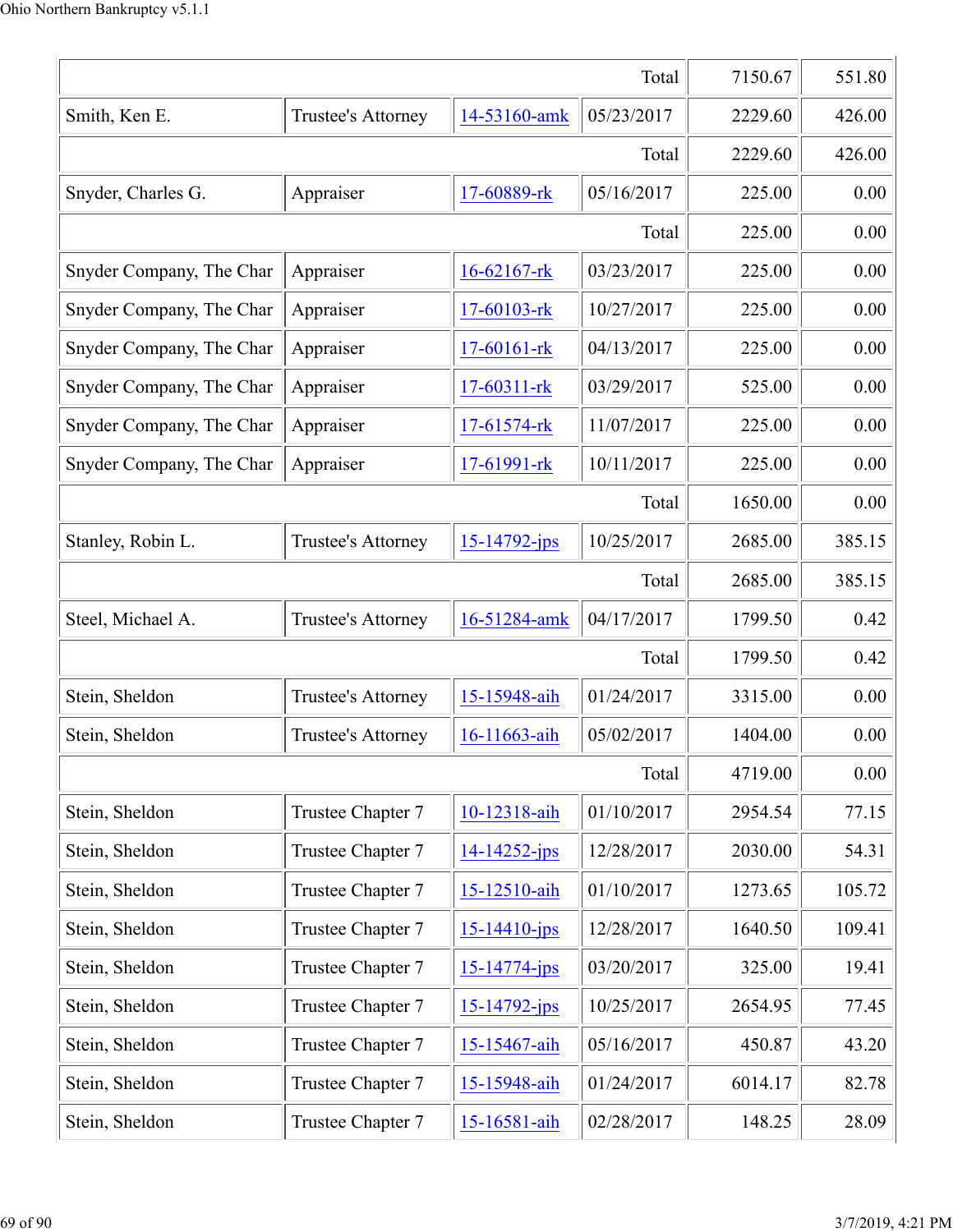| Stein, Sheldon | Trustee Chapter 7 | 15-16795-aih       | 12/21/2017 | 575.00  | 30.61 |
|----------------|-------------------|--------------------|------------|---------|-------|
| Stein, Sheldon | Trustee Chapter 7 | 15-17051-aih       | 11/20/2017 | 950.00  | 44.62 |
| Stein, Sheldon | Trustee Chapter 7 | 15-17298-aih       | 05/16/2017 | 1400.00 | 34.24 |
| Stein, Sheldon | Trustee Chapter 7 | 16-10091-aih       | 11/29/2017 | 398.70  | 32.81 |
| Stein, Sheldon | Trustee Chapter 7 | $16 - 10508$ -jps  | 11/28/2017 | 1000.00 | 45.98 |
| Stein, Sheldon | Trustee Chapter 7 | 16-10549-aih       | 08/01/2017 | 887.50  | 36.24 |
| Stein, Sheldon | Trustee Chapter 7 | 16-10881-aih       | 12/21/2017 | 412.42  | 14.75 |
| Stein, Sheldon | Trustee Chapter 7 | 16-11628-aih       | 05/02/2017 | 7900.00 | 81.04 |
| Stein, Sheldon | Trustee Chapter 7 | 16-11663-aih       | 05/02/2017 | 2715.00 | 77.28 |
| Stein, Sheldon | Trustee Chapter 7 | 16-12969-aih       | 03/20/2017 | 250.00  | 44.08 |
| Stein, Sheldon | Trustee Chapter 7 | 16-13000-pmc       | 01/17/2017 | 875.00  | 28.13 |
| Stein, Sheldon | Trustee Chapter 7 | $16 - 13153 - ips$ | 03/07/2017 | 1156.35 | 39.62 |
| Stein, Sheldon | Trustee Chapter 7 | 16-13181-aih       | 12/21/2017 | 351.25  | 34.01 |
| Stein, Sheldon | Trustee Chapter 7 | $16 - 13551 - ips$ | 08/31/2017 | 500.00  | 40.94 |
| Stein, Sheldon | Trustee Chapter 7 | 16-13558-pmc       | 02/17/2017 | 540.20  | 34.12 |
| Stein, Sheldon | Trustee Chapter 7 | 16-13705-aih       | 03/10/2017 | 1000.00 | 15.32 |
| Stein, Sheldon | Trustee Chapter 7 | 16-13728-aih       | 04/18/2017 | 1750.00 | 20.41 |
| Stein, Sheldon | Trustee Chapter 7 | 16-13754-aih       | 09/25/2017 | 446.44  | 29.18 |
| Stein, Sheldon | Trustee Chapter 7 | 16-13974-aih       | 09/25/2017 | 493.49  | 23.65 |
| Stein, Sheldon | Trustee Chapter 7 | $16 - 14087$ -jps  | 02/22/2017 | 340.05  | 25.48 |
| Stein, Sheldon | Trustee Chapter 7 | 16-14134-aih       | 06/06/2017 | 450.00  | 25.10 |
| Stein, Sheldon | Trustee Chapter 7 | $16 - 14138 - ips$ | 05/15/2017 | 457.15  | 33.19 |
| Stein, Sheldon | Trustee Chapter 7 | 16-14353-aih       | 05/11/2017 | 347.79  | 19.19 |
| Stein, Sheldon | Trustee Chapter 7 | $16 - 14452 - ips$ | 04/20/2017 | 319.30  | 27.77 |
| Stein, Sheldon | Trustee Chapter 7 | $16 - 14481 - ips$ | 08/07/2017 | 474.94  | 42.74 |
| Stein, Sheldon | Trustee Chapter 7 | $16 - 14553 - jps$ | 08/31/2017 | 330.29  | 30.61 |
| Stein, Sheldon | Trustee Chapter 7 | 16-14611-aih       | 07/05/2017 | 466.07  | 25.44 |
| Stein, Sheldon | Trustee Chapter 7 | 16-14823-aih       | 12/21/2017 | 1517.43 | 39.95 |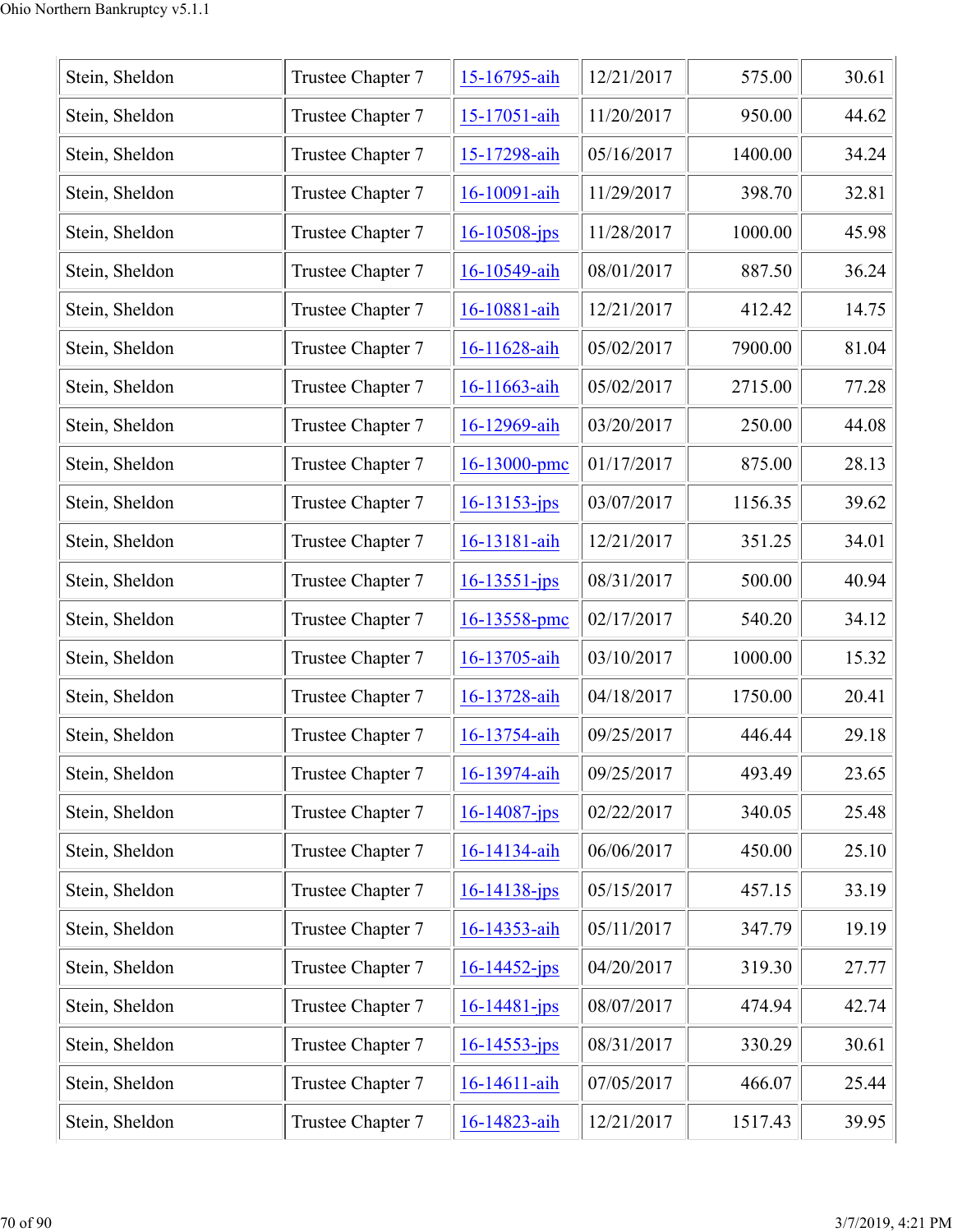| Stein, Sheldon | Trustee Chapter 7 | $16 - 14860$ -jps  | 04/26/2017 | 361.05  | 16.94 |
|----------------|-------------------|--------------------|------------|---------|-------|
| Stein, Sheldon | Trustee Chapter 7 | 16-14937-aih       | 09/25/2017 | 375.00  | 26.99 |
| Stein, Sheldon | Trustee Chapter 7 | 16-14970-aih       | 06/09/2017 | 366.30  | 39.57 |
| Stein, Sheldon | Trustee Chapter 7 | 16-15029-aih       | 05/02/2017 | 625.00  | 26.26 |
| Stein, Sheldon | Trustee Chapter 7 | 16-15043-aih       | 09/06/2017 | 806.97  | 21.75 |
| Stein, Sheldon | Trustee Chapter 7 | 16-15137-aih       | 05/02/2017 | 1750.00 | 30.74 |
| Stein, Sheldon | Trustee Chapter 7 | $16 - 15179$ -jps  | 10/03/2017 | 1339.26 | 31.41 |
| Stein, Sheldon | Trustee Chapter 7 | 16-15332-aih       | 07/11/2017 | 1439.60 | 39.12 |
| Stein, Sheldon | Trustee Chapter 7 | 16-15332-aih       | 09/25/2017 | 971.84  | 0.00  |
| Stein, Sheldon | Trustee Chapter 7 | 16-15333-aih       | 05/10/2017 | 244.71  | 25.64 |
| Stein, Sheldon | Trustee Chapter 7 | $16 - 15347 - jps$ | 06/12/2017 | 250.00  | 25.44 |
| Stein, Sheldon | Trustee Chapter 7 | $16 - 15410 - ips$ | 05/24/2017 | 583.94  | 37.99 |
| Stein, Sheldon | Trustee Chapter 7 | $16 - 15444 - jps$ | 08/31/2017 | 263.25  | 22.67 |
| Stein, Sheldon | Trustee Chapter 7 | 16-15733-aih       | 09/06/2017 | 600.65  | 30.88 |
| Stein, Sheldon | Trustee Chapter 7 | 16-16034-jps       | 07/06/2017 | 473.25  | 21.87 |
| Stein, Sheldon | Trustee Chapter 7 | 16-16193-aih       | 06/20/2017 | 535.37  | 29.21 |
| Stein, Sheldon | Trustee Chapter 7 | $16 - 16197$ -jps  | 06/13/2017 | 680.62  | 40.35 |
| Stein, Sheldon | Trustee Chapter 7 | 16-16233-aih       | 06/06/2017 | 1300.22 | 30.80 |
| Stein, Sheldon | Trustee Chapter 7 | $16 - 16596$ -jps  | 07/05/2017 | 335.39  | 22.37 |
| Stein, Sheldon | Trustee Chapter 7 | 16-16666-aih       | 06/29/2017 | 284.22  | 30.42 |
| Stein, Sheldon | Trustee Chapter 7 | $16 - 16742$ -jps  | 08/07/2017 | 1009.78 | 19.61 |
| Stein, Sheldon | Trustee Chapter 7 | 16-16793-aih       | 10/16/2017 | 323.62  | 31.01 |
| Stein, Sheldon | Trustee Chapter 7 | 16-16795-aih       | 08/04/2017 | 1000.00 | 50.61 |
| Stein, Sheldon | Trustee Chapter 7 | $16 - 16986$ -jps  | 08/08/2017 | 723.97  | 13.85 |
| Stein, Sheldon | Trustee Chapter 7 | $16 - 17050 - ips$ | 10/25/2017 | 576.58  | 49.13 |
| Stein, Sheldon | Trustee Chapter 7 | $17 - 10028 - jps$ | 08/31/2017 | 875.00  | 19.12 |
| Stein, Sheldon | Trustee Chapter 7 | 17-10241-aih       | 09/06/2017 | 721.67  | 20.43 |
| Stein, Sheldon | Trustee Chapter 7 | $17 - 10354 - ips$ | 08/31/2017 | 473.50  | 33.32 |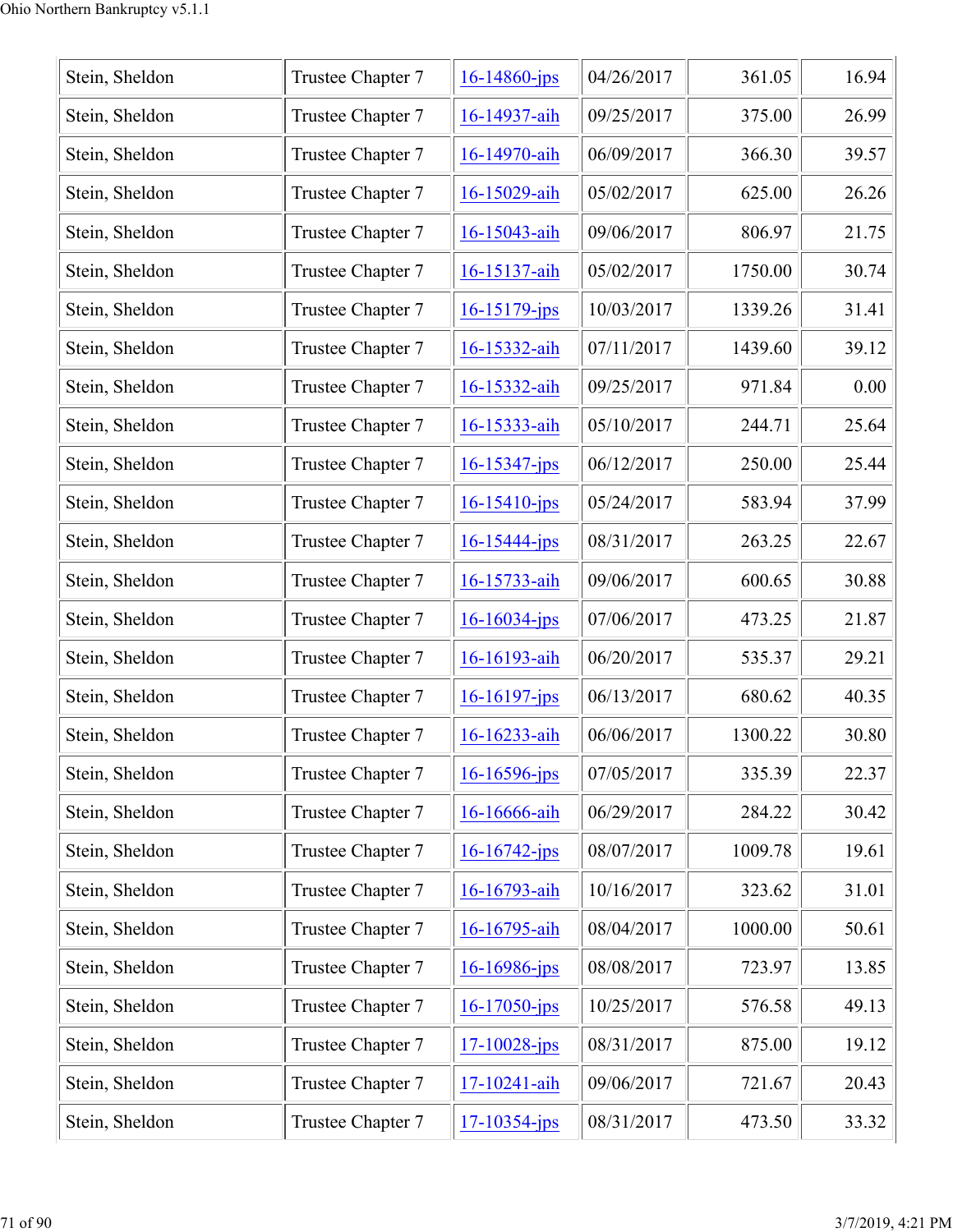| Stein, Sheldon          | Trustee Chapter 7  | $17 - 10368$ -jps  | 09/08/2017 | 570.00   | 40.92   |
|-------------------------|--------------------|--------------------|------------|----------|---------|
| Stein, Sheldon          | Trustee Chapter 7  | $17 - 10373 - jps$ | 09/13/2017 | 491.31   | 23.16   |
| Stein, Sheldon          | Trustee Chapter 7  | 17-10393-aih       | 09/15/2017 | 1314.92  | 14.92   |
| Stein, Sheldon          | Trustee Chapter 7  | 17-10543-aih       | 09/15/2017 | 750.00   | 23.81   |
| Stein, Sheldon          | Trustee Chapter 7  | $17 - 10568$ -jps  | 09/26/2017 | 375.00   | 23.86   |
| Stein, Sheldon          | Trustee Chapter 7  | $17 - 10744 - ips$ | 12/28/2017 | 623.33   | 13.61   |
| Stein, Sheldon          | Trustee Chapter 7  | $17 - 10785$ -jps  | 12/11/2017 | 900.00   | 23.39   |
| Stein, Sheldon          | Trustee Chapter 7  | $17 - 10967$ -jps  | 10/25/2017 | 390.74   | 25.64   |
| Stein, Sheldon          | Trustee Chapter 7  | 17-11124-jps       | 09/18/2017 | 343.00   | 19.01   |
| Stein, Sheldon          | Trustee Chapter 7  | 17-11647-aih       | 11/20/2017 | 250.00   | 21.74   |
| Stein, Sheldon          | Trustee Chapter 7  | 17-12094-jps       | 12/11/2017 | 500.00   | 64.86   |
| Stein, Sheldon          | Trustee Chapter 7  | 17-12097-aih       | 11/21/2017 | 250.00   | 55.67   |
| Stein, Sheldon          | Trustee Chapter 7  | 17-12109-aih       | 12/21/2017 | 395.11   | 23.29   |
| Stein, Sheldon          | Trustee Chapter 7  | 17-12131-aih       | 12/21/2017 | 565.35   | 22.25   |
| Stein, Sheldon          | Trustee Chapter 7  | 17-12245-aih       | 12/21/2017 | 386.38   | 38.44   |
| Stein, Sheldon          | Trustee Chapter 7  | 17-12417-aih       | 12/21/2017 | 769.38   | 20.46   |
| Stein, Sheldon          | Trustee Chapter 7  | 17-12749-aih       | 12/15/2017 | 272.22   | 17.41   |
| Stein, Sheldon          | Trustee Chapter 7  | 17-12769-aih       | 12/12/2017 | 250.00   | 62.71   |
|                         |                    |                    | Total      | 74483.80 | 2896.67 |
| Stein, Sheldon          | Trustee's Attorney | 16-11628-aih       | 05/02/2017 | 3646.50  | 0.00    |
|                         |                    |                    | Total      | 3646.50  | 0.00    |
| Stein, Sheldon          | Trustee's Attorney | $14 - 14252 - ips$ | 12/28/2017 | 3187.50  | 0.00    |
|                         |                    |                    | Total      | 3187.50  | 0.00    |
| Stepp, William          | Appraiser          | 16-61385-rk        | 04/24/2017 | 50.00    | 0.00    |
|                         |                    |                    | Total      | 50.00    | 0.00    |
| Steven S. Davis Co. LPA | Trustee's Attorney | 15-12923-aih       | 06/06/2017 | 810.00   | 1.09    |
| Steven S. Davis Co. LPA | Trustee's Attorney | 15-14941-aih       | 04/04/2017 | 450.00   | 1.09    |
| Steven S. Davis Co. LPA | Trustee's Attorney | 16-11268-aih       | 03/21/2017 | 630.00   | 0.00    |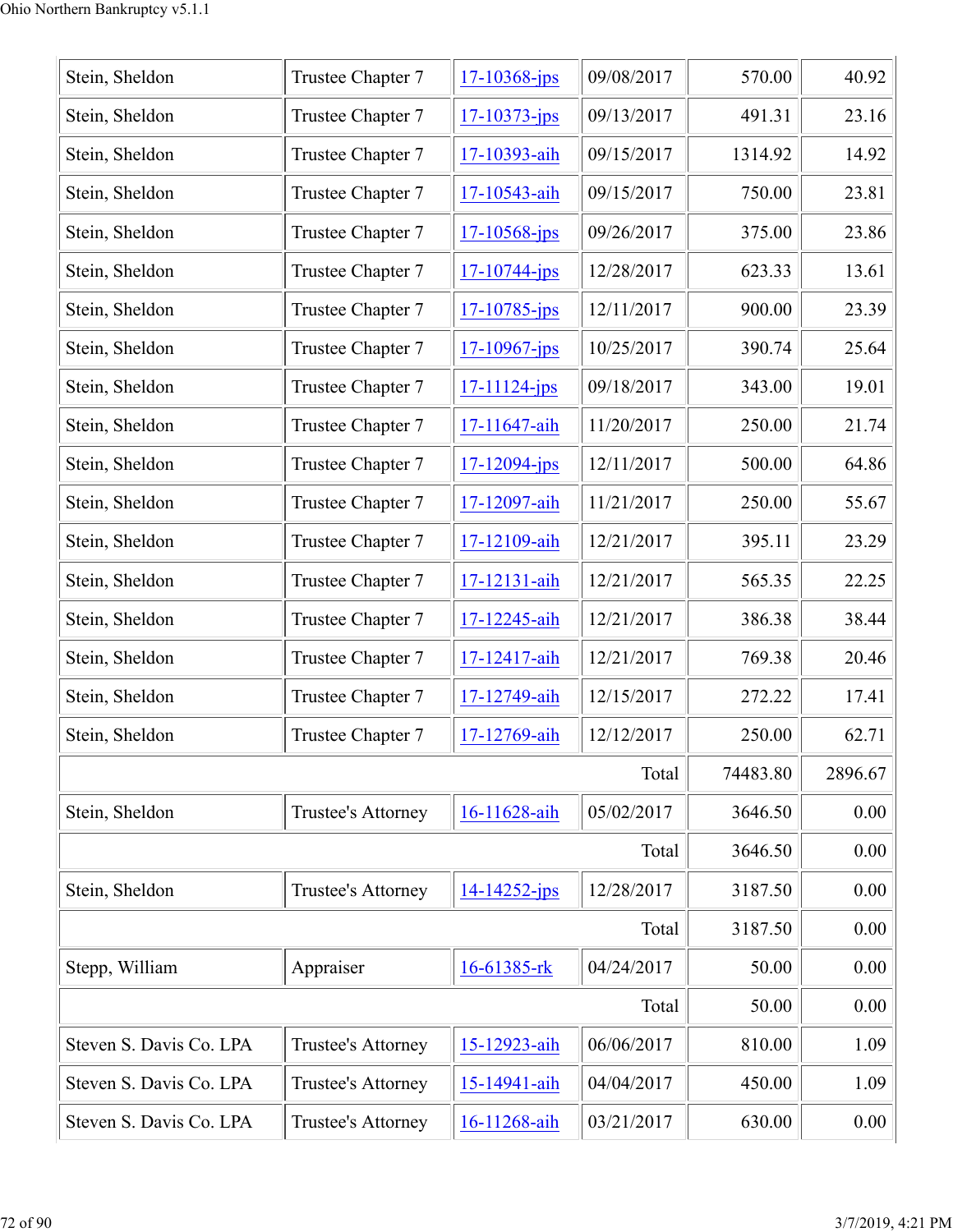|                  | 1890.00            | 2.18           |            |         |         |
|------------------|--------------------|----------------|------------|---------|---------|
| Suhar, Andrew W. | Trustee Chapter 7  | 11-42995-kw    | 04/12/2017 | 2031.89 | 484.32  |
| Suhar, Andrew W. | Trustee Chapter 7  | 12-40074-kw    | 03/15/2017 | 1894.40 | 13.63   |
| Suhar, Andrew W. | Trustee Chapter 7  | 12-40861-kw    | 03/15/2017 | 3350.00 | 474.70  |
| Suhar, Andrew W. | Trustee Chapter 7  | 13-40988-kw    | 04/12/2017 | 1336.70 | 1009.20 |
| Suhar, Andrew W. | Trustee Chapter 7  | 13-41684-kw    | 02/08/2017 | 1250.00 | 16.56   |
| Suhar, Andrew W. | Trustee Chapter 7  | 13-41860-kw    | 07/12/2017 | 625.00  | 13.41   |
| Suhar, Andrew W. | Trustee Chapter 7  | 14-40235-kw    | 03/15/2017 | 2940.00 | 514.62  |
| Suhar, Andrew W. | Trustee Chapter 7  | 14-40633-kw    | 03/15/2017 | 1750.00 | 26.03   |
| Suhar, Andrew W. | Trustee Chapter 7  | 14-40901-kw    | 05/10/2017 | 273.62  | 2.82    |
| Suhar, Andrew W. | Trustee Chapter 7  | 14-42537-kw    | 05/10/2017 | 875.00  | 11.49   |
| Suhar, Andrew W. | Trustee Chapter 7  | 14-42578-kw    | 02/08/2017 | 22.43   | 16.96   |
| Suhar, Andrew W. | Trustee Chapter 7  | 14-42579-kw    | 11/15/2017 | 500.00  | 19.92   |
| Suhar, Andrew W. | Trustee Chapter 7  | 15-40007-kw    | 03/15/2017 | 297.20  | 9.59    |
| Suhar, Andrew W. | Trustee's Attorney | 15-40041-kw    | 02/16/2017 | 300.00  | 0.00    |
| Suhar, Andrew W. | Trustee Chapter 7  | 15-40041-kw    | 10/18/2017 | 208.21  | 6.13    |
| Suhar, Andrew W. | Trustee Chapter 7  | 15-40133-kw    | 02/08/2017 | 1906.94 | 178.71  |
| Suhar, Andrew W. | Trustee Chapter 7  | $15-40217$ -kw | 02/08/2017 | 250.00  | 0.47    |
| Suhar, Andrew W. | Trustee Chapter 7  | 15-40325-kw    | 04/12/2017 | 1075.00 | 14.67   |
| Suhar, Andrew W. | Trustee Chapter 7  | 15-40544-kw    | 03/15/2017 | 1550.00 | 616.48  |
| Suhar, Andrew W. | Trustee's Attorney | 15-40720-kw    | 05/04/2017 | 1417.50 | 0.00    |
| Suhar, Andrew W. | Trustee Chapter 7  | 15-40720-kw    | 10/18/2017 | 1335.00 | 163.98  |
| Suhar, Andrew W. | Trustee Chapter 7  | 15-40864-kw    | 07/12/2017 | 1350.00 | 126.89  |
| Suhar, Andrew W. | Trustee Chapter 7  | 15-41248-kw    | 07/12/2017 | 545.86  | 8.46    |
| Suhar, Andrew W. | Trustee Chapter 7  | 15-41306-kw    | 02/08/2017 | 637.50  | 24.13   |
| Suhar, Andrew W. | Trustee Chapter 7  | 15-41796-kw    | 09/13/2017 | 1180.48 | 8.49    |
| Suhar, Andrew W. | Trustee Chapter 7  | 15-42069-kw    | 03/15/2017 | 3750.00 | 6.15    |
| Suhar, Andrew W. | Trustee Chapter 7  | 15-42267-kw    | 10/18/2017 | 325.00  | 21.62   |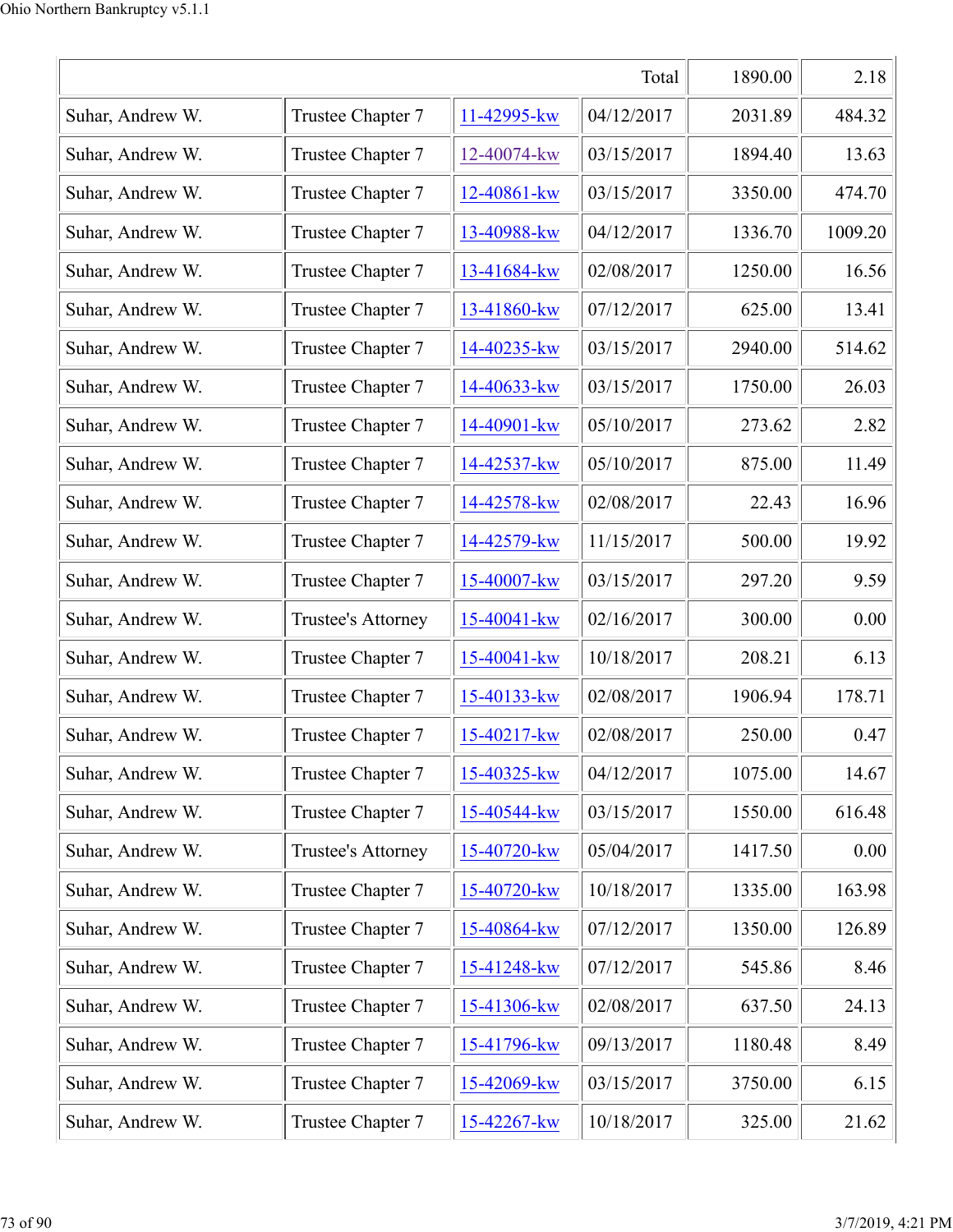|                  |                    |                  | 03/15/2017 | 600.29  | 7.06   |
|------------------|--------------------|------------------|------------|---------|--------|
| Suhar, Andrew W. | Trustee Chapter 7  | 15-42281-kw      |            |         |        |
| Suhar, Andrew W. | Trustee Chapter 7  | 15-42311-kw      | 02/08/2017 | 375.00  | 10.35  |
| Suhar, Andrew W. | Trustee Chapter 7  | 16-40040-kw      | 09/13/2017 | 631.37  | 5.65   |
| Suhar, Andrew W. | Trustee Chapter 7  | 16-40140-kw      | 07/12/2017 | 430.30  | 4.24   |
| Suhar, Andrew W. | Trustee Chapter 7  | $16-40146$ -kw   | 02/08/2017 | 1312.10 | 1.89   |
| Suhar, Andrew W. | Trustee Chapter 7  | $16 - 40210$ -kw | 09/13/2017 | 375.00  | 2.82   |
| Suhar, Andrew W. | Trustee Chapter 7  | 16-40308-kw      | 02/08/2017 | 375.00  | 19.05  |
| Suhar, Andrew W. | Trustee Chapter 7  | 16-40478-kw      | 03/15/2017 | 412.50  | 20.10  |
| Suhar, Andrew W. | Trustee Chapter 7  | 16-40534-kw      | 09/13/2017 | 661.11  | 12.58  |
| Suhar, Andrew W. | Trustee's Attorney | 16-40580-kw      | 06/15/2017 | 562.50  | 0.00   |
| Suhar, Andrew W. | Trustee Chapter 7  | 16-40580-kw      | 12/13/2017 | 387.50  | 31.11  |
| Suhar, Andrew W. | Trustee Chapter 7  | 16-40593-kw      | 02/08/2017 | 512.63  | 17.33  |
| Suhar, Andrew W. | Trustee Chapter 7  | 16-40605-kw      | 10/18/2017 | 525.00  | 10.34  |
| Suhar, Andrew W. | Trustee Chapter 7  | 16-40659-kw      | 02/08/2017 | 437.50  | 50.73  |
| Suhar, Andrew W. | Trustee Chapter 7  | $16-40747$ -kw   | 02/08/2017 | 896.00  | 2.35   |
| Suhar, Andrew W. | Trustee Chapter 7  | 16-40826-kw      | 09/13/2017 | 7450.00 | 404.63 |
| Suhar, Andrew W. | Trustee Chapter 7  | 16-40933-kw      | 02/08/2017 | 625.00  | 10.81  |
| Suhar, Andrew W. | Trustee Chapter 7  | 16-40961-kw      | 12/13/2017 | 575.00  | 30.28  |
| Suhar, Andrew W. | Trustee Chapter 7  | 16-41011-kw      | 03/15/2017 | 250.00  | 12.58  |
| Suhar, Andrew W. | Trustee Chapter 7  | 16-41072-kw      | 03/15/2017 | 500.00  | 7.05   |
| Suhar, Andrew W. | Trustee Chapter 7  | 16-41102-kw      | 04/12/2017 | 875.00  | 50.68  |
| Suhar, Andrew W. | Trustee Chapter 7  | 16-41278-kw      | 05/10/2017 | 1300.00 | 11.75  |
| Suhar, Andrew W. | Trustee Chapter 7  | 16-41279-kw      | 08/09/2017 | 1050.00 | 24.91  |
| Suhar, Andrew W. | Trustee Chapter 7  | 16-41432-kw      | 08/09/2017 | 875.00  | 19.52  |
| Suhar, Andrew W. | Trustee Chapter 7  | 16-41515-kw      | 10/18/2017 | 500.00  | 19.27  |
| Suhar, Andrew W. | Trustee Chapter 7  | 16-41619-kw      | 11/15/2017 | 523.42  | 2.82   |
| Suhar, Andrew W. | Trustee Chapter 7  | 16-41691-kw      | 12/13/2017 | 1360.31 | 1.41   |
| Suhar, Andrew W. | Trustee Chapter 7  | 16-41770-kw      | 09/13/2017 | 955.00  | 4.70   |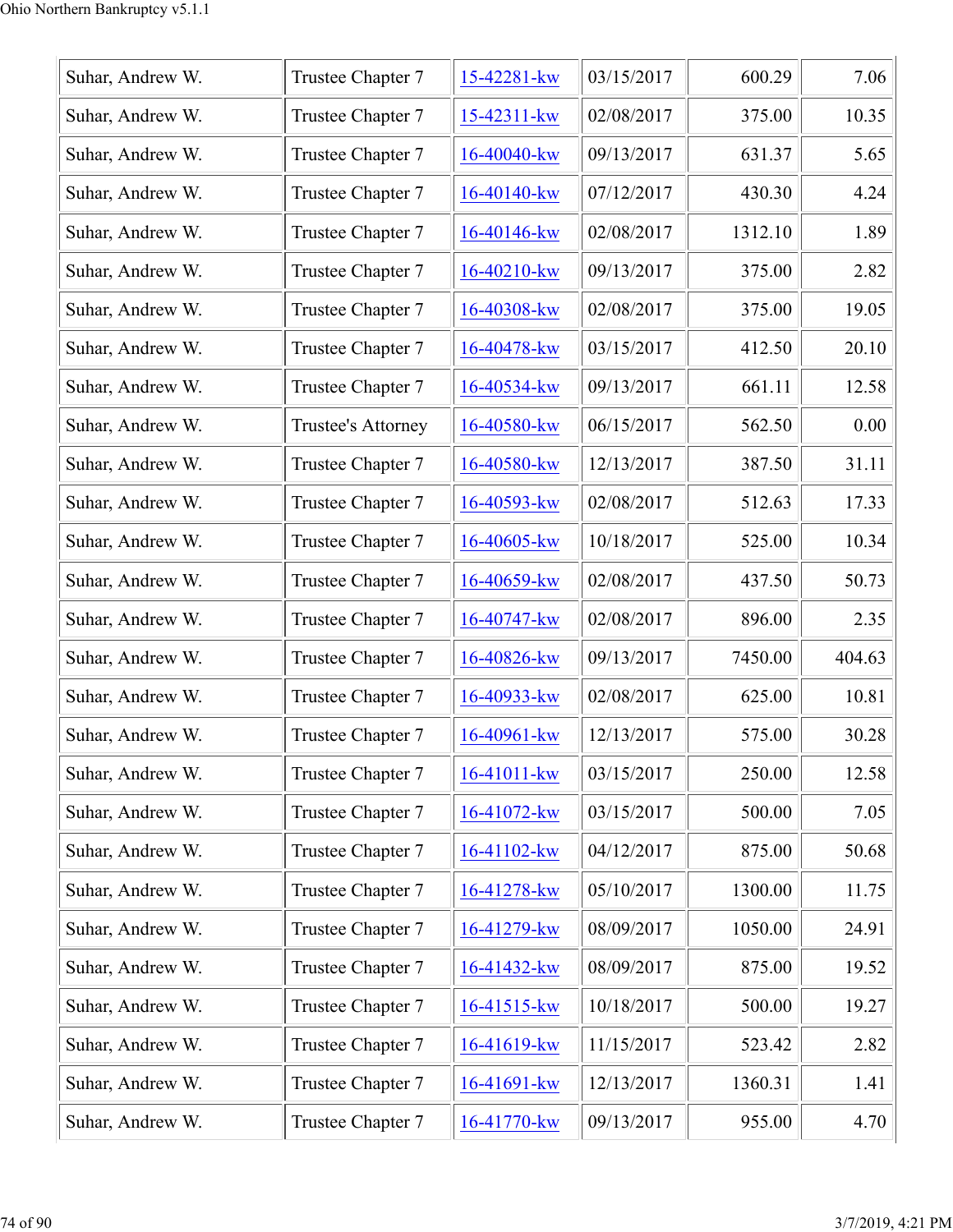| Suhar, Andrew W.     | Trustee Chapter 7  | 16-41945-kw           | 11/15/2017 | 408.14   | 8.46    |
|----------------------|--------------------|-----------------------|------------|----------|---------|
| Suhar, Andrew W.     | Trustee Chapter 7  | 16-42028-kw           | 09/13/2017 | 925.48   | 4.23    |
| Suhar, Andrew W.     | Trustee Chapter 7  | 16-42180-kw           | 09/13/2017 | 1322.84  | 5.64    |
| Suhar, Andrew W.     | Trustee Chapter 7  | 16-42191-kw           | 09/13/2017 | 750.00   | 16.45   |
| Suhar, Andrew W.     | Trustee Chapter 7  | 16-42319-kw           | 11/15/2017 | 825.99   | 5.64    |
| Suhar, Andrew W.     | Trustee Chapter 7  | 17-40023-kw           | 12/13/2017 | 414.65   | 4.70    |
| Suhar, Andrew W.     | Trustee Chapter 7  | 17-40078-kw           | 12/13/2017 | 270.46   | 1.88    |
|                      |                    |                       | Total      | 63227.82 | 4632.44 |
| Suhar & Macejko, LLC | Trustee's Attorney | 16-40776-kw           | 08/03/2017 | 495.00   | 0.00    |
|                      |                    |                       | Total      | 495.00   | 0.00    |
| Swope, William L.    | Trustee Chapter 7  | $06 - 31501 -$<br>maw | 08/23/2017 | 5204.73  | 213.18  |
| Swope, William L.    | Trustee Chapter 7  | $10 - 33927$ -jpg     | 08/14/2017 | 1469.06  | 43.88   |
| Swope, William L.    | Trustee Chapter 7  | 12-34361-<br>maw      | 10/10/2017 | 444.74   | 85.31   |
| Swope, William L.    | Trustee Chapter 7  | 13-34473-<br>maw      | 11/14/2017 | 132.12   | 36.35   |
| Swope, William L.    | Trustee Chapter 7  | 13-34832-jpg          | 07/03/2017 | 1380.57  | 50.78   |
| Swope, William L.    | Trustee Chapter 7  | 14-31680-<br>maw      | 02/28/2017 | 973.50   | 53.73   |
| Swope, William L.    | Trustee Chapter 7  | 14-31680-<br>maw      | 06/05/2017 | 1403.24  | 87.10   |
| Swope, William L.    | Trustee Chapter 7  | $14 - 33142$ -jpg     | 03/27/2017 | 1100.00  | 53.72   |
| Swope, William L.    | Trustee Chapter 7  | 14-33758-jpg          | 03/13/2017 | 304.05   | 59.80   |
| Swope, William L.    | Trustee Chapter 7  | 14-33984-<br>maw      | 07/10/2017 | 450.00   | 143.34  |
| Swope, William L.    | Trustee Chapter 7  | 14-34105-jpg          | 03/10/2017 | 250.00   | 141.55  |
| Swope, William L.    | Trustee Chapter 7  | $15 - 31835$ -jpg     | 05/23/2017 | 325.00   | 55.31   |
| Swope, William L.    | Trustee Chapter 7  | 15-32059-<br>maw      | 03/14/2017 | 290.20   | 27.90   |
| Swope, William L.    | Trustee Chapter 7  | 15-32548-<br>maw      | 03/14/2017 | 238.91   | 34.10   |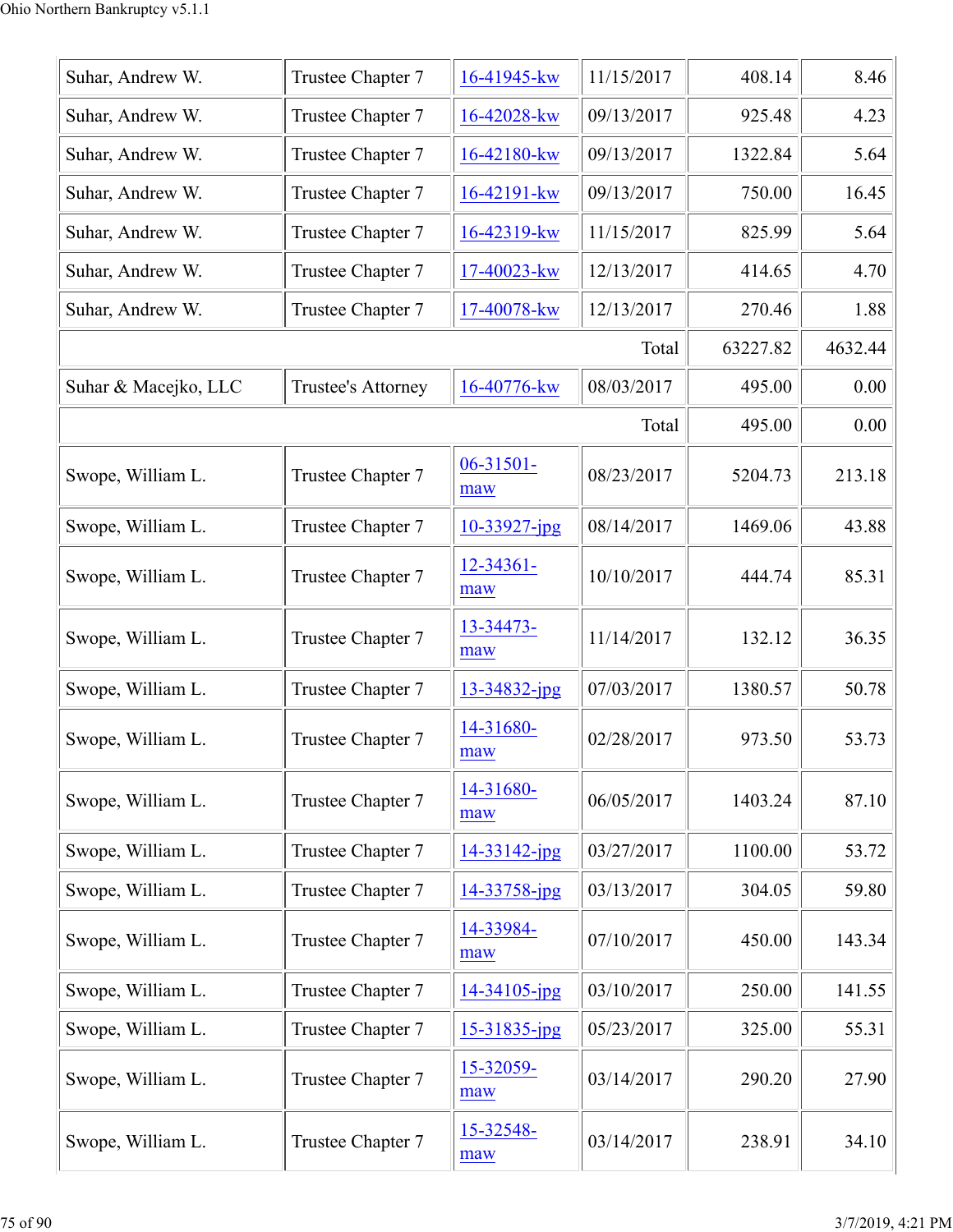| Swope, William L. | Trustee Chapter 7 | 15-33030-<br>maw   | 03/08/2017 | 290.38  | 42.60  |
|-------------------|-------------------|--------------------|------------|---------|--------|
| Swope, William L. | Trustee Chapter 7 | $15 - 33315$ -jpg  | 05/23/2017 | 646.59  | 48.14  |
| Swope, William L. | Trustee Chapter 7 | $15 - 33451 - ipg$ | 10/10/2017 | 1333.07 | 125.78 |
| Swope, William L. | Trustee Chapter 7 | $15 - 33534$ -jpg  | 04/10/2017 | 346.99  | 28.10  |
| Swope, William L. | Trustee Chapter 7 | 15-34034-jpg       | 01/23/2017 | 213.23  | 34.11  |
| Swope, William L. | Trustee Chapter 7 | 15-34105-<br>maw   | 02/07/2017 | 787.82  | 31.92  |
| Swope, William L. | Trustee Chapter 7 | $16 - 30095$ -jpg  | 03/10/2017 | 285.18  | 26.08  |
| Swope, William L. | Trustee Chapter 7 | $16 - 30167$ -jpg  | 01/05/2017 | 776.39  | 49.45  |
| Swope, William L. | Trustee Chapter 7 | $16 - 30201 - ipg$ | 01/04/2017 | 689.28  | 57.23  |
| Swope, William L. | Trustee Chapter 7 | 16-30882-<br>maw   | 02/08/2017 | 243.85  | 33.18  |
| Swope, William L. | Trustee Chapter 7 | $16 - 30902$ -jpg  | 02/08/2017 | 1250.00 | 77.62  |
| Swope, William L. | Trustee Chapter 7 | 16-30938-<br>maw   | 01/11/2017 | 338.85  | 34.92  |
| Swope, William L. | Trustee Chapter 7 | 16-31629-<br>maw   | 01/09/2017 | 203.47  | 34.52  |
| Swope, William L. | Trustee Chapter 7 | 16-31861-<br>maw   | 07/31/2017 | 1066.03 | 41.70  |
| Swope, William L. | Trustee Chapter 7 | 16-31922-<br>maw   | 11/27/2017 | 370.73  | 31.68  |
| Swope, William L. | Trustee Chapter 7 | 16-31997-<br>maw   | 11/20/2017 | 428.62  | 36.02  |
| Swope, William L. | Trustee Chapter 7 | 16-32019-<br>maw   | 08/15/2017 | 440.67  | 46.20  |
| Swope, William L. | Trustee Chapter 7 | $16 - 32140$ -jpg  | 07/12/2017 | 727.29  | 40.36  |
| Swope, William L. | Trustee Chapter 7 | 16-32153-<br>maw   | 12/11/2017 | 397.75  | 34.80  |
| Swope, William L. | Trustee Chapter 7 | $16 - 32206$ -jpg  | 05/22/2017 | 94.98   | 30.66  |
| Swope, William L. | Trustee Chapter 7 | $16 - 32390$ -jpg  | 09/11/2017 | 874.38  | 47.62  |
| Swope, William L. | Trustee Chapter 7 | $16 - 32492$ -jpg  | 05/22/2017 | 365.28  | 29.28  |
|                   |                   |                    |            |         |        |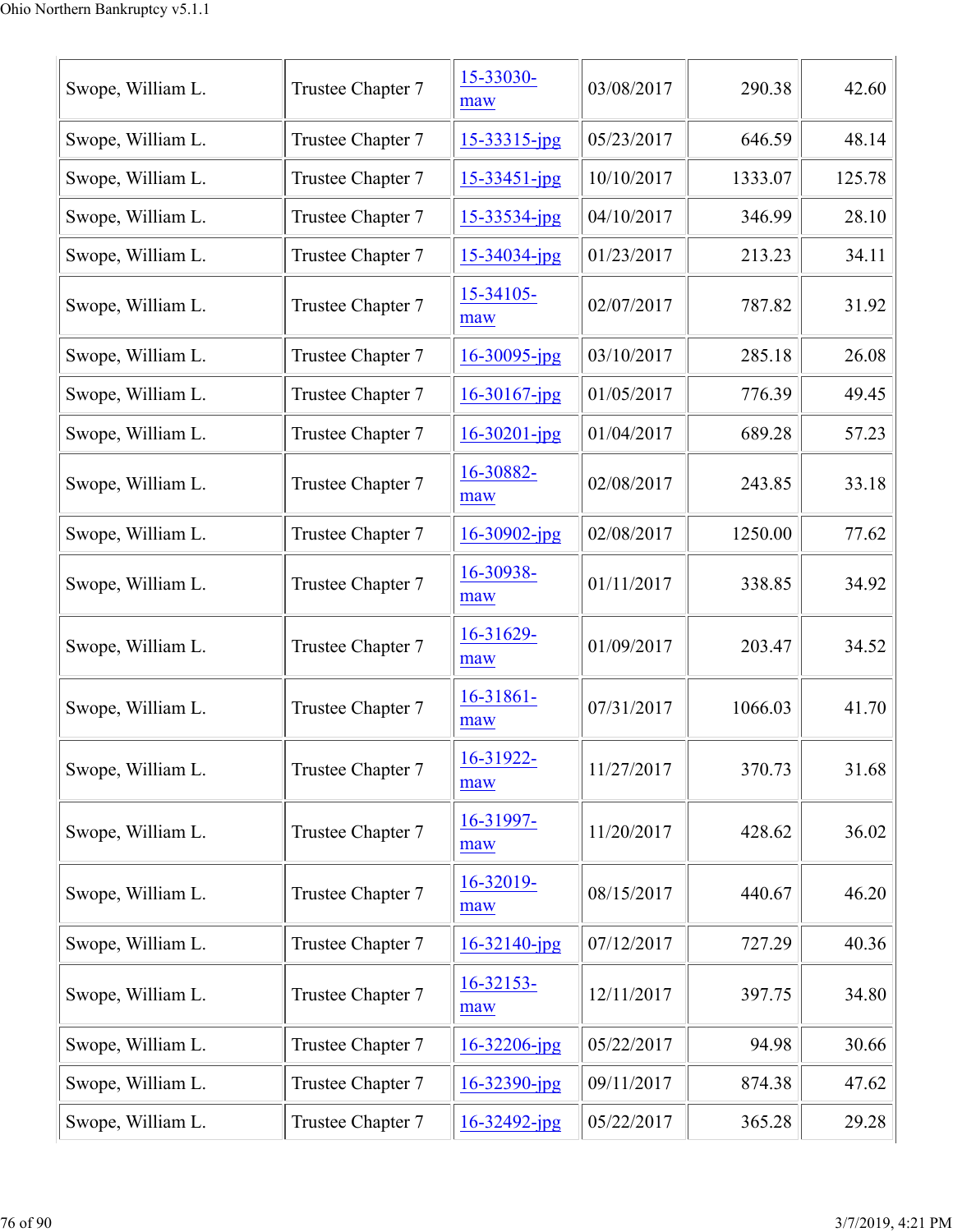| Swope, William L.        | Trustee Chapter 7 | $16 - 32571 -$<br>maw | 09/11/2017 | 1257.69  | 54.49   |
|--------------------------|-------------------|-----------------------|------------|----------|---------|
| Swope, William L.        | Trustee Chapter 7 | $16 - 33180$ -jpg     | 07/12/2017 | 1241.88  | 34.80   |
| Swope, William L.        | Trustee Chapter 7 | 16-33224-<br>maw      | 09/15/2017 | 1276.00  | 35.20   |
| Swope, William L.        | Trustee Chapter 7 | 16-33353-<br>maw      | 07/17/2017 | 806.60   | 38.20   |
| Swope, William L.        | Trustee Chapter 7 | 16-33589-<br>maw      | 10/12/2017 | 696.77   | 43.08   |
| Swope, William L.        | Trustee Chapter 7 | $16 - 33614$ -jpg     | 12/11/2017 | 762.41   | 29.32   |
| Swope, William L.        | Trustee Chapter 7 | 16-33846-jpg          | 09/06/2017 | 593.78   | 32.88   |
| Swope, William L.        | Trustee Chapter 7 | 16-33876-<br>maw      | 09/06/2017 | 905.68   | 35.82   |
| Swope, William L.        | Trustee Chapter 7 | 16-33899-<br>maw      | 09/11/2017 | 441.81   | 37.60   |
| Swope, William L.        | Trustee Chapter 7 | $16 - 33937$ -jpg     | 12/11/2017 | 1251.71  | 51.40   |
| Swope, William L.        | Trustee Chapter 7 | $17 - 30223$ -jpg     | 12/11/2017 | 764.72   | 34.84   |
|                          |                   |                       | Total      | 36136.00 | 2475.65 |
| The Charles G. Snyder Co | Appraiser         | 17-61645-rk           | 08/29/2017 | 225.00   | 0.00    |
| The Charles G. Snyder Co | Appraiser         | 17-61755-rk           | 11/09/2017 | 675.00   | 0.00    |
|                          |                   |                       | Total      | 900.00   | 0.00    |
| The Numbers Group        | Accountant        | 15-33448-<br>maw      | 01/03/2017 | 32120.00 | 760.54  |
|                          |                   |                       | Total      | 32120.00 | 760.54  |
| The Phillips Organizatio | Accountant        | 13-40813-aih          | 07/20/2017 | 24099.60 | 0.00    |
| The Phillips Organizatio | Accountant        | 13-40813-aih          | 12/06/2017 | 7348.05  | 0.00    |
|                          |                   |                       | Total      | 31447.65 | 0.00    |
| Thomas, Robert S.        | Trustee Chapter 7 | 13-51933-amk          | 04/27/2017 | 9075.01  | 22.72   |
| Thomas, Robert S.        | Trustee Chapter 7 | 14-51946-amk          | 03/19/2017 | 1425.00  | 78.81   |
| Thomas, Robert S.        | Trustee Chapter 7 | 14-53331-amk          | 03/19/2017 | 512.75   | 27.26   |
| Thomas, Robert S.        | Trustee Chapter 7 | 15-51525-amk          | 06/13/2017 | 1018.75  | 50.93   |
|                          |                   |                       |            |          |         |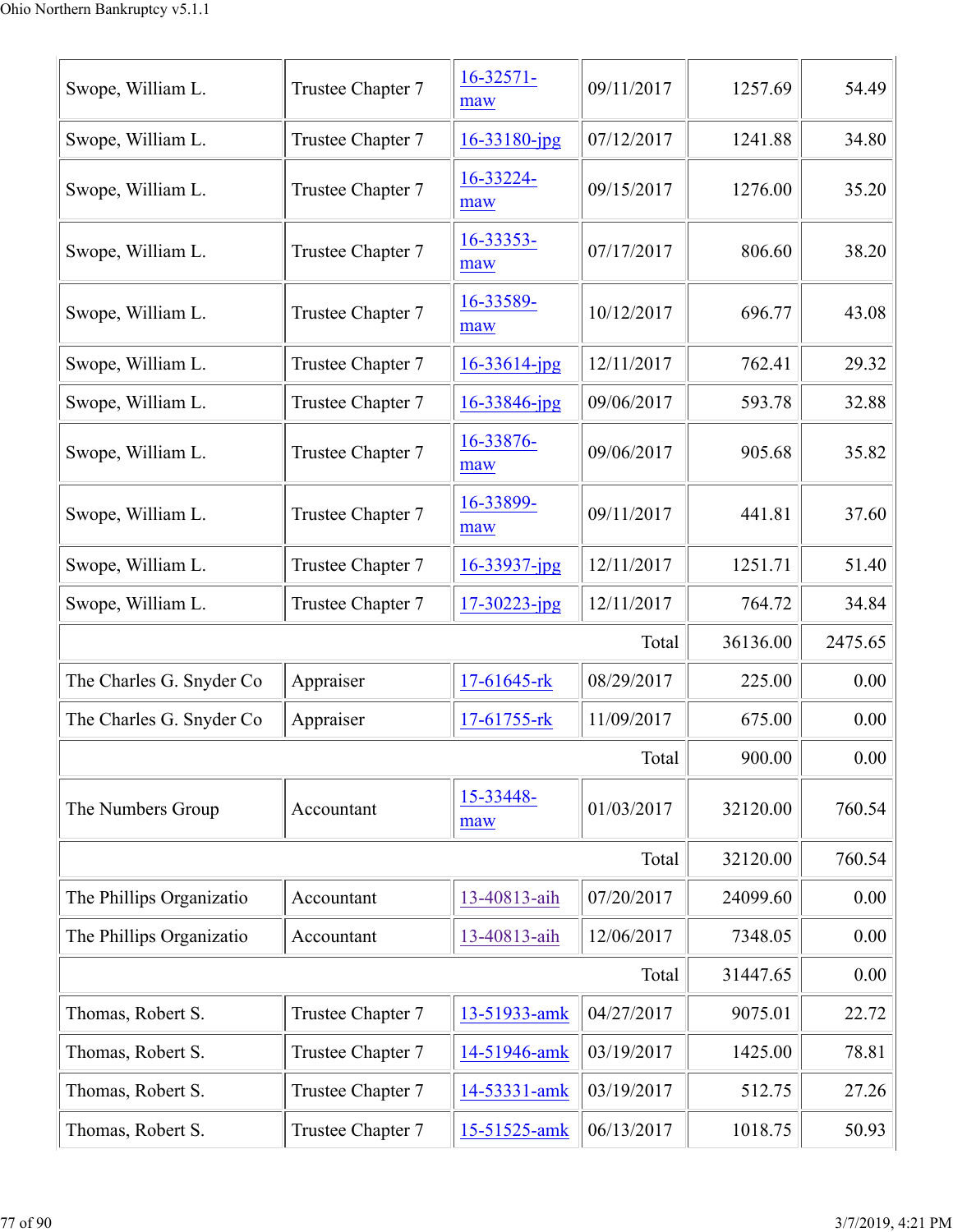| Thomas, Robert S.   | Trustee Chapter 7         | 15-51541-amk      | 03/19/2017 | 372.50    | 45.76    |
|---------------------|---------------------------|-------------------|------------|-----------|----------|
| Thomas, Robert S.   | Trustee Chapter 7         | 15-51625-amk      | 04/18/2017 | 285.00    | 45.63    |
| Thomas, Robert S.   | Trustee Chapter 7         | 15-51852-amk      | 06/13/2017 | 2350.00   | 146.81   |
| Thomas, Robert S.   | Trustee Chapter 7         | 15-52376-amk      | 03/19/2017 | 312.50    | 62.74    |
| Thomas, Robert S.   | Trustee Chapter 7         | 15-52498-amk      | 03/19/2017 | 1654.60   | 45.81    |
| Thomas, Robert S.   | Trustee Chapter 7         | 15-52680-amk      | 03/19/2017 | 550.00    | 37.97    |
| Thomas, Robert S.   | Trustee Chapter 7         | 16-13191-aih      | 01/10/2017 | 500.00    | 65.65    |
| Thomas, Robert S.   | Trustee Chapter 7         | 16-50275-amk      | 01/14/2017 | 5753.29   | 72.53    |
| Thomas, Robert S.   | Trustee Chapter 7         | 16-50469-amk      | 04/27/2017 | 100.00    | 47.23    |
| Thomas, Robert S.   | Trustee Chapter 7         | 16-50827-amk      | 06/13/2017 | 115.00    | 32.43    |
| Thomas, Robert S.   | Trustee Chapter 7         | 16-51514-amk      | 04/27/2017 | 6360.33   | 131.62   |
|                     |                           |                   | Total      | 30384.73  | 913.90   |
| Thompson Hine LLP   | Trustee's Attorney        | 13-40813-aih      | 07/20/2017 | 616088.25 | 18897.74 |
|                     | Trustee's Attorney        | 13-40813-aih      | 12/06/2017 | 239779.00 | 6648.18  |
| Thompson Hine LLP   |                           |                   |            |           |          |
|                     |                           |                   | Total      | 855867.25 | 25545.92 |
| Trattner, Robert B. | Trustee's Attorney        | 14-51320-amk      | 08/07/2017 | 1500.00   | 219.63   |
| Trattner, Robert B. | Trustee's Attorney        | 14-52527-amk      | 02/26/2017 | 5950.00   | 325.24   |
| Trattner, Robert B. | Trustee's Attorney        | 15-53029-amk      | 04/27/2017 | 450.00    | 0.00     |
| Trattner, Robert B. | <b>Trustee's Attorney</b> | 16-50429-amk      | 10/10/2017 | 2025.00   | 47.00    |
| Trattner, Robert B. | Trustee's Attorney        | 16-50662-amk      | 03/07/2017 | 2400.00   | 42.48    |
| Trattner, Robert B. | Trustee's Attorney        | 16-50811-amk      | 07/25/2017 | 925.00    | 0.00     |
| Trattner, Robert B. | Trustee's Attorney        | 16-51514-amk      | 01/13/2017 | 4475.00   | 30.46    |
|                     |                           |                   | Total      | 17725.00  | 664.81   |
| Treinish, Alan J.   | Trustee Chapter 7         | 08-13303-pmc      | 02/17/2017 | 1451.97   | 37.84    |
| Treinish, Alan J.   | Trustee Chapter 7         | $13 - 17716$ -jps | 08/07/2017 | 4350.00   | 30.29    |
| Treinish, Alan J.   | Trustee Chapter 7         | 14-13033-aih      | 10/13/2017 | 6540.34   | 54.29    |
| Treinish, Alan J.   | Trustee Chapter 7         | 15-11298-aih      | 03/21/2017 | 1650.00   | 30.17    |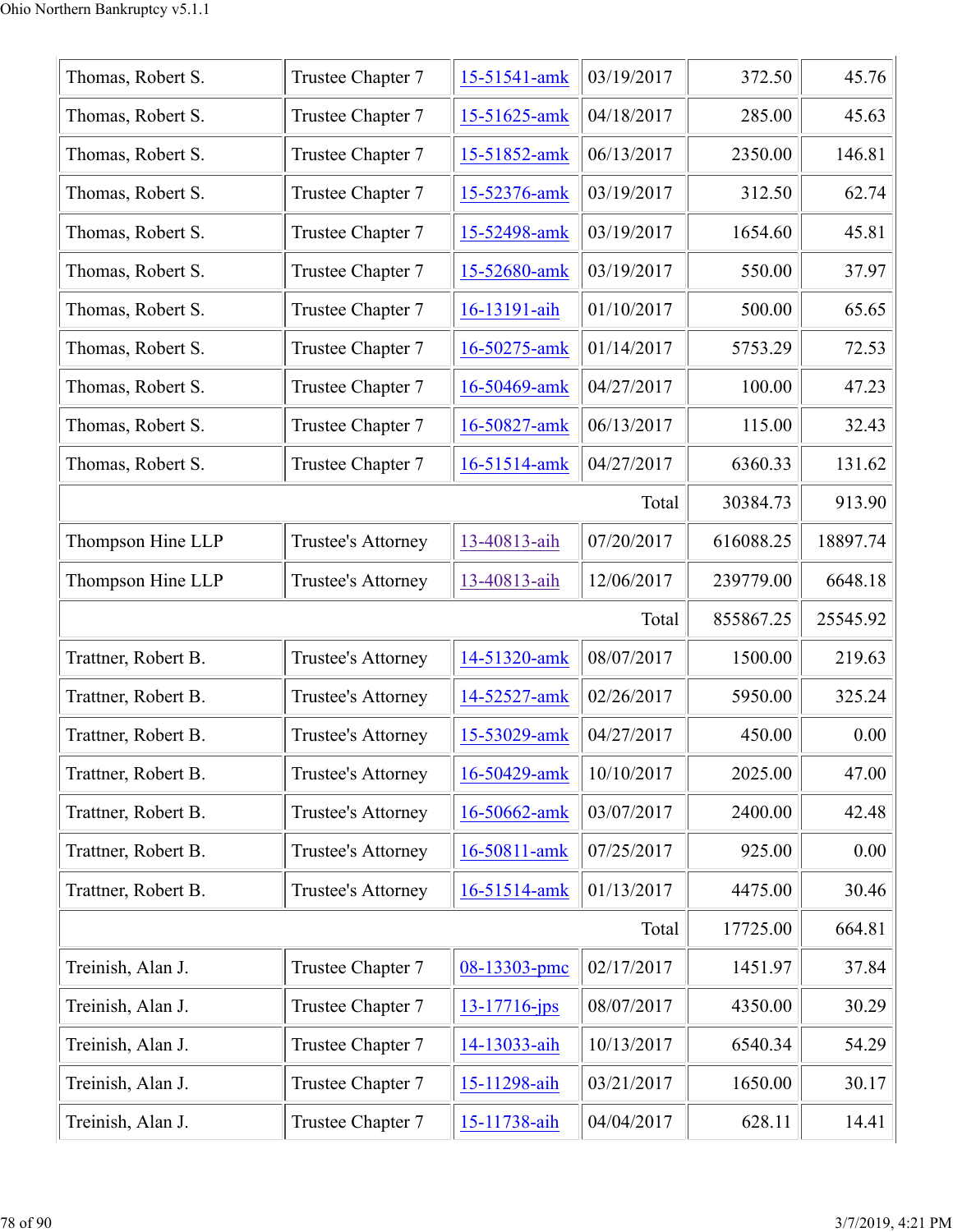| Treinish, Alan J. | Trustee Chapter 7 | 15-14221-aih       | 07/11/2017 | 900.00  | 54.93  |
|-------------------|-------------------|--------------------|------------|---------|--------|
| Treinish, Alan J. | Trustee Chapter 7 | 15-15587-pmc       | 01/17/2017 | 1750.00 | 11.35  |
| Treinish, Alan J. | Trustee Chapter 7 | 15-16187-pmc       | 02/17/2017 | 530.38  | 13.43  |
| Treinish, Alan J. | Trustee Chapter 7 | 15-17216-jps       | 01/17/2017 | 2619.57 | 52.88  |
| Treinish, Alan J. | Trustee Chapter 7 | 16-10944-pmc       | 02/17/2017 | 1993.94 | 36.86  |
| Treinish, Alan J. | Trustee Chapter 7 | 16-10979-aih       | 08/01/2017 | 999.51  | 9.47   |
| Treinish, Alan J. | Trustee Chapter 7 | 16-10985-pmc       | 03/10/2017 | 664.79  | 35.04  |
| Treinish, Alan J. | Trustee Chapter 7 | 16-11584-jps       | 05/15/2017 | 500.00  | 106.70 |
| Treinish, Alan J. | Trustee Chapter 7 | 16-11670-pmc       | 02/17/2017 | 2422.42 | 19.16  |
| Treinish, Alan J. | Trustee Chapter 7 | $16 - 11863$ -jps  | 01/26/2017 | 382.42  | 5.34   |
| Treinish, Alan J. | Trustee Chapter 7 | 16-11931-aih       | 01/10/2017 | 533.00  | 32.09  |
| Treinish, Alan J. | Trustee Chapter 7 | 16-12233-aih       | 01/24/2017 | 625.00  | 6.88   |
| Treinish, Alan J. | Trustee Chapter 7 | 16-12601-aih       | 02/28/2017 | 2608.43 | 14.45  |
| Treinish, Alan J. | Trustee Chapter 7 | 16-12817-pmc       | 01/17/2017 | 387.61  | 16.65  |
| Treinish, Alan J. | Trustee Chapter 7 | 16-12878-aih       | 04/13/2017 | 359.50  | 10.09  |
| Treinish, Alan J. | Trustee Chapter 7 | $16 - 13121$ -pmc  | 02/17/2017 | 500.00  | 23.55  |
| Treinish, Alan J. | Trustee Chapter 7 | $16 - 13267$ -jps  | 08/17/2017 | 1372.33 | 19.88  |
| Treinish, Alan J. | Trustee Chapter 7 | 16-13312-aih       | 04/04/2017 | 1456.70 | 72.00  |
| Treinish, Alan J. | Trustee Chapter 7 | 16-13584-aih       | 03/21/2017 | 937.57  | 16.35  |
| Treinish, Alan J. | Trustee Chapter 7 | 16-13664-aih       | 04/04/2017 | 1258.54 | 9.87   |
| Treinish, Alan J. | Trustee Chapter 7 | 16-13855-pmc       | 03/10/2017 | 1162.50 | 58.44  |
| Treinish, Alan J. | Trustee Chapter 7 | 16-14199-aih       | 04/14/2017 | 286.84  | 7.38   |
| Treinish, Alan J. | Trustee Chapter 7 | 16-14201-aih       | 04/04/2017 | 400.00  | 40.89  |
| Treinish, Alan J. | Trustee Chapter 7 | 16-14391-aih       | 07/05/2017 | 344.33  | 9.47   |
| Treinish, Alan J. | Trustee Chapter 7 | 16-14415-aih       | 03/30/2017 | 1350.00 | 18.88  |
| Treinish, Alan J. | Trustee Chapter 7 | $16 - 14582$ -jps  | 01/17/2017 | 995.00  | 7.88   |
| Treinish, Alan J. | Trustee Chapter 7 | $16 - 15085$ -jps  | 10/03/2017 | 764.07  | 9.94   |
| Treinish, Alan J. | Trustee Chapter 7 | $16 - 15087 - ips$ | 08/07/2017 | 417.82  | 13.70  |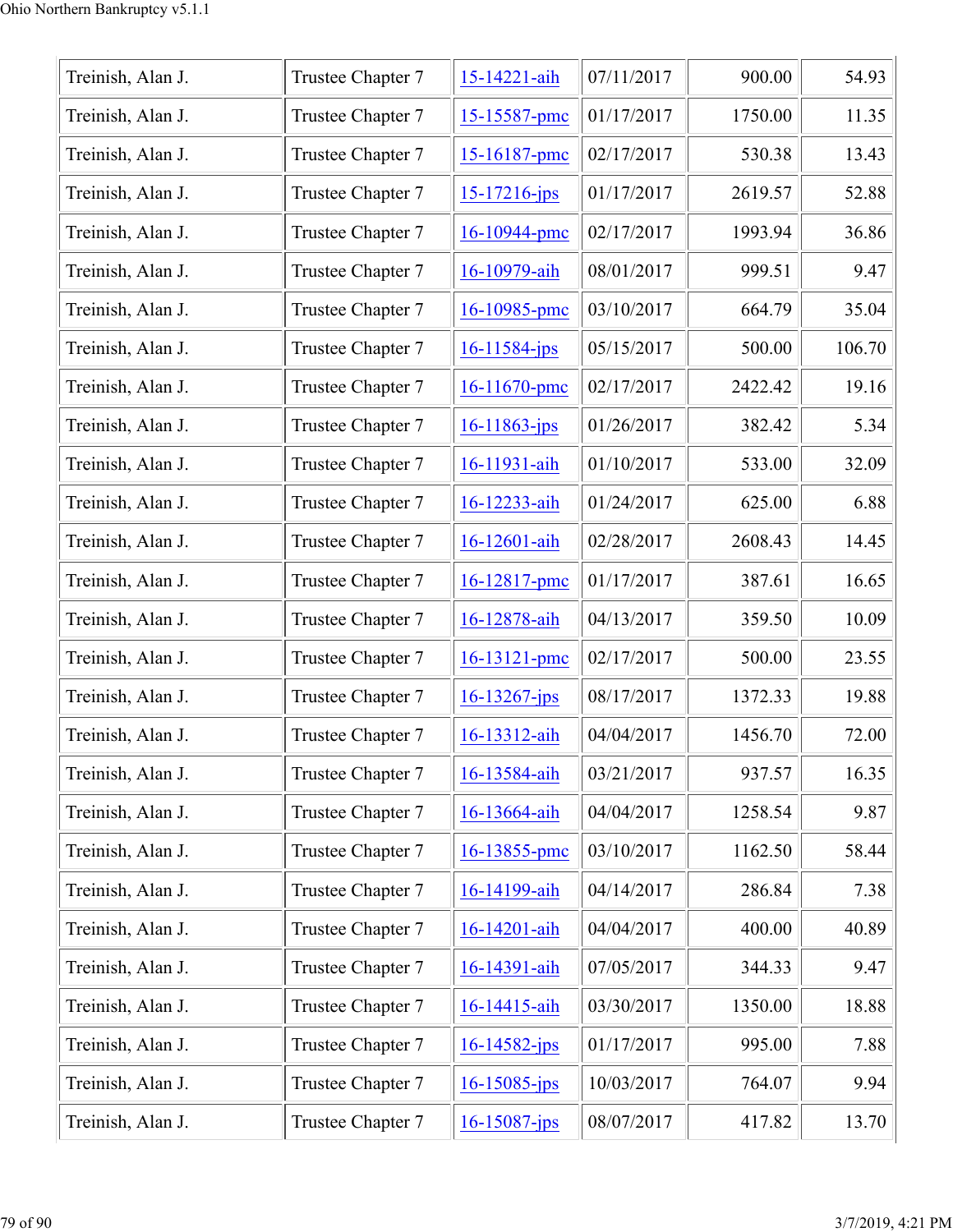| Treinish, Alan J. | Trustee Chapter 7 | 16-15203-aih       | 09/15/2017 | 875.00  | 16.63 |
|-------------------|-------------------|--------------------|------------|---------|-------|
| Treinish, Alan J. | Trustee Chapter 7 | 16-15219-aih       | 11/29/2017 | 1439.30 | 60.66 |
| Treinish, Alan J. | Trustee Chapter 7 | 16-15259-aih       | 06/29/2017 | 306.42  | 10.81 |
| Treinish, Alan J. | Trustee Chapter 7 | 16-15529-aih       | 07/05/2017 | 247.98  | 9.92  |
| Treinish, Alan J. | Trustee Chapter 7 | 16-15641-aih       | 09/29/2017 | 612.49  | 10.74 |
| Treinish, Alan J. | Trustee Chapter 7 | $16 - 15662 - ips$ | 08/08/2017 | 937.89  | 7.47  |
| Treinish, Alan J. | Trustee Chapter 7 | 16-15929-aih       | 05/11/2017 | 372.63  | 7.98  |
| Treinish, Alan J. | Trustee Chapter 7 | 16-16011-aih       | 09/06/2017 | 485.60  | 9.96  |
| Treinish, Alan J. | Trustee Chapter 7 | 16-16054-aih       | 09/29/2017 | 1041.08 | 19.27 |
| Treinish, Alan J. | Trustee Chapter 7 | 16-16131-aih       | 08/04/2017 | 1165.50 | 36.81 |
| Treinish, Alan J. | Trustee Chapter 7 | $16 - 16158 - ips$ | 10/30/2017 | 310.00  | 16.08 |
| Treinish, Alan J. | Trustee Chapter 7 | $16 - 16262 - ips$ | 08/08/2017 | 697.45  | 14.88 |
| Treinish, Alan J. | Trustee Chapter 7 | $16 - 16284 - ips$ | 07/06/2017 | 858.55  | 12.47 |
| Treinish, Alan J. | Trustee Chapter 7 | $16 - 16389$ -jps  | 08/08/2017 | 1497.88 | 15.88 |
| Treinish, Alan J. | Trustee Chapter 7 | 16-16453-aih       | 08/04/2017 | 826.92  | 11.45 |
| Treinish, Alan J. | Trustee Chapter 7 | $16 - 16456$ -jps  | 10/25/2017 | 486.25  | 34.56 |
| Treinish, Alan J. | Trustee Chapter 7 | $16 - 16492 - ips$ | 12/11/2017 | 601.31  | 6.89  |
| Treinish, Alan J. | Trustee Chapter 7 | 16-16577-aih       | 07/17/2017 | 352.30  | 9.83  |
| Treinish, Alan J. | Trustee Chapter 7 | $16 - 16652$ -jps  | 10/03/2017 | 1654.90 | 14.92 |
| Treinish, Alan J. | Trustee Chapter 7 | $16 - 16898$ -jps  | 08/17/2017 | 739.88  | 7.56  |
| Treinish, Alan J. | Trustee Chapter 7 | $16 - 16935 - ips$ | 08/17/2017 | 421.93  | 11.39 |
| Treinish, Alan J. | Trustee Chapter 7 | 16-16937-aih       | 10/13/2017 | 417.54  | 11.98 |
| Treinish, Alan J. | Trustee Chapter 7 | 16-16973-aih       | 09/15/2017 | 415.20  | 24.23 |
| Treinish, Alan J. | Trustee Chapter 7 | $16 - 17008 - ips$ | 10/25/2017 | 564.14  | 11.74 |
| Treinish, Alan J. | Trustee Chapter 7 | 16-17125-aih       | 08/04/2017 | 310.25  | 8.96  |
| Treinish, Alan J. | Trustee Chapter 7 | $17 - 10020 - ips$ | 08/31/2017 | 305.10  | 13.48 |
| Treinish, Alan J. | Trustee Chapter 7 | 17-10378-aih       | 10/13/2017 | 716.41  | 8.47  |
| Treinish, Alan J. | Trustee Chapter 7 | $17 - 10788 - ips$ | 12/04/2017 | 871.00  | 12.96 |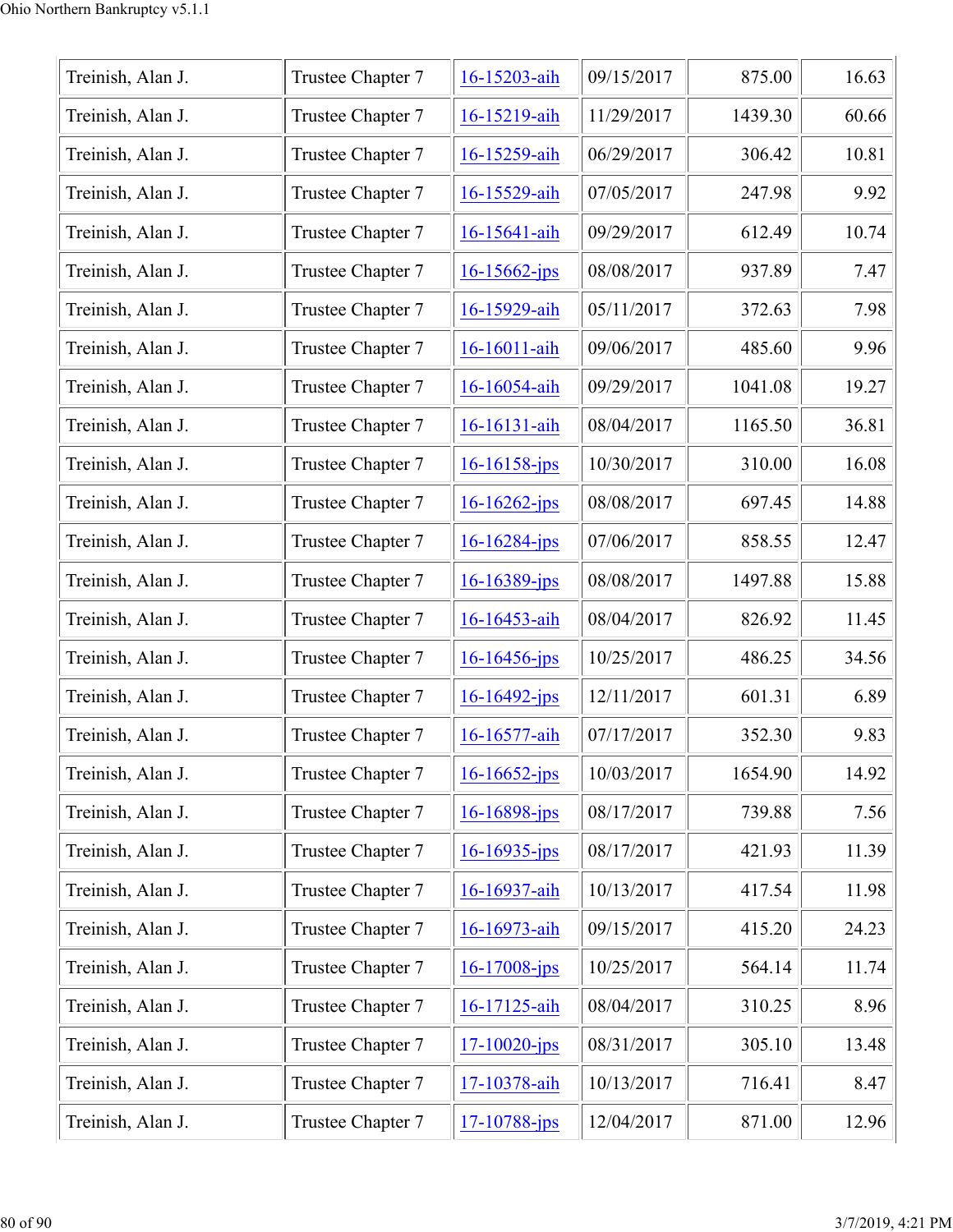| Treinish, Alan J.        | Trustee Chapter 7      | $17 - 10816$ -jps  | 12/04/2017 | 731.01   | 14.39    |
|--------------------------|------------------------|--------------------|------------|----------|----------|
| Treinish, Alan J.        | Trustee Chapter 7      | 17-10947-aih       | 11/29/2017 | 1338.83  | 13.49    |
| Treinish, Alan J.        | Trustee Chapter 7      | $17 - 10948$ -jps  | 11/28/2017 | 584.19   | 14.88    |
| Treinish, Alan J.        | Trustee Chapter 7      | 17-10979-aih       | 12/21/2017 | 443.08   | 8.69     |
| Treinish, Alan J.        | Trustee Chapter 7      | 17-11083-aih       | 11/29/2017 | 383.42   | 22.91    |
| Treinish, Alan J.        | Trustee Chapter 7      | $17 - 11301 - ips$ | 11/08/2017 | 257.92   | 11.92    |
| Treinish, Alan J.        | Trustee Chapter 7      | $17 - 11343 - jps$ | 12/07/2017 | 1380.00  | 12.92    |
| Treinish, Alan J.        | Trustee Chapter 7      | 17-11595-aih       | 11/29/2017 | 1008.77  | 12.09    |
| Treinish, Alan J.        | Trustee Chapter 7      | 17-11606-aih       | 12/05/2017 | 415.50   | 11.45    |
| Treinish, Alan J.        | Trustee Chapter 7      | 17-11645-aih       | 11/20/2017 | 250.00   | 12.43    |
|                          |                        |                    | Total      | 69466.31 | 1473.70  |
| Tsarnas, Peter G.        | Trustee's Attorney     | 13-50527-amk       | 12/16/2017 | 1495.00  | 0.00     |
| Tsarnas, Peter G.        | Trustee's Attorney     | 13-51485-amk       | 04/17/2017 | 1500.00  | 0.00     |
| Tsarnas, Peter G.        | Trustee's Attorney     | 15-52942-amk       | 12/16/2017 | 7540.50  | 0.00     |
| Tsarnas, Peter G.        | Trustee's Attorney     | 16-50255-amk       | 09/17/2017 | 462.00   | 0.00     |
|                          |                        |                    | Total      | 10997.50 | 0.00     |
| Valbridge Property Advis | Appraiser              | 16-52757-amk       | 12/28/2017 | 2000.00  | 0.00     |
|                          |                        |                    | Total      | 2000.00  | 0.00     |
| Washington, Jann C.      | Trustee Chapter 7      | 16-14594-aih       | 04/03/2017 | 3000.00  | 0.00     |
|                          |                        |                    | Total      | 3000.00  | 0.00     |
| Wehrle, David            | Other Professional     | 08-50421-kw        | 05/24/2017 | 4440.00  | 0.00     |
|                          |                        |                    | Total      | 4440.00  | 0.00     |
| Wengerd, Amy             | Other Professional     | 14-52629-amk       | 10/10/2017 | 2895.00  | 0.00     |
|                          |                        |                    | Total      | 2895.00  | 0.00     |
| Whalen Duffrin LLC       | <b>Special Counsel</b> | 15-61961-rk        | 02/21/2017 | 15000.00 | 0.00     |
|                          |                        |                    | Total      | 15000.00 | 0.00     |
| Whitmer, Mary K.         | Trustee Chapter 7      | 13-18930-jps       | 04/14/2017 | 581.25   | 6.23     |
| Whitmer, Mary K.         | Trustee's Attorney     | 14-52214-amk       | 01/15/2017 | 325.00   | $0.00\,$ |
|                          |                        |                    |            |          |          |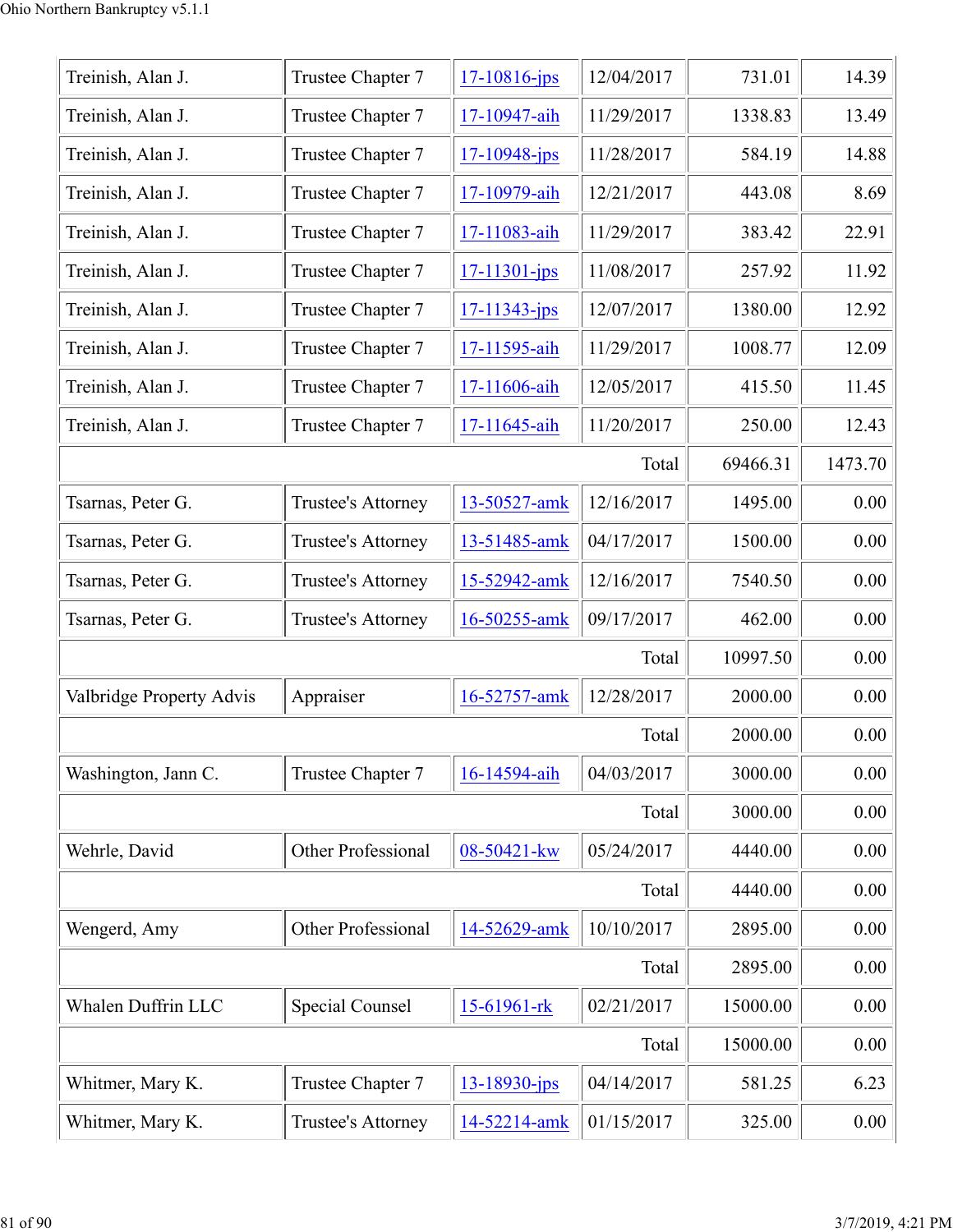| Whitmer, Mary K. | Trustee's Attorney        | 15-50429-amk       | 04/27/2017 | 925.00   | 0.00   |
|------------------|---------------------------|--------------------|------------|----------|--------|
| Whitmer, Mary K. | Trustee's Attorney        | 15-51306-amk       | 04/27/2017 | 896.00   | 50.00  |
|                  | 2727.25                   | 56.23              |            |          |        |
| Whitmer, Mary K. | Trustee Chapter 7         | 12-50456-amk       | 01/27/2017 | 1000.00  | 0.00   |
| Whitmer, Mary K. | <b>Trustee's Attorney</b> | 12-51438-amk       | 06/11/2017 | 28000.00 | 0.00   |
| Whitmer, Mary K. | Trustee Chapter 7         | 12-51438-amk       | 07/12/2017 | 6990.80  | 116.95 |
| Whitmer, Mary K. | Trustee Chapter 7         | $13 - 14156$ -jps  | 06/13/2017 | 5051.75  | 83.27  |
| Whitmer, Mary K. | Trustee's Attorney        | $13 - 18930 - jps$ | 04/14/2017 | 500.00   | 0.00   |
| Whitmer, Mary K. | Trustee Chapter 7         | 13-52218-amk       | 01/14/2017 | 6625.00  | 13.49  |
| Whitmer, Mary K. | Trustee Chapter 7         | $14 - 17524 - ips$ | 02/17/2017 | 1099.47  | 14.02  |
| Whitmer, Mary K. | Trustee Chapter 7         | 14-51376-amk       | 02/28/2017 | 352.31   | 9.54   |
| Whitmer, Mary K. | Trustee Chapter 7         | 14-51638-amk       | 03/15/2017 | 337.50   | 3.61   |
| Whitmer, Mary K. | Trustee Chapter 7         | 14-52214-amk       | 02/20/2017 | 612.50   | 6.56   |
| Whitmer, Mary K. | Trustee Chapter 7         | $15 - 10359$ -jps  | 04/20/2017 | 106.12   | 13.73  |
| Whitmer, Mary K. | Trustee Chapter 7         | 15-10845-aih       | 01/24/2017 | 1000.00  | 9.14   |
| Whitmer, Mary K. | Trustee Chapter 7         | $15 - 10901 - ips$ | 02/07/2017 | 600.00   | 3.83   |
| Whitmer, Mary K. | Trustee Chapter 7         | 15-11742-aih       | 02/14/2017 | 1382.50  | 3.75   |
| Whitmer, Mary K. | Trustee Chapter 7         | $15 - 12003 - ips$ | 04/11/2017 | 500.00   | 8.93   |
| Whitmer, Mary K. | Trustee Chapter 7         | $15 - 12181 - ips$ | 03/21/2017 | 1807.50  | 20.18  |
| Whitmer, Mary K. | Trustee Chapter 7         | $15 - 12194 - ips$ | 01/26/2017 | 900.00   | 4.31   |
| Whitmer, Mary K. | Trustee Chapter 7         | $15 - 12634 - ips$ | 05/15/2017 | 500.00   | 5.58   |
| Whitmer, Mary K. | Trustee Chapter 7         | 15-12887-aih       | 02/14/2017 | 1650.40  | 6.71   |
| Whitmer, Mary K. | Trustee Chapter 7         | 15-13991-jps       | 03/07/2017 | 1750.00  | 13.22  |
| Whitmer, Mary K. | Trustee Chapter 7         | 15-14547-aih       | 03/01/2017 | 366.25   | 4.36   |
| Whitmer, Mary K. | Trustee Chapter 7         | $15 - 14816$ -jps  | 03/30/2017 | 1850.32  | 11.52  |
| Whitmer, Mary K. | Trustee Chapter 7         | $15 - 16618$ -jps  | 02/24/2017 | 555.50   | 7.20   |
| Whitmer, Mary K. | Trustee Chapter 7         | 15-50087-amk       | 01/23/2017 | 88.08    | 12.02  |
| Whitmer, Mary K. | Trustee Chapter 7         | 15-50343-amk       | 10/26/2017 | 41.75    | 13.62  |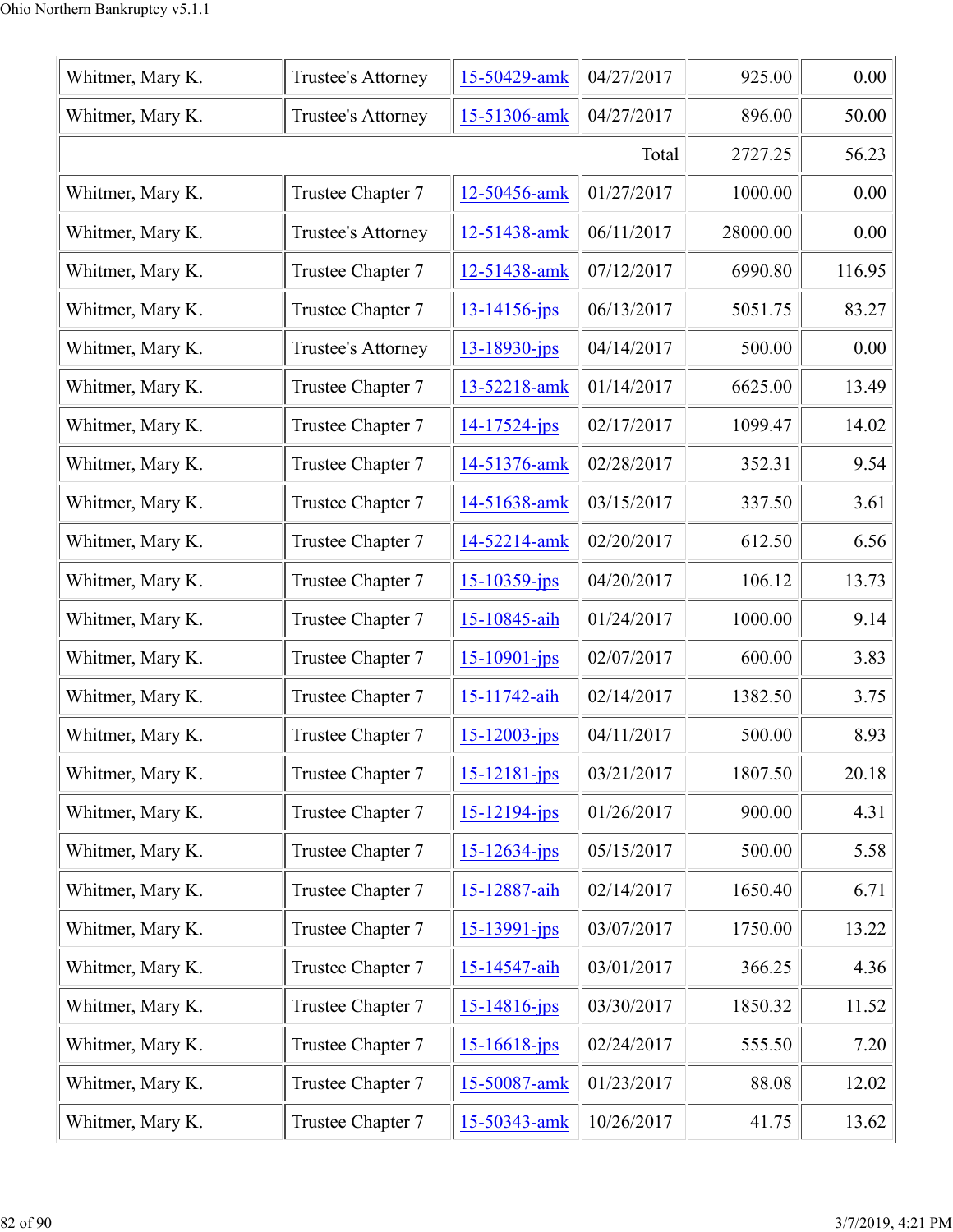| Whitmer, Mary K. | Trustee Chapter 7 | 15-50429-amk       | 06/02/2017 | 1340.00  | 62.17  |
|------------------|-------------------|--------------------|------------|----------|--------|
| Whitmer, Mary K. | Trustee Chapter 7 | 15-51306-amk       | 06/01/2017 | 838.25   | 38.94  |
| Whitmer, Mary K. | Trustee Chapter 7 | 15-51409-amk       | 07/06/2017 | 350.00   | 6.14   |
| Whitmer, Mary K. | Trustee Chapter 7 | 15-52704-amk       | 01/23/2017 | 500.00   | 8.64   |
| Whitmer, Mary K. | Trustee Chapter 7 | 15-52944-amk       | 04/18/2017 | 800.00   | 10.12  |
| Whitmer, Mary K. | Trustee Chapter 7 | 15-53000-amk       | 10/26/2017 | 750.00   | 9.64   |
| Whitmer, Mary K. | Trustee Chapter 7 | 15-53003-amk       | 07/24/2017 | 539.50   | 3.40   |
| Whitmer, Mary K. | Trustee Chapter 7 | 16-10199-aih       | 10/16/2017 | 719.02   | 14.00  |
| Whitmer, Mary K. | Attorney          | $16 - 10457 - ips$ | 09/18/2017 | 2000.00  | 143.42 |
| Whitmer, Mary K. | Trustee Chapter 7 | $16 - 10457$ -jps  | 10/25/2017 | 7514.00  | 30.46  |
| Whitmer, Mary K. | Trustee Chapter 7 | 16-10735-aih       | 10/16/2017 | 719.32   | 1.92   |
| Whitmer, Mary K. | Trustee Chapter 7 | 16-10937-aih       | 11/29/2017 | 700.00   | 4.80   |
| Whitmer, Mary K. | Trustee Chapter 7 | $16 - 10955$ -jps  | 01/26/2017 | 465.30   | 5.76   |
| Whitmer, Mary K. | Trustee Chapter 7 | 16-10968-jps       | 11/28/2017 | 1552.42  | 3.40   |
| Whitmer, Mary K. | Trustee Chapter 7 | 16-11334-aih       | 04/18/2017 | 406.02   | 2.40   |
| Whitmer, Mary K. | Trustee Chapter 7 | $16 - 11970$ -jps  | 02/02/2017 | 298.41   | 8.16   |
| Whitmer, Mary K. | Trustee Chapter 7 | $16 - 12251 - ips$ | 10/03/2017 | 2633.20  | 1.96   |
| Whitmer, Mary K. | Trustee Chapter 7 | 16-12889-aih       | 11/29/2017 | 782.25   | 2.92   |
| Whitmer, Mary K. | Trustee Chapter 7 | 16-13635-aih       | 03/21/2017 | 798.85   | 4.32   |
| Whitmer, Mary K. | Trustee Chapter 7 | $16 - 13696$ -jps  | 05/17/2017 | 2100.00  | 5.88   |
| Whitmer, Mary K. | Trustee Chapter 7 | $16 - 14738 - ips$ | 05/19/2017 | 4003.83  | 5.28   |
| Whitmer, Mary K. | Trustee Chapter 7 | 16-14767-aih       | 05/02/2017 | 1470.00  | 2.31   |
| Whitmer, Mary K. | Trustee Chapter 7 | 16-14896-aih       | 05/16/2017 | 1350.00  | 2.92   |
| Whitmer, Mary K. | Trustee Chapter 7 | $16 - 15016$ -jps  | 09/18/2017 | 357.48   | 5.28   |
| Whitmer, Mary K. | Trustee Chapter 7 | 16-15699-aih       | 11/29/2017 | 771.19   | 1.92   |
| Whitmer, Mary K. | Trustee Chapter 7 | $16 - 15906$ -jps  | 12/04/2017 | 1050.00  | 3.75   |
| Whitmer, Mary K. | Trustee Chapter 7 | 17-10021-aih       | 12/05/2017 | 700.97   | 5.76   |
|                  |                   |                    | Total      | 99177.76 | 781.21 |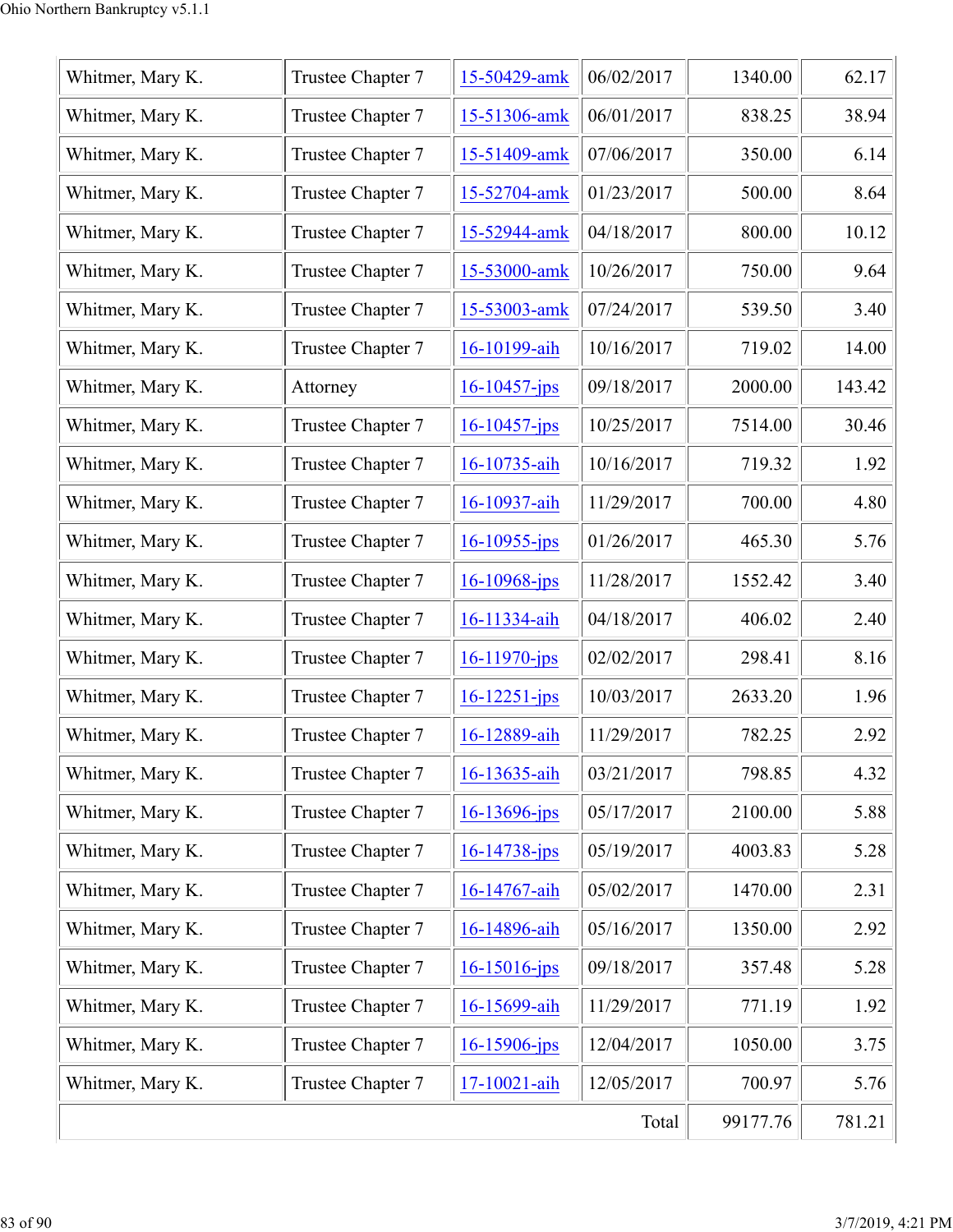| Whitmer & Ehrman LLC    | Trustee's Attorney | 14-51376-amk       | 01/17/2017 | 300.00    | 25.91   |
|-------------------------|--------------------|--------------------|------------|-----------|---------|
| Whitmer & Ehrman LLC    | Trustee's Attorney | 16-13696-jps       | 05/17/2017 | 2815.00   | 0.00    |
|                         |                    |                    | Total      | 3115.00   | 25.91   |
| Whitmer & Ehrman, LLC   | Attorney           | $16 - 12303 - ips$ | 11/14/2017 | 3425.00   | 0.00    |
|                         |                    |                    | Total      | 3425.00   | 0.00    |
| Wickens, Herzer, Panza, | Attorney           | 15-52722-amk       | 03/01/2017 | 108562.00 | 3590.95 |
|                         |                    |                    | Total      | 108562.00 | 3590.95 |
| Wilson, Brent J.        | Auctioneer         | 15-30264-jpg       | 11/27/2017 | 960.00    | 1509.80 |
| Wilson, Brent J.        | Auctioneer         | $15 - 30859$ -jpg  | 07/20/2017 | 15100.00  | 9417.47 |
| Wilson, Brent J.        | Auctioneer         | $15 - 32030$ -jpg  | 06/05/2017 | 1650.00   | 712.44  |
| Wilson, Brent J.        | Auctioneer         | 15-33613-jpg       | 02/17/2017 | 944.40    | 826.78  |
| Wilson, Brent J.        | Appraiser          | 16-30007-<br>maw   | 07/03/2017 | 500.00    | 0.00    |
| Wilson, Brent J.        | Appraiser          | $16 - 30245$ -jpg  | 05/01/2017 | 600.00    | 0.00    |
| Wilson, Brent J.        | Appraiser          | 16-31378-<br>maw   | 08/15/2017 | 400.00    | 0.00    |
| Wilson, Brent J.        | Auctioneer         | $16 - 32185$ -jpg  | 11/27/2017 | 550.00    | 304.29  |
| Wilson, Brent J.        | Appraiser          | 16-32454-<br>maw   | 04/28/2017 | 200.00    | 0.00    |
| Wilson, Brent J.        | Auctioneer         | 16-33192-jpg       | 02/27/2017 | 167.50    | 367.21  |
| Wilson, Brent J.        | Appraiser          | 16-33679-<br>maw   | 05/03/2017 | 300.00    | 0.00    |
| Wilson, Brent J.        | Appraiser          | $16 - 33745$ -jpg  | 07/31/2017 | 150.00    | 0.00    |
| Wilson, Brent J.        | Appraiser          | 16-33783-jpg       | 07/17/2017 | 250.00    | 0.00    |
| Wilson, Brent J.        | Auctioneer         | $17 - 30302$ -jpg  | 10/02/2017 | 350.00    | 20.00   |
| Wilson, Brent J.        | Appraiser          | $17 - 30462$ -jpg  | 07/03/2017 | 200.00    | 0.00    |
| Wilson, Brent J.        | Auctioneer         | 17-30736-jpg       | 11/27/2017 | 390.00    | 508.08  |
| Wilson, Brent J.        | Appraiser          | 17-31484-<br>maw   | 11/01/2017 | 300.00    | 0.00    |
| Wilson, Brent J.        | Appraiser          | 17-31798-<br>maw   | 10/03/2017 | 150.00    | 0.00    |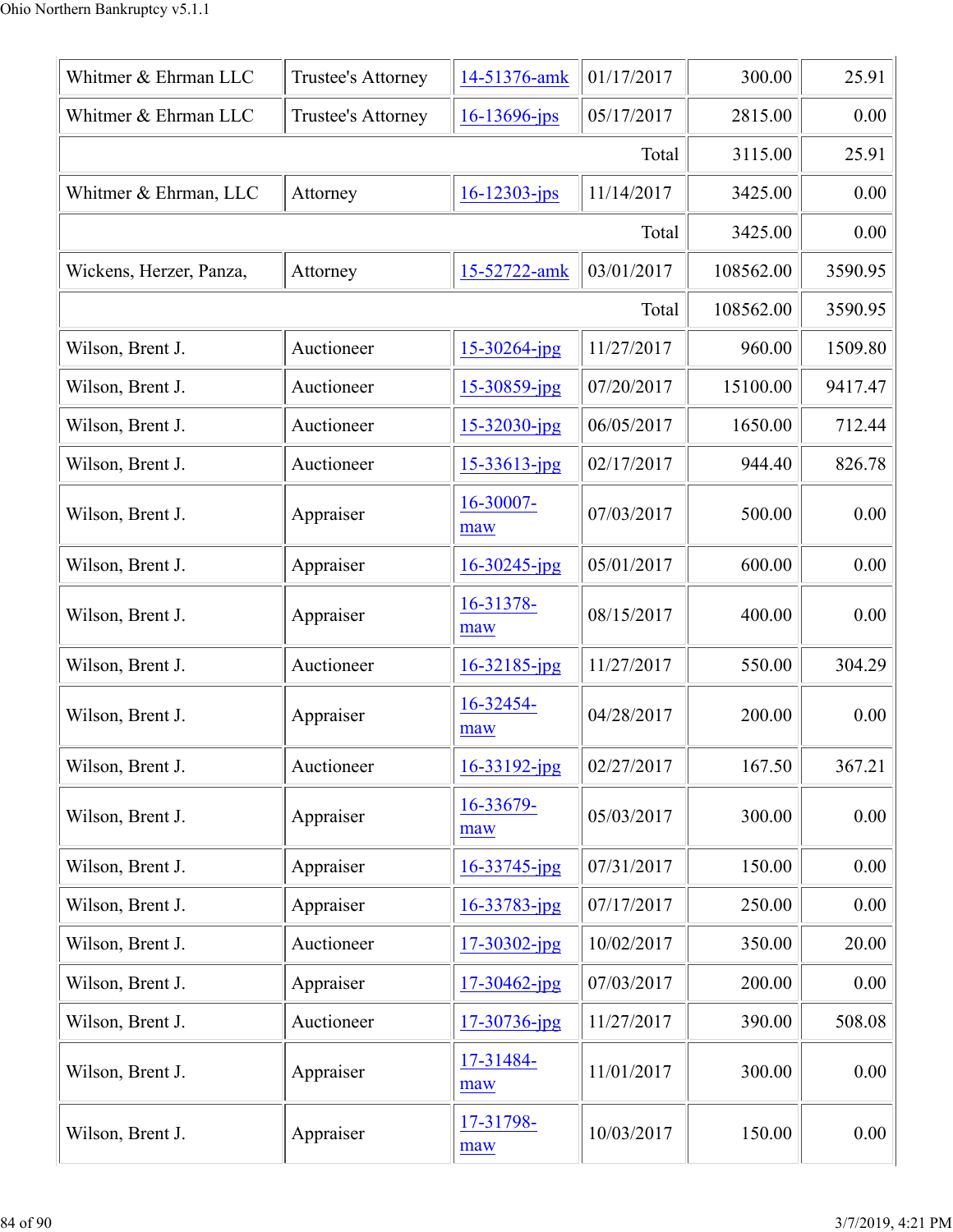| Total               |                    |                    | 23161.90   | 13666.07 |         |
|---------------------|--------------------|--------------------|------------|----------|---------|
| Witkin, Justin G.   | Trustee's Attorney | $13 - 35119 - ssj$ | 06/05/2017 | 28500.00 | 1877.22 |
| Total               |                    |                    | 28500.00   | 1877.22  |         |
| Wojcik, Waldemar    | Trustee's Attorney | 14-16925-aih       | 05/11/2017 | 160.00   | 0.00    |
| Wojcik, Waldemar    | Trustee's Attorney | 16-12135-aih       | 02/14/2017 | 1120.00  | 0.00    |
|                     |                    |                    | Total      | 1280.00  | 0.00    |
| Wojcik, Waldemar J. | Trustee Chapter 7  | 13-11445-aih       | 09/06/2017 | 4250.00  | 67.36   |
| Wojcik, Waldemar J. | Trustee Chapter 7  | 14-16925-aih       | 05/11/2017 | 275.00   | 40.52   |
| Wojcik, Waldemar J. | Trustee Chapter 7  | 15-11910-aih       | 04/04/2017 | 4776.44  | 42.62   |
| Wojcik, Waldemar J. | Trustee Chapter 7  | $15 - 11968$ -jps  | 05/24/2017 | 3919.74  | 44.93   |
| Wojcik, Waldemar J. | Trustee Chapter 7  | 15-13495-aih       | 05/16/2017 | 742.39   | 17.45   |
| Wojcik, Waldemar J. | Trustee Chapter 7  | 15-16537-jps       | 03/07/2017 | 2746.54  | 128.61  |
| Wojcik, Waldemar J. | Trustee Chapter 7  | $15 - 17283 - ips$ | 04/25/2017 | 825.00   | 24.19   |
| Wojcik, Waldemar J. | Trustee Chapter 7  | $16 - 10569$ -jps  | 05/15/2017 | 625.00   | 22.19   |
| Wojcik, Waldemar J. | Trustee Chapter 7  | 16-10969-aih       | 05/02/2017 | 794.14   | 15.28   |
| Wojcik, Waldemar J. | Trustee Chapter 7  | $16 - 11206$ -jps  | 05/15/2017 | 1000.00  | 40.91   |
| Wojcik, Waldemar J. | Trustee Chapter 7  | $16 - 11216$ -jps  | 04/25/2017 | 470.27   | 24.02   |
| Wojcik, Waldemar J. | Trustee Chapter 7  | 16-11227-aih       | 04/14/2017 | 1075.00  | 27.44   |
| Wojcik, Waldemar J. | Trustee Chapter 7  | $16 - 11572 - ips$ | 06/27/2017 | 3248.00  | 0.00    |
| Wojcik, Waldemar J. | Trustee Chapter 7  | 16-12135-aih       | 02/14/2017 | 2623.49  | 47.32   |
| Wojcik, Waldemar J. | Trustee Chapter 7  | 16-12396-aih       | 08/04/2017 | 1350.00  | 17.07   |
| Wojcik, Waldemar J. | Trustee Chapter 7  | 16-12473-aih       | 10/16/2017 | 625.00   | 25.73   |
| Wojcik, Waldemar J. | Trustee Chapter 7  | 16-12717-aih       | 10/13/2017 | 971.50   | 22.11   |
| Wojcik, Waldemar J. | Trustee Chapter 7  | 16-13539-aih       | 03/30/2017 | 374.48   | 11.74   |
| Wojcik, Waldemar J. | Trustee Chapter 7  | 16-13748-aih       | 11/29/2017 | 625.00   | 18.76   |
| Wojcik, Waldemar J. | Trustee Chapter 7  | 16-14130-jps       | 12/13/2017 | 1850.00  | 136.47  |
| Wojcik, Waldemar J. | Trustee Chapter 7  | 16-14869-aih       | 04/18/2017 | 430.09   | 13.52   |
| Wojcik, Waldemar J. | Trustee Chapter 7  | 16-14972-jps       | 04/20/2017 | 323.75   | 15.38   |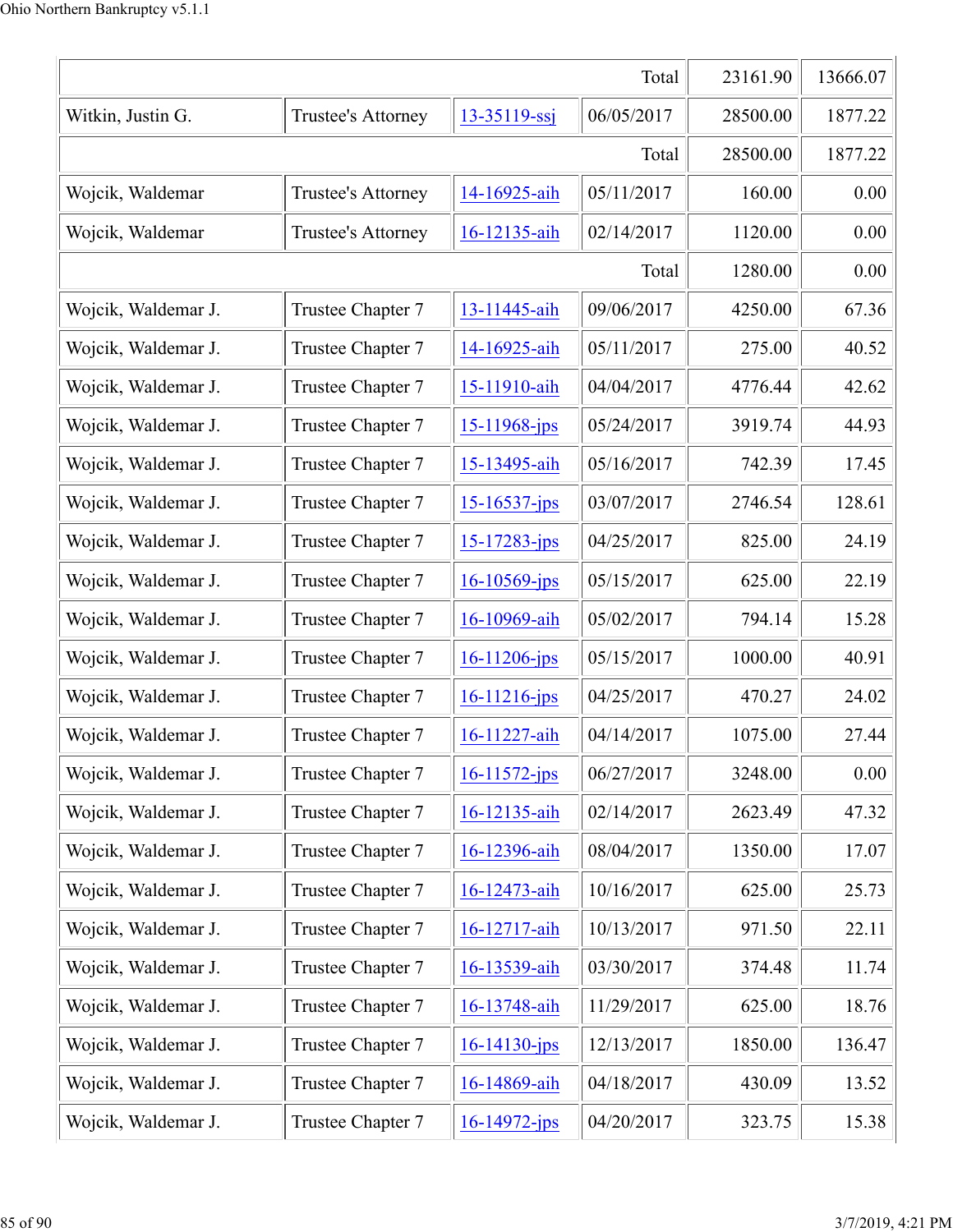| Wojcik, Waldemar J. | Trustee Chapter 7 | 16-15129-aih       | 06/06/2017 | 595.48   | 12.05   |
|---------------------|-------------------|--------------------|------------|----------|---------|
| Wojcik, Waldemar J. | Trustee Chapter 7 | $16 - 15162$ -jps  | 05/22/2017 | 600.00   | 21.75   |
| Wojcik, Waldemar J. | Trustee Chapter 7 | 16-15475-aih       | 06/06/2017 | 880.00   | 15.41   |
| Wojcik, Waldemar J. | Trustee Chapter 7 | $16 - 15707 - ips$ | 07/05/2017 | 300.88   | 14.72   |
| Wojcik, Waldemar J. | Trustee Chapter 7 | $16 - 16191 - ips$ | 06/13/2017 | 1237.97  | 17.61   |
| Wojcik, Waldemar J. | Trustee Chapter 7 | 16-16217-aih       | 08/04/2017 | 327.10   | 12.43   |
| Wojcik, Waldemar J. | Trustee Chapter 7 | $16 - 16222 - ips$ | 07/06/2017 | 836.00   | 17.68   |
| Wojcik, Waldemar J. | Trustee Chapter 7 | $16 - 16461 - ips$ | 08/28/2017 | 1497.50  | 99.71   |
| Wojcik, Waldemar J. | Trustee Chapter 7 | 16-16541-aih       | 11/21/2017 | 355.81   | 28.60   |
| Wojcik, Waldemar J. | Trustee Chapter 7 | $16 - 16587 - jps$ | 07/17/2017 | 575.20   | 11.07   |
| Wojcik, Waldemar J. | Trustee Chapter 7 | $16 - 16681 - ips$ | 08/07/2017 | 437.50   | 11.78   |
| Wojcik, Waldemar J. | Trustee Chapter 7 | 16-16703-aih       | 09/06/2017 | 413.88   | 12.96   |
| Wojcik, Waldemar J. | Trustee Chapter 7 | 16-16887-aih       | 08/04/2017 | 722.47   | 16.17   |
| Wojcik, Waldemar J. | Trustee Chapter 7 | $17 - 10014 - jps$ | 09/13/2017 | 265.76   | 15.87   |
| Wojcik, Waldemar J. | Trustee Chapter 7 | $17 - 10258 - ips$ | 08/31/2017 | 660.85   | 12.72   |
| Wojcik, Waldemar J. | Trustee Chapter 7 | $17 - 10272 - ips$ | 11/28/2017 | 455.50   | 15.34   |
| Wojcik, Waldemar J. | Trustee Chapter 7 | 17-10471-aih       | 11/29/2017 | 3330.49  | 78.09   |
| Wojcik, Waldemar J. | Trustee Chapter 7 | 17-10493-aih       | 10/13/2017 | 2397.50  | 61.43   |
| Wojcik, Waldemar J. | Trustee Chapter 7 | 17-10635-aih       | 11/20/2017 | 367.75   | 15.10   |
| Wojcik, Waldemar J. | Trustee Chapter 7 | $17 - 10660 - ips$ | 10/03/2017 | 1174.75  | 14.25   |
| Wojcik, Waldemar J. | Trustee Chapter 7 | $17 - 10880 - ips$ | 12/19/2017 | 277.88   | 10.99   |
| Wojcik, Waldemar J. | Trustee Chapter 7 | 17-11546-aih       | 11/30/2017 | 476.38   | 10.16   |
| Wojcik, Waldemar J. | Trustee Chapter 7 | 17-11898-aih       | 12/12/2017 | 314.63   | 14.92   |
| Wojcik, Waldemar J. | Trustee Chapter 7 | $17 - 12038 - ips$ | 12/19/2017 | 1011.90  | 16.81   |
| Wojcik, Waldemar J. | Trustee Chapter 7 | $17 - 12317 - ips$ | 12/05/2017 | 266.75   | 16.65   |
| Wojcik, Waldemar J. | Trustee Chapter 7 | $17 - 12900 - ips$ | 12/28/2017 | 358.40   | 11.58   |
| Wojcik, Waldemar J. | Trustee Chapter 7 | $17 - 14195 - ips$ | 12/19/2017 | 2239.53  | 16.50   |
|                     |                   |                    | Total      | 56298.69 | 1405.97 |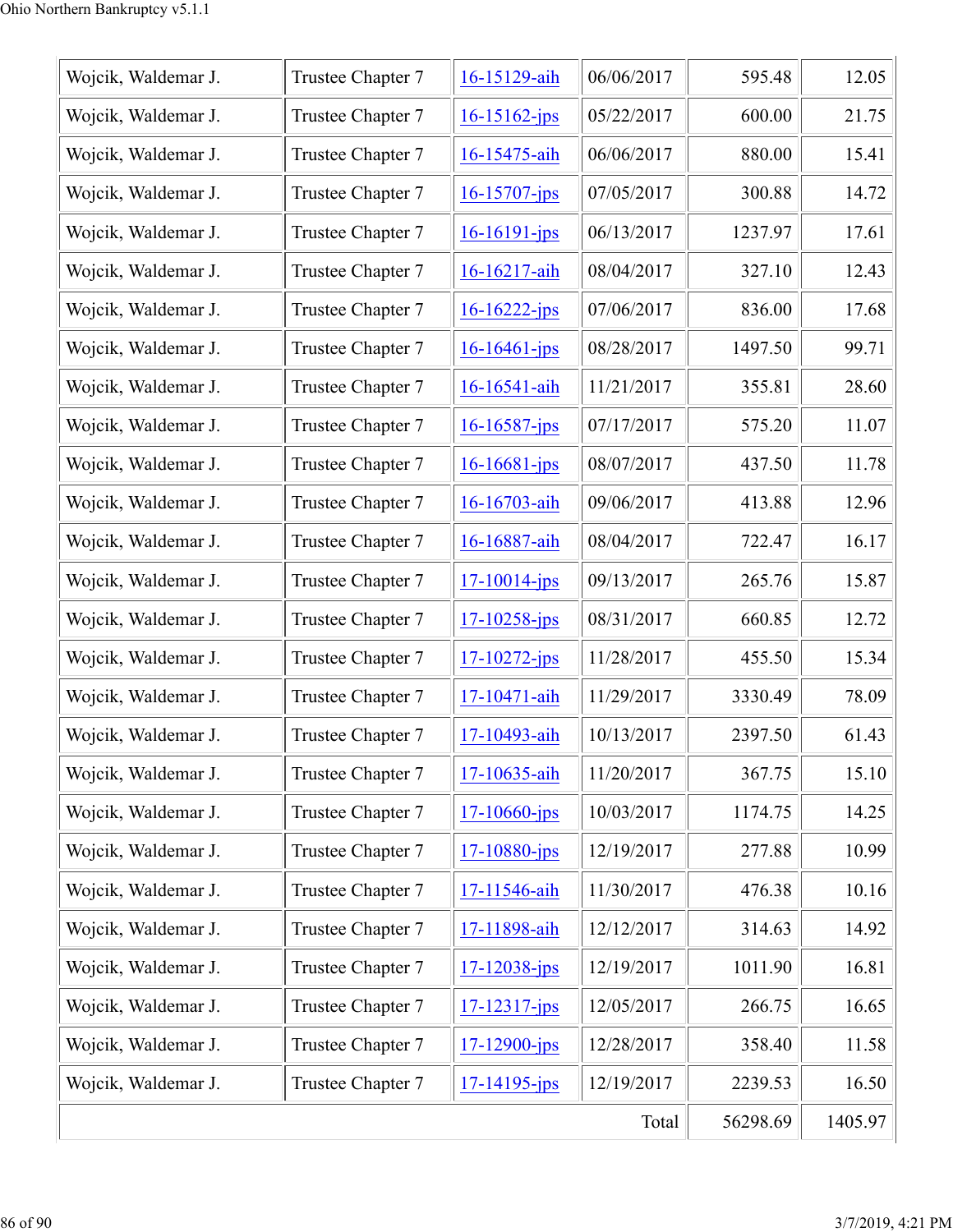| Wojcik, Waldemar J.     | Trustee's Attorney     | 17-10471-aih       | 11/29/2017 | 2496.00  | 0.00   |
|-------------------------|------------------------|--------------------|------------|----------|--------|
| Total                   |                        |                    | 2496.00    | 0.00     |        |
| Wojcik, Waldemar J.     | Trustee's Attorney     | 16-11227-aih       | 04/14/2017 | 480.00   | 0.00   |
| Wojcik, Waldemar J.     | Trustee's Attorney     | $16 - 16461 - ips$ | 08/28/2017 | 864.00   | 0.00   |
|                         |                        |                    | Total      | 1344.00  | 0.00   |
| Wojcik, Waldemar J.     | Trustee's Attorney     | 16-12717-aih       | 10/13/2017 | 496.00   | 0.00   |
|                         |                        |                    | Total      | 496.00   | 0.00   |
| Wojcik Esq, Waldemar J. | Trustee's Attorney     | 13-11445-aih       | 09/06/2017 | 2557.50  | 0.00   |
| Wojcik Esq, Waldemar J. | Trustee's Attorney     | 15-11910-aih       | 04/04/2017 | 640.00   | 0.00   |
| Wojcik Esq, Waldemar J. | Trustee's Attorney     | 15-13495-aih       | 05/16/2017 | 413.00   | 0.00   |
| Wojcik Esq, Waldemar J. | Trustee's Attorney     | $15 - 16537 - ips$ | 03/07/2017 | 3200.75  | 206.53 |
| Wojcik Esq, Waldemar J. | Trustee's Attorney     | 15-17283-jps       | 04/25/2017 | 288.00   | 0.00   |
| Wojcik Esq, Waldemar J. | Trustee's Attorney     | $16 - 10569$ -jps  | 05/15/2017 | 256.00   | 0.00   |
| Wojcik Esq, Waldemar J. | Trustee's Attorney     | 16-10969-aih       | 05/02/2017 | 320.00   | 0.00   |
| Wojcik Esq, Waldemar J. | Trustee's Attorney     | $16 - 11206 - ips$ | 05/15/2017 | 352.00   | 0.00   |
| Wojcik Esq, Waldemar J. | Trustee's Attorney     | $16 - 11572 - ips$ | 06/27/2017 | 3511.31  | 107.84 |
| Wojcik Esq, Waldemar J. | Trustee's Attorney     | 16-12473-aih       | 10/16/2017 | 480.00   | 0.00   |
| Wojcik Esq, Waldemar J. | Trustee's Attorney     | 16-13748-aih       | 11/29/2017 | 320.00   | 0.00   |
| Wojcik Esq, Waldemar J. | Trustee's Attorney     | 16-15162-jps       | 05/22/2017 | 260.00   | 0.00   |
| Wojcik Esq, Waldemar J. | Trustee's Attorney     | 17-10493-aih       | 10/13/2017 | 1536.00  | 0.00   |
| Total                   |                        |                    | 14134.56   | 314.37   |        |
| Wood, Rick              | Trustee's Attorney     | 16-51431-amk       | 03/14/2017 | 2099.98  | 38.77  |
|                         |                        |                    | Total      | 2099.98  | 38.77  |
| Zarlenga, Joshua J.     | Accountant             | 13-41877-aih       | 10/06/2017 | 1200.00  | 0.00   |
| Total                   |                        |                    | 1200.00    | 0.00     |        |
| Zeglen, Joseph M.       | <b>Special Counsel</b> | 15-60832-rk        | 12/18/2017 | 5000.00  | 0.00   |
| Total                   |                        |                    |            | 5000.00  | 0.00   |
| Zellers, Richard G.     | Trustee's Attorney     | 14-40280-kw        | 03/02/2017 | 24520.50 | 0.00   |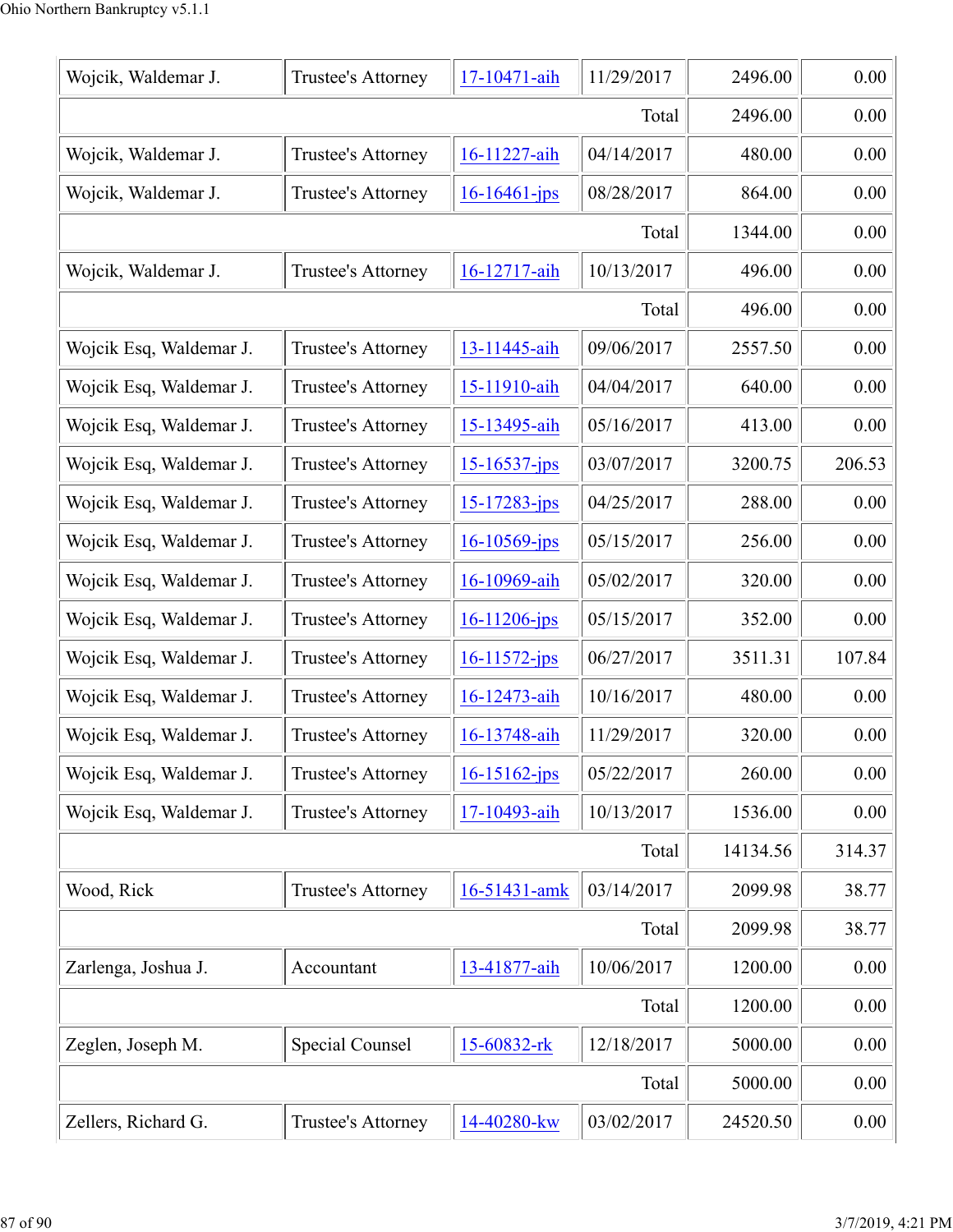| Zellers, Richard G. | Trustee Chapter 7  | 14-40280-kw    | 04/12/2017 | 9600.00   | 0.00    |
|---------------------|--------------------|----------------|------------|-----------|---------|
| Zellers, Richard G. | Trustee's Attorney | 14-42339-aih   | 05/04/2017 | 35000.00  | 0.00    |
| Zellers, Richard G. | Trustee Chapter 7  | 14-42339-aih   | 07/12/2017 | 7087.29   | 176.00  |
| Zellers, Richard G. | Trustee Chapter 7  | 14-42533-kw    | 05/10/2017 | 237.50    | 167.50  |
| Zellers, Richard G. | Trustee Chapter 7  | 15-40821-kw    | 03/15/2017 | 377.54    | 75.51   |
| Zellers, Richard G. | Trustee's Attorney | 15-41210-kw    | 08/04/2017 | 11000.00  | 0.00    |
| Zellers, Richard G. | Trustee Chapter 7  | 15-41210-kw    | 11/15/2017 | 3705.00   | 1055.00 |
| Zellers, Richard G. | Trustee Chapter 7  | 15-41256-kw    | 01/11/2017 | 9081.52   | 176.00  |
| Zellers, Richard G. | Trustee Chapter 7  | 15-41467-kw    | 04/12/2017 | 2772.31   | 0.00    |
| Zellers, Richard G. | Trustee Chapter 7  | 15-41811-kw    | 01/11/2017 | 587.50    | 0.00    |
| Zellers, Richard G. | Trustee's Attorney | 16-40573-aih   | 12/14/2017 | 45000.00  | 0.00    |
| Zellers, Richard G. | Trustee Chapter 7  | 16-40960-kw    | 05/10/2017 | 1257.49   | 0.00    |
| Zellers, Richard G. | Trustee's Attorney | 16-41700-kw    | 06/15/2017 | 9000.00   | 0.00    |
| Zellers, Richard G. | Trustee Chapter 7  | 16-41700-kw    | 08/09/2017 | 7037.60   | 531.00  |
| Zellers, Richard G. | Trustee's Attorney | $16-41915$ -kw | 08/03/2017 | 768.50    | 0.00    |
| Zellers, Richard G. | Trustee Chapter 7  | $16-41915$ -kw | 10/18/2017 | 426.17    | 0.00    |
| Zellers, Richard G. | Trustee Chapter 7  | 16-42137-kw    | 07/12/2017 | 1000.00   | 0.00    |
| Zellers, Richard G. | Trustee Chapter 7  | 16-42242-kw    | 08/09/2017 | 678.25    | 0.00    |
| Zellers, Richard G. | Trustee Chapter 7  | 16-42318-kw    | 08/09/2017 | 590.03    | 0.00    |
| Zellers, Richard G. | Trustee's Attorney | 17-40109-kw    | 11/16/2017 | 1855.00   | 0.00    |
| Zellers, Richard G. | Trustee Chapter 7  | 17-40120-kw    | 09/13/2017 | 974.51    | 0.00    |
|                     |                    |                | Total      | 172556.71 | 2181.01 |
| Zellers, Richard G. | Trustee's Attorney | 15-40821-kw    | 01/19/2017 | 5000.00   | 0.00    |
| Zellers, Richard G. | Trustee's Attorney | 15-41320-kw    | 11/16/2017 | 3074.00   | 0.00    |
| Zellers, Richard G. | Trustee's Attorney | 15-41467-kw    | 03/02/2017 | 9778.50   | 0.00    |
| Zellers, Richard G. | Trustee's Attorney | 16-40960-kw    | 03/24/2017 | 2968.00   | 0.00    |
|                     |                    |                | Total      | 20820.50  | 0.00    |
| Zurn, Julie K.      | Trustee's Attorney | 15-51849-amk   | 01/30/2017 | 825.00    | 0.00    |